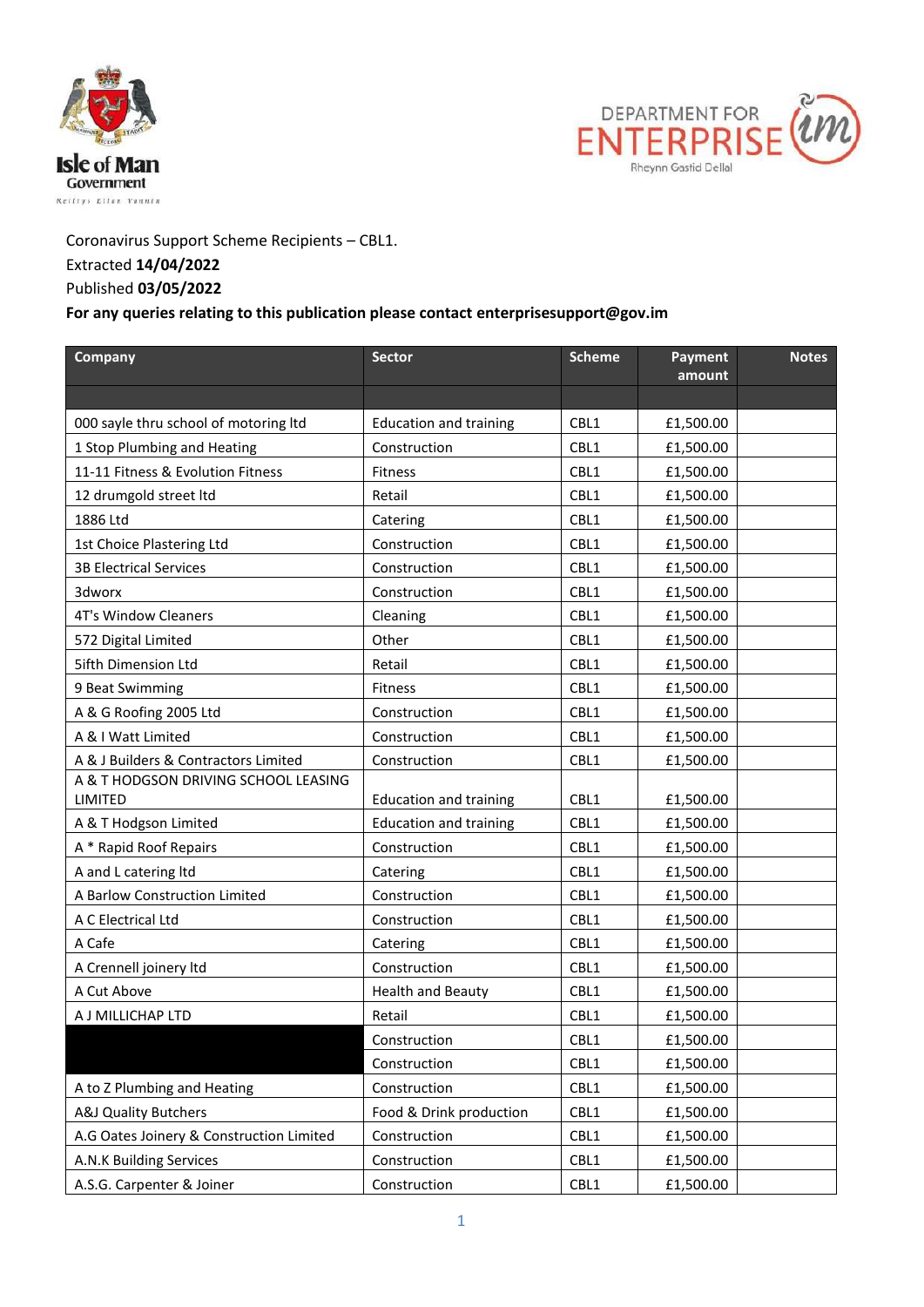| A1 Body Guard                              | Repair services            | CBL1 | £1,500.00 |
|--------------------------------------------|----------------------------|------|-----------|
| A1 Engineering IOM Limited                 | Construction               | CBL1 | £1,500.00 |
| A1 Radio cabs t                            | Other                      | CBL1 | £1,500.00 |
| A2B Taxi IOM                               | Other                      | CBL1 | £1,500.00 |
| AA Solid Fuel                              | Retail                     | CBL1 | £1,500.00 |
| <b>AAA Construction Ltd</b>                | Construction               | CBL1 | £1,500.00 |
| AAA DAMP PROOFING LIMITED                  | Construction               | CBL1 | £1,500.00 |
| <b>AAlish Electrical</b>                   | Construction               | CBL1 | £1,500.00 |
| <b>AB Alloys Ltd</b>                       | Repair services            | CBL1 | £1,500.00 |
| AB Construction Limited                    | Construction               | CBL1 | £1,500.00 |
| <b>AB Solutions</b>                        | Construction               | CBL1 | £1,500.00 |
| Abbeycroft Construction Ltd                | Construction               | CBL1 | £1,500.00 |
| <b>ABC Tree Surgery</b>                    | Gardening and horticulture | CBL1 | £1,500.00 |
| ABL Services Limited trading as Happy      |                            |      |           |
| Chappy Handyman Services                   | Construction               | CBL1 | £1,500.00 |
| <b>ABlec Limited</b>                       | Construction               | CBL1 | £1,500.00 |
| <b>ABN Taxi Service</b>                    | Logistics                  | CBL1 | £1,500.00 |
| Above & Beyond Fitness                     | Fitness                    | CBL1 | £1,500.00 |
| Absolute Arborist                          | Gardening and horticulture | CBL1 | £1,500.00 |
| Absolute Construction Ltd                  | Construction               | CBL1 | £1,500.00 |
| Absolute Scaffolding Ltd                   | Construction               | CBL1 | £1,500.00 |
| <b>Absolute Window Cleaners</b>            | Construction               | CBL1 | £1,500.00 |
| AC Joinery                                 | Construction               | CBL1 | £1,500.00 |
| <b>ACC Properties</b>                      | Other                      | CBL1 | £1,500.00 |
| Ace Carpets Ltd                            | Retail                     | CBL1 | £1,500.00 |
| Ace Taxi Ltd                               | Logistics                  | CBL1 | £1,500.00 |
| <b>Action Golf Ltd</b>                     | Retail                     | CBL1 | £1,500.00 |
| Adam Huxham Ltd                            | Construction               | CBL1 | £1,500.00 |
| Adamiak Taxi Service                       | Logistics                  | CBL1 | £1,500.00 |
| Adept plumbing and heating                 | Construction               | CBL1 | £1,500.00 |
| Adore Itd                                  | Construction               | CBL1 | £1,500.00 |
| Advanced Aerial Services Ltd               | Other                      | CBL1 | £1,500.00 |
| ADVANCED ROOFING LIMITED                   | Construction               | CBL1 | £1,500.00 |
| AEGIR YACHTING LTD / CEC                   | Other                      | CBL1 | £1,500.00 |
| Aerial solutions ltd                       | Construction               | CBL1 | £1,500.00 |
| AG Hair Fashion                            | <b>Health and Beauty</b>   | CBL1 | £1,500.00 |
| AGAINST THE GRAIN T/A TOP BANANA           | Retail                     | CBL1 | £1,500.00 |
| <b>AGG Property Services</b>               | Construction               | CBL1 | £1,500.00 |
| AJ & AK LIMITED                            | Catering                   | CBL1 | £1,500.00 |
| AJB Services Ltd                           | Construction               | CBL1 | £1,500.00 |
| AJL Limited                                | <b>Health and Beauty</b>   | CBL1 | £1,500.00 |
| AJM Plumbing & Heating Limited             | Construction               | CBL1 | £1,500.00 |
| AK & JA Watterson Bakery                   | Catering                   | CBL1 | £1,500.00 |
| AK Gardens and Maintenance                 | Gardening and horticulture | CBL1 | £1,500.00 |
| Alan Clayton Carpentry and Joinery Limited | Construction               | CBL1 | £1,500.00 |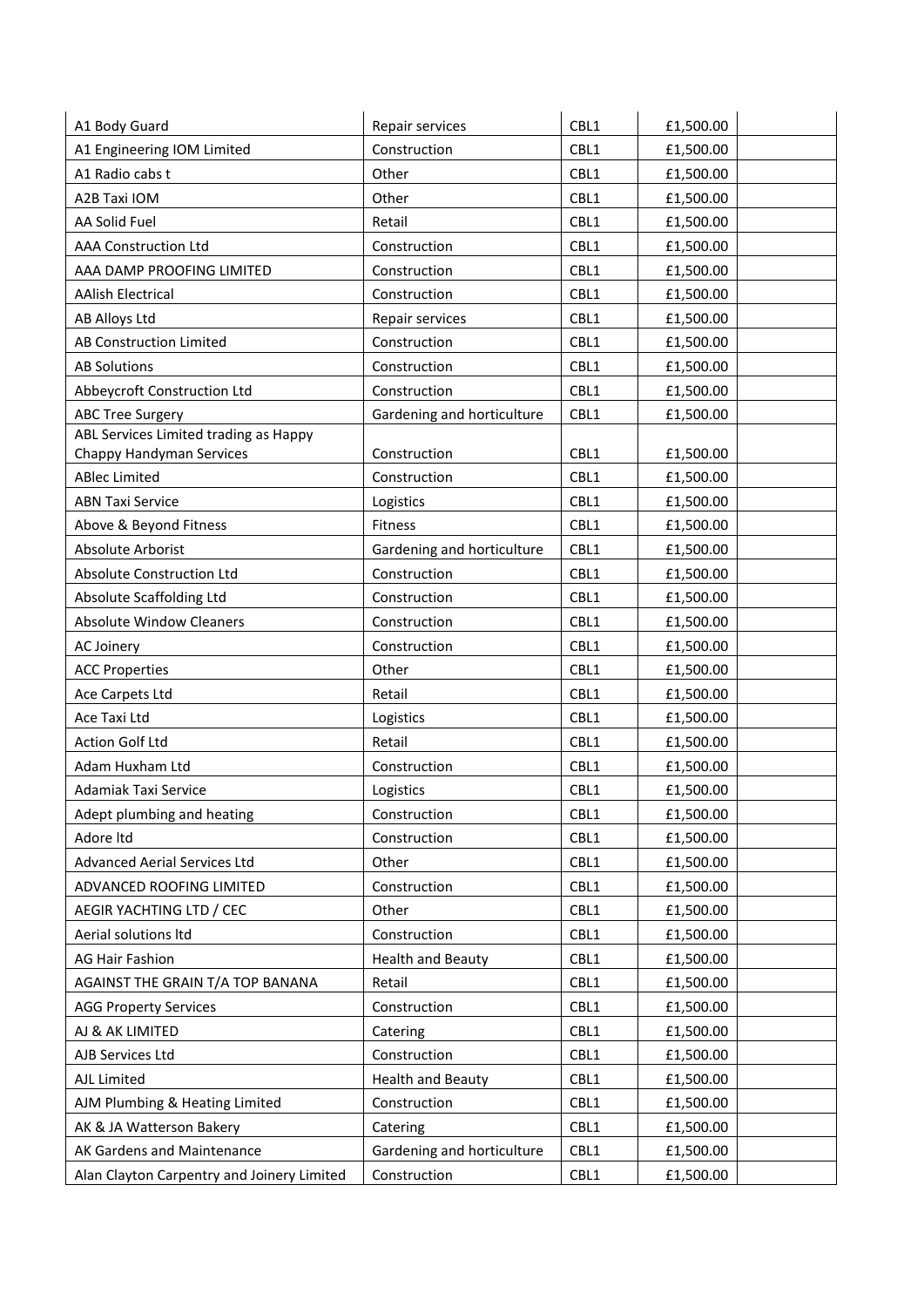| Alan Harrison Joiner                 | Construction                  | CBL1 | £1,500.00 |
|--------------------------------------|-------------------------------|------|-----------|
|                                      | Construction                  | CBL1 | £1,500.00 |
|                                      | Gardening and horticulture    | CBL1 | £1,500.00 |
| Aleksov Limited                      | Catering                      | CBL1 | £1,500.00 |
| Alens & Kabir Ltd                    | Catering                      | CBL1 | £1,500.00 |
| Alexander Technique Pilates Studio   | <b>Education and training</b> | CBL1 | £1,500.00 |
| Align 4 Life Ltd                     | <b>Health and Beauty</b>      | CBL1 | £1,500.00 |
| Ali's Repair Shop                    | Retail                        | CBL1 | £1,500.00 |
| All in One Limited                   | Construction                  | CBL1 | £1,500.00 |
| All Round Property Maintenance       | Construction                  | CBL1 | £1,500.00 |
| Allan C Swales Ltd                   | Construction                  | CBL1 | £1,500.00 |
| Almac Interior Solutions Ltd         | Construction                  | CBL1 | £1,500.00 |
| Alpha Building Services Limited      | Construction                  | CBL1 | £1,500.00 |
| <b>Alpine Plastering</b>             | Construction                  | CBL1 | £1,500.00 |
| Alternative Space Itd                | Construction                  | CBL1 | £1,500.00 |
| Alutech /Daves garage door and gate  |                               |      |           |
| company                              | Construction                  | CBL1 | £1,500.00 |
| Amac Joinery & Maintenance Limited   | Construction                  | CBL1 | £1,500.00 |
| Amara Limited                        | <b>Health and Beauty</b>      | CBL1 | £1,500.00 |
| <b>AMTreeCare Ltd</b>                | Gardening and horticulture    | CBL1 | £1,500.00 |
| Amy's Hair Salon                     | <b>Health and Beauty</b>      | CBL1 | £1,500.00 |
| Anatolia Take-away                   | Catering                      | CBL1 | £1,500.00 |
| Andreas Pizzeria                     | Catering                      | CBL1 | £1,500.00 |
| Andrew Hughes Carpentry Limited      | Construction                  | CBL1 | £1,500.00 |
|                                      | <b>Education and training</b> | CBL1 | £1,500.00 |
|                                      | Construction                  | CBL1 | £1,500.00 |
| <b>Andy Motors</b>                   | Repair services               | CBL1 | £1,500.00 |
| Andy Walton S.O.T. Ltd               | Retail                        | CBL1 | £1,500.00 |
| Animal Ark Ltd                       | Animal care                   | CBL1 | £1,500.00 |
| Anna Lucia Hair Retreat              | <b>Health and Beauty</b>      | CBL1 | £1,500.00 |
| Anne the Barber                      | <b>Health and Beauty</b>      | CBL1 | £1,500.00 |
| <b>Anne's Taxis</b>                  | Other                         | CBL1 | £1,500.00 |
| Antony Collis Flooring Limited       | Construction                  | CBL1 | £1,500.00 |
| A-OK Services Limited                | Cleaning                      | CBL1 | £1,500.00 |
| AP Plastics & Building Suppliers Ltd | Retail                        | CBL1 | £1,500.00 |
| Ape mann adventure park ltd          | Entertainment & Leisure       | CBL1 | £1,500.00 |
| apex ceilings & Partitioning ltd     | Construction                  | CBL1 | £1,500.00 |
| Apple Orphanage Co Ltd               | Food & Drink production       | CBL1 | £1,500.00 |
| <b>Appliance Doctors Ltd</b>         | Repair services               | CBL1 | £1,500.00 |
| Appointment at 21                    | <b>Health and Beauty</b>      | CBL1 | £1,500.00 |
| Aqua Flow Services Ltd               | Construction                  | CBL1 | £1,500.00 |
| Arbanasi Ltd                         | Retail                        | CBL1 | £1,500.00 |
| Arbor Barber                         | Gardening and horticulture    | CBL1 | £1,500.00 |
| ARC Learning Ltd                     | <b>Education and training</b> | CBL1 | £1,500.00 |
| Arch Tec (IOM) Limited               | Construction                  | CBL1 | £1,500.00 |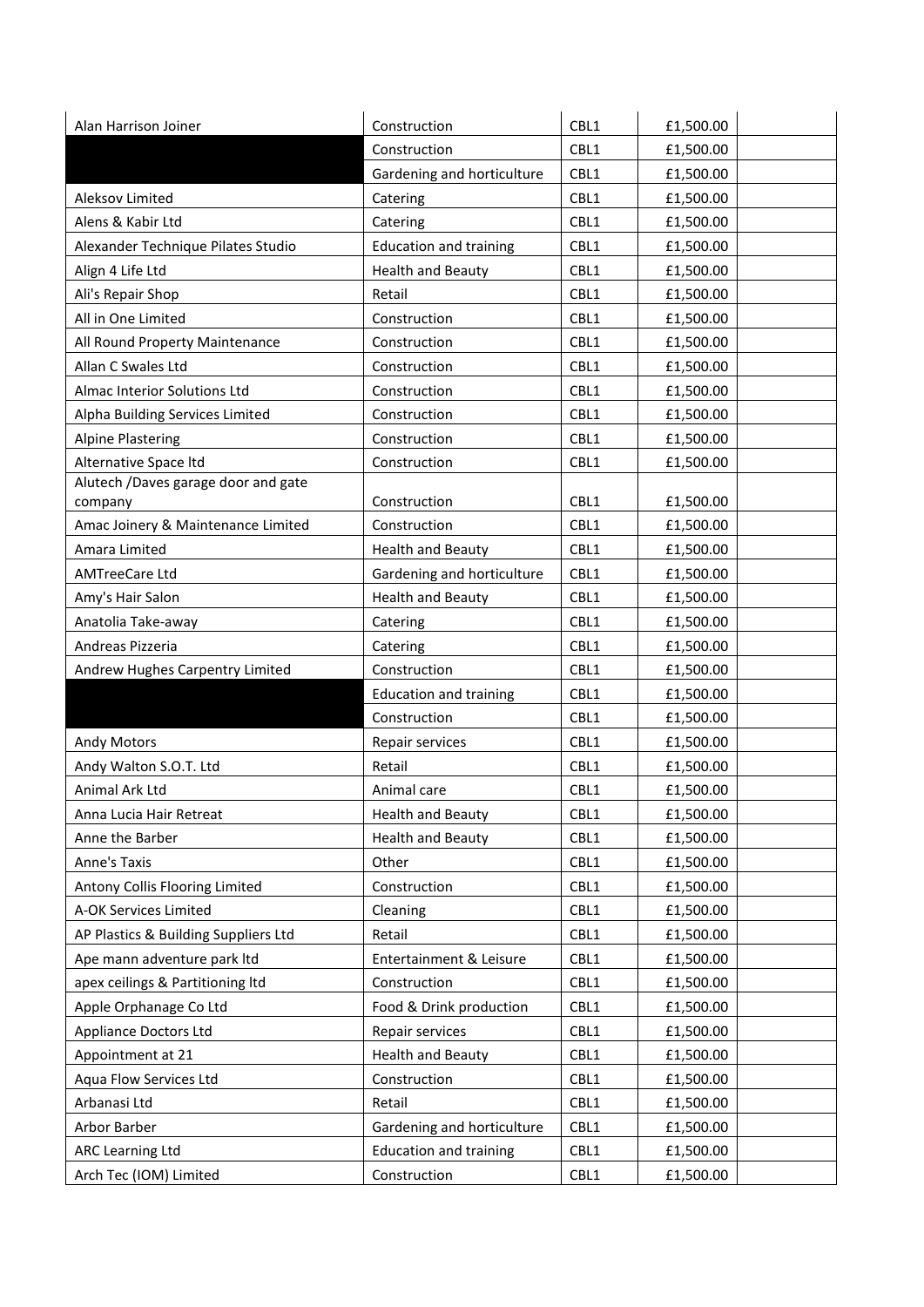| Architecture in Mann                                          | Construction                  | CBL1 | £1,500.00 |
|---------------------------------------------------------------|-------------------------------|------|-----------|
| Ardern & Druggan Ltd                                          | Construction                  | CBL1 | £1,500.00 |
| Aries Fashion Agency                                          | Retail                        | CBL1 | £1,500.00 |
| <b>ARMS Ltd</b>                                               | Construction                  | CBL1 | £1,500.00 |
| Arnold Site Services Limited                                  | Construction                  | CBL1 | £1,500.00 |
| Arron Maddox Painter and Decorator                            | Construction                  | CBL1 | £1,500.00 |
| A-S Decorations Limited                                       | Construction                  | CBL1 | £1,500.00 |
| Asbridge Electrical Services Ltd                              | Construction                  | CBL1 | £1,500.00 |
| Asbridge School of Motoring                                   | <b>Education and training</b> | CBL1 | £1,500.00 |
| <b>ASC Limited</b>                                            | Food & Drink production       | CBL1 | £1,500.00 |
| Ash Developments Ltd                                          | Construction                  | CBL1 | £1,500.00 |
| Ashcrofts 1997 Limited                                        | Retail                        | CBL1 | £1,500.00 |
| Ashen Joinery Limited                                         | Construction                  | CBL1 | £1,500.00 |
| Ashley Construction (1996) Ltd                                | Construction                  | CBL1 | £1,500.00 |
| Asia Fresh Limited                                            | Catering                      | CBL1 | £1,500.00 |
| Aspect Joinery                                                | Construction                  | CBL1 | £1,500.00 |
| Assure Heating and Oil Ltd                                    | Construction                  | CBL1 | £1,500.00 |
| <b>Astall Construction Ltd</b>                                | Construction                  | CBL1 | £1,500.00 |
| <b>ASwitch Electrical</b>                                     | Construction                  | CBL1 | £1,500.00 |
| At Your Service                                               | Cleaning                      | CBL1 | £1,500.00 |
| Atelier Krüger Architecture Ltd                               | Construction                  | CBL1 | £1,500.00 |
| Auburn Property Maintenance Ltd                               | Construction                  | CBL1 | £1,500.00 |
| <b>Audio Visual Electrical</b>                                | Construction                  | CBL1 | £1,500.00 |
| Aura Alchemy                                                  | <b>Health and Beauty</b>      | CBL1 | £1,500.00 |
| Aura Beauty and Holistic Therapy                              | <b>Health and Beauty</b>      | CBL1 | £1,500.00 |
| Aurora Beauty Limited TA VanityHouse                          | <b>Health and Beauty</b>      | CBL1 | £1,500.00 |
| Auto and Plant Engineering                                    | Repair services               | CBL1 | £1,500.00 |
| Auto Electrical and Detailing Centre                          | Retail                        | CBL1 | £1,500.00 |
| <b>Auto Solutions Ltd</b>                                     | Repair services               | CBL1 | £1,500.00 |
| Autocrash Limited                                             | Repair services               | CBL1 | £1,500.00 |
| Autolec Ltd                                                   | Repair services               | CBL1 | £1,500.00 |
| Autologic Ltd                                                 | Repair services               | CBL1 | £1,500.00 |
| AutoMann Limited                                              | Retail                        | CBL1 | £1,500.00 |
| Autosparks Itd                                                | Retail                        | CBL1 | £1,500.00 |
| Avantgarde Limited                                            | Construction                  | CBL1 | £1,500.00 |
| <b>AVR Services (Aircrest Vehicles</b>                        |                               |      |           |
| Refrigeration) Ltd                                            | Other                         | CBL1 | £1,500.00 |
| Aygun Limited / Downtown Cafe                                 | Catering                      | CBL1 | £1,500.00 |
| Aylmer-Levine Fine Art and Michael Levine<br>Decorative Arts. | Retail                        | CBL1 | £1,500.00 |
| Azzy Paint Limited                                            | Repair services               | CBL1 | £1,500.00 |
| <b>B &amp; T Builders</b>                                     | Construction                  | CBL1 | £1,500.00 |
| B&A Studio Designs Ltd T/a Haus                               | Construction                  | CBL1 | £1,500.00 |
| <b>B&amp;C Spence iom Ltd</b>                                 | Construction                  | CBL1 | £1,500.00 |
| B4 and After Ltd                                              | <b>Health and Beauty</b>      | CBL1 | £1,500.00 |
|                                                               |                               |      |           |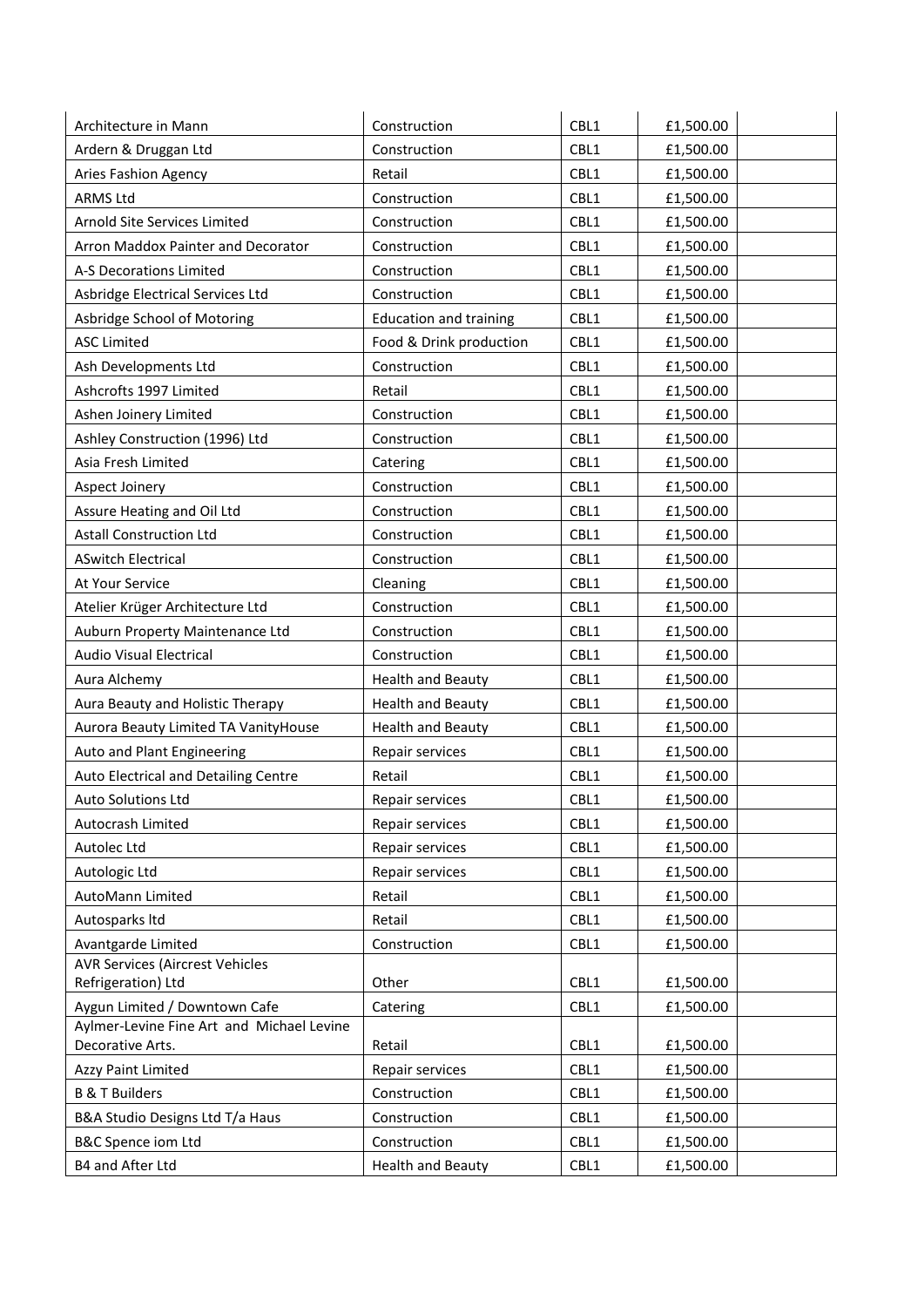| <b>Babakins Bespoke Joinery</b>                                     | Construction                  | CBL1 | £1,500.00 |
|---------------------------------------------------------------------|-------------------------------|------|-----------|
| Babban Baby Ltd                                                     | Entertainment & Leisure       | CBL1 | £1,500.00 |
| <b>Baby Cheezus</b>                                                 | Catering                      | CBL1 | £1,500.00 |
| <b>Balanced Health Clinic</b>                                       | Medical                       | CBL1 | £1,500.00 |
| <b>Balancing Touch Wellness Clinic</b>                              | <b>Health and Beauty</b>      | CBL1 | £1,500.00 |
| <b>Ballablack Farm Daycare for dogs</b>                             | Animal care                   | CBL1 | £1,500.00 |
| <b>Ballacorey Equestrian</b>                                        | Entertainment & Leisure       | CBL1 | £1,500.00 |
| Ballacregga Corn Mill Ltd                                           | Catering                      | CBL1 | £1,500.00 |
| <b>Ballahane Plumbing and Heating Services</b><br>Limited           | Construction                  | CBL1 | £1,500.00 |
| <b>Ballahimmin Riding Centre</b>                                    | Animal care                   | CBL1 | £1,500.00 |
| <b>Ballakelly Farm</b>                                              | Food & Drink production       | CBL1 | £1,500.00 |
| Ballamenagh Ltd (T/A Offshore Vapes & The<br>Greenhouse Dispensary) | Retail                        | CBL1 | £1,500.00 |
| <b>Ballapaws Limited</b>                                            | Animal care                   | CBL1 | £1,500.00 |
| <b>BALLAQUINNEY FARMS LTD</b>                                       | Retail                        | CBL1 | £1,500.00 |
| <b>Ballawhetstone Stables Itd</b>                                   | Entertainment & Leisure       | CBL1 | £1,500.00 |
| Banyan                                                              | Construction                  | CBL1 | £1,500.00 |
| <b>Barbers Unit 5</b>                                               | <b>Health and Beauty</b>      | CBL1 | £1,500.00 |
| <b>Bare Necessities</b>                                             | Retail                        | CBL1 | £1,500.00 |
| Barista Coffee House                                                | Catering                      | CBL1 | £1,500.00 |
| Bark & Brush Grooming Salon                                         | Animal care                   | CBL1 | £1,500.00 |
| <b>Barry Fielding Aviation Limited</b>                              | Other                         | CBL1 | £1,500.00 |
|                                                                     | Construction                  | CBL1 | £1,500.00 |
| Barry Quaye Plumbing & Heating                                      | Construction                  | CBL1 | £1,500.00 |
| <b>Barry Uren Joinery Manufacturing</b>                             | Construction                  | CBL1 | £1,500.00 |
| Bathroom Installations by John Sawers Ltd                           | Construction                  | CBL1 | £1,500.00 |
| <b>BATTERY MANN</b>                                                 | Repair services               | CBL1 | £1,500.00 |
| Baxter Construction and Design Ltd                                  | Construction                  | CBL1 | £1,500.00 |
| Bay Green Restaurant                                                | Catering                      | CBL1 | £1,500.00 |
| Be Well Limited                                                     | <b>Health and Beauty</b>      | CBL1 | £1,500.00 |
| Be Yourself Beauty Rooms                                            | <b>Health and Beauty</b>      | CBL1 | £1,500.00 |
| <b>Beacon Therapeutic Services</b>                                  | <b>Education and training</b> | CBL1 | £1,500.00 |
| Beau's                                                              | <b>Health and Beauty</b>      | CBL1 | £1,500.00 |
| <b>Beautiful Blooms Ltd</b>                                         | Retail                        | CBL1 | £1,500.00 |
| Beauty by Kim at No52                                               | <b>Health and Beauty</b>      | CBL1 | £1,500.00 |
| <b>Beauty Code Salon</b>                                            | <b>Health and Beauty</b>      | CBL1 | £1,500.00 |
| <b>Beauty Perfected</b>                                             | <b>Health and Beauty</b>      | CBL1 | £1,500.00 |
| <b>Beauty Room</b>                                                  | <b>Health and Beauty</b>      | CBL1 | £1,500.00 |
| <b>Beauty Secrets</b>                                               | <b>Health and Beauty</b>      | CBL1 | £1,500.00 |
| <b>Beeline Nurseries Ltd</b>                                        | Childcare                     | CBL1 | £1,500.00 |
| <b>Bell Bros Builders Limited</b>                                   | Construction                  | CBL1 | £1,500.00 |
| <b>Bell Burton Associates</b>                                       | Construction                  | CBL1 | £1,500.00 |
| Bella Luna Beauty Limited                                           | <b>Health and Beauty</b>      | CBL1 | £1,500.00 |
| <b>Belles and Bows</b>                                              | Retail                        | CBL1 | £1,500.00 |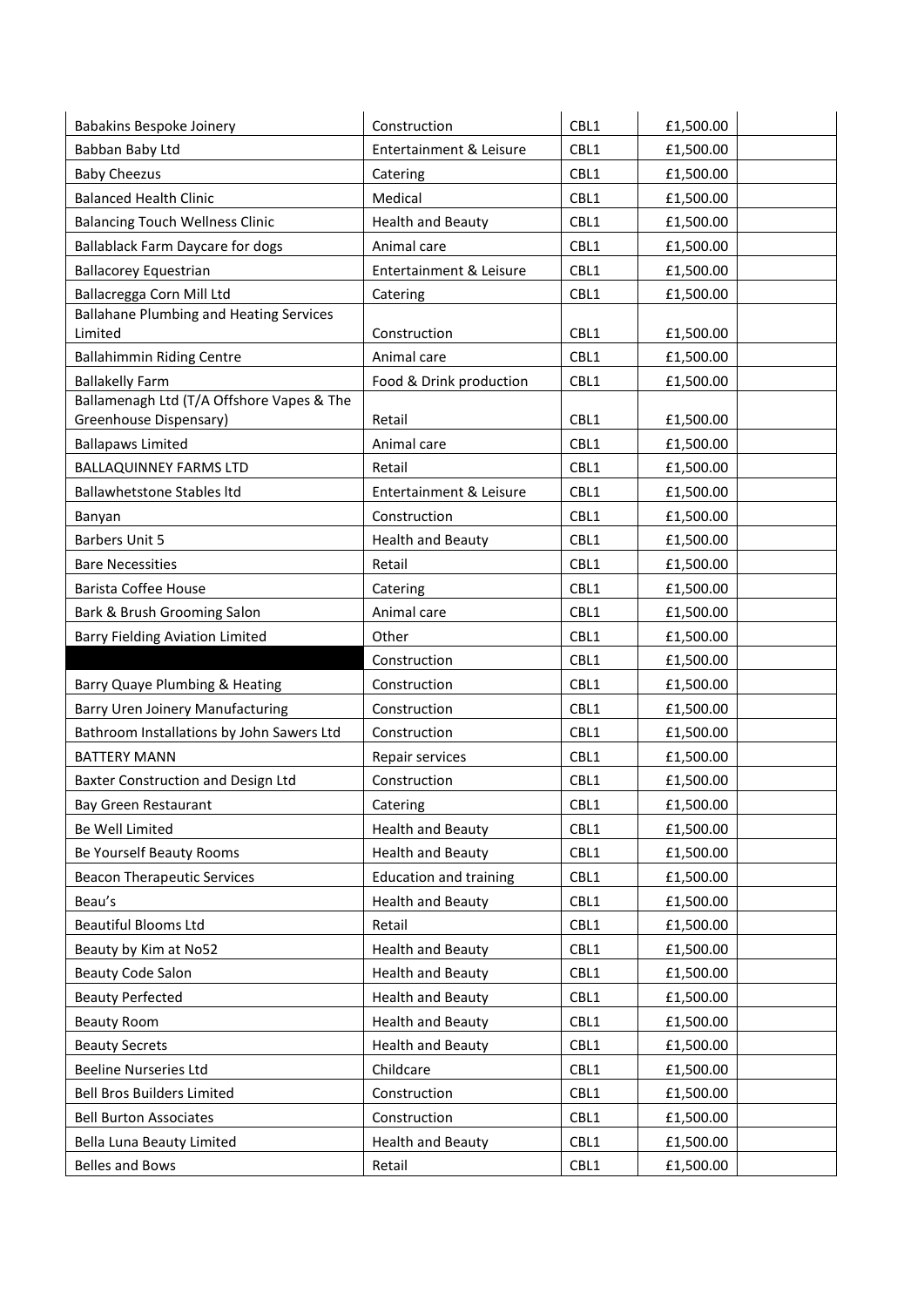| CBL1<br>Other<br>£1,500.00<br>Ben Line Limited<br>CBL1<br><b>Ben Mason Limited</b><br>Construction<br>£1,500.00<br>CBL1<br>Benchmark Joinery Ltd<br>Construction<br>£1,500.00<br><b>Berries Ltd</b><br>Food & Drink production<br>CBL1<br>£1,500.00<br>CBL1<br>Bespoke Recruitment ITD<br>Other<br>£1,500.00<br>CBL1<br><b>Bestcars Ltd</b><br>£1,500.00<br>Retail<br>Construction<br>CBL1<br>Bettacrete Itd<br>£1,500.00<br>CBL1<br><b>Bettridge Motors Limited</b><br>Repair services<br>£1,500.00<br>CBL1<br>Betty Pie Co<br>£1,500.00<br>Catering<br><b>Bevan Limited</b><br>Construction<br>CBL1<br>£1,500.00<br><b>Beyond Beauty</b><br><b>Health and Beauty</b><br>CBL1<br>£1,500.00<br><b>Beyond Habitat Limited</b><br>Construction<br>CBL1<br>£1,500.00<br>Construction<br>CBL1<br>£1,500.00<br><b>Billy Cubbon Limited</b><br>CBL1<br>Construction<br>£1,500.00<br>BILLY CUMMINS PAINTERS & DECORATORS<br>CBL1<br>LIMITED<br>Construction<br>£1,500.00<br>Bimson & Kennish Ltd<br>CBL1<br>Construction<br>£1,500.00<br>CBL1<br>Bisaberi Ltd T/A Creative Juices<br>Food & Drink production<br>£1,500.00<br>CBL1<br>Bistro 54<br>£1,500.00<br>Catering<br>CBL1<br>BK Joinery Ltd<br>Construction<br>£1,500.00<br><b>BKOI Ltd</b><br>CBL1<br>Retail<br>£1,500.00<br>CBL1<br><b>Black Grace Cowley Limited</b><br>Retail<br>£1,500.00<br><b>Blackthorn Woodworks</b><br>Construction<br>CBL1<br>£1,500.00<br>CBL1<br>£1,500.00<br>Blastaway Ltd<br>Cleaning<br><b>Bliss Holistic Health &amp; Beauty</b><br><b>Health and Beauty</b><br>CBL1<br>£1,500.00<br>CBL1<br><b>Blue Cottage Boarding Kennels</b><br>Animal care<br>£1,500.00<br>CBL1<br>Blue Moon Gift Shop<br>Retail<br>£1,500.00<br><b>Blue Olive Productions Ltd</b><br>CBL1<br>£1,500.00<br>Other<br>Blue Target Man & Van (formerly Fast<br>CBL1<br>Forward Man & Van)<br>£1,500.00<br>Logistics<br><b>Blush Limited</b><br>CBL1<br><b>Health and Beauty</b><br>£1,500.00<br><b>BMS Building &amp; Maintenance Solutions</b><br>Limited<br>Construction<br>CBL1<br>£1,500.00<br><b>Bodycraft Fitness</b><br>CBL1<br>Fitness<br>£1,500.00<br>Bodyworx gym & fitness centre<br>CBL1<br>£1,500.00<br>Fitness<br><b>Boho Casual Dining</b><br>CBL1<br>£1,500.00<br>Catering<br><b>Bon Fabrics Limited</b><br>Retail<br>CBL1<br>£1,500.00<br><b>Bonds Ltd</b><br>CBL1<br>Catering<br>£1,500.00<br>Commercial fishing boats /<br>Share fishermen<br>Bonnie Lass III Ltd<br>CBL1<br>£1,500.00<br>CBL1<br>Animal care<br>Boodee Beg Boarding Cattery<br>£1,500.00<br>CBL1<br>Bordello Wine Bar & Nightclub<br>Entertainment & Leisure<br>£1,500.00<br>CBL1<br><b>Bottom Line Ltd</b><br>Retail<br>£1,500.00<br>CBL1<br><b>Bourne Plaice Limited</b><br>£1,500.00<br>Catering |                        | Other    | CBL1 | £1,500.00 |
|--------------------------------------------------------------------------------------------------------------------------------------------------------------------------------------------------------------------------------------------------------------------------------------------------------------------------------------------------------------------------------------------------------------------------------------------------------------------------------------------------------------------------------------------------------------------------------------------------------------------------------------------------------------------------------------------------------------------------------------------------------------------------------------------------------------------------------------------------------------------------------------------------------------------------------------------------------------------------------------------------------------------------------------------------------------------------------------------------------------------------------------------------------------------------------------------------------------------------------------------------------------------------------------------------------------------------------------------------------------------------------------------------------------------------------------------------------------------------------------------------------------------------------------------------------------------------------------------------------------------------------------------------------------------------------------------------------------------------------------------------------------------------------------------------------------------------------------------------------------------------------------------------------------------------------------------------------------------------------------------------------------------------------------------------------------------------------------------------------------------------------------------------------------------------------------------------------------------------------------------------------------------------------------------------------------------------------------------------------------------------------------------------------------------------------------------------------------------------------------------------------------------------------------------------------------------------------------------------------------------------------------------------------------------------------------------------------------------------------------------|------------------------|----------|------|-----------|
|                                                                                                                                                                                                                                                                                                                                                                                                                                                                                                                                                                                                                                                                                                                                                                                                                                                                                                                                                                                                                                                                                                                                                                                                                                                                                                                                                                                                                                                                                                                                                                                                                                                                                                                                                                                                                                                                                                                                                                                                                                                                                                                                                                                                                                                                                                                                                                                                                                                                                                                                                                                                                                                                                                                                            |                        |          |      |           |
|                                                                                                                                                                                                                                                                                                                                                                                                                                                                                                                                                                                                                                                                                                                                                                                                                                                                                                                                                                                                                                                                                                                                                                                                                                                                                                                                                                                                                                                                                                                                                                                                                                                                                                                                                                                                                                                                                                                                                                                                                                                                                                                                                                                                                                                                                                                                                                                                                                                                                                                                                                                                                                                                                                                                            |                        |          |      |           |
|                                                                                                                                                                                                                                                                                                                                                                                                                                                                                                                                                                                                                                                                                                                                                                                                                                                                                                                                                                                                                                                                                                                                                                                                                                                                                                                                                                                                                                                                                                                                                                                                                                                                                                                                                                                                                                                                                                                                                                                                                                                                                                                                                                                                                                                                                                                                                                                                                                                                                                                                                                                                                                                                                                                                            |                        |          |      |           |
|                                                                                                                                                                                                                                                                                                                                                                                                                                                                                                                                                                                                                                                                                                                                                                                                                                                                                                                                                                                                                                                                                                                                                                                                                                                                                                                                                                                                                                                                                                                                                                                                                                                                                                                                                                                                                                                                                                                                                                                                                                                                                                                                                                                                                                                                                                                                                                                                                                                                                                                                                                                                                                                                                                                                            |                        |          |      |           |
|                                                                                                                                                                                                                                                                                                                                                                                                                                                                                                                                                                                                                                                                                                                                                                                                                                                                                                                                                                                                                                                                                                                                                                                                                                                                                                                                                                                                                                                                                                                                                                                                                                                                                                                                                                                                                                                                                                                                                                                                                                                                                                                                                                                                                                                                                                                                                                                                                                                                                                                                                                                                                                                                                                                                            |                        |          |      |           |
|                                                                                                                                                                                                                                                                                                                                                                                                                                                                                                                                                                                                                                                                                                                                                                                                                                                                                                                                                                                                                                                                                                                                                                                                                                                                                                                                                                                                                                                                                                                                                                                                                                                                                                                                                                                                                                                                                                                                                                                                                                                                                                                                                                                                                                                                                                                                                                                                                                                                                                                                                                                                                                                                                                                                            |                        |          |      |           |
|                                                                                                                                                                                                                                                                                                                                                                                                                                                                                                                                                                                                                                                                                                                                                                                                                                                                                                                                                                                                                                                                                                                                                                                                                                                                                                                                                                                                                                                                                                                                                                                                                                                                                                                                                                                                                                                                                                                                                                                                                                                                                                                                                                                                                                                                                                                                                                                                                                                                                                                                                                                                                                                                                                                                            |                        |          |      |           |
|                                                                                                                                                                                                                                                                                                                                                                                                                                                                                                                                                                                                                                                                                                                                                                                                                                                                                                                                                                                                                                                                                                                                                                                                                                                                                                                                                                                                                                                                                                                                                                                                                                                                                                                                                                                                                                                                                                                                                                                                                                                                                                                                                                                                                                                                                                                                                                                                                                                                                                                                                                                                                                                                                                                                            |                        |          |      |           |
|                                                                                                                                                                                                                                                                                                                                                                                                                                                                                                                                                                                                                                                                                                                                                                                                                                                                                                                                                                                                                                                                                                                                                                                                                                                                                                                                                                                                                                                                                                                                                                                                                                                                                                                                                                                                                                                                                                                                                                                                                                                                                                                                                                                                                                                                                                                                                                                                                                                                                                                                                                                                                                                                                                                                            |                        |          |      |           |
|                                                                                                                                                                                                                                                                                                                                                                                                                                                                                                                                                                                                                                                                                                                                                                                                                                                                                                                                                                                                                                                                                                                                                                                                                                                                                                                                                                                                                                                                                                                                                                                                                                                                                                                                                                                                                                                                                                                                                                                                                                                                                                                                                                                                                                                                                                                                                                                                                                                                                                                                                                                                                                                                                                                                            |                        |          |      |           |
|                                                                                                                                                                                                                                                                                                                                                                                                                                                                                                                                                                                                                                                                                                                                                                                                                                                                                                                                                                                                                                                                                                                                                                                                                                                                                                                                                                                                                                                                                                                                                                                                                                                                                                                                                                                                                                                                                                                                                                                                                                                                                                                                                                                                                                                                                                                                                                                                                                                                                                                                                                                                                                                                                                                                            |                        |          |      |           |
|                                                                                                                                                                                                                                                                                                                                                                                                                                                                                                                                                                                                                                                                                                                                                                                                                                                                                                                                                                                                                                                                                                                                                                                                                                                                                                                                                                                                                                                                                                                                                                                                                                                                                                                                                                                                                                                                                                                                                                                                                                                                                                                                                                                                                                                                                                                                                                                                                                                                                                                                                                                                                                                                                                                                            |                        |          |      |           |
|                                                                                                                                                                                                                                                                                                                                                                                                                                                                                                                                                                                                                                                                                                                                                                                                                                                                                                                                                                                                                                                                                                                                                                                                                                                                                                                                                                                                                                                                                                                                                                                                                                                                                                                                                                                                                                                                                                                                                                                                                                                                                                                                                                                                                                                                                                                                                                                                                                                                                                                                                                                                                                                                                                                                            |                        |          |      |           |
|                                                                                                                                                                                                                                                                                                                                                                                                                                                                                                                                                                                                                                                                                                                                                                                                                                                                                                                                                                                                                                                                                                                                                                                                                                                                                                                                                                                                                                                                                                                                                                                                                                                                                                                                                                                                                                                                                                                                                                                                                                                                                                                                                                                                                                                                                                                                                                                                                                                                                                                                                                                                                                                                                                                                            |                        |          |      |           |
|                                                                                                                                                                                                                                                                                                                                                                                                                                                                                                                                                                                                                                                                                                                                                                                                                                                                                                                                                                                                                                                                                                                                                                                                                                                                                                                                                                                                                                                                                                                                                                                                                                                                                                                                                                                                                                                                                                                                                                                                                                                                                                                                                                                                                                                                                                                                                                                                                                                                                                                                                                                                                                                                                                                                            |                        |          |      |           |
|                                                                                                                                                                                                                                                                                                                                                                                                                                                                                                                                                                                                                                                                                                                                                                                                                                                                                                                                                                                                                                                                                                                                                                                                                                                                                                                                                                                                                                                                                                                                                                                                                                                                                                                                                                                                                                                                                                                                                                                                                                                                                                                                                                                                                                                                                                                                                                                                                                                                                                                                                                                                                                                                                                                                            |                        |          |      |           |
|                                                                                                                                                                                                                                                                                                                                                                                                                                                                                                                                                                                                                                                                                                                                                                                                                                                                                                                                                                                                                                                                                                                                                                                                                                                                                                                                                                                                                                                                                                                                                                                                                                                                                                                                                                                                                                                                                                                                                                                                                                                                                                                                                                                                                                                                                                                                                                                                                                                                                                                                                                                                                                                                                                                                            |                        |          |      |           |
|                                                                                                                                                                                                                                                                                                                                                                                                                                                                                                                                                                                                                                                                                                                                                                                                                                                                                                                                                                                                                                                                                                                                                                                                                                                                                                                                                                                                                                                                                                                                                                                                                                                                                                                                                                                                                                                                                                                                                                                                                                                                                                                                                                                                                                                                                                                                                                                                                                                                                                                                                                                                                                                                                                                                            |                        |          |      |           |
|                                                                                                                                                                                                                                                                                                                                                                                                                                                                                                                                                                                                                                                                                                                                                                                                                                                                                                                                                                                                                                                                                                                                                                                                                                                                                                                                                                                                                                                                                                                                                                                                                                                                                                                                                                                                                                                                                                                                                                                                                                                                                                                                                                                                                                                                                                                                                                                                                                                                                                                                                                                                                                                                                                                                            |                        |          |      |           |
|                                                                                                                                                                                                                                                                                                                                                                                                                                                                                                                                                                                                                                                                                                                                                                                                                                                                                                                                                                                                                                                                                                                                                                                                                                                                                                                                                                                                                                                                                                                                                                                                                                                                                                                                                                                                                                                                                                                                                                                                                                                                                                                                                                                                                                                                                                                                                                                                                                                                                                                                                                                                                                                                                                                                            |                        |          |      |           |
|                                                                                                                                                                                                                                                                                                                                                                                                                                                                                                                                                                                                                                                                                                                                                                                                                                                                                                                                                                                                                                                                                                                                                                                                                                                                                                                                                                                                                                                                                                                                                                                                                                                                                                                                                                                                                                                                                                                                                                                                                                                                                                                                                                                                                                                                                                                                                                                                                                                                                                                                                                                                                                                                                                                                            |                        |          |      |           |
|                                                                                                                                                                                                                                                                                                                                                                                                                                                                                                                                                                                                                                                                                                                                                                                                                                                                                                                                                                                                                                                                                                                                                                                                                                                                                                                                                                                                                                                                                                                                                                                                                                                                                                                                                                                                                                                                                                                                                                                                                                                                                                                                                                                                                                                                                                                                                                                                                                                                                                                                                                                                                                                                                                                                            |                        |          |      |           |
|                                                                                                                                                                                                                                                                                                                                                                                                                                                                                                                                                                                                                                                                                                                                                                                                                                                                                                                                                                                                                                                                                                                                                                                                                                                                                                                                                                                                                                                                                                                                                                                                                                                                                                                                                                                                                                                                                                                                                                                                                                                                                                                                                                                                                                                                                                                                                                                                                                                                                                                                                                                                                                                                                                                                            |                        |          |      |           |
|                                                                                                                                                                                                                                                                                                                                                                                                                                                                                                                                                                                                                                                                                                                                                                                                                                                                                                                                                                                                                                                                                                                                                                                                                                                                                                                                                                                                                                                                                                                                                                                                                                                                                                                                                                                                                                                                                                                                                                                                                                                                                                                                                                                                                                                                                                                                                                                                                                                                                                                                                                                                                                                                                                                                            |                        |          |      |           |
|                                                                                                                                                                                                                                                                                                                                                                                                                                                                                                                                                                                                                                                                                                                                                                                                                                                                                                                                                                                                                                                                                                                                                                                                                                                                                                                                                                                                                                                                                                                                                                                                                                                                                                                                                                                                                                                                                                                                                                                                                                                                                                                                                                                                                                                                                                                                                                                                                                                                                                                                                                                                                                                                                                                                            |                        |          |      |           |
|                                                                                                                                                                                                                                                                                                                                                                                                                                                                                                                                                                                                                                                                                                                                                                                                                                                                                                                                                                                                                                                                                                                                                                                                                                                                                                                                                                                                                                                                                                                                                                                                                                                                                                                                                                                                                                                                                                                                                                                                                                                                                                                                                                                                                                                                                                                                                                                                                                                                                                                                                                                                                                                                                                                                            |                        |          |      |           |
|                                                                                                                                                                                                                                                                                                                                                                                                                                                                                                                                                                                                                                                                                                                                                                                                                                                                                                                                                                                                                                                                                                                                                                                                                                                                                                                                                                                                                                                                                                                                                                                                                                                                                                                                                                                                                                                                                                                                                                                                                                                                                                                                                                                                                                                                                                                                                                                                                                                                                                                                                                                                                                                                                                                                            |                        |          |      |           |
|                                                                                                                                                                                                                                                                                                                                                                                                                                                                                                                                                                                                                                                                                                                                                                                                                                                                                                                                                                                                                                                                                                                                                                                                                                                                                                                                                                                                                                                                                                                                                                                                                                                                                                                                                                                                                                                                                                                                                                                                                                                                                                                                                                                                                                                                                                                                                                                                                                                                                                                                                                                                                                                                                                                                            |                        |          |      |           |
|                                                                                                                                                                                                                                                                                                                                                                                                                                                                                                                                                                                                                                                                                                                                                                                                                                                                                                                                                                                                                                                                                                                                                                                                                                                                                                                                                                                                                                                                                                                                                                                                                                                                                                                                                                                                                                                                                                                                                                                                                                                                                                                                                                                                                                                                                                                                                                                                                                                                                                                                                                                                                                                                                                                                            |                        |          |      |           |
|                                                                                                                                                                                                                                                                                                                                                                                                                                                                                                                                                                                                                                                                                                                                                                                                                                                                                                                                                                                                                                                                                                                                                                                                                                                                                                                                                                                                                                                                                                                                                                                                                                                                                                                                                                                                                                                                                                                                                                                                                                                                                                                                                                                                                                                                                                                                                                                                                                                                                                                                                                                                                                                                                                                                            |                        |          |      |           |
|                                                                                                                                                                                                                                                                                                                                                                                                                                                                                                                                                                                                                                                                                                                                                                                                                                                                                                                                                                                                                                                                                                                                                                                                                                                                                                                                                                                                                                                                                                                                                                                                                                                                                                                                                                                                                                                                                                                                                                                                                                                                                                                                                                                                                                                                                                                                                                                                                                                                                                                                                                                                                                                                                                                                            |                        |          |      |           |
|                                                                                                                                                                                                                                                                                                                                                                                                                                                                                                                                                                                                                                                                                                                                                                                                                                                                                                                                                                                                                                                                                                                                                                                                                                                                                                                                                                                                                                                                                                                                                                                                                                                                                                                                                                                                                                                                                                                                                                                                                                                                                                                                                                                                                                                                                                                                                                                                                                                                                                                                                                                                                                                                                                                                            |                        |          |      |           |
|                                                                                                                                                                                                                                                                                                                                                                                                                                                                                                                                                                                                                                                                                                                                                                                                                                                                                                                                                                                                                                                                                                                                                                                                                                                                                                                                                                                                                                                                                                                                                                                                                                                                                                                                                                                                                                                                                                                                                                                                                                                                                                                                                                                                                                                                                                                                                                                                                                                                                                                                                                                                                                                                                                                                            |                        |          |      |           |
|                                                                                                                                                                                                                                                                                                                                                                                                                                                                                                                                                                                                                                                                                                                                                                                                                                                                                                                                                                                                                                                                                                                                                                                                                                                                                                                                                                                                                                                                                                                                                                                                                                                                                                                                                                                                                                                                                                                                                                                                                                                                                                                                                                                                                                                                                                                                                                                                                                                                                                                                                                                                                                                                                                                                            |                        |          |      |           |
|                                                                                                                                                                                                                                                                                                                                                                                                                                                                                                                                                                                                                                                                                                                                                                                                                                                                                                                                                                                                                                                                                                                                                                                                                                                                                                                                                                                                                                                                                                                                                                                                                                                                                                                                                                                                                                                                                                                                                                                                                                                                                                                                                                                                                                                                                                                                                                                                                                                                                                                                                                                                                                                                                                                                            |                        |          |      |           |
|                                                                                                                                                                                                                                                                                                                                                                                                                                                                                                                                                                                                                                                                                                                                                                                                                                                                                                                                                                                                                                                                                                                                                                                                                                                                                                                                                                                                                                                                                                                                                                                                                                                                                                                                                                                                                                                                                                                                                                                                                                                                                                                                                                                                                                                                                                                                                                                                                                                                                                                                                                                                                                                                                                                                            |                        |          |      |           |
|                                                                                                                                                                                                                                                                                                                                                                                                                                                                                                                                                                                                                                                                                                                                                                                                                                                                                                                                                                                                                                                                                                                                                                                                                                                                                                                                                                                                                                                                                                                                                                                                                                                                                                                                                                                                                                                                                                                                                                                                                                                                                                                                                                                                                                                                                                                                                                                                                                                                                                                                                                                                                                                                                                                                            |                        |          |      |           |
|                                                                                                                                                                                                                                                                                                                                                                                                                                                                                                                                                                                                                                                                                                                                                                                                                                                                                                                                                                                                                                                                                                                                                                                                                                                                                                                                                                                                                                                                                                                                                                                                                                                                                                                                                                                                                                                                                                                                                                                                                                                                                                                                                                                                                                                                                                                                                                                                                                                                                                                                                                                                                                                                                                                                            |                        |          |      |           |
|                                                                                                                                                                                                                                                                                                                                                                                                                                                                                                                                                                                                                                                                                                                                                                                                                                                                                                                                                                                                                                                                                                                                                                                                                                                                                                                                                                                                                                                                                                                                                                                                                                                                                                                                                                                                                                                                                                                                                                                                                                                                                                                                                                                                                                                                                                                                                                                                                                                                                                                                                                                                                                                                                                                                            |                        |          |      |           |
|                                                                                                                                                                                                                                                                                                                                                                                                                                                                                                                                                                                                                                                                                                                                                                                                                                                                                                                                                                                                                                                                                                                                                                                                                                                                                                                                                                                                                                                                                                                                                                                                                                                                                                                                                                                                                                                                                                                                                                                                                                                                                                                                                                                                                                                                                                                                                                                                                                                                                                                                                                                                                                                                                                                                            |                        |          |      |           |
|                                                                                                                                                                                                                                                                                                                                                                                                                                                                                                                                                                                                                                                                                                                                                                                                                                                                                                                                                                                                                                                                                                                                                                                                                                                                                                                                                                                                                                                                                                                                                                                                                                                                                                                                                                                                                                                                                                                                                                                                                                                                                                                                                                                                                                                                                                                                                                                                                                                                                                                                                                                                                                                                                                                                            |                        |          |      |           |
|                                                                                                                                                                                                                                                                                                                                                                                                                                                                                                                                                                                                                                                                                                                                                                                                                                                                                                                                                                                                                                                                                                                                                                                                                                                                                                                                                                                                                                                                                                                                                                                                                                                                                                                                                                                                                                                                                                                                                                                                                                                                                                                                                                                                                                                                                                                                                                                                                                                                                                                                                                                                                                                                                                                                            |                        |          |      |           |
|                                                                                                                                                                                                                                                                                                                                                                                                                                                                                                                                                                                                                                                                                                                                                                                                                                                                                                                                                                                                                                                                                                                                                                                                                                                                                                                                                                                                                                                                                                                                                                                                                                                                                                                                                                                                                                                                                                                                                                                                                                                                                                                                                                                                                                                                                                                                                                                                                                                                                                                                                                                                                                                                                                                                            | Bowling Green Cafe Ltd | Catering | CBL1 | £1,500.00 |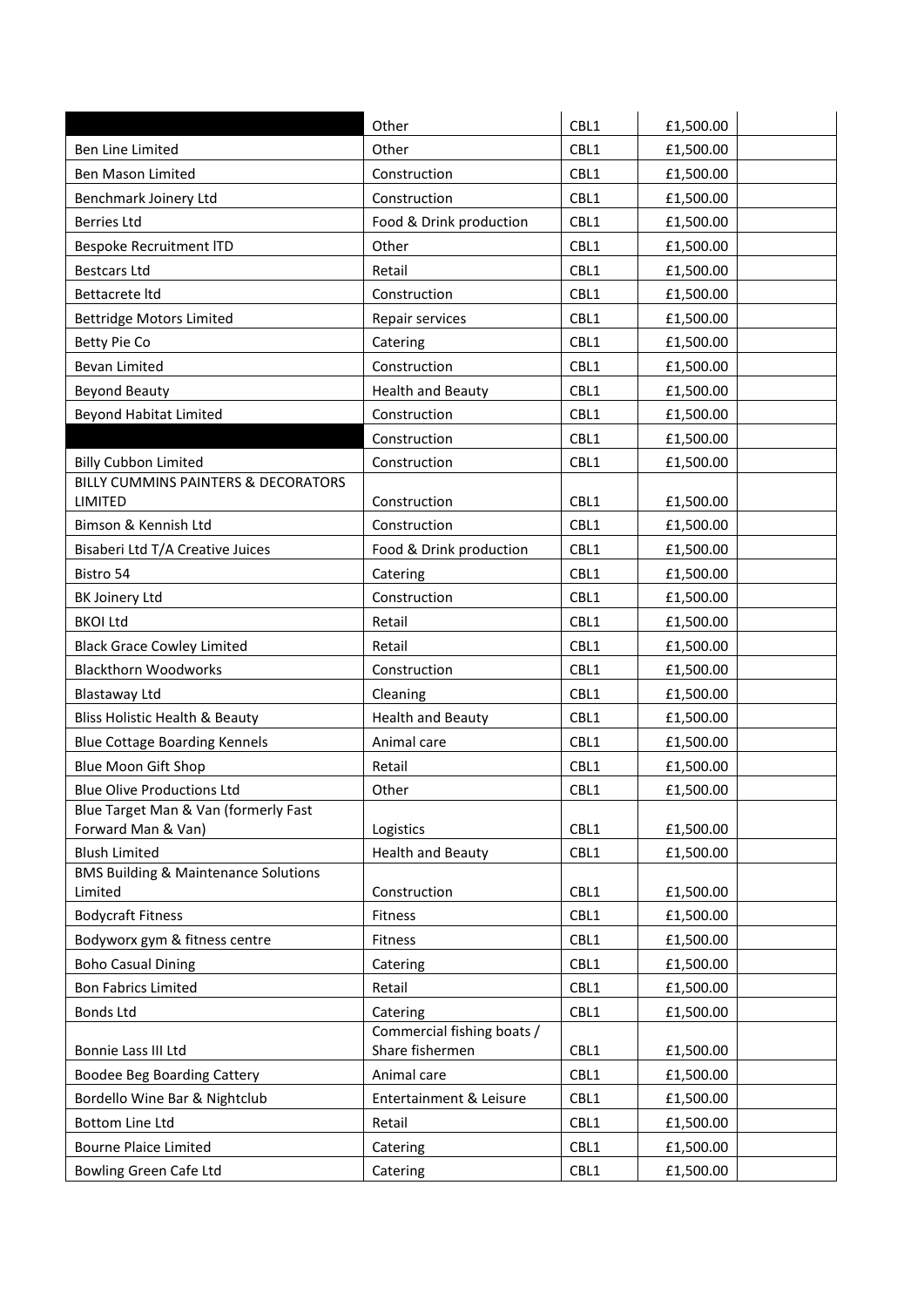| <b>BPM Limited</b>                                       | Catering                      | CBL1 | £1,500.00 |
|----------------------------------------------------------|-------------------------------|------|-----------|
| Braddan Playgroup/Preschool                              | Childcare                     | CBL1 | £1,500.00 |
| <b>Brainwaves Coaching</b>                               | <b>Education and training</b> | CBL1 | £1,500.00 |
| <b>Bravo Foods Limited</b>                               | Catering                      | CBL1 | £1,500.00 |
| Bray Hill Hair                                           | <b>Health and Beauty</b>      | CBL1 | £1,500.00 |
| Breagle Glen Indian Restaurant                           | Catering                      | CBL1 | £1,500.00 |
| <b>Brendan Downey Construction Itd</b>                   | Construction                  | CBL1 | £1,500.00 |
| <b>Brent Mealin Limited</b>                              | Retail                        | CBL1 | £1,500.00 |
| Brian Connachan Maintenance Ltd                          | Construction                  | CBL1 | £1,500.00 |
| Brian Walmsley (1988) Ltd                                | Construction                  | CBL1 | £1,500.00 |
| Brickmann Ltd                                            | Construction                  | CBL1 | £1,500.00 |
| <b>Bridal House Ltd</b>                                  | Retail                        | CBL1 | £1,500.00 |
| Bridge Bookshop Ltd                                      | Retail                        | CBL1 | £1,500.00 |
| <b>Bridge-Tuition</b>                                    | <b>Education and training</b> | CBL1 | £1,500.00 |
| <b>Bright Beginnings Limited</b>                         | Childcare                     | CBL1 | £1,500.00 |
| <b>BRILLIG INVESTMENT LTD</b>                            | Other                         | CBL1 | £1,500.00 |
| <b>Brite and Beautiful</b>                               | Cleaning                      | CBL1 | £1,500.00 |
| <b>Brookes and Gelling Ltd</b>                           | Construction                  | CBL1 | £1,500.00 |
| Broomsticks cleaning services ltd                        | Cleaning                      | CBL1 | £1,500.00 |
| Brunch, Bakes, Bubbles & Bites Limited                   | Catering                      | CBL1 | £1,500.00 |
| BT Plumbing and Heating Engineer                         | Construction                  | CBL1 | £1,500.00 |
| <b>BTS Catering Limited</b>                              | Entertainment & Leisure       | CBL1 | £1,500.00 |
| <b>Buckley Window Cleaning</b>                           | Cleaning                      | CBL1 | £1,500.00 |
| <b>Budget Blinds Limited</b>                             | Retail                        | CBL1 | £1,500.00 |
| Buffalo Bowling and Leisure Limited TA<br>Pepsi Max Bowl | Entertainment & Leisure       | CBL1 | £1,500.00 |
| <b>Building Services Limited</b>                         | Construction                  | CBL1 | £1,500.00 |
| <b>Burroughs Stewart Associates</b>                      | Construction                  | CBL1 | £1,500.00 |
| Bushy's Brewery Ltd                                      | Food & Drink production       | CBL1 | £1,500.00 |
| <b>Busy Bee Dog Training</b>                             | <b>Education and training</b> | CBL1 | £1,500.00 |
| <b>Butlers Choice Ltd</b>                                | Retail                        | CBL1 | £1,500.00 |
| <b>Butterfingers Wholesale Ltd</b>                       | Food & Drink production       | CBL1 | £1,500.00 |
| <b>Butterflies Day Nursery</b>                           | Childcare                     | CBL1 | £1,500.00 |
| <b>Buttery Cafe</b>                                      | Catering                      | CBL1 | £1,500.00 |
| <b>BVS VEHICLES</b>                                      | Retail                        | CBL1 | £1,500.00 |
| By Hand Window Cleaners                                  | Cleaning                      | CBL1 | £1,500.00 |
| C B Contractors                                          | Construction                  | CBL1 | £1,500.00 |
|                                                          | Construction                  | CBL1 | £1,500.00 |
| C E Richmond Ltd                                         | Construction                  | CBL1 | £1,500.00 |
|                                                          | Construction                  | CBL1 | £1,500.00 |
| CJ Bass and Son Garden Maintenance Ltd                   | Gardening and horticulture    | CBL1 | £1,500.00 |
| CJ Bass and Sons Ltd                                     | Construction                  | CBL1 | £1,500.00 |
| <b>CJ Construction Limited</b>                           | Construction                  | CBL1 | £1,500.00 |
| <b>C&amp;C GROUNDWORKS LTD</b>                           | Construction                  | CBL1 | £1,500.00 |
| C.A.S. Painter & Decorator Ltd                           | Construction                  | CBL1 | £1,500.00 |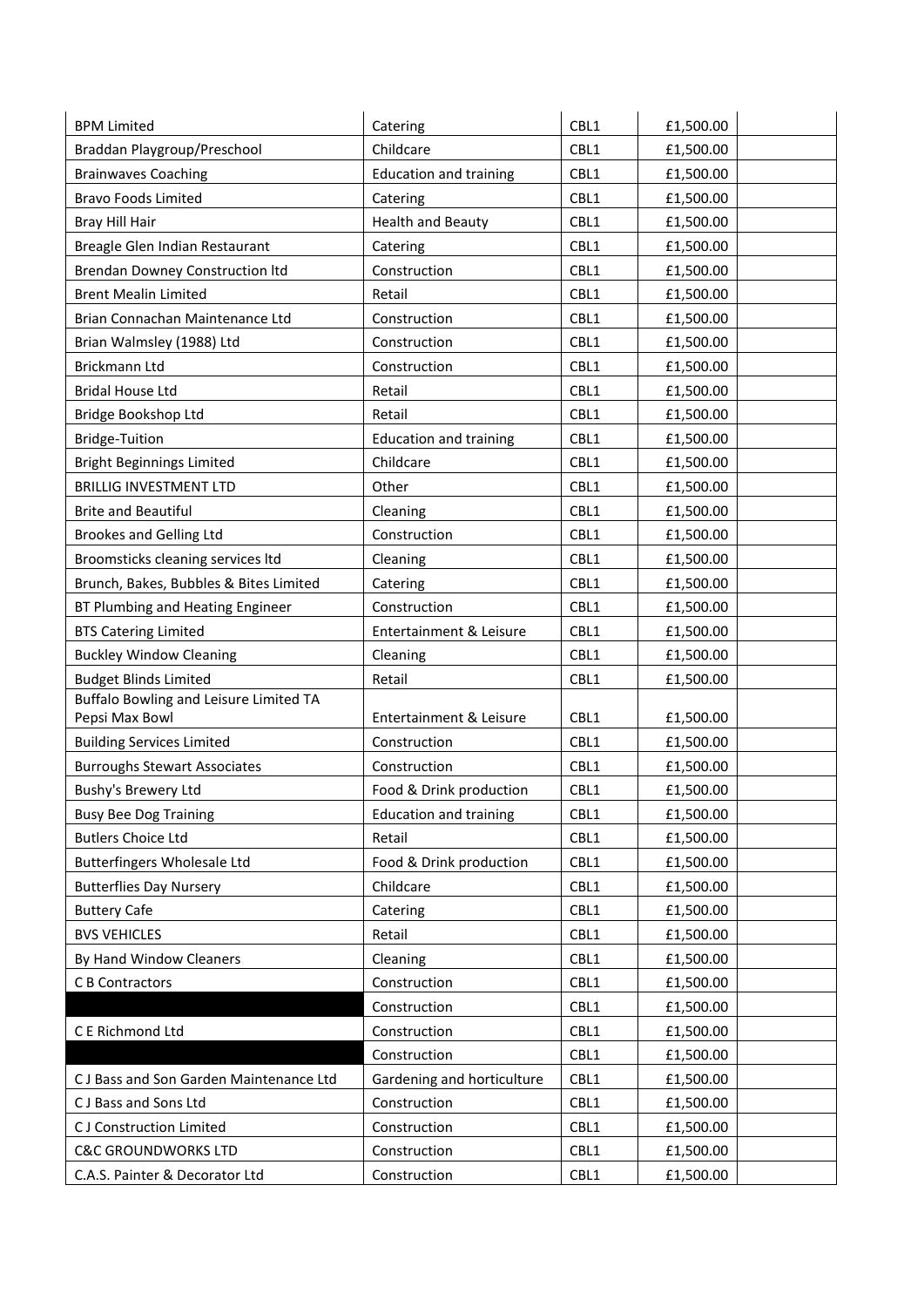| CBL1<br>£1,500.00<br>Cafe Delight<br>Catering<br>CBL1<br>Catering<br>£1,500.00<br>CBL1<br><b>Health and Beauty</b><br>£1,500.00<br>Calendar Advertising Company Ltd TA<br>Words & Spaces<br>Manufacturing<br>CBL1<br>£1,500.00<br><b>Callister Construction Limted</b><br>CBL1<br>Construction<br>£1,500.00<br><b>Callow Plant Hire</b><br>CBL1<br>Construction<br>£1,500.00<br>CBL1<br>Caltrac construction & groundworks<br>£1,500.00<br>Construction<br><b>Calum Campbell Plumbing</b><br>CBL1<br>Construction<br>£1,500.00<br>Camada Limited<br>CBL1<br>Construction<br>£1,500.00<br>Other<br>CBL1<br>£1,500.00<br>Campervannin<br>CBL1<br>Cannan Ltd<br>£1,500.00<br>Catering<br>CBL1<br><b>Cannell Print Limited</b><br>Retail<br>£1,500.00<br>CBL1<br>Cannon Hygiene Limited<br>Cleaning<br>£1,500.00<br>CBL1<br>Car & Light Commercial Auto Centre Ltd<br>£1,500.00<br>Repair services<br>CBL1<br>Car Magic (2016) Ltd<br>Repair services<br>£1,500.00<br>Cardamom Ltd<br>CBL1<br>Catering<br>£1,500.00<br>CBL1<br>Care and Cuddles Pet Services<br>Animal care<br>£1,500.00<br>CBL1<br><b>Carnation Cleaners Limited</b><br>Cleaning<br>£1,500.00<br>CBL1<br>Cleaning<br>£1,500.00<br>CBL1<br>Fitness<br>£1,500.00<br>CBL1<br>Retail<br>£1,500.00<br>Food & Drink production<br>CBL1<br>£1,500.00<br>CBL1<br>Food & Drink production<br>£1,500.00<br>Construction<br>CBL1<br>£1,500.00<br>CBL1<br>£1,500.00<br>Catering<br>CBL1<br>Other<br>£1,500.00<br>CBL1<br>£1,500.00<br>Catering<br>CBL1<br>Other<br>£1,500.00<br>CBL1<br>Construction<br>£1,500.00<br>Food & Drink production<br>CBL1<br>£1,500.00<br>CBL1<br>Other<br>£1,500.00<br>Retail<br>CBL1<br>£1,500.00<br>CBL1<br>£1,500.00<br>Cleaning<br>Construction<br>CBL1<br>£1,500.00<br>Construction<br>CBL1<br>£1,500.00<br>Construction<br>CBL1<br>£1,500.00<br>Construction<br>CBL1<br>£1,500.00<br>CBL1<br>Logistics<br>£1,500.00<br>CBL1<br>Construction<br>£1,500.00<br>CBL1<br>Catering<br>£1,500.00<br>CBL1<br>Fitness<br>£1,500.00<br>Chalis Limited<br>Entertainment & Leisure<br>CBL1<br>£1,500.00 |                                         |                          |      |           |
|--------------------------------------------------------------------------------------------------------------------------------------------------------------------------------------------------------------------------------------------------------------------------------------------------------------------------------------------------------------------------------------------------------------------------------------------------------------------------------------------------------------------------------------------------------------------------------------------------------------------------------------------------------------------------------------------------------------------------------------------------------------------------------------------------------------------------------------------------------------------------------------------------------------------------------------------------------------------------------------------------------------------------------------------------------------------------------------------------------------------------------------------------------------------------------------------------------------------------------------------------------------------------------------------------------------------------------------------------------------------------------------------------------------------------------------------------------------------------------------------------------------------------------------------------------------------------------------------------------------------------------------------------------------------------------------------------------------------------------------------------------------------------------------------------------------------------------------------------------------------------------------------------------------------------------------------------------------------------------------------------------------------------------------------------------------------------------|-----------------------------------------|--------------------------|------|-----------|
|                                                                                                                                                                                                                                                                                                                                                                                                                                                                                                                                                                                                                                                                                                                                                                                                                                                                                                                                                                                                                                                                                                                                                                                                                                                                                                                                                                                                                                                                                                                                                                                                                                                                                                                                                                                                                                                                                                                                                                                                                                                                                |                                         | Construction             | CBL1 | £1,500.00 |
|                                                                                                                                                                                                                                                                                                                                                                                                                                                                                                                                                                                                                                                                                                                                                                                                                                                                                                                                                                                                                                                                                                                                                                                                                                                                                                                                                                                                                                                                                                                                                                                                                                                                                                                                                                                                                                                                                                                                                                                                                                                                                |                                         |                          |      |           |
|                                                                                                                                                                                                                                                                                                                                                                                                                                                                                                                                                                                                                                                                                                                                                                                                                                                                                                                                                                                                                                                                                                                                                                                                                                                                                                                                                                                                                                                                                                                                                                                                                                                                                                                                                                                                                                                                                                                                                                                                                                                                                | Cafe Rosa                               |                          |      |           |
|                                                                                                                                                                                                                                                                                                                                                                                                                                                                                                                                                                                                                                                                                                                                                                                                                                                                                                                                                                                                                                                                                                                                                                                                                                                                                                                                                                                                                                                                                                                                                                                                                                                                                                                                                                                                                                                                                                                                                                                                                                                                                | Caitlinlouise Limited                   |                          |      |           |
|                                                                                                                                                                                                                                                                                                                                                                                                                                                                                                                                                                                                                                                                                                                                                                                                                                                                                                                                                                                                                                                                                                                                                                                                                                                                                                                                                                                                                                                                                                                                                                                                                                                                                                                                                                                                                                                                                                                                                                                                                                                                                |                                         |                          |      |           |
|                                                                                                                                                                                                                                                                                                                                                                                                                                                                                                                                                                                                                                                                                                                                                                                                                                                                                                                                                                                                                                                                                                                                                                                                                                                                                                                                                                                                                                                                                                                                                                                                                                                                                                                                                                                                                                                                                                                                                                                                                                                                                |                                         |                          |      |           |
|                                                                                                                                                                                                                                                                                                                                                                                                                                                                                                                                                                                                                                                                                                                                                                                                                                                                                                                                                                                                                                                                                                                                                                                                                                                                                                                                                                                                                                                                                                                                                                                                                                                                                                                                                                                                                                                                                                                                                                                                                                                                                |                                         |                          |      |           |
|                                                                                                                                                                                                                                                                                                                                                                                                                                                                                                                                                                                                                                                                                                                                                                                                                                                                                                                                                                                                                                                                                                                                                                                                                                                                                                                                                                                                                                                                                                                                                                                                                                                                                                                                                                                                                                                                                                                                                                                                                                                                                |                                         |                          |      |           |
|                                                                                                                                                                                                                                                                                                                                                                                                                                                                                                                                                                                                                                                                                                                                                                                                                                                                                                                                                                                                                                                                                                                                                                                                                                                                                                                                                                                                                                                                                                                                                                                                                                                                                                                                                                                                                                                                                                                                                                                                                                                                                |                                         |                          |      |           |
|                                                                                                                                                                                                                                                                                                                                                                                                                                                                                                                                                                                                                                                                                                                                                                                                                                                                                                                                                                                                                                                                                                                                                                                                                                                                                                                                                                                                                                                                                                                                                                                                                                                                                                                                                                                                                                                                                                                                                                                                                                                                                |                                         |                          |      |           |
|                                                                                                                                                                                                                                                                                                                                                                                                                                                                                                                                                                                                                                                                                                                                                                                                                                                                                                                                                                                                                                                                                                                                                                                                                                                                                                                                                                                                                                                                                                                                                                                                                                                                                                                                                                                                                                                                                                                                                                                                                                                                                |                                         |                          |      |           |
|                                                                                                                                                                                                                                                                                                                                                                                                                                                                                                                                                                                                                                                                                                                                                                                                                                                                                                                                                                                                                                                                                                                                                                                                                                                                                                                                                                                                                                                                                                                                                                                                                                                                                                                                                                                                                                                                                                                                                                                                                                                                                |                                         |                          |      |           |
|                                                                                                                                                                                                                                                                                                                                                                                                                                                                                                                                                                                                                                                                                                                                                                                                                                                                                                                                                                                                                                                                                                                                                                                                                                                                                                                                                                                                                                                                                                                                                                                                                                                                                                                                                                                                                                                                                                                                                                                                                                                                                |                                         |                          |      |           |
|                                                                                                                                                                                                                                                                                                                                                                                                                                                                                                                                                                                                                                                                                                                                                                                                                                                                                                                                                                                                                                                                                                                                                                                                                                                                                                                                                                                                                                                                                                                                                                                                                                                                                                                                                                                                                                                                                                                                                                                                                                                                                |                                         |                          |      |           |
|                                                                                                                                                                                                                                                                                                                                                                                                                                                                                                                                                                                                                                                                                                                                                                                                                                                                                                                                                                                                                                                                                                                                                                                                                                                                                                                                                                                                                                                                                                                                                                                                                                                                                                                                                                                                                                                                                                                                                                                                                                                                                |                                         |                          |      |           |
|                                                                                                                                                                                                                                                                                                                                                                                                                                                                                                                                                                                                                                                                                                                                                                                                                                                                                                                                                                                                                                                                                                                                                                                                                                                                                                                                                                                                                                                                                                                                                                                                                                                                                                                                                                                                                                                                                                                                                                                                                                                                                |                                         |                          |      |           |
|                                                                                                                                                                                                                                                                                                                                                                                                                                                                                                                                                                                                                                                                                                                                                                                                                                                                                                                                                                                                                                                                                                                                                                                                                                                                                                                                                                                                                                                                                                                                                                                                                                                                                                                                                                                                                                                                                                                                                                                                                                                                                |                                         |                          |      |           |
|                                                                                                                                                                                                                                                                                                                                                                                                                                                                                                                                                                                                                                                                                                                                                                                                                                                                                                                                                                                                                                                                                                                                                                                                                                                                                                                                                                                                                                                                                                                                                                                                                                                                                                                                                                                                                                                                                                                                                                                                                                                                                |                                         |                          |      |           |
|                                                                                                                                                                                                                                                                                                                                                                                                                                                                                                                                                                                                                                                                                                                                                                                                                                                                                                                                                                                                                                                                                                                                                                                                                                                                                                                                                                                                                                                                                                                                                                                                                                                                                                                                                                                                                                                                                                                                                                                                                                                                                |                                         |                          |      |           |
|                                                                                                                                                                                                                                                                                                                                                                                                                                                                                                                                                                                                                                                                                                                                                                                                                                                                                                                                                                                                                                                                                                                                                                                                                                                                                                                                                                                                                                                                                                                                                                                                                                                                                                                                                                                                                                                                                                                                                                                                                                                                                |                                         |                          |      |           |
|                                                                                                                                                                                                                                                                                                                                                                                                                                                                                                                                                                                                                                                                                                                                                                                                                                                                                                                                                                                                                                                                                                                                                                                                                                                                                                                                                                                                                                                                                                                                                                                                                                                                                                                                                                                                                                                                                                                                                                                                                                                                                | Carpet Genie                            |                          |      |           |
|                                                                                                                                                                                                                                                                                                                                                                                                                                                                                                                                                                                                                                                                                                                                                                                                                                                                                                                                                                                                                                                                                                                                                                                                                                                                                                                                                                                                                                                                                                                                                                                                                                                                                                                                                                                                                                                                                                                                                                                                                                                                                | Carrefour Health & Beauty IOM Limited   |                          |      |           |
|                                                                                                                                                                                                                                                                                                                                                                                                                                                                                                                                                                                                                                                                                                                                                                                                                                                                                                                                                                                                                                                                                                                                                                                                                                                                                                                                                                                                                                                                                                                                                                                                                                                                                                                                                                                                                                                                                                                                                                                                                                                                                | Carrera Media Group Limited             |                          |      |           |
|                                                                                                                                                                                                                                                                                                                                                                                                                                                                                                                                                                                                                                                                                                                                                                                                                                                                                                                                                                                                                                                                                                                                                                                                                                                                                                                                                                                                                                                                                                                                                                                                                                                                                                                                                                                                                                                                                                                                                                                                                                                                                | Carrick Bay Seafoods Limited            |                          |      |           |
|                                                                                                                                                                                                                                                                                                                                                                                                                                                                                                                                                                                                                                                                                                                                                                                                                                                                                                                                                                                                                                                                                                                                                                                                                                                                                                                                                                                                                                                                                                                                                                                                                                                                                                                                                                                                                                                                                                                                                                                                                                                                                | Carrick Rock Fishing Ltd                |                          |      |           |
|                                                                                                                                                                                                                                                                                                                                                                                                                                                                                                                                                                                                                                                                                                                                                                                                                                                                                                                                                                                                                                                                                                                                                                                                                                                                                                                                                                                                                                                                                                                                                                                                                                                                                                                                                                                                                                                                                                                                                                                                                                                                                | <b>Carroll Plastering</b>               |                          |      |           |
|                                                                                                                                                                                                                                                                                                                                                                                                                                                                                                                                                                                                                                                                                                                                                                                                                                                                                                                                                                                                                                                                                                                                                                                                                                                                                                                                                                                                                                                                                                                                                                                                                                                                                                                                                                                                                                                                                                                                                                                                                                                                                | Carsel Itd - Trading as The Mitre Hotel |                          |      |           |
|                                                                                                                                                                                                                                                                                                                                                                                                                                                                                                                                                                                                                                                                                                                                                                                                                                                                                                                                                                                                                                                                                                                                                                                                                                                                                                                                                                                                                                                                                                                                                                                                                                                                                                                                                                                                                                                                                                                                                                                                                                                                                | Carter Moon                             |                          |      |           |
|                                                                                                                                                                                                                                                                                                                                                                                                                                                                                                                                                                                                                                                                                                                                                                                                                                                                                                                                                                                                                                                                                                                                                                                                                                                                                                                                                                                                                                                                                                                                                                                                                                                                                                                                                                                                                                                                                                                                                                                                                                                                                | Castaneda Ltd                           |                          |      |           |
|                                                                                                                                                                                                                                                                                                                                                                                                                                                                                                                                                                                                                                                                                                                                                                                                                                                                                                                                                                                                                                                                                                                                                                                                                                                                                                                                                                                                                                                                                                                                                                                                                                                                                                                                                                                                                                                                                                                                                                                                                                                                                | Castle Cabs (2020) limited              |                          |      |           |
|                                                                                                                                                                                                                                                                                                                                                                                                                                                                                                                                                                                                                                                                                                                                                                                                                                                                                                                                                                                                                                                                                                                                                                                                                                                                                                                                                                                                                                                                                                                                                                                                                                                                                                                                                                                                                                                                                                                                                                                                                                                                                | CASTLE GATES AND RAILINGS LIMITED       |                          |      |           |
|                                                                                                                                                                                                                                                                                                                                                                                                                                                                                                                                                                                                                                                                                                                                                                                                                                                                                                                                                                                                                                                                                                                                                                                                                                                                                                                                                                                                                                                                                                                                                                                                                                                                                                                                                                                                                                                                                                                                                                                                                                                                                | Castlebay seafoods Itd                  |                          |      |           |
|                                                                                                                                                                                                                                                                                                                                                                                                                                                                                                                                                                                                                                                                                                                                                                                                                                                                                                                                                                                                                                                                                                                                                                                                                                                                                                                                                                                                                                                                                                                                                                                                                                                                                                                                                                                                                                                                                                                                                                                                                                                                                | <b>CAT Sales &amp; Marketing</b>        |                          |      |           |
|                                                                                                                                                                                                                                                                                                                                                                                                                                                                                                                                                                                                                                                                                                                                                                                                                                                                                                                                                                                                                                                                                                                                                                                                                                                                                                                                                                                                                                                                                                                                                                                                                                                                                                                                                                                                                                                                                                                                                                                                                                                                                | Caterquip                               |                          |      |           |
|                                                                                                                                                                                                                                                                                                                                                                                                                                                                                                                                                                                                                                                                                                                                                                                                                                                                                                                                                                                                                                                                                                                                                                                                                                                                                                                                                                                                                                                                                                                                                                                                                                                                                                                                                                                                                                                                                                                                                                                                                                                                                | CC Clean                                |                          |      |           |
|                                                                                                                                                                                                                                                                                                                                                                                                                                                                                                                                                                                                                                                                                                                                                                                                                                                                                                                                                                                                                                                                                                                                                                                                                                                                                                                                                                                                                                                                                                                                                                                                                                                                                                                                                                                                                                                                                                                                                                                                                                                                                | CCJ Group Ltd                           |                          |      |           |
|                                                                                                                                                                                                                                                                                                                                                                                                                                                                                                                                                                                                                                                                                                                                                                                                                                                                                                                                                                                                                                                                                                                                                                                                                                                                                                                                                                                                                                                                                                                                                                                                                                                                                                                                                                                                                                                                                                                                                                                                                                                                                | Cedar Developments Ltd                  |                          |      |           |
|                                                                                                                                                                                                                                                                                                                                                                                                                                                                                                                                                                                                                                                                                                                                                                                                                                                                                                                                                                                                                                                                                                                                                                                                                                                                                                                                                                                                                                                                                                                                                                                                                                                                                                                                                                                                                                                                                                                                                                                                                                                                                | Celtic Carpentry & Joinery Ltd          |                          |      |           |
|                                                                                                                                                                                                                                                                                                                                                                                                                                                                                                                                                                                                                                                                                                                                                                                                                                                                                                                                                                                                                                                                                                                                                                                                                                                                                                                                                                                                                                                                                                                                                                                                                                                                                                                                                                                                                                                                                                                                                                                                                                                                                | <b>Celtic Connections</b>               |                          |      |           |
|                                                                                                                                                                                                                                                                                                                                                                                                                                                                                                                                                                                                                                                                                                                                                                                                                                                                                                                                                                                                                                                                                                                                                                                                                                                                                                                                                                                                                                                                                                                                                                                                                                                                                                                                                                                                                                                                                                                                                                                                                                                                                | Celtic Wheels                           |                          |      |           |
|                                                                                                                                                                                                                                                                                                                                                                                                                                                                                                                                                                                                                                                                                                                                                                                                                                                                                                                                                                                                                                                                                                                                                                                                                                                                                                                                                                                                                                                                                                                                                                                                                                                                                                                                                                                                                                                                                                                                                                                                                                                                                | Celumet Limited                         |                          |      |           |
|                                                                                                                                                                                                                                                                                                                                                                                                                                                                                                                                                                                                                                                                                                                                                                                                                                                                                                                                                                                                                                                                                                                                                                                                                                                                                                                                                                                                                                                                                                                                                                                                                                                                                                                                                                                                                                                                                                                                                                                                                                                                                | <b>Central Park Limited</b>             |                          |      |           |
|                                                                                                                                                                                                                                                                                                                                                                                                                                                                                                                                                                                                                                                                                                                                                                                                                                                                                                                                                                                                                                                                                                                                                                                                                                                                                                                                                                                                                                                                                                                                                                                                                                                                                                                                                                                                                                                                                                                                                                                                                                                                                | CF IOM Limited                          |                          |      |           |
|                                                                                                                                                                                                                                                                                                                                                                                                                                                                                                                                                                                                                                                                                                                                                                                                                                                                                                                                                                                                                                                                                                                                                                                                                                                                                                                                                                                                                                                                                                                                                                                                                                                                                                                                                                                                                                                                                                                                                                                                                                                                                |                                         |                          |      |           |
|                                                                                                                                                                                                                                                                                                                                                                                                                                                                                                                                                                                                                                                                                                                                                                                                                                                                                                                                                                                                                                                                                                                                                                                                                                                                                                                                                                                                                                                                                                                                                                                                                                                                                                                                                                                                                                                                                                                                                                                                                                                                                | Champs Barber Shop Limited              | <b>Health and Beauty</b> | CBL1 | £1,500.00 |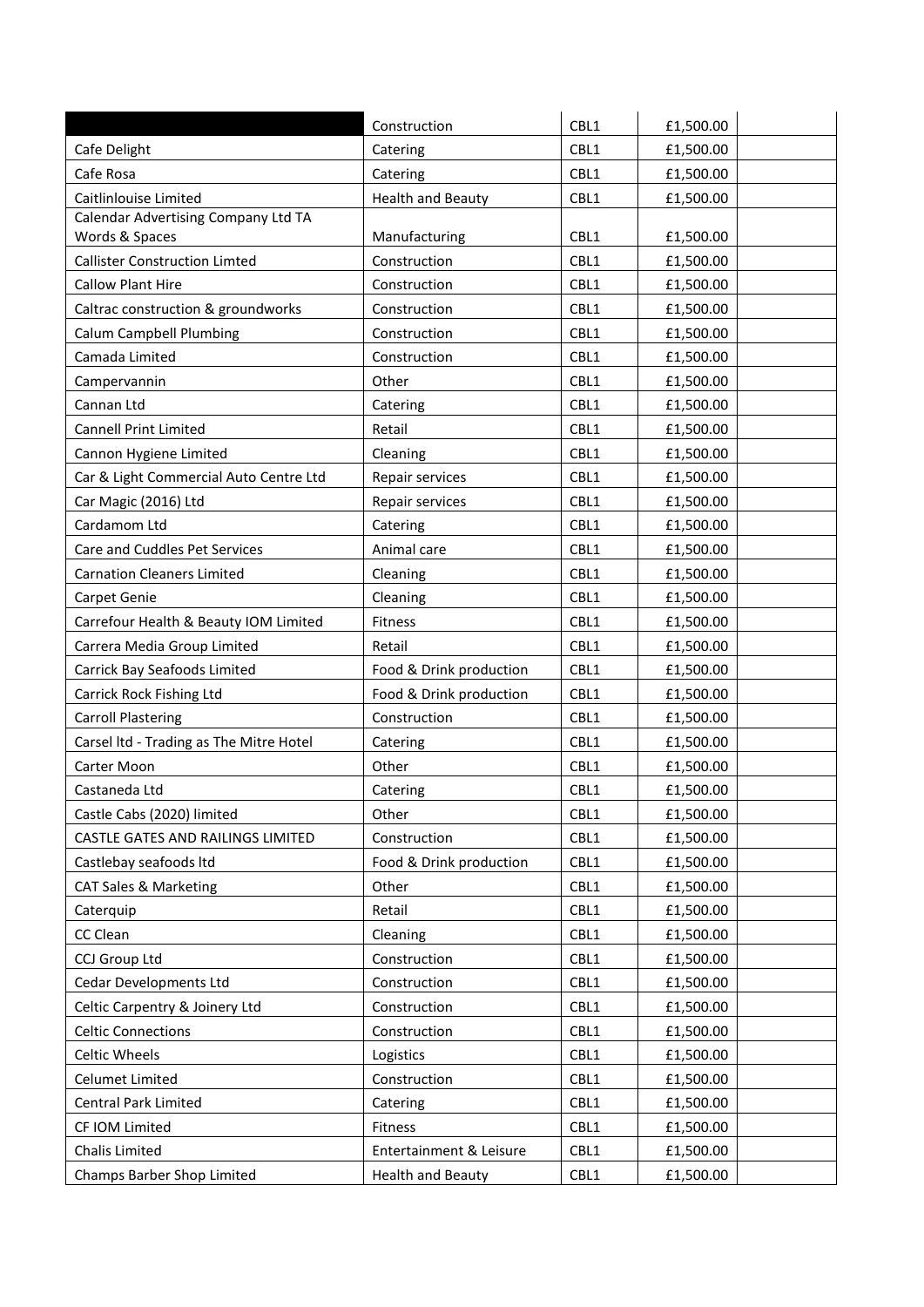| Chapter 3 Limited t/a Conran Archer     | Retail                   | CBL1 | £1,500.00 |
|-----------------------------------------|--------------------------|------|-----------|
| Chardaid Developments Ltd               | Construction             | CBL1 | £1,500.00 |
| <b>Charles Corkill Limited</b>          | Repair services          | CBL1 | £1,500.00 |
|                                         | Retail                   | CBL1 | £1,500.00 |
| Charlotte's Doggy Daycare & Spa         | Animal care              | CBL1 | £1,500.00 |
| Chatel & Walker Ltd                     | Construction             | CBL1 | £1,500.00 |
| Checkout 14 Limited                     | Childcare                | CBL1 | £1,500.00 |
| Chef World Ltd                          | Catering                 | CBL1 | £1,500.00 |
|                                         | <b>Health and Beauty</b> | CBL1 | £1,500.00 |
| Chemical Services (Manx) Limited        | Cleaning                 | CBL1 | £1,500.00 |
| Cherry Blossom Beauty Parlour Limited   | <b>Health and Beauty</b> | CBL1 | £1,500.00 |
| Chibbyr Construction                    | Construction             | CBL1 | £1,500.00 |
| <b>CHILL-TON LTD</b>                    | Repair services          | CBL1 | £1,500.00 |
| China Town                              | Catering                 | CBL1 | £1,500.00 |
| Chique Limited                          | Retail                   | CBL1 | £1,500.00 |
| ChiroClinic                             | Medical                  | CBL1 | £1,500.00 |
| Choccy Piccy                            | Food & Drink production  | CBL1 | £1,500.00 |
| <b>CHR Joinery</b>                      | Construction             | CBL1 | £1,500.00 |
| Chris Clarke Ltd                        | Construction             | CBL1 | £1,500.00 |
|                                         | Food & Drink production  | CBL1 | £1,500.00 |
| Chris Grose Electrical Ltd              | Construction             | CBL1 | £1,500.00 |
| Chris Kissack Limited                   | Construction             | CBL1 | £1,500.00 |
| Christian Cabs Limited                  | Other                    | CBL1 | £1,500.00 |
| Christine Wild Theatre School           | Other                    | CBL1 | £1,500.00 |
| Christine's Doggy Daycare & Country     |                          |      |           |
| Homestay                                | Animal care              | CBL1 | £1,500.00 |
| Chrystal Clear Services Limited         | Cleaning                 | CBL1 | £1,500.00 |
| <b>Chrystals Auctions Ltd</b>           | Retail                   | CBL1 | £1,500.00 |
|                                         | Construction             | CBL1 | £1,500.00 |
| CK Tyres and Exhausts Limited           | Repair services          | CBL1 | £1,500.00 |
| Claire Christian Couture Ltd            | Retail                   | CBL1 | £1,500.00 |
|                                         | Childcare                | CBL1 | £1,500.00 |
| Claire's Pilates                        | Fitness                  | CBL1 | £1,500.00 |
| <b>Classic Car Restorations Limited</b> | Repair services          | CBL1 | £1,500.00 |
| <b>Classic Mouldings Limited</b>        | Construction             | CBL1 | £1,500.00 |
| Cleanfit/Cosifit Blinds/Carpets2u       | Retail                   | CBL1 | £1,500.00 |
| Clinton Spraying Itd                    | Construction             | CBL1 | £1,500.00 |
| Close Leece Farm Ltd                    | Catering                 | CBL1 | £1,500.00 |
| Cocotanning & beauty studio             | <b>Health and Beauty</b> | CBL1 | £1,500.00 |
| Coffee Exchange Ltd                     | Catering                 | CBL1 | £1,500.00 |
| Coffee Mann Limited                     | Retail                   | CBL1 | £1,500.00 |
| Coffeecraft Itd                         | Catering                 | CBL1 | £1,500.00 |
| Coldsnap Heating & Plumbing Ltd         | Construction             | CBL1 | £1,500.00 |
| Colin Lathbury Joinery Ltd              | Construction             | CBL1 | £1,500.00 |
| Colin Purvis & Son Ltd                  | Construction             | CBL1 | £1,500.00 |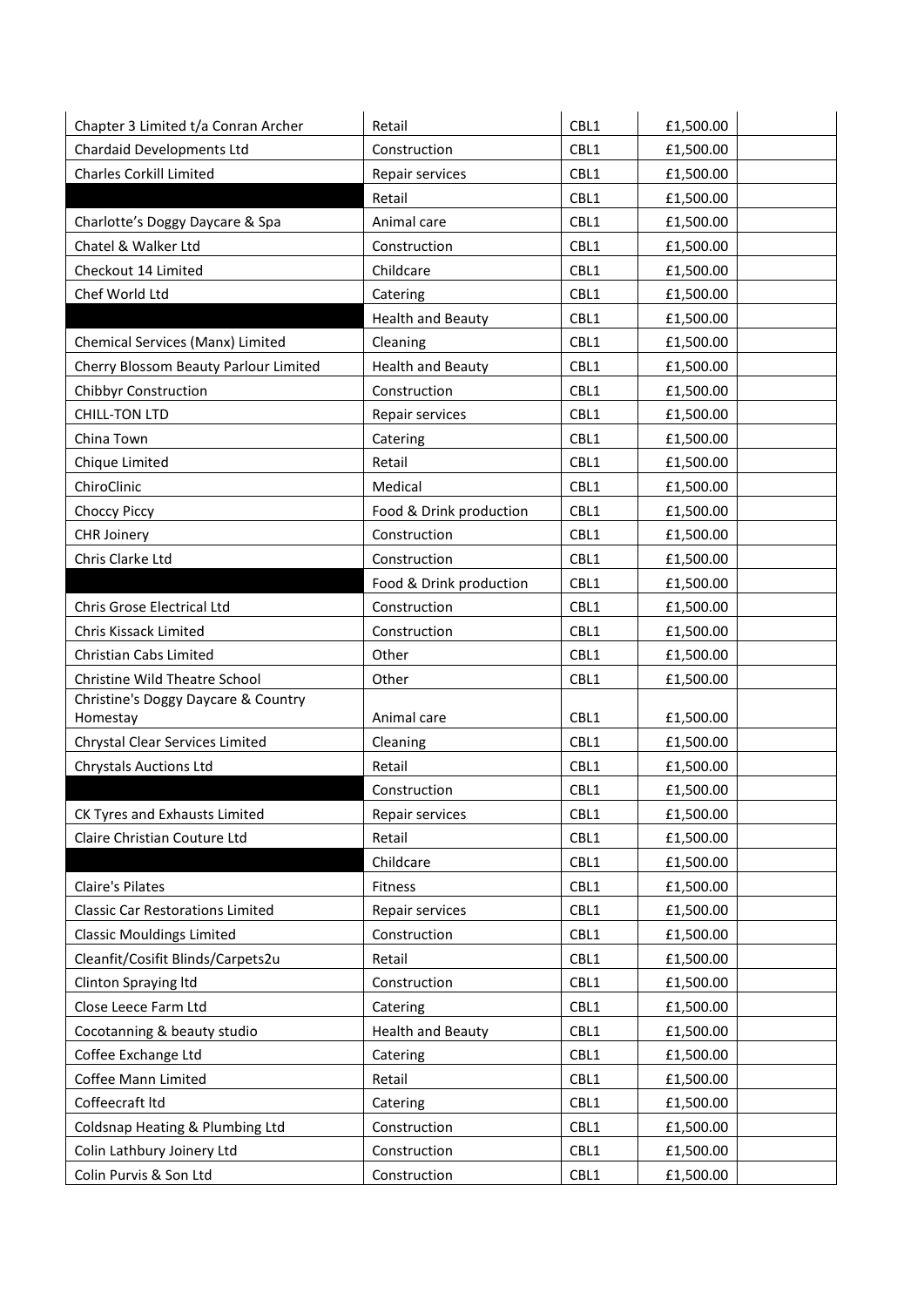| <b>Colin Sanders Tiling Limited</b>                     | Construction                                  | CBL1 | £1,500.00 |
|---------------------------------------------------------|-----------------------------------------------|------|-----------|
| Collins Steel Ltd                                       | Manufacturing                                 | CBL1 | £1,500.00 |
| Comfy K9 Doggy Daycare                                  | Animal care                                   | CBL1 | £1,500.00 |
| Commercial Trucks IOM Ltd                               | Repair services                               | CBL1 | £1,500.00 |
| <b>Complete Electrical Services</b>                     | Construction                                  | CBL1 | £1,500.00 |
| <b>Complete Facade Solutions</b>                        | Construction                                  | CBL1 | £1,500.00 |
| Complete Maintainance Services Limited                  | Construction                                  | CBL1 | £1,500.00 |
| <b>Complete Plumbing Solutions</b>                      | Construction                                  | CBL1 | £1,500.00 |
| Compressor Care Ltd                                     | Repair services                               | CBL1 | £1,500.00 |
| <b>Coney Construction Limited</b>                       | Construction                                  | CBL1 | £1,500.00 |
| <b>Connect Electrical Limited</b>                       | Construction                                  | CBL1 | £1,500.00 |
| Conrod Ltd                                              | Catering                                      | CBL1 | £1,500.00 |
| Conrod's ATBH Limited                                   | Catering                                      | CBL1 | £1,500.00 |
|                                                         | Commercial fishing boats /                    |      |           |
| <b>Constant Friend Ltd</b>                              | Share fishermen                               | CBL1 | £1,500.00 |
| <b>Construction Design LTD</b>                          | Construction                                  | CBL1 | £1,500.00 |
| Conversa                                                | <b>Education and training</b>                 | CBL1 | £1,500.00 |
| Coole Construction Limited                              | Construction                                  | CBL1 | £1,500.00 |
| Cooley Industries Limited                               | Construction                                  | CBL1 | £1,500.00 |
| Coppock's Car Care Limited                              | Repair services                               | CBL1 | £1,500.00 |
| Copycat                                                 | Retail                                        | CBL1 | £1,500.00 |
|                                                         | Commercial fishing boats /<br>Share fishermen | CBL1 |           |
| Coral strand (fishing vessel)                           |                                               | CBL1 | £1,500.00 |
| Core Building & Renovations Ltd                         | Construction                                  |      | £1,500.00 |
| Corefix Limited                                         | Construction                                  | CBL1 | £1,500.00 |
| <b>Corkill Removals and Storage</b>                     | Logistics                                     | CBL1 | £1,500.00 |
| <b>Corlett Building Materials Limited</b>               | Construction                                  | CBL1 | £1,500.00 |
| Cornerhouse Coffee                                      | Catering                                      | CBL1 | £1,500.00 |
| <b>Cornerstone Architects Limited</b>                   | Construction                                  | CBL1 | £1,500.00 |
| <b>Corrigan Construction Limited</b>                    | Construction                                  | CBL1 | £1,500.00 |
| <b>Cosmetic Medical Limited</b>                         | <b>Health and Beauty</b>                      | CBL1 | £1,500.00 |
| Cosmic Coffee Shop                                      | Catering                                      | CBL1 | £1,500.00 |
| Costain Pharmacy/Herbal Apothecary                      | Retail                                        | CBL1 | £1,500.00 |
| <b>Cottage Dental Limited</b>                           | <b>Health and Beauty</b>                      | CBL1 | £1,500.00 |
| <b>Cottage to Castle Cleaning</b>                       | Cleaning                                      | CBL1 | £1,500.00 |
| Counton Global Mobility Solution Limited                | Other                                         | CBL1 | £1,500.00 |
| <b>Country Cuisine</b>                                  | Catering                                      | CBL1 | £1,500.00 |
| Country Paving and Ornamental Ltd                       | Retail                                        | CBL1 | £1,500.00 |
| Countryside and Garden Contractors Ltd                  | Gardening and horticulture                    | CBL1 | £1,500.00 |
| Countryside Maintenance LImited TA<br>Motors and Mowers | Retail                                        | CBL1 | £1,500.00 |
| Court Cafe                                              | Catering                                      | CBL1 | £1,500.00 |
| Courtyard Windows and Glazing Ltd                       | Construction                                  | CBL1 | £1,500.00 |
| Craftworks Studio                                       | Entertainment & Leisure                       | CBL1 | £1,500.00 |
|                                                         | Construction                                  | CBL1 | £1,500.00 |
| Craig cowin roofing limited                             | Construction                                  | CBL1 | £1,500.00 |
|                                                         |                                               |      |           |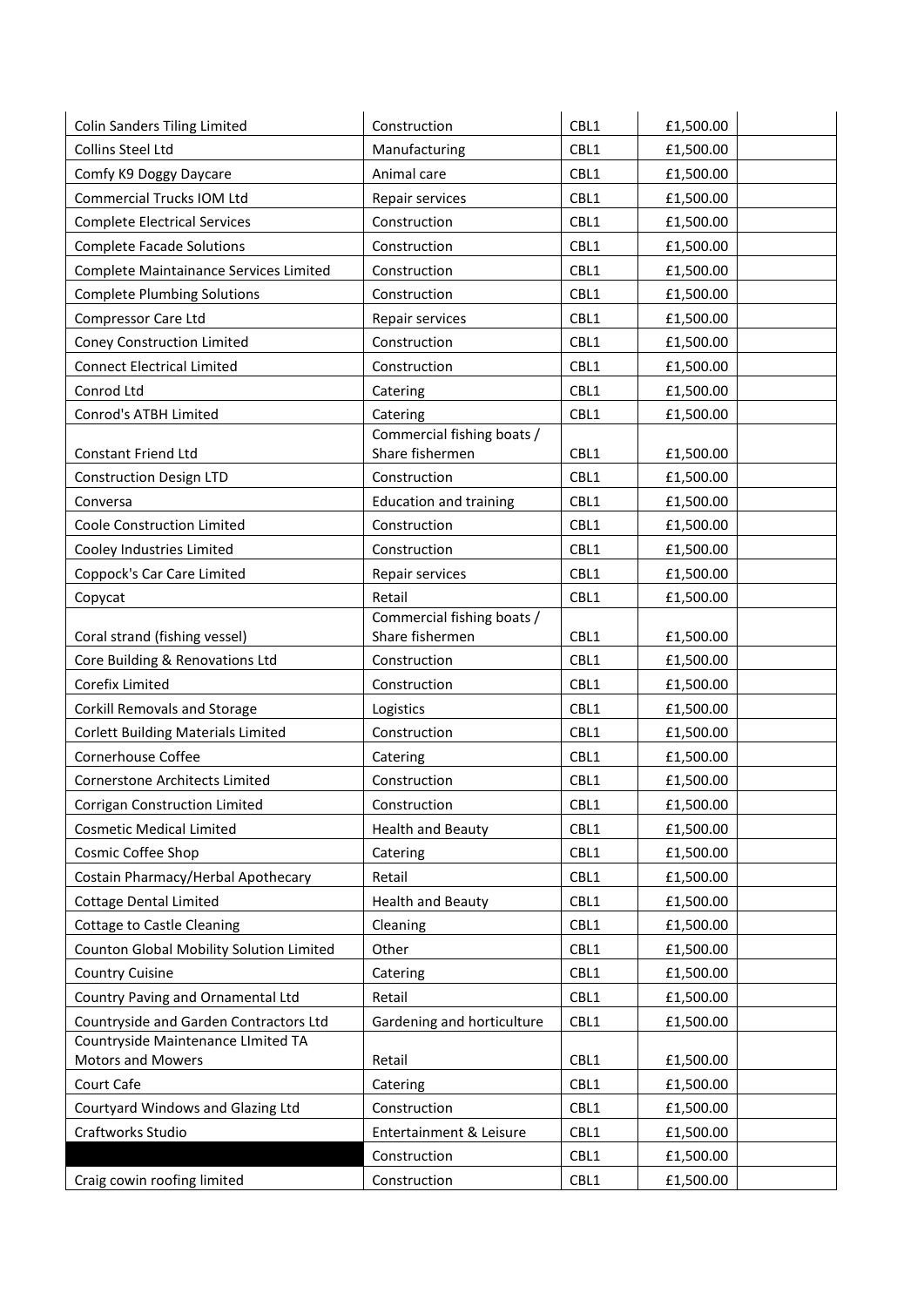| <b>Craigend Dental Practice</b>         | Medical                       | CBL1 | £1,500.00 |
|-----------------------------------------|-------------------------------|------|-----------|
| <b>Cranford Nursery School</b>          | Childcare                     | CBL1 | £1,500.00 |
| <b>Craster Construction Limited</b>     | Construction                  | CBL1 | £1,500.00 |
| Crazy Jacks Barber Shop                 | <b>Health and Beauty</b>      | CBL1 | £1,500.00 |
| Create Your Shakes Limited              | Catering                      | CBL1 | £1,500.00 |
| Creative Craftsmann Limited TA The      |                               |      |           |
| Creative Shop                           | Retail                        | CBL1 | £1,500.00 |
| Creative Living Ltd                     | Construction                  | CBL1 | £1,500.00 |
| Creative Media Ltd                      | Other                         | CBL1 | £1,500.00 |
| Creer & Kelly Itd                       | Construction                  | CBL1 | £1,500.00 |
| Cregneash Cafe Ltd                      | Catering                      | CBL1 | £1,500.00 |
| Crellin and Greggor                     | Construction                  | CBL1 | £1,500.00 |
| Crellin Equestrian Limited              | <b>Education and training</b> | CBL1 | £1,500.00 |
| Crema Ltd                               | Catering                      | CBL1 | £1,500.00 |
| Cronk Aashen Farm Campsite              | Other                         | CBL1 | £1,500.00 |
| Crosby Injury Clinic Ltd                | Medical                       | CBL1 | £1,500.00 |
| Crossfit (IOM) Limited                  | Fitness                       | CBL1 | £1,500.00 |
| CrossFit Manannan                       | Fitness                       | CBL1 | £1,500.00 |
| Crossroads Care                         | Childcare                     | CBL1 | £1,500.00 |
| Crown Consultants Limited               | Other                         | CBL1 | £1,500.00 |
| <b>CSGSERVICES</b>                      | Gardening and horticulture    | CBL1 | £1,500.00 |
| Cubbin & Bregazzi Ltd                   | Retail                        | CBL1 | £1,500.00 |
| <b>CUBBON'S CATERING SUPPLIES</b>       | Food & Drink production       | CBL1 | £1,500.00 |
| <b>Curphs Cuttings</b>                  | Gardening and horticulture    | CBL1 | £1,500.00 |
| Curragh Construction Ltd                | Construction                  | CBL1 | £1,500.00 |
| Cushla                                  | Medical                       | CBL1 | £1,500.00 |
| <b>Cutting Edge Carpenters Limited</b>  | Construction                  | CBL1 | £1,500.00 |
| Cycle360 Limited                        | Catering                      | CBL1 | £1,500.00 |
| D Dixon Building Services Ltd           | Construction                  | CBL1 | £1,500.00 |
| D G Corkill Joinery Services Limited    | Construction                  | CBL1 | £1,500.00 |
| D G G Limited                           | <b>Health and Beauty</b>      | CBL1 | £1,500.00 |
| D Hutton Painting and Decorating        |                               |      |           |
| Contractors Ltd                         | Construction                  | CBL1 | £1,500.00 |
| D Miller Building Services Limited      | Construction                  | CBL1 | £1,500.00 |
| D Q Bairstow Windows & Glazing Ltd      | Construction                  | CBL1 | £1,500.00 |
| D TRIMBLE BUILDING SERVICES LIMITED     | Construction                  | CBL1 | £1,500.00 |
| D&G Foods Ltd                           | Catering                      | CBL1 | £1,500.00 |
| D.A.Smith plumbing & heating ltd        | Construction                  | CBL1 | £1,500.00 |
| D.G.P. Station Road Garage Limited      | Repair services               | CBL1 | £1,500.00 |
| D.T. Gas Services Limited               | Construction                  | CBL1 | £1,500.00 |
| <b>D4 DOORS LIMITED</b>                 | Construction                  | CBL1 | £1,500.00 |
| Dab Hands                               | Other                         | CBL1 | £1,500.00 |
| Dale & Co Limited                       | Repair services               | CBL1 | £1,500.00 |
| Damien Barron Plumbing & tiling Limited | Construction                  | CBL1 | £1,500.00 |
| Danadri Ltd T/A Greenfields Joinery     | Construction                  | CBL1 | £1,500.00 |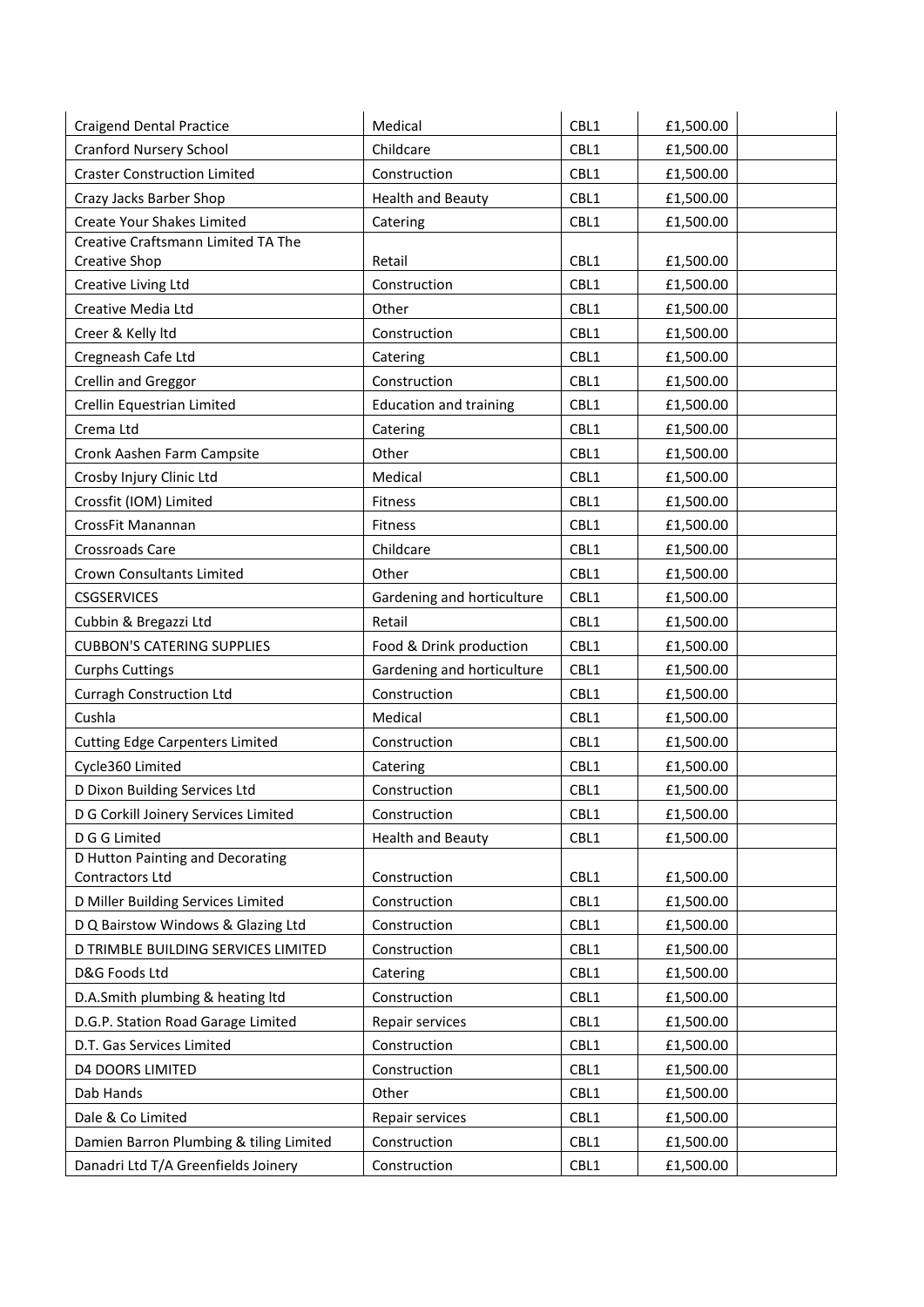| Dance and Fun Factory                        | Entertainment & Leisure       | CBL1 | £1,500.00 |
|----------------------------------------------|-------------------------------|------|-----------|
| Dance Wear of Douglas Ltd                    | Retail                        | CBL1 | £1,500.00 |
| Dangerous Apparel Ltd                        | Retail                        | CBL1 | £1,500.00 |
| Daniel Cullen plumbing & heating LTD         | Construction                  | CBL1 | £1,500.00 |
| Daniel foster domestic and commercial        |                               |      |           |
| flooring specialist                          | Construction                  | CBL1 | £1,500.00 |
|                                              | Construction                  | CBL1 | £1,500.00 |
| Daniel Lace Joinery Limited                  | Construction                  | CBL1 | £1,500.00 |
|                                              | Construction                  | CBL1 | £1,500.00 |
| Daniel Rice Painter and Decorator Limited    | Construction                  | CBL1 | £1,500.00 |
| Danver Ltd                                   | Construction                  | CBL1 | £1,500.00 |
| Dario Itd                                    | <b>Health and Beauty</b>      | CBL1 | £1,500.00 |
| Darragh Design Limited                       | Construction                  | CBL1 | £1,500.00 |
| Darren Challis Kitchen Installation services |                               |      |           |
| Ltd                                          | Construction                  | CBL1 | £1,500.00 |
|                                              | Construction                  | CBL1 | £1,500.00 |
|                                              | <b>Education and training</b> | CBL1 | £1,500.00 |
| Daryl Blake Construction Ltd                 | Construction                  | CBL1 | £1,500.00 |
| Daryl West Plumbing & Heating                | Construction                  | CBL1 | £1,500.00 |
|                                              | Construction                  | CBL1 | £1,500.00 |
|                                              | Construction                  | CBL1 | £1,500.00 |
| Dave Noble Gardening Limited                 | Gardening and horticulture    | CBL1 | £1,500.00 |
| Dave Osullivan & Co Ltd                      | Construction                  | CBL1 | £1,500.00 |
| Dave Perry Electrical Contractors Ltd        | Construction                  | CBL1 | £1,500.00 |
| Dave Rielly Tree Surgery and Hedges          | Gardening and horticulture    | CBL1 | £1,500.00 |
|                                              | Construction                  | CBL1 | £1,500.00 |
| dave the white van man                       | Construction                  | CBL1 | £1,500.00 |
| Davenport Landscape Services                 | Gardening and horticulture    | CBL1 | £1,500.00 |
| Daves Delicious Dogs Limited                 | Catering                      | CBL1 | £1,500.00 |
|                                              | Construction                  | CBL1 | £1,500.00 |
| David Callister Electrical Ltd               | Construction                  | CBL1 | £1,500.00 |
| David Cleator Joinery Limited                | Construction                  | CBL1 | £1,500.00 |
| David Creasey Chartered Surveyors Ltd        | Construction                  | CBL1 | £1,500.00 |
| David Kneale Plumbing and Heating Ltd        | Construction                  | CBL1 | £1,500.00 |
| David Roberts Joinery Ltd                    | Manufacturing                 | CBL1 | £1,500.00 |
| <b>Davies Construction Limited</b>           | Construction                  | CBL1 | £1,500.00 |
| Davisons Ice cream cafe Itd                  | Catering                      | CBL1 | £1,500.00 |
| Dawson Family Chiropractic Clinic Ltd        | Medical                       | CBL1 | £1,500.00 |
| DB Autos and Sons Ltd                        | Repair services               | CBL1 | £1,500.00 |
| DC Building Services                         | Construction                  | CBL1 | £1,500.00 |
| DC Valeting Limited                          | Repair services               | CBL1 | £1,500.00 |
| <b>DCS Construction Ltd</b>                  | Construction                  | CBL1 | £1,500.00 |
| Deanwood Agencies Ltd                        | Other                         | CBL1 | £1,500.00 |
| Deanwood Limited                             | Other                         | CBL1 | £1,500.00 |
| DeanWood Management Limited                  | Other                         | CBL1 | £1,500.00 |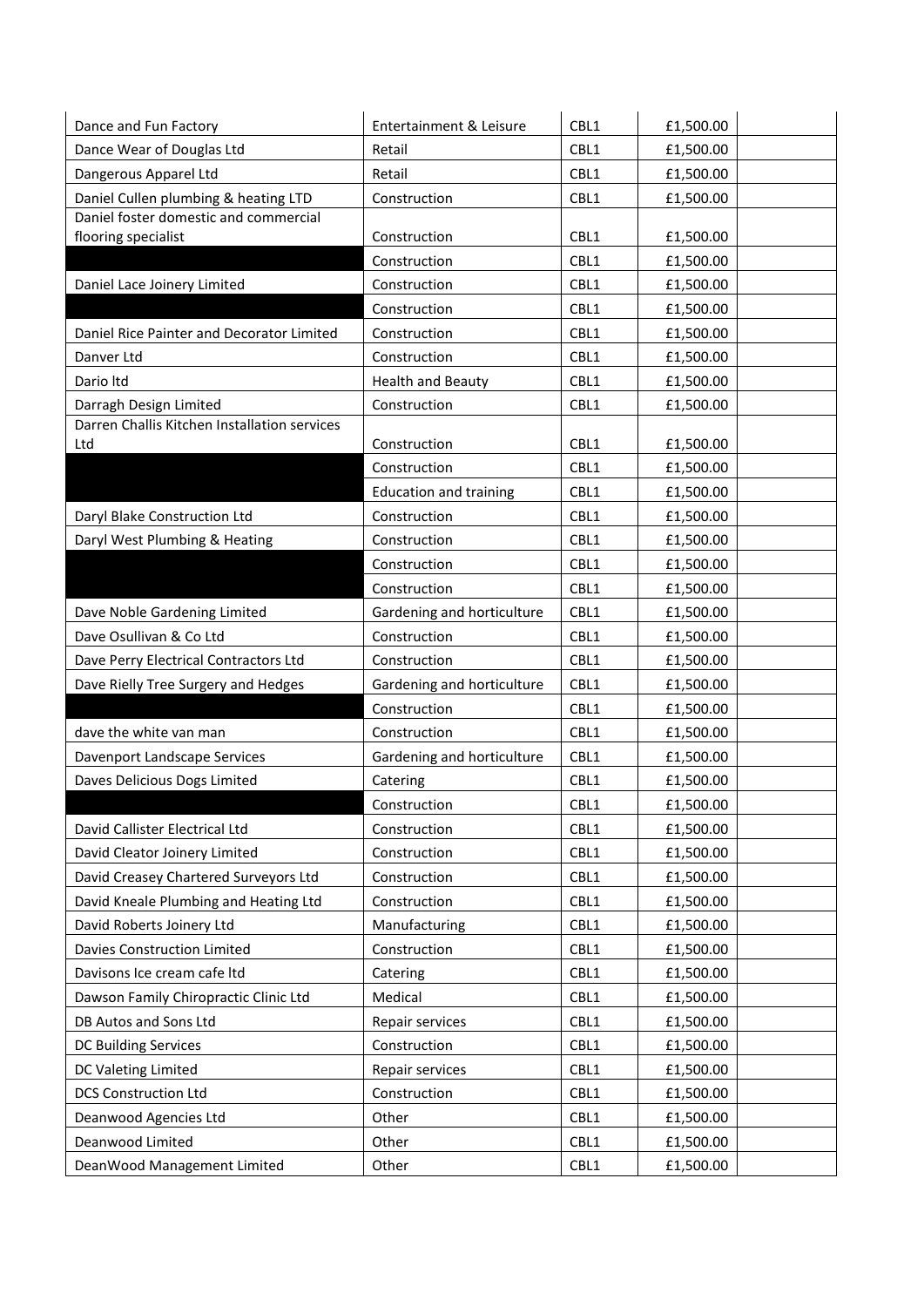| Decatur Limited TA Christophers Dry         |                               |      |           |
|---------------------------------------------|-------------------------------|------|-----------|
| Cleaners                                    | Retail                        | CBL1 | £1,500.00 |
| DeeDee Ltd                                  | Catering                      | CBL1 | £1,500.00 |
| D'Elia Developments Ltd                     | Construction                  | CBL1 | £1,500.00 |
| Demetris Barber Shop                        | <b>Health and Beauty</b>      | CBL1 | £1,500.00 |
| Denning Millar Projects Limited             | Construction                  | CBL1 | £1,500.00 |
| Dentim Ltd                                  | Medical                       | CBL1 | £1,500.00 |
| Derek Callister Plumbing & Heating Ltd      | Construction                  | CBL1 | £1,500.00 |
| Descon Ltd                                  | Construction                  | CBL1 | £1,500.00 |
| Designer Glass Ltd                          | Construction                  | CBL1 | £1,500.00 |
| <b>Desmond Thornton Roofing</b>             | Construction                  | CBL1 | £1,500.00 |
| Devey Limited                               | Gardening and horticulture    | CBL1 | £1,500.00 |
| DG Wood & Son Garden Maintenance            | Gardening and horticulture    | CBL1 | £1,500.00 |
| Digital Satellite Services Limited          | Other                         | CBL1 | £1,500.00 |
| <b>Direct Maintenance Services</b>          | Gardening and horticulture    | CBL1 | £1,500.00 |
| Dirt Busters Ltd                            | Cleaning                      | CBL1 | £1,500.00 |
| Di's Limited                                | <b>Health and Beauty</b>      | CBL1 | £1,500.00 |
| Discount Carpets Ltd                        | Construction                  | CBL1 | £1,500.00 |
| Discount Plastics Merchants Ltd             | Construction                  | CBL1 | £1,500.00 |
| Diva Limited                                | <b>Health and Beauty</b>      | CBL1 | £1,500.00 |
| Diverse Signs Limited                       | Retail                        | CBL1 | £1,500.00 |
| DJ Thompson Ltd                             | Construction                  | CBL1 | £1,500.00 |
| DJL Services Ltd                            | Construction                  | CBL1 | £1,500.00 |
| <b>DKW Installations Ltd</b>                | Construction                  | CBL1 | £1,500.00 |
| <b>DMS Accounting Services Limited</b>      | Other                         | CBL1 | £1,500.00 |
| DMW Will & Estate Practitioner Services Ltd | Other                         | CBL1 | £1,500.00 |
| Doherty Joinery Limited                     | Construction                  | CBL1 | £1,500.00 |
| Dolls House Ltd                             | <b>Health and Beauty</b>      | CBL1 | £1,500.00 |
| Dolyn's Barber Shop                         | <b>Health and Beauty</b>      | CBL1 | £1,500.00 |
| <b>Domestic Building Services Ltd</b>       | Construction                  | CBL1 | £1,500.00 |
| Domestic Plumbing & Heating Services Ltd    | Construction                  | CBL1 | £1,500.00 |
| Douglas & Co Ltd                            | Other                         | CBL1 | £1,500.00 |
| Douglas Bay Yacht Club Limited              | Entertainment & Leisure       | CBL1 | £1,500.00 |
| Dovecote Tearooms                           | Catering                      | CBL1 | £1,500.00 |
| Doyle and Jones plumbing Solutions Itd      | Construction                  | CBL1 | £1,500.00 |
| DPM Scaffolding Limited                     | Construction                  | CBL1 | £1,500.00 |
| <b>Drainage Consultants</b>                 | Construction                  | CBL1 | £1,500.00 |
| <b>Dream Decorators</b>                     | Construction                  | CBL1 | £1,500.00 |
| Dream Theme Party Planners                  | Other                         | CBL1 | £1,500.00 |
| <b>DRF Services</b>                         | Retail                        | CBL1 | £1,500.00 |
| Drive Right                                 | <b>Education and training</b> | CBL1 | £1,500.00 |
| Dtjoinery                                   | Construction                  | CBL1 | £1,500.00 |
| Dukes Creative Style Ltd                    | <b>Health and Beauty</b>      | CBL1 | £1,500.00 |
| Duncan Livingstone Driving School           | <b>Education and training</b> | CBL1 | £1,500.00 |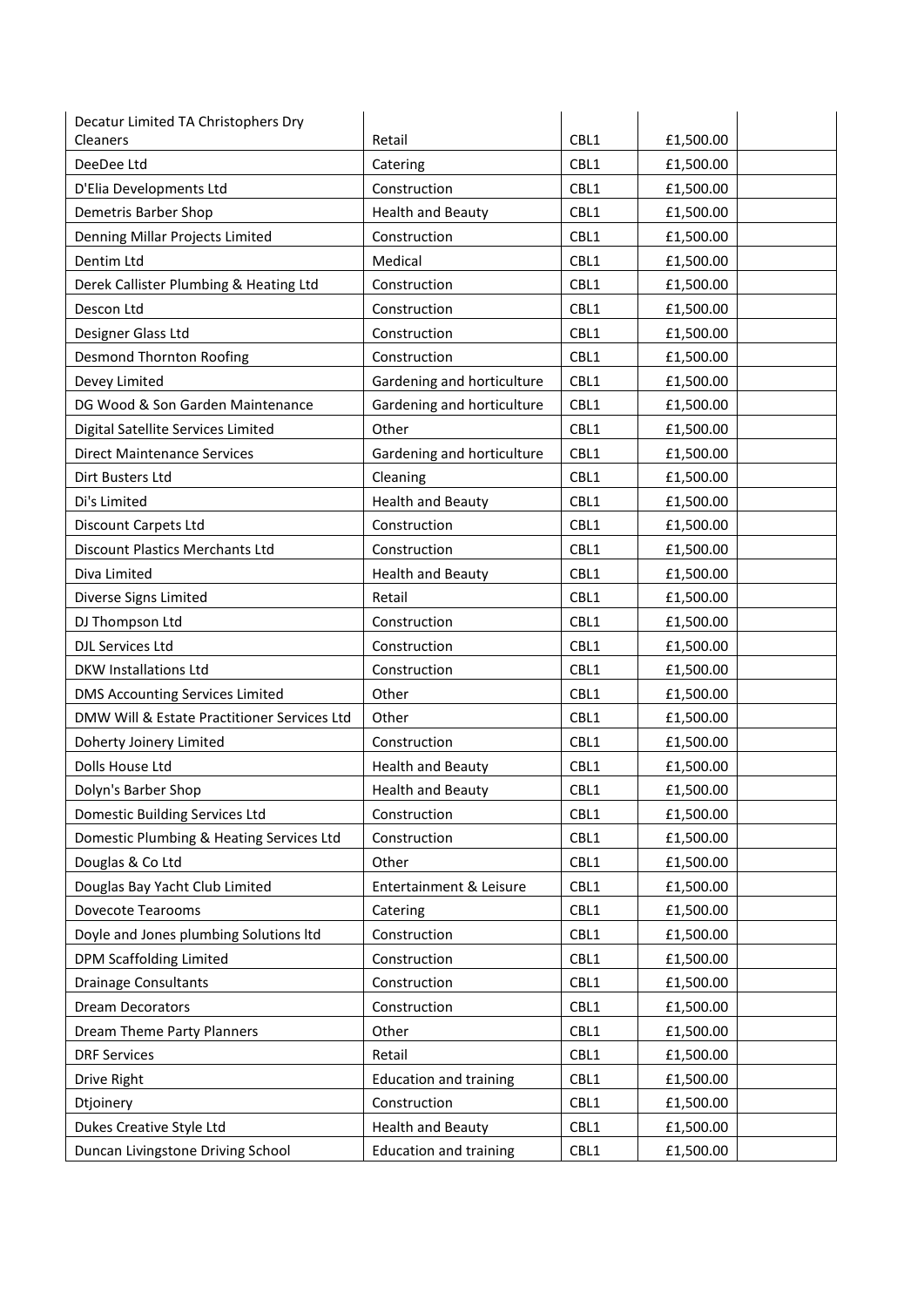| <b>HEEL BAR</b><br>CBL1<br>Retail<br>CBL1<br>DW Cars Ltd<br>Retail<br>£1,500.00<br>CBL1<br>DW Quality Coatings Ltd<br>Construction<br>£1,500.00<br>E & S Plumbing and Heating Ltd<br>CBL1<br>Construction<br>£1,500.00<br>E C Taxi Ltd<br>CBL1<br>Logistics<br>£1,500.00<br>CBL1<br>E Watson painting services limited<br>£1,500.00<br>Construction<br><b>E&amp;J Properties Ltd</b><br>CBL1<br>Construction<br>£1,500.00<br>CBL1<br>E.G. Services Ltd<br>Construction<br>£1,500.00<br>CBL1<br>Eamon Mceleney Joinery Limited<br>Construction<br>£1,500.00<br>CBL1<br>East Coast Autos Ltd<br>Repair services<br>£1,500.00<br>CBL1<br>Gardening and horticulture<br>£1,500.00<br>Easy garden services<br>EAT Itd t/a Quayside Coffeeshop<br>CBL1<br>£1,500.00<br>Catering<br><b>Eco Facilities Limited</b><br>CBL1<br>Cleaning<br>£1,500.00<br>Ecobuild Ltd<br>Construction<br>CBL1<br>£1,500.00<br>CBL1<br>Construction<br><b>Ecoco Living</b><br>£1,500.00<br>Ecoshine IOM<br>Cleaning<br>CBL1<br>£1,500.00<br><b>Edward Bryan Removals</b><br>CBL1<br>Logistics<br>£1,500.00<br>Eics Electrical Installation and Computer<br>Services<br>Construction<br>CBL1<br>£1,500.00<br>CBL1<br>Eire electrical limited<br>Construction<br>£1,500.00<br>CBL1<br><b>Electrical Design Solutions Ltd</b><br>Construction<br>£1,500.00<br><b>Electrical Repairs And Installation Services</b><br>CBL1<br>£1,500.00<br>Repair services<br>CBL1<br>Electro-Freeze Ltd<br>Retail<br>£1,500.00<br>CBL1<br>Elegance Management Systems limited<br>Other<br>£1,500.00<br>CBL1<br>Element design<br>Construction<br>£1,500.00<br>Element Isle Limited<br>CBL1<br>Retail<br>£1,500.00<br>Elements Natural Health Centre Ltd<br><b>Health and Beauty</b><br>CBL1<br>£1,500.00<br><b>Elements of Beauty Ltd</b><br><b>Health and Beauty</b><br>CBL1<br>£1,500.00<br><b>Elite Electrical Services</b><br>CBL1<br>£1,500.00<br>Construction<br>CBL1<br>£1,500.00<br><b>Elite Fitness</b><br>Fitness<br><b>ELITE VOYAGES</b><br>Other<br>CBL1<br>£1,500.00<br>CBL1<br>Ellan Vannin Chiropractic Clinic Ltd<br>Medical<br>£1,500.00<br>CBL1<br>Ellan vannin cleaning services<br>Cleaning<br>£1,500.00<br>Ellan Vannin Gymnastics Club Limited<br>CBL1<br>Fitness<br>£1,500.00<br>Ellan Vannin Plumbing & Heating Ltd<br>CBL1<br>Construction<br>£1,500.00<br><b>Elliott Construction Ltd</b><br>CBL1<br>Construction<br>£1,500.00<br>CBL1<br>Elliott Investments Ltd<br>Other<br>£1,500.00<br>Elliott's The Green Fingered Soldiers Limited<br>Gardening and horticulture<br>CBL1<br>£1,500.00<br><b>Ellisons Decorating Services Ltd</b><br>Construction<br>CBL1<br>£1,500.00<br>Ellunn Mannan Joinery Ltd<br>Construction<br>CBL1<br>£1,500.00<br>Elso Limited<br>Entertainment & Leisure<br>CBL1<br>£1,500.00<br><b>EMCS International</b><br>Other<br>CBL1<br>£1,500.00<br>Emerald home and office maintenance<br>Construction<br>CBL1<br>£1,500.00<br><b>Emily James Hair and Beauty</b><br><b>Health and Beauty</b><br>CBL1<br>£1,500.00 | DUSK LTD T/A CLUCAS FLORISTS AND THE |  |           |
|-------------------------------------------------------------------------------------------------------------------------------------------------------------------------------------------------------------------------------------------------------------------------------------------------------------------------------------------------------------------------------------------------------------------------------------------------------------------------------------------------------------------------------------------------------------------------------------------------------------------------------------------------------------------------------------------------------------------------------------------------------------------------------------------------------------------------------------------------------------------------------------------------------------------------------------------------------------------------------------------------------------------------------------------------------------------------------------------------------------------------------------------------------------------------------------------------------------------------------------------------------------------------------------------------------------------------------------------------------------------------------------------------------------------------------------------------------------------------------------------------------------------------------------------------------------------------------------------------------------------------------------------------------------------------------------------------------------------------------------------------------------------------------------------------------------------------------------------------------------------------------------------------------------------------------------------------------------------------------------------------------------------------------------------------------------------------------------------------------------------------------------------------------------------------------------------------------------------------------------------------------------------------------------------------------------------------------------------------------------------------------------------------------------------------------------------------------------------------------------------------------------------------------------------------------------------------------------------------------------------------------------------------------------------------------------------------------------------------------------------------------------------------------------------------------------------------------------------------------------------------------------------------------------------------------------------------------------------------------------------------------------------------|--------------------------------------|--|-----------|
|                                                                                                                                                                                                                                                                                                                                                                                                                                                                                                                                                                                                                                                                                                                                                                                                                                                                                                                                                                                                                                                                                                                                                                                                                                                                                                                                                                                                                                                                                                                                                                                                                                                                                                                                                                                                                                                                                                                                                                                                                                                                                                                                                                                                                                                                                                                                                                                                                                                                                                                                                                                                                                                                                                                                                                                                                                                                                                                                                                                                                         |                                      |  | £1,500.00 |
|                                                                                                                                                                                                                                                                                                                                                                                                                                                                                                                                                                                                                                                                                                                                                                                                                                                                                                                                                                                                                                                                                                                                                                                                                                                                                                                                                                                                                                                                                                                                                                                                                                                                                                                                                                                                                                                                                                                                                                                                                                                                                                                                                                                                                                                                                                                                                                                                                                                                                                                                                                                                                                                                                                                                                                                                                                                                                                                                                                                                                         |                                      |  |           |
|                                                                                                                                                                                                                                                                                                                                                                                                                                                                                                                                                                                                                                                                                                                                                                                                                                                                                                                                                                                                                                                                                                                                                                                                                                                                                                                                                                                                                                                                                                                                                                                                                                                                                                                                                                                                                                                                                                                                                                                                                                                                                                                                                                                                                                                                                                                                                                                                                                                                                                                                                                                                                                                                                                                                                                                                                                                                                                                                                                                                                         |                                      |  |           |
|                                                                                                                                                                                                                                                                                                                                                                                                                                                                                                                                                                                                                                                                                                                                                                                                                                                                                                                                                                                                                                                                                                                                                                                                                                                                                                                                                                                                                                                                                                                                                                                                                                                                                                                                                                                                                                                                                                                                                                                                                                                                                                                                                                                                                                                                                                                                                                                                                                                                                                                                                                                                                                                                                                                                                                                                                                                                                                                                                                                                                         |                                      |  |           |
|                                                                                                                                                                                                                                                                                                                                                                                                                                                                                                                                                                                                                                                                                                                                                                                                                                                                                                                                                                                                                                                                                                                                                                                                                                                                                                                                                                                                                                                                                                                                                                                                                                                                                                                                                                                                                                                                                                                                                                                                                                                                                                                                                                                                                                                                                                                                                                                                                                                                                                                                                                                                                                                                                                                                                                                                                                                                                                                                                                                                                         |                                      |  |           |
|                                                                                                                                                                                                                                                                                                                                                                                                                                                                                                                                                                                                                                                                                                                                                                                                                                                                                                                                                                                                                                                                                                                                                                                                                                                                                                                                                                                                                                                                                                                                                                                                                                                                                                                                                                                                                                                                                                                                                                                                                                                                                                                                                                                                                                                                                                                                                                                                                                                                                                                                                                                                                                                                                                                                                                                                                                                                                                                                                                                                                         |                                      |  |           |
|                                                                                                                                                                                                                                                                                                                                                                                                                                                                                                                                                                                                                                                                                                                                                                                                                                                                                                                                                                                                                                                                                                                                                                                                                                                                                                                                                                                                                                                                                                                                                                                                                                                                                                                                                                                                                                                                                                                                                                                                                                                                                                                                                                                                                                                                                                                                                                                                                                                                                                                                                                                                                                                                                                                                                                                                                                                                                                                                                                                                                         |                                      |  |           |
|                                                                                                                                                                                                                                                                                                                                                                                                                                                                                                                                                                                                                                                                                                                                                                                                                                                                                                                                                                                                                                                                                                                                                                                                                                                                                                                                                                                                                                                                                                                                                                                                                                                                                                                                                                                                                                                                                                                                                                                                                                                                                                                                                                                                                                                                                                                                                                                                                                                                                                                                                                                                                                                                                                                                                                                                                                                                                                                                                                                                                         |                                      |  |           |
|                                                                                                                                                                                                                                                                                                                                                                                                                                                                                                                                                                                                                                                                                                                                                                                                                                                                                                                                                                                                                                                                                                                                                                                                                                                                                                                                                                                                                                                                                                                                                                                                                                                                                                                                                                                                                                                                                                                                                                                                                                                                                                                                                                                                                                                                                                                                                                                                                                                                                                                                                                                                                                                                                                                                                                                                                                                                                                                                                                                                                         |                                      |  |           |
|                                                                                                                                                                                                                                                                                                                                                                                                                                                                                                                                                                                                                                                                                                                                                                                                                                                                                                                                                                                                                                                                                                                                                                                                                                                                                                                                                                                                                                                                                                                                                                                                                                                                                                                                                                                                                                                                                                                                                                                                                                                                                                                                                                                                                                                                                                                                                                                                                                                                                                                                                                                                                                                                                                                                                                                                                                                                                                                                                                                                                         |                                      |  |           |
|                                                                                                                                                                                                                                                                                                                                                                                                                                                                                                                                                                                                                                                                                                                                                                                                                                                                                                                                                                                                                                                                                                                                                                                                                                                                                                                                                                                                                                                                                                                                                                                                                                                                                                                                                                                                                                                                                                                                                                                                                                                                                                                                                                                                                                                                                                                                                                                                                                                                                                                                                                                                                                                                                                                                                                                                                                                                                                                                                                                                                         |                                      |  |           |
|                                                                                                                                                                                                                                                                                                                                                                                                                                                                                                                                                                                                                                                                                                                                                                                                                                                                                                                                                                                                                                                                                                                                                                                                                                                                                                                                                                                                                                                                                                                                                                                                                                                                                                                                                                                                                                                                                                                                                                                                                                                                                                                                                                                                                                                                                                                                                                                                                                                                                                                                                                                                                                                                                                                                                                                                                                                                                                                                                                                                                         |                                      |  |           |
|                                                                                                                                                                                                                                                                                                                                                                                                                                                                                                                                                                                                                                                                                                                                                                                                                                                                                                                                                                                                                                                                                                                                                                                                                                                                                                                                                                                                                                                                                                                                                                                                                                                                                                                                                                                                                                                                                                                                                                                                                                                                                                                                                                                                                                                                                                                                                                                                                                                                                                                                                                                                                                                                                                                                                                                                                                                                                                                                                                                                                         |                                      |  |           |
|                                                                                                                                                                                                                                                                                                                                                                                                                                                                                                                                                                                                                                                                                                                                                                                                                                                                                                                                                                                                                                                                                                                                                                                                                                                                                                                                                                                                                                                                                                                                                                                                                                                                                                                                                                                                                                                                                                                                                                                                                                                                                                                                                                                                                                                                                                                                                                                                                                                                                                                                                                                                                                                                                                                                                                                                                                                                                                                                                                                                                         |                                      |  |           |
|                                                                                                                                                                                                                                                                                                                                                                                                                                                                                                                                                                                                                                                                                                                                                                                                                                                                                                                                                                                                                                                                                                                                                                                                                                                                                                                                                                                                                                                                                                                                                                                                                                                                                                                                                                                                                                                                                                                                                                                                                                                                                                                                                                                                                                                                                                                                                                                                                                                                                                                                                                                                                                                                                                                                                                                                                                                                                                                                                                                                                         |                                      |  |           |
|                                                                                                                                                                                                                                                                                                                                                                                                                                                                                                                                                                                                                                                                                                                                                                                                                                                                                                                                                                                                                                                                                                                                                                                                                                                                                                                                                                                                                                                                                                                                                                                                                                                                                                                                                                                                                                                                                                                                                                                                                                                                                                                                                                                                                                                                                                                                                                                                                                                                                                                                                                                                                                                                                                                                                                                                                                                                                                                                                                                                                         |                                      |  |           |
|                                                                                                                                                                                                                                                                                                                                                                                                                                                                                                                                                                                                                                                                                                                                                                                                                                                                                                                                                                                                                                                                                                                                                                                                                                                                                                                                                                                                                                                                                                                                                                                                                                                                                                                                                                                                                                                                                                                                                                                                                                                                                                                                                                                                                                                                                                                                                                                                                                                                                                                                                                                                                                                                                                                                                                                                                                                                                                                                                                                                                         |                                      |  |           |
|                                                                                                                                                                                                                                                                                                                                                                                                                                                                                                                                                                                                                                                                                                                                                                                                                                                                                                                                                                                                                                                                                                                                                                                                                                                                                                                                                                                                                                                                                                                                                                                                                                                                                                                                                                                                                                                                                                                                                                                                                                                                                                                                                                                                                                                                                                                                                                                                                                                                                                                                                                                                                                                                                                                                                                                                                                                                                                                                                                                                                         |                                      |  |           |
|                                                                                                                                                                                                                                                                                                                                                                                                                                                                                                                                                                                                                                                                                                                                                                                                                                                                                                                                                                                                                                                                                                                                                                                                                                                                                                                                                                                                                                                                                                                                                                                                                                                                                                                                                                                                                                                                                                                                                                                                                                                                                                                                                                                                                                                                                                                                                                                                                                                                                                                                                                                                                                                                                                                                                                                                                                                                                                                                                                                                                         |                                      |  |           |
|                                                                                                                                                                                                                                                                                                                                                                                                                                                                                                                                                                                                                                                                                                                                                                                                                                                                                                                                                                                                                                                                                                                                                                                                                                                                                                                                                                                                                                                                                                                                                                                                                                                                                                                                                                                                                                                                                                                                                                                                                                                                                                                                                                                                                                                                                                                                                                                                                                                                                                                                                                                                                                                                                                                                                                                                                                                                                                                                                                                                                         |                                      |  |           |
|                                                                                                                                                                                                                                                                                                                                                                                                                                                                                                                                                                                                                                                                                                                                                                                                                                                                                                                                                                                                                                                                                                                                                                                                                                                                                                                                                                                                                                                                                                                                                                                                                                                                                                                                                                                                                                                                                                                                                                                                                                                                                                                                                                                                                                                                                                                                                                                                                                                                                                                                                                                                                                                                                                                                                                                                                                                                                                                                                                                                                         |                                      |  |           |
|                                                                                                                                                                                                                                                                                                                                                                                                                                                                                                                                                                                                                                                                                                                                                                                                                                                                                                                                                                                                                                                                                                                                                                                                                                                                                                                                                                                                                                                                                                                                                                                                                                                                                                                                                                                                                                                                                                                                                                                                                                                                                                                                                                                                                                                                                                                                                                                                                                                                                                                                                                                                                                                                                                                                                                                                                                                                                                                                                                                                                         |                                      |  |           |
|                                                                                                                                                                                                                                                                                                                                                                                                                                                                                                                                                                                                                                                                                                                                                                                                                                                                                                                                                                                                                                                                                                                                                                                                                                                                                                                                                                                                                                                                                                                                                                                                                                                                                                                                                                                                                                                                                                                                                                                                                                                                                                                                                                                                                                                                                                                                                                                                                                                                                                                                                                                                                                                                                                                                                                                                                                                                                                                                                                                                                         |                                      |  |           |
|                                                                                                                                                                                                                                                                                                                                                                                                                                                                                                                                                                                                                                                                                                                                                                                                                                                                                                                                                                                                                                                                                                                                                                                                                                                                                                                                                                                                                                                                                                                                                                                                                                                                                                                                                                                                                                                                                                                                                                                                                                                                                                                                                                                                                                                                                                                                                                                                                                                                                                                                                                                                                                                                                                                                                                                                                                                                                                                                                                                                                         |                                      |  |           |
|                                                                                                                                                                                                                                                                                                                                                                                                                                                                                                                                                                                                                                                                                                                                                                                                                                                                                                                                                                                                                                                                                                                                                                                                                                                                                                                                                                                                                                                                                                                                                                                                                                                                                                                                                                                                                                                                                                                                                                                                                                                                                                                                                                                                                                                                                                                                                                                                                                                                                                                                                                                                                                                                                                                                                                                                                                                                                                                                                                                                                         |                                      |  |           |
|                                                                                                                                                                                                                                                                                                                                                                                                                                                                                                                                                                                                                                                                                                                                                                                                                                                                                                                                                                                                                                                                                                                                                                                                                                                                                                                                                                                                                                                                                                                                                                                                                                                                                                                                                                                                                                                                                                                                                                                                                                                                                                                                                                                                                                                                                                                                                                                                                                                                                                                                                                                                                                                                                                                                                                                                                                                                                                                                                                                                                         |                                      |  |           |
|                                                                                                                                                                                                                                                                                                                                                                                                                                                                                                                                                                                                                                                                                                                                                                                                                                                                                                                                                                                                                                                                                                                                                                                                                                                                                                                                                                                                                                                                                                                                                                                                                                                                                                                                                                                                                                                                                                                                                                                                                                                                                                                                                                                                                                                                                                                                                                                                                                                                                                                                                                                                                                                                                                                                                                                                                                                                                                                                                                                                                         |                                      |  |           |
|                                                                                                                                                                                                                                                                                                                                                                                                                                                                                                                                                                                                                                                                                                                                                                                                                                                                                                                                                                                                                                                                                                                                                                                                                                                                                                                                                                                                                                                                                                                                                                                                                                                                                                                                                                                                                                                                                                                                                                                                                                                                                                                                                                                                                                                                                                                                                                                                                                                                                                                                                                                                                                                                                                                                                                                                                                                                                                                                                                                                                         |                                      |  |           |
|                                                                                                                                                                                                                                                                                                                                                                                                                                                                                                                                                                                                                                                                                                                                                                                                                                                                                                                                                                                                                                                                                                                                                                                                                                                                                                                                                                                                                                                                                                                                                                                                                                                                                                                                                                                                                                                                                                                                                                                                                                                                                                                                                                                                                                                                                                                                                                                                                                                                                                                                                                                                                                                                                                                                                                                                                                                                                                                                                                                                                         |                                      |  |           |
|                                                                                                                                                                                                                                                                                                                                                                                                                                                                                                                                                                                                                                                                                                                                                                                                                                                                                                                                                                                                                                                                                                                                                                                                                                                                                                                                                                                                                                                                                                                                                                                                                                                                                                                                                                                                                                                                                                                                                                                                                                                                                                                                                                                                                                                                                                                                                                                                                                                                                                                                                                                                                                                                                                                                                                                                                                                                                                                                                                                                                         |                                      |  |           |
|                                                                                                                                                                                                                                                                                                                                                                                                                                                                                                                                                                                                                                                                                                                                                                                                                                                                                                                                                                                                                                                                                                                                                                                                                                                                                                                                                                                                                                                                                                                                                                                                                                                                                                                                                                                                                                                                                                                                                                                                                                                                                                                                                                                                                                                                                                                                                                                                                                                                                                                                                                                                                                                                                                                                                                                                                                                                                                                                                                                                                         |                                      |  |           |
|                                                                                                                                                                                                                                                                                                                                                                                                                                                                                                                                                                                                                                                                                                                                                                                                                                                                                                                                                                                                                                                                                                                                                                                                                                                                                                                                                                                                                                                                                                                                                                                                                                                                                                                                                                                                                                                                                                                                                                                                                                                                                                                                                                                                                                                                                                                                                                                                                                                                                                                                                                                                                                                                                                                                                                                                                                                                                                                                                                                                                         |                                      |  |           |
|                                                                                                                                                                                                                                                                                                                                                                                                                                                                                                                                                                                                                                                                                                                                                                                                                                                                                                                                                                                                                                                                                                                                                                                                                                                                                                                                                                                                                                                                                                                                                                                                                                                                                                                                                                                                                                                                                                                                                                                                                                                                                                                                                                                                                                                                                                                                                                                                                                                                                                                                                                                                                                                                                                                                                                                                                                                                                                                                                                                                                         |                                      |  |           |
|                                                                                                                                                                                                                                                                                                                                                                                                                                                                                                                                                                                                                                                                                                                                                                                                                                                                                                                                                                                                                                                                                                                                                                                                                                                                                                                                                                                                                                                                                                                                                                                                                                                                                                                                                                                                                                                                                                                                                                                                                                                                                                                                                                                                                                                                                                                                                                                                                                                                                                                                                                                                                                                                                                                                                                                                                                                                                                                                                                                                                         |                                      |  |           |
|                                                                                                                                                                                                                                                                                                                                                                                                                                                                                                                                                                                                                                                                                                                                                                                                                                                                                                                                                                                                                                                                                                                                                                                                                                                                                                                                                                                                                                                                                                                                                                                                                                                                                                                                                                                                                                                                                                                                                                                                                                                                                                                                                                                                                                                                                                                                                                                                                                                                                                                                                                                                                                                                                                                                                                                                                                                                                                                                                                                                                         |                                      |  |           |
|                                                                                                                                                                                                                                                                                                                                                                                                                                                                                                                                                                                                                                                                                                                                                                                                                                                                                                                                                                                                                                                                                                                                                                                                                                                                                                                                                                                                                                                                                                                                                                                                                                                                                                                                                                                                                                                                                                                                                                                                                                                                                                                                                                                                                                                                                                                                                                                                                                                                                                                                                                                                                                                                                                                                                                                                                                                                                                                                                                                                                         |                                      |  |           |
|                                                                                                                                                                                                                                                                                                                                                                                                                                                                                                                                                                                                                                                                                                                                                                                                                                                                                                                                                                                                                                                                                                                                                                                                                                                                                                                                                                                                                                                                                                                                                                                                                                                                                                                                                                                                                                                                                                                                                                                                                                                                                                                                                                                                                                                                                                                                                                                                                                                                                                                                                                                                                                                                                                                                                                                                                                                                                                                                                                                                                         |                                      |  |           |
|                                                                                                                                                                                                                                                                                                                                                                                                                                                                                                                                                                                                                                                                                                                                                                                                                                                                                                                                                                                                                                                                                                                                                                                                                                                                                                                                                                                                                                                                                                                                                                                                                                                                                                                                                                                                                                                                                                                                                                                                                                                                                                                                                                                                                                                                                                                                                                                                                                                                                                                                                                                                                                                                                                                                                                                                                                                                                                                                                                                                                         |                                      |  |           |
|                                                                                                                                                                                                                                                                                                                                                                                                                                                                                                                                                                                                                                                                                                                                                                                                                                                                                                                                                                                                                                                                                                                                                                                                                                                                                                                                                                                                                                                                                                                                                                                                                                                                                                                                                                                                                                                                                                                                                                                                                                                                                                                                                                                                                                                                                                                                                                                                                                                                                                                                                                                                                                                                                                                                                                                                                                                                                                                                                                                                                         |                                      |  |           |
|                                                                                                                                                                                                                                                                                                                                                                                                                                                                                                                                                                                                                                                                                                                                                                                                                                                                                                                                                                                                                                                                                                                                                                                                                                                                                                                                                                                                                                                                                                                                                                                                                                                                                                                                                                                                                                                                                                                                                                                                                                                                                                                                                                                                                                                                                                                                                                                                                                                                                                                                                                                                                                                                                                                                                                                                                                                                                                                                                                                                                         |                                      |  |           |
|                                                                                                                                                                                                                                                                                                                                                                                                                                                                                                                                                                                                                                                                                                                                                                                                                                                                                                                                                                                                                                                                                                                                                                                                                                                                                                                                                                                                                                                                                                                                                                                                                                                                                                                                                                                                                                                                                                                                                                                                                                                                                                                                                                                                                                                                                                                                                                                                                                                                                                                                                                                                                                                                                                                                                                                                                                                                                                                                                                                                                         |                                      |  |           |
|                                                                                                                                                                                                                                                                                                                                                                                                                                                                                                                                                                                                                                                                                                                                                                                                                                                                                                                                                                                                                                                                                                                                                                                                                                                                                                                                                                                                                                                                                                                                                                                                                                                                                                                                                                                                                                                                                                                                                                                                                                                                                                                                                                                                                                                                                                                                                                                                                                                                                                                                                                                                                                                                                                                                                                                                                                                                                                                                                                                                                         |                                      |  |           |
|                                                                                                                                                                                                                                                                                                                                                                                                                                                                                                                                                                                                                                                                                                                                                                                                                                                                                                                                                                                                                                                                                                                                                                                                                                                                                                                                                                                                                                                                                                                                                                                                                                                                                                                                                                                                                                                                                                                                                                                                                                                                                                                                                                                                                                                                                                                                                                                                                                                                                                                                                                                                                                                                                                                                                                                                                                                                                                                                                                                                                         |                                      |  |           |
|                                                                                                                                                                                                                                                                                                                                                                                                                                                                                                                                                                                                                                                                                                                                                                                                                                                                                                                                                                                                                                                                                                                                                                                                                                                                                                                                                                                                                                                                                                                                                                                                                                                                                                                                                                                                                                                                                                                                                                                                                                                                                                                                                                                                                                                                                                                                                                                                                                                                                                                                                                                                                                                                                                                                                                                                                                                                                                                                                                                                                         |                                      |  |           |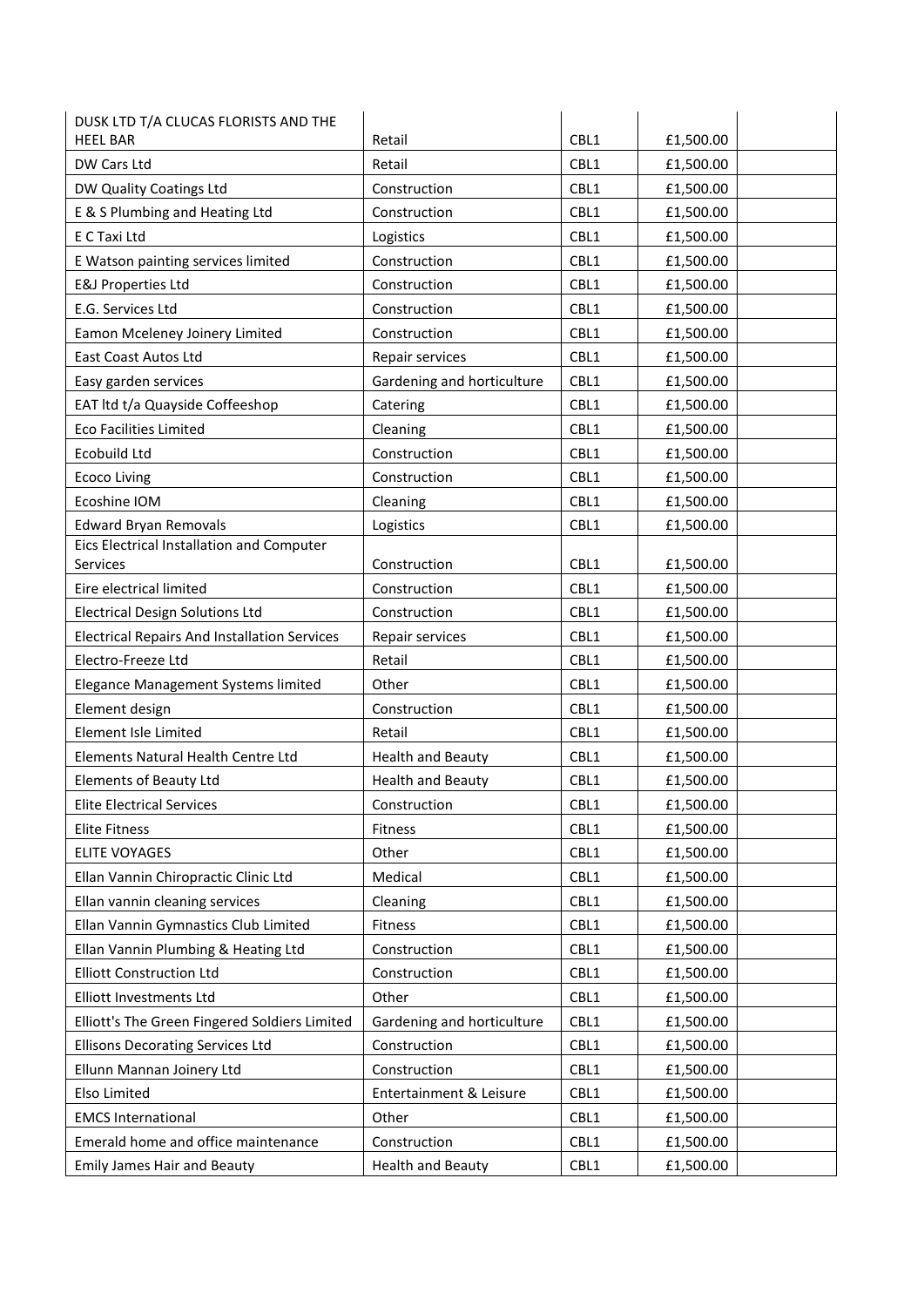| endless summer Itd                               | Construction               | CBL1 | £1,500.00 |
|--------------------------------------------------|----------------------------|------|-----------|
| <b>Energy Management Systems Ltd</b>             | Construction               | CBL1 | £1,500.00 |
| Enhance.im Limited                               | Other                      | CBL1 | £1,500.00 |
| EnviroAir Ltd                                    | Construction               | CBL1 | £1,500.00 |
| Enzo's Restaurant                                | Catering                   | CBL1 | £1,500.00 |
| <b>EPL Ltd</b>                                   | Other                      | CBL1 | £1,500.00 |
| Equi-Ag                                          | Construction               | CBL1 | £1,500.00 |
| Equilibrium                                      | <b>Health and Beauty</b>   | CBL1 | £1,500.00 |
| <b>Equissential Limited</b>                      | Other                      | CBL1 | £1,500.00 |
|                                                  | Construction               | CBL1 | £1,500.00 |
|                                                  | <b>Health and Beauty</b>   | CBL1 | £1,500.00 |
| Erin Arts Centre                                 | Entertainment & Leisure    | CBL1 | £1,500.00 |
| Essential Plumbing & Heating Limited             | Construction               | CBL1 | £1,500.00 |
| Estiaga Private Hire                             | Logistics                  | CBL1 | £1,500.00 |
| <b>Eternal Beauty Limited</b>                    | <b>Health and Beauty</b>   | CBL1 | £1,500.00 |
| <b>Eternity Hair Specialists</b>                 | <b>Health and Beauty</b>   | CBL1 | £1,500.00 |
| <b>Ettyl Limited</b>                             | Other                      | CBL1 | £1,500.00 |
| <b>EURASIA TRADING LIMITED</b>                   | Other                      | CBL1 | £1,500.00 |
| Eurocycles                                       | Retail                     | CBL1 | £1,500.00 |
| <b>Evans Building Services Ltd</b>               | Construction               | CBL1 | £1,500.00 |
| Evans Electrical Itd                             | Construction               | CBL1 | £1,500.00 |
| <b>Event Management Solutions Ltd</b>            | Entertainment & Leisure    | CBL1 | £1,500.00 |
| Evergreen Garden Services                        | Gardening and horticulture | CBL1 | £1,500.00 |
| <b>Evolution Accounting Limited</b>              | Other                      | CBL1 | £1,500.00 |
| <b>Evolution Ltd</b>                             | Other                      | CBL1 | £1,500.00 |
| <b>Evolve Health and Beauty</b>                  | <b>Health and Beauty</b>   | CBL1 | £1,500.00 |
| <b>Evolve Limited</b>                            | Construction               | CBL1 | £1,500.00 |
| <b>EXCEL GROUP LIMITED</b>                       | Construction               | CBL1 | £1,500.00 |
| Exel Interiors Ltd                               | Construction               | CBL1 | £1,500.00 |
| Ex-Isle Film Agency                              | Other                      | CBL1 | £1,500.00 |
| <b>Exit Strategy Ltd</b>                         | Entertainment & Leisure    | CBL1 | £1,500.00 |
| <b>Expert Cleaning Services LTD</b>              | Cleaning                   | CBL1 | £1,500.00 |
| <b>Expol Limited</b>                             | Other                      | CBL1 | £1,500.00 |
| Express Fixings & Fittings Limited               | Retail                     | CBL1 | £1,500.00 |
| <b>Extra Fancy Limited</b>                       | Entertainment & Leisure    | CBL1 | £1,500.00 |
| <b>Extreme Arts and Gadgets Ltd</b>              | Retail                     | CBL1 | £1,500.00 |
|                                                  | Construction               | CBL1 | £1,500.00 |
| <b>Fabric Flair</b>                              | Other                      | CBL1 | £1,500.00 |
| Fabrizio Limited Utopia Hair and Beauty<br>Salon | <b>Health and Beauty</b>   | CBL1 | £1,500.00 |
| Face N Figure                                    | <b>Health and Beauty</b>   | CBL1 | £1,500.00 |
| Fairfield gardening services                     | Gardening and horticulture | CBL1 | £1,500.00 |
| Fairmitre Windows (IOM) Ltd                      | Manufacturing              | CBL1 | £1,500.00 |
| <b>Fairy Dogmother</b>                           | Animal care                | CBL1 | £1,500.00 |
| <b>Falcon Heating Limited</b>                    | Construction               | CBL1 | £1,500.00 |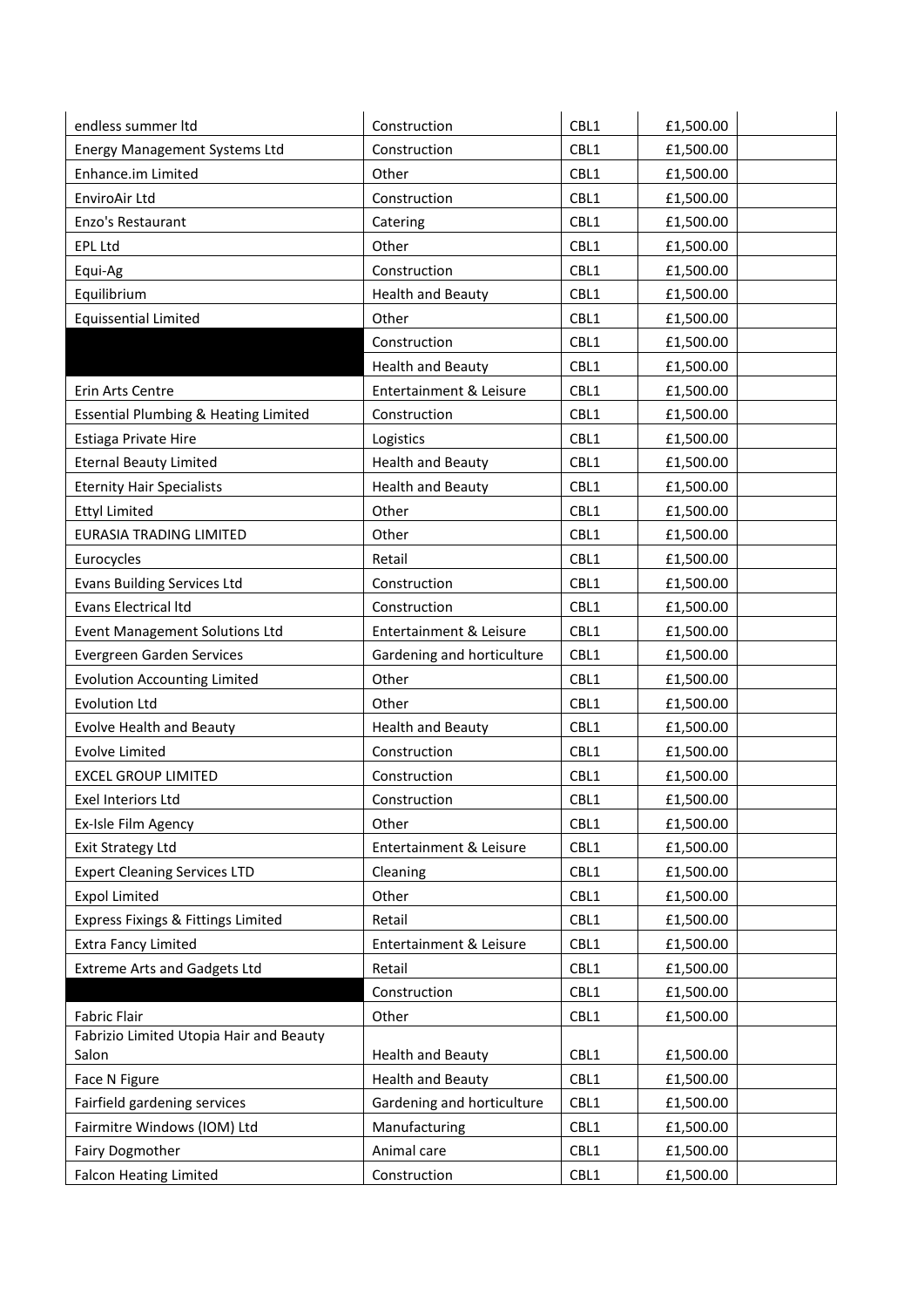| Fancy a Coffee Limited                            | Catering                      | CBL1 | £1,500.00 |
|---------------------------------------------------|-------------------------------|------|-----------|
| Farmhill Physiotherapy                            | Medical                       | CBL1 | £1,500.00 |
| Farrell's Barber Shop                             | <b>Health and Beauty</b>      | CBL1 | £1,500.00 |
| Fayle Safe Security Limited                       | Other                         | CBL1 | £1,500.00 |
| Faze 2 (Fuller Limited)                           | Retail                        | CBL1 | £1,500.00 |
| Felton's Ironmongers                              | Retail                        | CBL1 | £1,500.00 |
| Fenbridge Limited                                 | Other                         | CBL1 | £1,500.00 |
| Ferncroft Environmental (IOM) Ltd                 | <b>Education and training</b> | CBL1 | £1,500.00 |
| Fine Living Garden Services Limited               | Gardening and horticulture    | CBL1 | £1,500.00 |
| Firebear and Me Limited                           | Other                         | CBL1 | £1,500.00 |
| First choice tiling Ltd                           | Construction                  | CBL1 | £1,500.00 |
| First Egg Ltd (Bonjour Creperie)                  | Catering                      | CBL1 | £1,500.00 |
| Fitbody fitness                                   | Fitness                       | CBL1 | £1,500.00 |
| FitnessPod Ltd                                    | Entertainment & Leisure       | CBL1 | £1,500.00 |
| Fix My Flatpack                                   | Construction                  | CBL1 | £1,500.00 |
| Fla woodwork and design                           | Construction                  | CBL1 | £1,500.00 |
| FLAMING GREAT (BALLABKEBABS) LIMITED              | Catering                      | CBL1 | £1,500.00 |
| <b>Flavours Indian Cuisine</b>                    | Food & Drink production       | CBL1 | £1,500.00 |
| <b>FLOWERGIRL</b>                                 | Other                         | CBL1 | £1,500.00 |
| FLS Limited T/A Filbeys                           | Catering                      | CBL1 | £1,500.00 |
| Follan natural health centre                      | <b>Health and Beauty</b>      | CBL1 | £1,500.00 |
| FOOD PARADISE EXPRESS                             | Catering                      | CBL1 | £1,500.00 |
| <b>Foraging Vintners</b>                          | Food & Drink production       | CBL1 | £1,500.00 |
| <b>Forest Homes Limited</b>                       | Construction                  | CBL1 | £1,500.00 |
| Fortress IT IOM LIMITED                           | <b>Education and training</b> | CBL1 | £1,500.00 |
| Fortuna Antiques                                  | Retail                        | CBL1 | £1,500.00 |
| Four Seasons Chinese Restaurant                   | Catering                      | CBL1 | £1,500.00 |
| <b>Fourfront Properties Ltd</b>                   | Entertainment & Leisure       | CBL1 | £1,500.00 |
| <b>Foxys Garage Limited</b>                       | Repair services               | CBL1 | £1,500.00 |
| Fraggle Rock Properties TA Victoria House         |                               |      |           |
| Nursery                                           | <b>Education and training</b> | CBL1 | £1,500.00 |
| FRANCESCA SPIERS MAKEUP ARTIST                    | <b>Health and Beauty</b>      | CBL1 | £1,500.00 |
|                                                   | Construction                  | CBL1 | £1,500.00 |
| Frank Jones Services Limited                      | Construction                  | CBL1 | £1,500.00 |
|                                                   | Construction                  | CBL1 | £1,500.00 |
| Fraser Reid Design Limited                        | Construction                  | CBL1 | £1,500.00 |
| Fred Meadowcroft Ltd                              | Construction                  | CBL1 | £1,500.00 |
| Free Energy Systems                               | Construction                  | CBL1 | £1,500.00 |
| Freemasons Hall (Douglas, Isle of Man)<br>Limited | Entertainment & Leisure       | CBL1 | £1,500.00 |
| Freshly Squeezed Ltd                              | Catering                      | CBL1 | £1,500.00 |
| Frozzd Ltd                                        | Manufacturing                 | CBL1 | £1,500.00 |
| Fryers Fish & Chips                               | Catering                      | CBL1 | £1,500.00 |
| Fun4All Ltd                                       | Entertainment & Leisure       | CBL1 | £1,500.00 |
| <b>Functional Fitness Limited</b>                 | Fitness                       | CBL1 | £1,500.00 |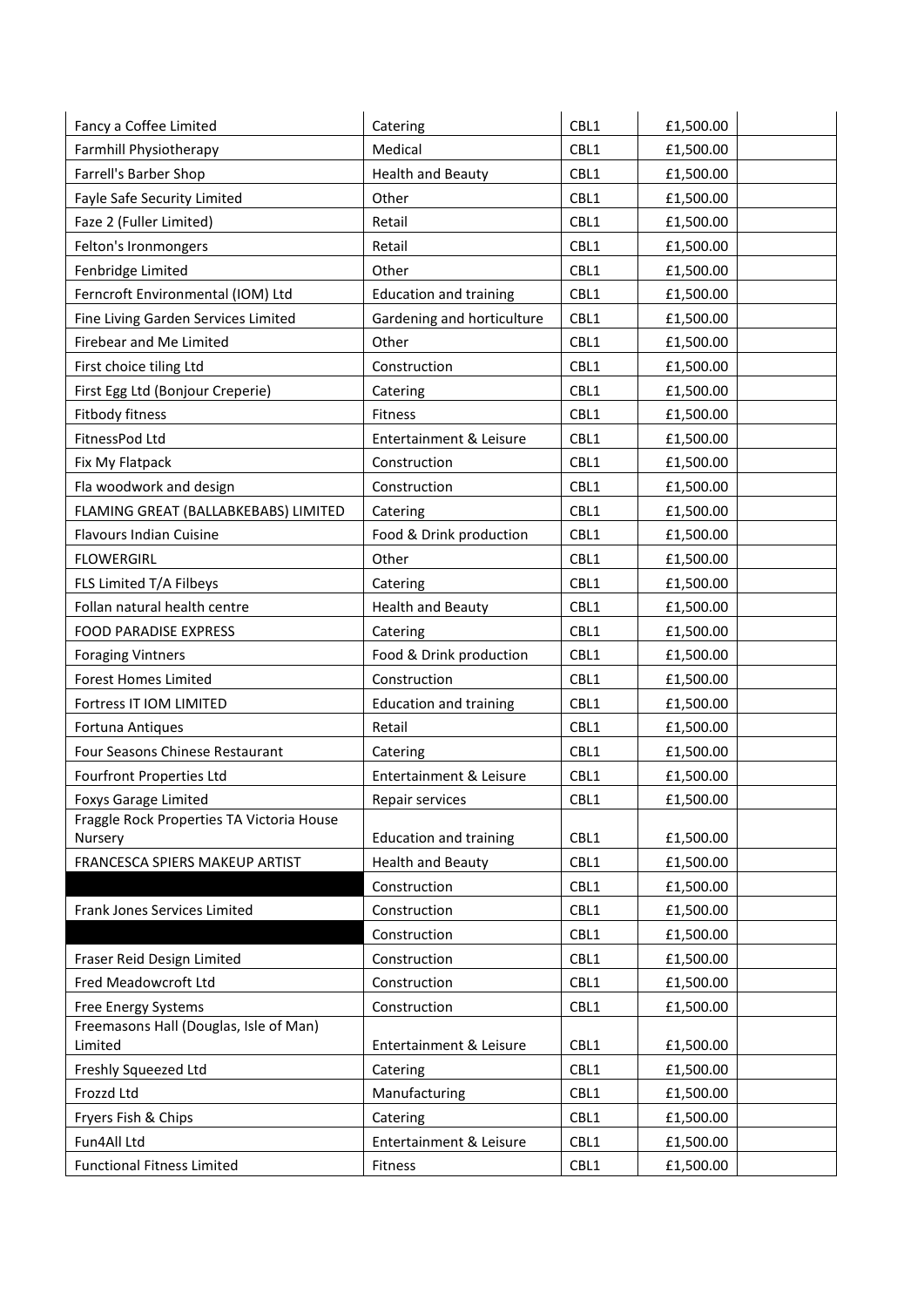| Furbate Ltd T/A Hubb                                           | Other                                 | CBL1         | £1,500.00              |  |
|----------------------------------------------------------------|---------------------------------------|--------------|------------------------|--|
| Furry Friends Professional Grooming                            | Animal care                           | CBL1         | £1,500.00              |  |
| <b>Fuschia Services Limited</b>                                | Gardening and horticulture            | CBL1         | £1,500.00              |  |
| G & F School of Motoring                                       | <b>Education and training</b>         | CBL1         | £1,500.00              |  |
| <b>G C Electrical</b>                                          | Construction                          | CBL1         | £1,500.00              |  |
| <b>GF Forktrucks Limited</b>                                   | Repair services                       | CBL1         | £1,500.00              |  |
|                                                                | Construction                          | CBL1         | £1,500.00              |  |
| G M Soterio Ltd                                                | Construction                          | CBL1         | £1,500.00              |  |
| <b>G M Tiling Limited</b>                                      | Construction                          | CBL1         | £1,500.00              |  |
|                                                                | Construction                          | CBL1         | £1,500.00              |  |
|                                                                | Construction                          | CBL1         | £1,500.00              |  |
|                                                                | Construction                          | CBL1         | £1,500.00              |  |
| G&D Limited                                                    | Construction                          | CBL1         | £1,500.00              |  |
| <b>G&amp;R Maginn Limited</b>                                  | Construction                          | CBL1         | £1,500.00              |  |
| G.C Joinery                                                    | Construction                          | CBL1         | £1,500.00              |  |
| G.R.Q. Consulting Limited                                      | Other                                 | CBL1         | £1,500.00              |  |
| Gadget Mann LTD                                                | Retail                                | CBL1         | £1,500.00              |  |
| Gallagher Groundworks Ltd                                      | Construction                          | CBL1         | £1,500.00              |  |
| Galla's Foundry Ltd                                            | Construction                          | CBL1         | £1,500.00              |  |
| Gandy & Riding Electrical Services Ltd                         | Construction                          | CBL1         | £1,500.00              |  |
| Gareth Kinrade Electrical Contractors                          |                                       |              |                        |  |
| Limited                                                        | Construction                          | CBL1         | £1,500.00              |  |
|                                                                | Construction                          | CBL1         | £1,500.00              |  |
|                                                                |                                       |              |                        |  |
| Garforthgray Limited                                           | Other                                 | CBL1         | £1,500.00              |  |
| Gas Boiler Company                                             | Repair services                       | CBL1         | £1,500.00              |  |
| Gas safety solutions Ltd                                       | Construction                          | CBL1         | £1,500.00              |  |
| <b>Gas Services</b>                                            | Construction                          | CBL1         | £1,500.00              |  |
| Gasmann Limited                                                | Construction                          | CBL1         | £1,500.00              |  |
| Gas-Tec Plumbing & Heating limited                             | Construction                          | CBL1         | £1,500.00              |  |
| Gateway Trade and Investment                                   | Other                                 | CBL1         | £1,500.00              |  |
| Gavin Clague Excavations Limited                               | Construction                          | CBL1         | £1,500.00              |  |
| <b>GB JOINERY</b>                                              | Construction                          | CBL1         | £1,500.00              |  |
| <b>GBS Design Services Ltd</b>                                 | Construction                          | CBL1         | £1,500.00              |  |
| <b>GEAK Limited</b>                                            | Construction                          | CBL1         | £1,500.00              |  |
| Gelatory                                                       | Catering                              | CBL1         | £1,500.00              |  |
| <b>Gelling Removals</b>                                        | Logistics                             | CBL1         | £1,500.00              |  |
| <b>GEM Electrical Contractors Ltd</b>                          | Construction                          | CBL1         | £1,500.00              |  |
| Gemini Charter Boat                                            | Entertainment & Leisure               | CBL1         | £1,500.00              |  |
| Gemini Construction Limited                                    | Construction                          | CBL1         | £1,500.00              |  |
| Gena's Dance Academy                                           | <b>Education and training</b>         | CBL1         | £1,500.00              |  |
| <b>Genesis Gallery Limited</b>                                 | Retail                                | CBL1         | £1,500.00              |  |
| Genova Ltd                                                     | Retail                                | CBL1         | £1,500.00              |  |
| Geoff Cormode Ltd                                              | Construction                          | CBL1         | £1,500.00              |  |
| Giles Adams Landscaping Ltd<br><b>Gillian Sheard Opticians</b> | Gardening and horticulture<br>Medical | CBL1<br>CBL1 | £1,500.00<br>£1,500.00 |  |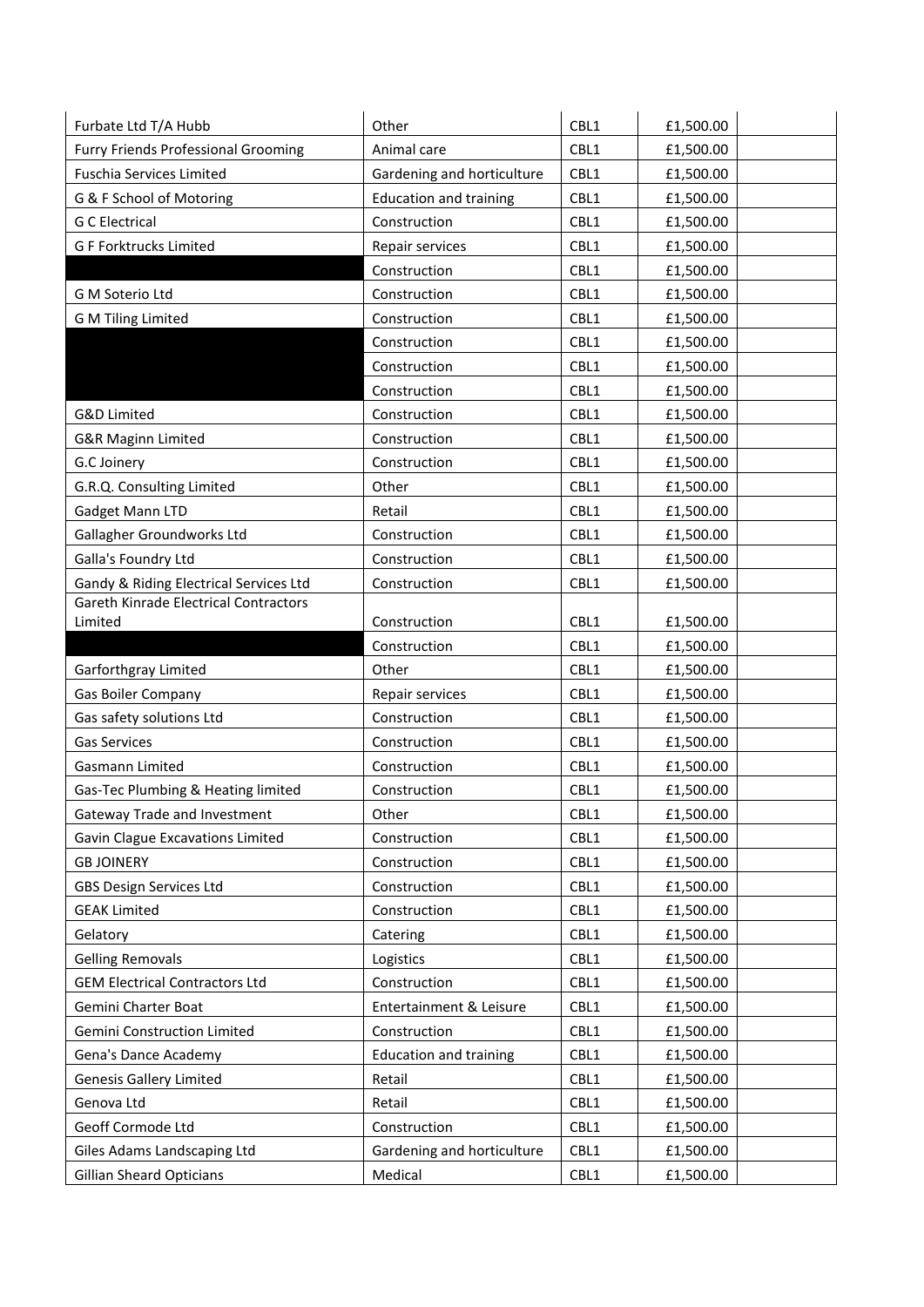| <b>Ginger Limited</b>                          | Entertainment & Leisure       | CBL1 | £1,500.00 |
|------------------------------------------------|-------------------------------|------|-----------|
| Glampervan                                     | <b>Health and Beauty</b>      | CBL1 | £1,500.00 |
| <b>Glass Fibre Supplies</b>                    | Construction                  | CBL1 | £1,500.00 |
| Glenview Limited t/a Cafe Red                  | Catering                      | CBL1 | £1,500.00 |
| Glitzy Nailz fairy                             | <b>Health and Beauty</b>      | CBL1 | £1,500.00 |
| <b>Gloryland Preschool Nursery</b>             | Childcare                     | CBL1 | £1,500.00 |
| <b>GM Queens Limited</b>                       | Other                         | CBL1 | £1,500.00 |
| <b>GMA Engineering</b>                         | Manufacturing                 | CBL1 | £1,500.00 |
| <b>GMB Ltd</b>                                 | <b>Health and Beauty</b>      | CBL1 | £1,500.00 |
| <b>GMS Limited</b>                             | Gardening and horticulture    | CBL1 | £1,500.00 |
| Go Drive                                       | <b>Education and training</b> | CBL1 | £1,500.00 |
| Golden Gate                                    | Catering                      | CBL1 | £1,500.00 |
| Golden Orchid Limited                          | Retail                        | CBL1 | £1,500.00 |
| Golden Phoenix Restaurant Ltd                  | Catering                      | CBL1 | £1,500.00 |
| Golf & Leisure Limited                         | Entertainment & Leisure       | CBL1 | £1,500.00 |
| Good for you Beauty                            | <b>Health and Beauty</b>      | CBL1 | £1,500.00 |
| Good Stuff Restaurants Ltd                     | Catering                      | CBL1 | £1,500.00 |
| Good with Wood                                 | Construction                  | CBL1 | £1,500.00 |
| <b>GOP Coffeeshop Limited</b>                  | Catering                      | CBL1 | £1,500.00 |
| GoRepair                                       | Repair services               | CBL1 | £1,500.00 |
| Gorilla Quality Ltd                            | Logistics                     | CBL1 | £1,500.00 |
| Gough Electrical Ltd                           | Construction                  | CBL1 | £1,500.00 |
| Gourmet Foods Limited                          | Food & Drink production       | CBL1 | £1,500.00 |
| Gracie Barra Isle of Man Ltd                   | Fitness                       | CBL1 | £1,500.00 |
| Graham Burden Limited                          | Construction                  | CBL1 | £1,500.00 |
| Graham Moore Builder Ltd                       | Construction                  | CBL1 | £1,500.00 |
| <b>Grasshoppers Nursery</b>                    | Childcare                     | CBL1 | £1,500.00 |
| Graylaw International Freight Group Ltd        | Logistics                     | CBL1 | £1,500.00 |
| <b>Grays Estates Agents Limited</b>            | Other                         | CBL1 | £1,500.00 |
| Green Gardens Ltd                              | Gardening and horticulture    | CBL1 | £1,500.00 |
| Green Island Coffee Limited                    | Catering                      | CBL1 | £1,500.00 |
| Greenlees & Grant Limited                      | Other                         | CBL1 | £1,500.00 |
| Green-Powers Electrical Ltd                    | Construction                  | CBL1 | £1,500.00 |
| Greens Ltd                                     | Catering                      | CBL1 | £1,500.00 |
| Greenscape Vannin                              | Gardening and horticulture    | CBL1 | £1,500.00 |
| GreenScene Limited                             | Gardening and horticulture    | CBL1 | £1,500.00 |
| <b>Gregg Memorials Limited</b>                 | Manufacturing                 | CBL1 | £1,500.00 |
| Greggor Speech and Language Therapy<br>Limited | <b>Education and training</b> | CBL1 | £1,500.00 |
| Griffiths Plumbing and Heating Ltd             | Construction                  | CBL1 | £1,500.00 |
| <b>Grime Watch Limited</b>                     | Cleaning                      | CBL1 | £1,500.00 |
| Grose Design Limited                           | Other                         | CBL1 | £1,500.00 |
| GroundsMann Maintenance                        | Gardening and horticulture    | CBL1 | £1,500.00 |
| Gurgur Ltd                                     | Catering                      | CBL1 | £1,500.00 |
| H Moody Joinery                                | Construction                  | CBL1 | £1,500.00 |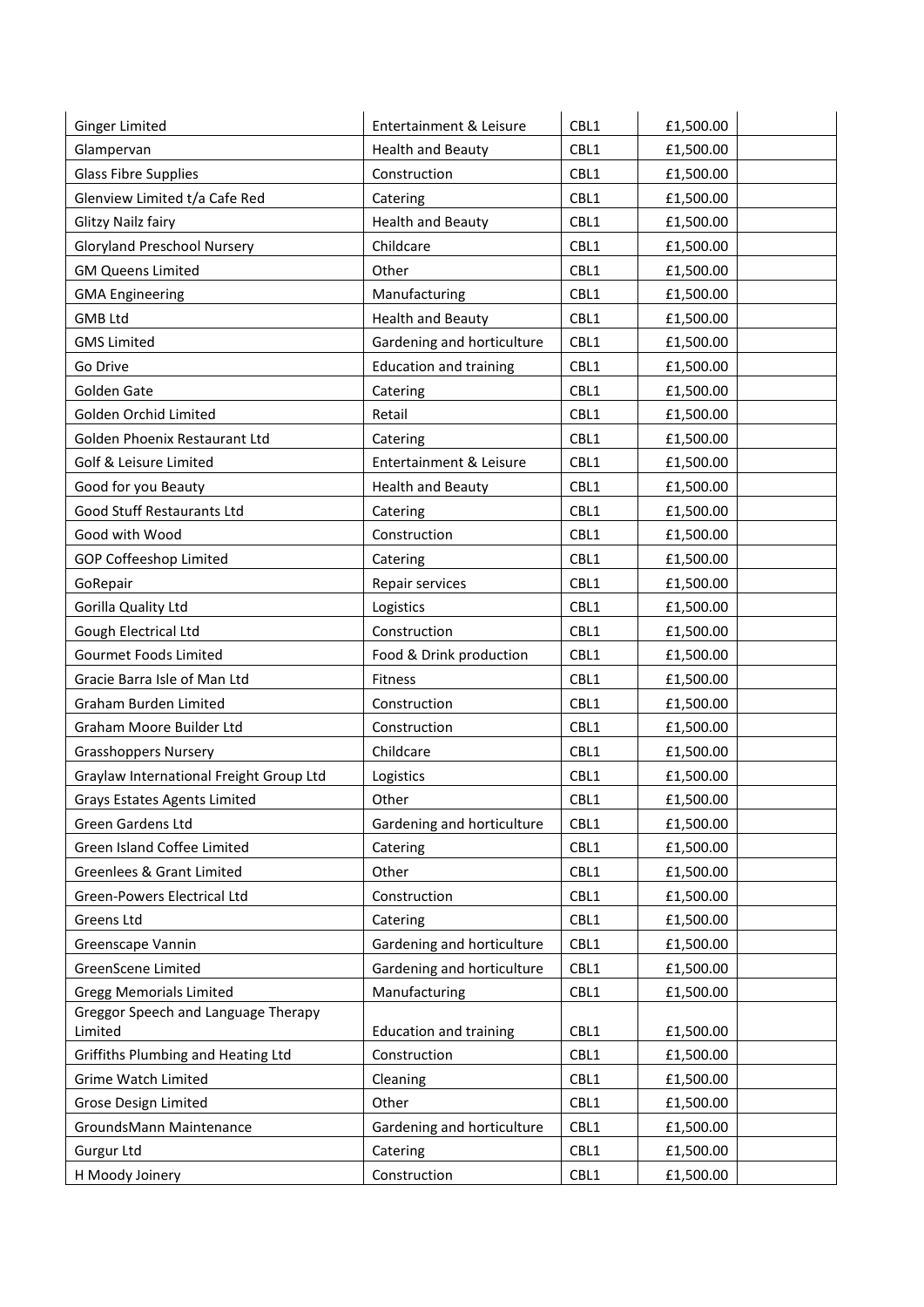| <b>Health and Beauty</b><br>CBL1<br>Hair & beauty by Gemma<br>£1,500.00<br>CBL1<br>Hair and Beauty by Eleanor emily<br><b>Health and Beauty</b><br>£1,500.00<br>Hair and Beauty Network Limited<br>CBL1<br>Retail<br>£1,500.00<br>Hair and nails by sophie<br>CBL1<br><b>Health and Beauty</b><br>£1,500.00<br>Hair Art by Jordan<br><b>Health and Beauty</b><br>CBL1<br>£1,500.00<br>Hair by Catherine<br><b>Health and Beauty</b><br>CBL1<br>£1,500.00<br>Hair by Charlie<br><b>Health and Beauty</b><br>CBL1<br>£1,500.00<br>CBL1<br>Hair by Charmaine<br><b>Health and Beauty</b><br>£1,500.00<br>Hair by Ellie Wilson<br><b>Health and Beauty</b><br>CBL1<br>£1,500.00<br>CBL1<br><b>Health and Beauty</b><br>£1,500.00<br>Hair by Karyn<br><b>Health and Beauty</b><br>CBL1<br><b>Hair Razors</b><br>£1,500.00<br>Hairtraffic LTD<br><b>Health and Beauty</b><br>CBL1<br>£1,500.00<br>CBL1<br><b>Health and Beauty</b><br>£1,500.00<br>Hairzone<br><b>Health and Beauty</b><br>CBL1<br>Halcyon Beauty Limited<br>£1,500.00<br>CBL1<br>Halls Hoist Hire<br>Construction<br>£1,500.00<br>HAMER AND SMITH PLUMBING AND<br><b>HEATING LTD</b><br>CBL1<br>Construction<br>£1,500.00<br>CBL1<br>Hamilton antique restoration<br>Other<br>£1,500.00<br>Handy Harry - Island Diesel Specialist<br>CBL1<br>Repair services<br>£1,500.00<br>CBL1<br><b>Handy Services</b><br>Construction<br>£1,500.00<br>CBL1<br>Handyman Hire<br>Construction<br>£1,500.00<br>CBL1<br>HANLEY & BELL LIMITED<br>Construction<br>£1,500.00<br>CBL1<br>Happy Days Motors Ltd<br>Repair services<br>£1,500.00<br>Happy Valley Play School<br><b>Education and training</b><br>CBL1<br>£1,500.00<br>CBL1<br>Harbour Highlights<br><b>Health and Beauty</b><br>£1,500.00<br>Harbour Lights at the Sefton<br>CBL1<br>Catering<br>£1,500.00<br>Harbour View Bistro Ltd<br>CBL1<br>£1,500.00<br>Catering<br>Other<br>CBL1<br>£1,500.00<br>Harding Lewis Limited<br>Harrison & Garrett (Douglas) Ltd<br>Food & Drink production<br>CBL1<br>£1,500.00<br>CBL1<br>Construction<br>£1,500.00<br><b>Hartford Homes Limited</b><br>Construction<br>CBL1<br>£1,500.00<br>CBL1<br>Harvey's Nails<br><b>Health and Beauty</b><br>£1,500.00<br>Commercial fishing boats /<br>Share fishermen<br>CBL1<br>Hatton Fishing Ltd<br>£1,500.00<br>Construction<br>CBL1<br><b>HD Broers Ltd</b><br>£1,500.00<br><b>Health and Beauty</b><br>CBL1<br>£1,500.00<br>Headstart<br>CBL1<br><b>Health and Beauty</b><br>£1,500.00<br><b>Health &amp; Beauty Matters</b><br>CBL1<br><b>Heathers Baps</b><br>Catering<br>£1,500.00<br>CBL1<br>Heatwave Hair Salon<br><b>Health and Beauty</b><br>£1,500.00<br>CBL1<br><b>Health and Beauty</b><br>£1,500.00<br><b>Heavenly Beauty</b><br>Animal care<br><b>Heavenly Hounds</b><br>CBL1<br>£1,500.00<br>CBL1<br><b>Hedgerow Horticulture</b><br>Gardening and horticulture<br>£1,500.00<br>Heidi's fish 'n' bits<br>CBL1<br>Retail<br>£1,500.00 | H.m.m | Logistics | CBL1 | £1,500.00 |
|-------------------------------------------------------------------------------------------------------------------------------------------------------------------------------------------------------------------------------------------------------------------------------------------------------------------------------------------------------------------------------------------------------------------------------------------------------------------------------------------------------------------------------------------------------------------------------------------------------------------------------------------------------------------------------------------------------------------------------------------------------------------------------------------------------------------------------------------------------------------------------------------------------------------------------------------------------------------------------------------------------------------------------------------------------------------------------------------------------------------------------------------------------------------------------------------------------------------------------------------------------------------------------------------------------------------------------------------------------------------------------------------------------------------------------------------------------------------------------------------------------------------------------------------------------------------------------------------------------------------------------------------------------------------------------------------------------------------------------------------------------------------------------------------------------------------------------------------------------------------------------------------------------------------------------------------------------------------------------------------------------------------------------------------------------------------------------------------------------------------------------------------------------------------------------------------------------------------------------------------------------------------------------------------------------------------------------------------------------------------------------------------------------------------------------------------------------------------------------------------------------------------------------------------------------------------------------------------------------------------------------------------------------------------------------------------------------------------------------------------------------------------------------------------------------------------------------------------------------------------------------------------------------------------------------------------|-------|-----------|------|-----------|
|                                                                                                                                                                                                                                                                                                                                                                                                                                                                                                                                                                                                                                                                                                                                                                                                                                                                                                                                                                                                                                                                                                                                                                                                                                                                                                                                                                                                                                                                                                                                                                                                                                                                                                                                                                                                                                                                                                                                                                                                                                                                                                                                                                                                                                                                                                                                                                                                                                                                                                                                                                                                                                                                                                                                                                                                                                                                                                                                           |       |           |      |           |
|                                                                                                                                                                                                                                                                                                                                                                                                                                                                                                                                                                                                                                                                                                                                                                                                                                                                                                                                                                                                                                                                                                                                                                                                                                                                                                                                                                                                                                                                                                                                                                                                                                                                                                                                                                                                                                                                                                                                                                                                                                                                                                                                                                                                                                                                                                                                                                                                                                                                                                                                                                                                                                                                                                                                                                                                                                                                                                                                           |       |           |      |           |
|                                                                                                                                                                                                                                                                                                                                                                                                                                                                                                                                                                                                                                                                                                                                                                                                                                                                                                                                                                                                                                                                                                                                                                                                                                                                                                                                                                                                                                                                                                                                                                                                                                                                                                                                                                                                                                                                                                                                                                                                                                                                                                                                                                                                                                                                                                                                                                                                                                                                                                                                                                                                                                                                                                                                                                                                                                                                                                                                           |       |           |      |           |
|                                                                                                                                                                                                                                                                                                                                                                                                                                                                                                                                                                                                                                                                                                                                                                                                                                                                                                                                                                                                                                                                                                                                                                                                                                                                                                                                                                                                                                                                                                                                                                                                                                                                                                                                                                                                                                                                                                                                                                                                                                                                                                                                                                                                                                                                                                                                                                                                                                                                                                                                                                                                                                                                                                                                                                                                                                                                                                                                           |       |           |      |           |
|                                                                                                                                                                                                                                                                                                                                                                                                                                                                                                                                                                                                                                                                                                                                                                                                                                                                                                                                                                                                                                                                                                                                                                                                                                                                                                                                                                                                                                                                                                                                                                                                                                                                                                                                                                                                                                                                                                                                                                                                                                                                                                                                                                                                                                                                                                                                                                                                                                                                                                                                                                                                                                                                                                                                                                                                                                                                                                                                           |       |           |      |           |
|                                                                                                                                                                                                                                                                                                                                                                                                                                                                                                                                                                                                                                                                                                                                                                                                                                                                                                                                                                                                                                                                                                                                                                                                                                                                                                                                                                                                                                                                                                                                                                                                                                                                                                                                                                                                                                                                                                                                                                                                                                                                                                                                                                                                                                                                                                                                                                                                                                                                                                                                                                                                                                                                                                                                                                                                                                                                                                                                           |       |           |      |           |
|                                                                                                                                                                                                                                                                                                                                                                                                                                                                                                                                                                                                                                                                                                                                                                                                                                                                                                                                                                                                                                                                                                                                                                                                                                                                                                                                                                                                                                                                                                                                                                                                                                                                                                                                                                                                                                                                                                                                                                                                                                                                                                                                                                                                                                                                                                                                                                                                                                                                                                                                                                                                                                                                                                                                                                                                                                                                                                                                           |       |           |      |           |
|                                                                                                                                                                                                                                                                                                                                                                                                                                                                                                                                                                                                                                                                                                                                                                                                                                                                                                                                                                                                                                                                                                                                                                                                                                                                                                                                                                                                                                                                                                                                                                                                                                                                                                                                                                                                                                                                                                                                                                                                                                                                                                                                                                                                                                                                                                                                                                                                                                                                                                                                                                                                                                                                                                                                                                                                                                                                                                                                           |       |           |      |           |
|                                                                                                                                                                                                                                                                                                                                                                                                                                                                                                                                                                                                                                                                                                                                                                                                                                                                                                                                                                                                                                                                                                                                                                                                                                                                                                                                                                                                                                                                                                                                                                                                                                                                                                                                                                                                                                                                                                                                                                                                                                                                                                                                                                                                                                                                                                                                                                                                                                                                                                                                                                                                                                                                                                                                                                                                                                                                                                                                           |       |           |      |           |
|                                                                                                                                                                                                                                                                                                                                                                                                                                                                                                                                                                                                                                                                                                                                                                                                                                                                                                                                                                                                                                                                                                                                                                                                                                                                                                                                                                                                                                                                                                                                                                                                                                                                                                                                                                                                                                                                                                                                                                                                                                                                                                                                                                                                                                                                                                                                                                                                                                                                                                                                                                                                                                                                                                                                                                                                                                                                                                                                           |       |           |      |           |
|                                                                                                                                                                                                                                                                                                                                                                                                                                                                                                                                                                                                                                                                                                                                                                                                                                                                                                                                                                                                                                                                                                                                                                                                                                                                                                                                                                                                                                                                                                                                                                                                                                                                                                                                                                                                                                                                                                                                                                                                                                                                                                                                                                                                                                                                                                                                                                                                                                                                                                                                                                                                                                                                                                                                                                                                                                                                                                                                           |       |           |      |           |
|                                                                                                                                                                                                                                                                                                                                                                                                                                                                                                                                                                                                                                                                                                                                                                                                                                                                                                                                                                                                                                                                                                                                                                                                                                                                                                                                                                                                                                                                                                                                                                                                                                                                                                                                                                                                                                                                                                                                                                                                                                                                                                                                                                                                                                                                                                                                                                                                                                                                                                                                                                                                                                                                                                                                                                                                                                                                                                                                           |       |           |      |           |
|                                                                                                                                                                                                                                                                                                                                                                                                                                                                                                                                                                                                                                                                                                                                                                                                                                                                                                                                                                                                                                                                                                                                                                                                                                                                                                                                                                                                                                                                                                                                                                                                                                                                                                                                                                                                                                                                                                                                                                                                                                                                                                                                                                                                                                                                                                                                                                                                                                                                                                                                                                                                                                                                                                                                                                                                                                                                                                                                           |       |           |      |           |
|                                                                                                                                                                                                                                                                                                                                                                                                                                                                                                                                                                                                                                                                                                                                                                                                                                                                                                                                                                                                                                                                                                                                                                                                                                                                                                                                                                                                                                                                                                                                                                                                                                                                                                                                                                                                                                                                                                                                                                                                                                                                                                                                                                                                                                                                                                                                                                                                                                                                                                                                                                                                                                                                                                                                                                                                                                                                                                                                           |       |           |      |           |
|                                                                                                                                                                                                                                                                                                                                                                                                                                                                                                                                                                                                                                                                                                                                                                                                                                                                                                                                                                                                                                                                                                                                                                                                                                                                                                                                                                                                                                                                                                                                                                                                                                                                                                                                                                                                                                                                                                                                                                                                                                                                                                                                                                                                                                                                                                                                                                                                                                                                                                                                                                                                                                                                                                                                                                                                                                                                                                                                           |       |           |      |           |
|                                                                                                                                                                                                                                                                                                                                                                                                                                                                                                                                                                                                                                                                                                                                                                                                                                                                                                                                                                                                                                                                                                                                                                                                                                                                                                                                                                                                                                                                                                                                                                                                                                                                                                                                                                                                                                                                                                                                                                                                                                                                                                                                                                                                                                                                                                                                                                                                                                                                                                                                                                                                                                                                                                                                                                                                                                                                                                                                           |       |           |      |           |
|                                                                                                                                                                                                                                                                                                                                                                                                                                                                                                                                                                                                                                                                                                                                                                                                                                                                                                                                                                                                                                                                                                                                                                                                                                                                                                                                                                                                                                                                                                                                                                                                                                                                                                                                                                                                                                                                                                                                                                                                                                                                                                                                                                                                                                                                                                                                                                                                                                                                                                                                                                                                                                                                                                                                                                                                                                                                                                                                           |       |           |      |           |
|                                                                                                                                                                                                                                                                                                                                                                                                                                                                                                                                                                                                                                                                                                                                                                                                                                                                                                                                                                                                                                                                                                                                                                                                                                                                                                                                                                                                                                                                                                                                                                                                                                                                                                                                                                                                                                                                                                                                                                                                                                                                                                                                                                                                                                                                                                                                                                                                                                                                                                                                                                                                                                                                                                                                                                                                                                                                                                                                           |       |           |      |           |
|                                                                                                                                                                                                                                                                                                                                                                                                                                                                                                                                                                                                                                                                                                                                                                                                                                                                                                                                                                                                                                                                                                                                                                                                                                                                                                                                                                                                                                                                                                                                                                                                                                                                                                                                                                                                                                                                                                                                                                                                                                                                                                                                                                                                                                                                                                                                                                                                                                                                                                                                                                                                                                                                                                                                                                                                                                                                                                                                           |       |           |      |           |
|                                                                                                                                                                                                                                                                                                                                                                                                                                                                                                                                                                                                                                                                                                                                                                                                                                                                                                                                                                                                                                                                                                                                                                                                                                                                                                                                                                                                                                                                                                                                                                                                                                                                                                                                                                                                                                                                                                                                                                                                                                                                                                                                                                                                                                                                                                                                                                                                                                                                                                                                                                                                                                                                                                                                                                                                                                                                                                                                           |       |           |      |           |
|                                                                                                                                                                                                                                                                                                                                                                                                                                                                                                                                                                                                                                                                                                                                                                                                                                                                                                                                                                                                                                                                                                                                                                                                                                                                                                                                                                                                                                                                                                                                                                                                                                                                                                                                                                                                                                                                                                                                                                                                                                                                                                                                                                                                                                                                                                                                                                                                                                                                                                                                                                                                                                                                                                                                                                                                                                                                                                                                           |       |           |      |           |
|                                                                                                                                                                                                                                                                                                                                                                                                                                                                                                                                                                                                                                                                                                                                                                                                                                                                                                                                                                                                                                                                                                                                                                                                                                                                                                                                                                                                                                                                                                                                                                                                                                                                                                                                                                                                                                                                                                                                                                                                                                                                                                                                                                                                                                                                                                                                                                                                                                                                                                                                                                                                                                                                                                                                                                                                                                                                                                                                           |       |           |      |           |
|                                                                                                                                                                                                                                                                                                                                                                                                                                                                                                                                                                                                                                                                                                                                                                                                                                                                                                                                                                                                                                                                                                                                                                                                                                                                                                                                                                                                                                                                                                                                                                                                                                                                                                                                                                                                                                                                                                                                                                                                                                                                                                                                                                                                                                                                                                                                                                                                                                                                                                                                                                                                                                                                                                                                                                                                                                                                                                                                           |       |           |      |           |
|                                                                                                                                                                                                                                                                                                                                                                                                                                                                                                                                                                                                                                                                                                                                                                                                                                                                                                                                                                                                                                                                                                                                                                                                                                                                                                                                                                                                                                                                                                                                                                                                                                                                                                                                                                                                                                                                                                                                                                                                                                                                                                                                                                                                                                                                                                                                                                                                                                                                                                                                                                                                                                                                                                                                                                                                                                                                                                                                           |       |           |      |           |
|                                                                                                                                                                                                                                                                                                                                                                                                                                                                                                                                                                                                                                                                                                                                                                                                                                                                                                                                                                                                                                                                                                                                                                                                                                                                                                                                                                                                                                                                                                                                                                                                                                                                                                                                                                                                                                                                                                                                                                                                                                                                                                                                                                                                                                                                                                                                                                                                                                                                                                                                                                                                                                                                                                                                                                                                                                                                                                                                           |       |           |      |           |
|                                                                                                                                                                                                                                                                                                                                                                                                                                                                                                                                                                                                                                                                                                                                                                                                                                                                                                                                                                                                                                                                                                                                                                                                                                                                                                                                                                                                                                                                                                                                                                                                                                                                                                                                                                                                                                                                                                                                                                                                                                                                                                                                                                                                                                                                                                                                                                                                                                                                                                                                                                                                                                                                                                                                                                                                                                                                                                                                           |       |           |      |           |
|                                                                                                                                                                                                                                                                                                                                                                                                                                                                                                                                                                                                                                                                                                                                                                                                                                                                                                                                                                                                                                                                                                                                                                                                                                                                                                                                                                                                                                                                                                                                                                                                                                                                                                                                                                                                                                                                                                                                                                                                                                                                                                                                                                                                                                                                                                                                                                                                                                                                                                                                                                                                                                                                                                                                                                                                                                                                                                                                           |       |           |      |           |
|                                                                                                                                                                                                                                                                                                                                                                                                                                                                                                                                                                                                                                                                                                                                                                                                                                                                                                                                                                                                                                                                                                                                                                                                                                                                                                                                                                                                                                                                                                                                                                                                                                                                                                                                                                                                                                                                                                                                                                                                                                                                                                                                                                                                                                                                                                                                                                                                                                                                                                                                                                                                                                                                                                                                                                                                                                                                                                                                           |       |           |      |           |
|                                                                                                                                                                                                                                                                                                                                                                                                                                                                                                                                                                                                                                                                                                                                                                                                                                                                                                                                                                                                                                                                                                                                                                                                                                                                                                                                                                                                                                                                                                                                                                                                                                                                                                                                                                                                                                                                                                                                                                                                                                                                                                                                                                                                                                                                                                                                                                                                                                                                                                                                                                                                                                                                                                                                                                                                                                                                                                                                           |       |           |      |           |
|                                                                                                                                                                                                                                                                                                                                                                                                                                                                                                                                                                                                                                                                                                                                                                                                                                                                                                                                                                                                                                                                                                                                                                                                                                                                                                                                                                                                                                                                                                                                                                                                                                                                                                                                                                                                                                                                                                                                                                                                                                                                                                                                                                                                                                                                                                                                                                                                                                                                                                                                                                                                                                                                                                                                                                                                                                                                                                                                           |       |           |      |           |
|                                                                                                                                                                                                                                                                                                                                                                                                                                                                                                                                                                                                                                                                                                                                                                                                                                                                                                                                                                                                                                                                                                                                                                                                                                                                                                                                                                                                                                                                                                                                                                                                                                                                                                                                                                                                                                                                                                                                                                                                                                                                                                                                                                                                                                                                                                                                                                                                                                                                                                                                                                                                                                                                                                                                                                                                                                                                                                                                           |       |           |      |           |
|                                                                                                                                                                                                                                                                                                                                                                                                                                                                                                                                                                                                                                                                                                                                                                                                                                                                                                                                                                                                                                                                                                                                                                                                                                                                                                                                                                                                                                                                                                                                                                                                                                                                                                                                                                                                                                                                                                                                                                                                                                                                                                                                                                                                                                                                                                                                                                                                                                                                                                                                                                                                                                                                                                                                                                                                                                                                                                                                           |       |           |      |           |
|                                                                                                                                                                                                                                                                                                                                                                                                                                                                                                                                                                                                                                                                                                                                                                                                                                                                                                                                                                                                                                                                                                                                                                                                                                                                                                                                                                                                                                                                                                                                                                                                                                                                                                                                                                                                                                                                                                                                                                                                                                                                                                                                                                                                                                                                                                                                                                                                                                                                                                                                                                                                                                                                                                                                                                                                                                                                                                                                           |       |           |      |           |
|                                                                                                                                                                                                                                                                                                                                                                                                                                                                                                                                                                                                                                                                                                                                                                                                                                                                                                                                                                                                                                                                                                                                                                                                                                                                                                                                                                                                                                                                                                                                                                                                                                                                                                                                                                                                                                                                                                                                                                                                                                                                                                                                                                                                                                                                                                                                                                                                                                                                                                                                                                                                                                                                                                                                                                                                                                                                                                                                           |       |           |      |           |
|                                                                                                                                                                                                                                                                                                                                                                                                                                                                                                                                                                                                                                                                                                                                                                                                                                                                                                                                                                                                                                                                                                                                                                                                                                                                                                                                                                                                                                                                                                                                                                                                                                                                                                                                                                                                                                                                                                                                                                                                                                                                                                                                                                                                                                                                                                                                                                                                                                                                                                                                                                                                                                                                                                                                                                                                                                                                                                                                           |       |           |      |           |
|                                                                                                                                                                                                                                                                                                                                                                                                                                                                                                                                                                                                                                                                                                                                                                                                                                                                                                                                                                                                                                                                                                                                                                                                                                                                                                                                                                                                                                                                                                                                                                                                                                                                                                                                                                                                                                                                                                                                                                                                                                                                                                                                                                                                                                                                                                                                                                                                                                                                                                                                                                                                                                                                                                                                                                                                                                                                                                                                           |       |           |      |           |
|                                                                                                                                                                                                                                                                                                                                                                                                                                                                                                                                                                                                                                                                                                                                                                                                                                                                                                                                                                                                                                                                                                                                                                                                                                                                                                                                                                                                                                                                                                                                                                                                                                                                                                                                                                                                                                                                                                                                                                                                                                                                                                                                                                                                                                                                                                                                                                                                                                                                                                                                                                                                                                                                                                                                                                                                                                                                                                                                           |       |           |      |           |
|                                                                                                                                                                                                                                                                                                                                                                                                                                                                                                                                                                                                                                                                                                                                                                                                                                                                                                                                                                                                                                                                                                                                                                                                                                                                                                                                                                                                                                                                                                                                                                                                                                                                                                                                                                                                                                                                                                                                                                                                                                                                                                                                                                                                                                                                                                                                                                                                                                                                                                                                                                                                                                                                                                                                                                                                                                                                                                                                           |       |           |      |           |
|                                                                                                                                                                                                                                                                                                                                                                                                                                                                                                                                                                                                                                                                                                                                                                                                                                                                                                                                                                                                                                                                                                                                                                                                                                                                                                                                                                                                                                                                                                                                                                                                                                                                                                                                                                                                                                                                                                                                                                                                                                                                                                                                                                                                                                                                                                                                                                                                                                                                                                                                                                                                                                                                                                                                                                                                                                                                                                                                           |       |           |      |           |
|                                                                                                                                                                                                                                                                                                                                                                                                                                                                                                                                                                                                                                                                                                                                                                                                                                                                                                                                                                                                                                                                                                                                                                                                                                                                                                                                                                                                                                                                                                                                                                                                                                                                                                                                                                                                                                                                                                                                                                                                                                                                                                                                                                                                                                                                                                                                                                                                                                                                                                                                                                                                                                                                                                                                                                                                                                                                                                                                           |       |           |      |           |
|                                                                                                                                                                                                                                                                                                                                                                                                                                                                                                                                                                                                                                                                                                                                                                                                                                                                                                                                                                                                                                                                                                                                                                                                                                                                                                                                                                                                                                                                                                                                                                                                                                                                                                                                                                                                                                                                                                                                                                                                                                                                                                                                                                                                                                                                                                                                                                                                                                                                                                                                                                                                                                                                                                                                                                                                                                                                                                                                           |       |           |      |           |
|                                                                                                                                                                                                                                                                                                                                                                                                                                                                                                                                                                                                                                                                                                                                                                                                                                                                                                                                                                                                                                                                                                                                                                                                                                                                                                                                                                                                                                                                                                                                                                                                                                                                                                                                                                                                                                                                                                                                                                                                                                                                                                                                                                                                                                                                                                                                                                                                                                                                                                                                                                                                                                                                                                                                                                                                                                                                                                                                           |       |           |      |           |
| Helen Winter Textile Art<br><b>Education and training</b><br>CBL1<br>£1,500.00                                                                                                                                                                                                                                                                                                                                                                                                                                                                                                                                                                                                                                                                                                                                                                                                                                                                                                                                                                                                                                                                                                                                                                                                                                                                                                                                                                                                                                                                                                                                                                                                                                                                                                                                                                                                                                                                                                                                                                                                                                                                                                                                                                                                                                                                                                                                                                                                                                                                                                                                                                                                                                                                                                                                                                                                                                                            |       |           |      |           |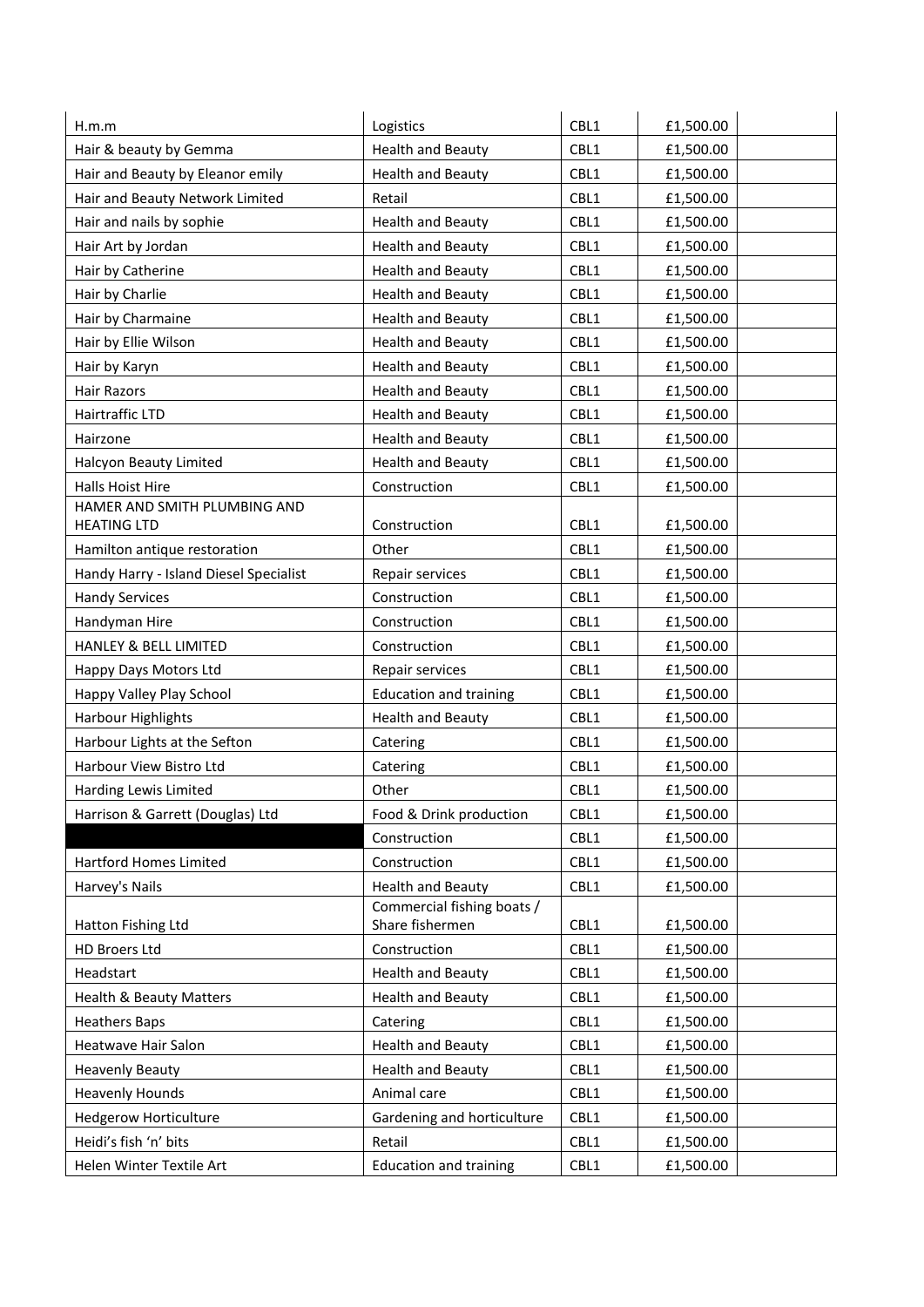| Hello Little People                  | Entertainment & Leisure    | CBL1 | £1,500.00 |
|--------------------------------------|----------------------------|------|-----------|
| <b>Helping Hands</b>                 | Gardening and horticulture | CBL1 | £1,500.00 |
| Hemensleys pharmacy                  | Retail                     | CBL1 | £1,500.00 |
| Hersham Electrical Engineers Ltd     | Retail                     | CBL1 | £1,500.00 |
| Hidden beauty                        | <b>Health and Beauty</b>   | CBL1 | £1,500.00 |
| High speed Express                   | Logistics                  | CBL1 | £1,500.00 |
| Highway Express Ltd                  | Logistics                  | CBL1 | £1,500.00 |
| HJ Handyman Services                 | Construction               | CBL1 | £1,500.00 |
| HMG Tiling and Joinery               | Construction               | CBL1 | £1,500.00 |
| <b>Holmes and Davidson Opticians</b> | Medical                    | CBL1 | £1,500.00 |
| Home & Garden Services               | Construction               | CBL1 | £1,500.00 |
| Home Build Solutions Limited         | Construction               | CBL1 | £1,500.00 |
| Home Intelligence Limited            | Retail                     | CBL1 | £1,500.00 |
| Home Kandi                           | Retail                     | CBL1 | £1,500.00 |
| Home Run Pizza Ltd                   | Catering                   | CBL1 | £1,500.00 |
| Honeycomb Limited                    | <b>Health and Beauty</b>   | CBL1 | £1,500.00 |
| <b>Hopes and Dreams Limited</b>      | Childcare                  | CBL1 | £1,500.00 |
| Horizons Independent Social Work and |                            |      |           |
| Consultancy Ltd                      | Other                      | CBL1 | £1,500.00 |
| Hot Dog                              | Animal care                | CBL1 | £1,500.00 |
| <b>Hot Gossip</b>                    | <b>Health and Beauty</b>   | CBL1 | £1,500.00 |
| Hot Tub Hire                         | Retail                     | CBL1 | £1,500.00 |
| Hound and Howl Ltd                   | Food & Drink production    | CBL1 | £1,500.00 |
| Hounds Hydro Limited                 | Animal care                | CBL1 | £1,500.00 |
| House of Hair                        | <b>Health and Beauty</b>   | CBL1 | £1,500.00 |
| House of Holden                      | <b>Health and Beauty</b>   | CBL1 | £1,500.00 |
| Hoverkart City IOM                   | Entertainment & Leisure    | CBL1 | £1,500.00 |
| Howard Inns Ltd                      | Catering                   | CBL1 | £1,500.00 |
| <b>Howcroft Services Limited</b>     | Construction               | CBL1 | £1,500.00 |
| Howland Plumbing Limited             | Construction               | CBL1 | £1,500.00 |
| HT Dental Solutions Ltd              | Medical                    | CBL1 | £1,500.00 |
| Human                                | Fitness                    | CBL1 | £1,500.00 |
| Hunter Holdings Limited              | Entertainment & Leisure    | CBL1 | £1,500.00 |
| Hutchinson Construction Limited      | Construction               | CBL1 | £1,500.00 |
| Hydro Pro Ltd                        | Construction               | CBL1 | £1,500.00 |
| Hydrotec Plumbing & Heating Ltd      | Construction               | CBL1 | £1,500.00 |
| i - shine                            | Cleaning                   | CBL1 | £1,500.00 |
|                                      | Other                      | CBL1 | £1,500.00 |
| I Love Kebab Ltd                     | Catering                   | CBL1 | £1,500.00 |
| Ian Barnes Stone Masonry Limited     | Construction               | CBL1 | £1,500.00 |
|                                      | Construction               | CBL1 | £1,500.00 |
|                                      | Construction               | CBL1 | £1,500.00 |
| iclean                               | Cleaning                   | CBL1 | £1,500.00 |
| IM1 Car Centre Ltd                   | Retail                     | CBL1 | £1,500.00 |
| <b>IM8 Vehicle Sales</b>             | Other                      | CBL1 | £1,500.00 |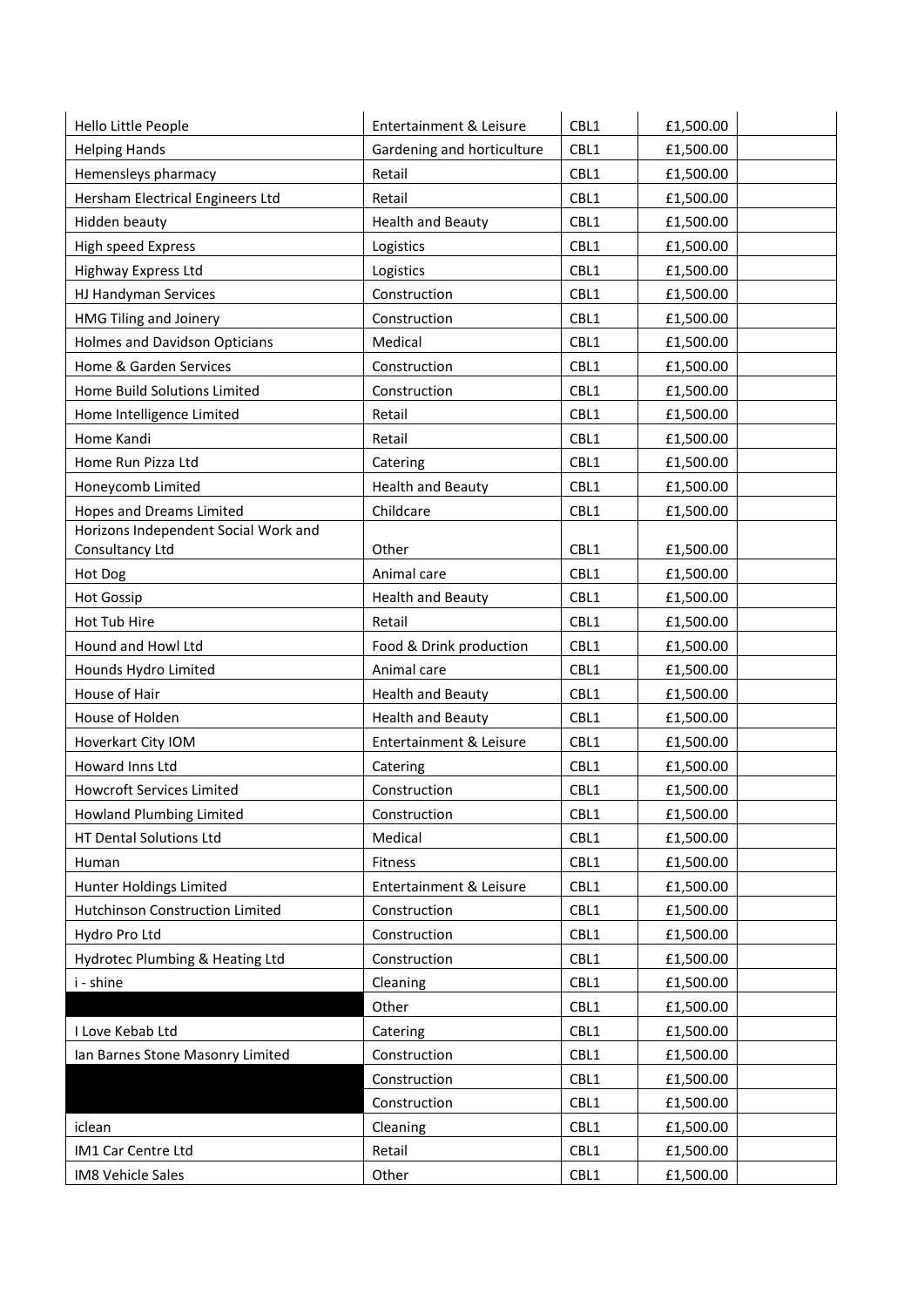| <b>Impact Kickboxing</b>                         | Entertainment & Leisure       | CBL1 | £1,500.00 |
|--------------------------------------------------|-------------------------------|------|-----------|
| In Vogue Kitchens Limited                        | Construction                  | CBL1 | £1,500.00 |
| Inca Ltd T/A The Mangrove Cafe                   | Catering                      | CBL1 | £1,500.00 |
| Incanto A&K Ltd TA The Nutty Chef Cafe           | Catering                      | CBL1 | £1,500.00 |
| <b>Independent Medical Services</b>              | Medical                       | CBL1 | £1,500.00 |
| Indulgence                                       | Retail                        | CBL1 | £1,500.00 |
| Industrial & Domestic Plumbing & Heating<br>Ltd  | Construction                  | CBL1 | £1,500.00 |
| Infinity Dental & Beauty Spa                     | <b>Health and Beauty</b>      | CBL1 | £1,500.00 |
| Infinity Language Services Limited               | <b>Education and training</b> | CBL1 | £1,500.00 |
| Infront Systems Ltd                              | Construction                  | CBL1 | £1,500.00 |
| <b>INGEAR CAR SALES LTD</b>                      | Repair services               | CBL1 | £1,500.00 |
| Ink Me Tattoo Limited                            | <b>Health and Beauty</b>      | CBL1 | £1,500.00 |
| Inner Alchamy                                    | <b>Health and Beauty</b>      | CBL1 | £1,500.00 |
| Inspire XL Limited                               | Other                         | CBL1 | £1,500.00 |
| Integral Dental Ltd                              | Medical                       | CBL1 | £1,500.00 |
| Integrated Office Machines Ltd                   | Other                         | CBL1 | £1,500.00 |
| <b>Intelect Solutions Ltd</b>                    | Other                         | CBL1 | £1,500.00 |
| Intelligent Installations Limited                | Construction                  | CBL1 | £1,500.00 |
| Investico Management Ltd                         | Entertainment & Leisure       | CBL1 | £1,500.00 |
| Invicta Accounting Limited                       | Other                         | CBL1 | £1,500.00 |
| IOM Chinese Medicine Ltd                         | Medical                       | CBL1 | £1,500.00 |
| IOM Groundmodels Limited                         | Construction                  | CBL1 | £1,500.00 |
| IOM Kitchens.com Limited                         | Construction                  | CBL1 | £1,500.00 |
| IOM Therapy Services                             | Medical                       | CBL1 | £1,500.00 |
| IOM Trike Tours Limited                          | Entertainment & Leisure       | CBL1 | £1,500.00 |
| Island Catering and Heating Engineers<br>Limited | Construction                  | CBL1 | £1,500.00 |
| Island Civils & Plant Ltd                        | Construction                  | CBL1 | £1,500.00 |
| <b>Island Cleaners Limited</b>                   | Cleaning                      | CBL1 | £1,500.00 |
| Island cottage care limited                      | Cleaning                      | CBL1 | £1,500.00 |
| <b>Island Design Ltd</b>                         | Construction                  | CBL1 | £1,500.00 |
| Island Escapes Ltd                               | Entertainment & Leisure       | CBL1 | £1,500.00 |
| <b>Island Express Limited</b>                    | Logistics                     | CBL1 | £1,500.00 |
| <b>Island Hearing</b>                            | Medical                       | CBL1 | £1,500.00 |
| Island Insulation                                | Construction                  | CBL1 | £1,500.00 |
| <b>Island Iron Craft</b>                         | Manufacturing                 | CBL1 | £1,500.00 |
| Island Joinery Manufacturers Ltd                 | Construction                  | CBL1 | £1,500.00 |
| Island Land-Based Services Limited               | Other                         | CBL1 | £1,500.00 |
| Island Landscape                                 | Construction                  | CBL1 | £1,500.00 |
| Island Psychology by Dr Beth Godwin              | <b>Health and Beauty</b>      | CBL1 | £1,500.00 |
| Island Truck and Plant Services Ltd              | Repair services               | CBL1 | £1,500.00 |
| <b>ISLAND TYRES &amp; EXHAUSTS LTD</b>           | Repair services               | CBL1 | £1,500.00 |
| Isle Be Creative                                 | <b>Education and training</b> | CBL1 | £1,500.00 |
| Isle Maintain Ltd                                | Construction                  | CBL1 | £1,500.00 |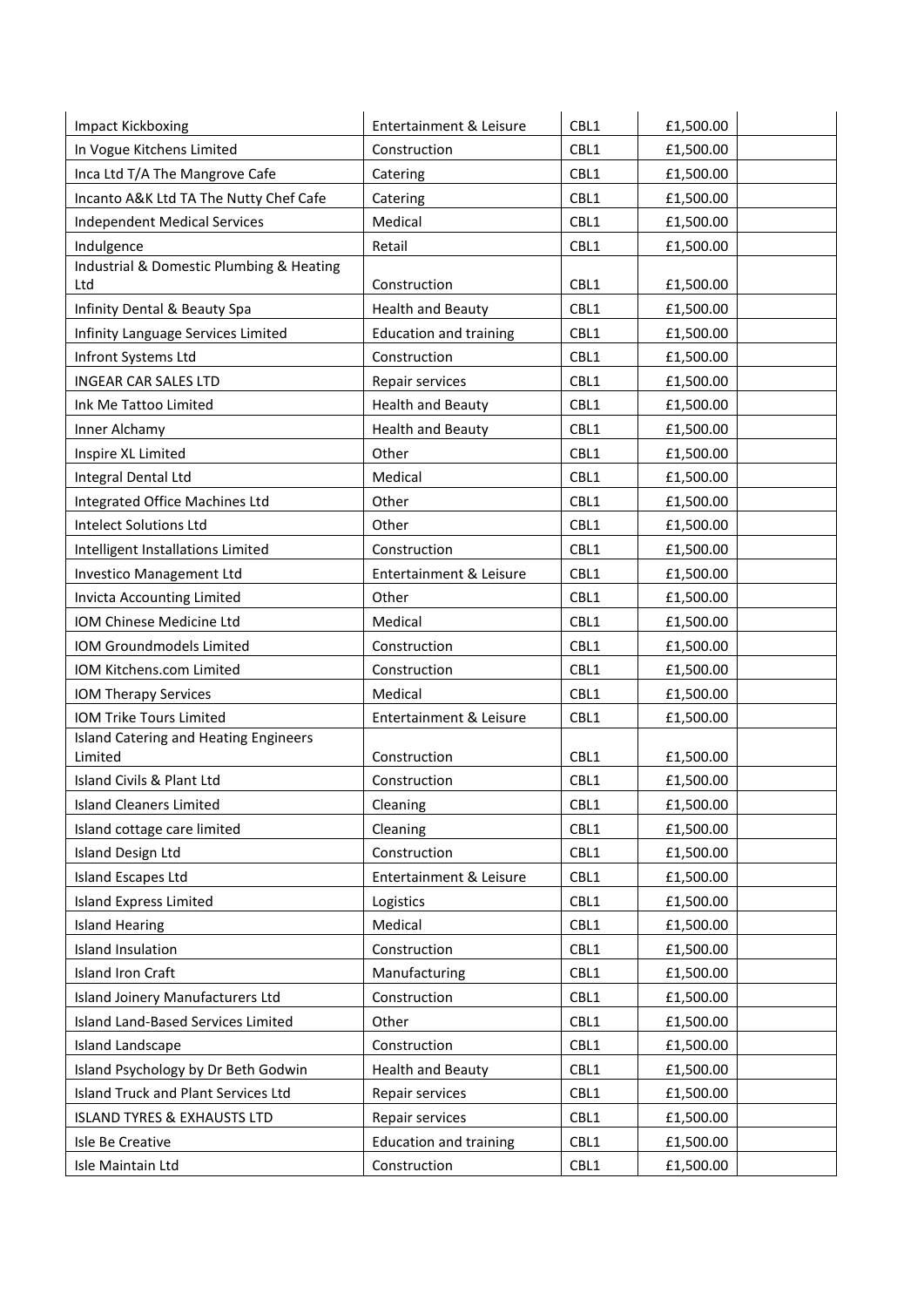| Isle of Cider                                          | Retail                     | CBL1 | £1,500.00 |
|--------------------------------------------------------|----------------------------|------|-----------|
| Isle of Man Adjusters Limited                          | Other                      | CBL1 | £1,500.00 |
| Isle of Man Advertising & PR                           | Other                      | CBL1 | £1,500.00 |
| Isle of Man Aircraft Interior Services                 | Other                      | CBL1 | £1,500.00 |
| Isle of Man Goats                                      | Other                      | CBL1 | £1,500.00 |
| Isle of Man Live at Home Schemes                       | Other                      | CBL1 | £1,500.00 |
| Isle of Man Vagabonds Rugby Union<br>Football Club Ltd | Other                      | CBL1 | £1,500.00 |
| Isle of Man Visionplus Ltd                             | Medical                    | CBL1 | £1,500.00 |
| ISO QA (isle of Man) Limited                           | Other                      | CBL1 | £1,500.00 |
| Issima Ltd TA Isola                                    | Catering                   | CBL1 | £1,500.00 |
| Itchyfeet Recruitment Agency (Isle of Man)<br>Limited  | Other                      | CBL1 | £1,500.00 |
| J & J Travel Services Ltd T/A Splinters DIY            | Retail                     | CBL1 | £1,500.00 |
| J A Grimshaw Joinery Services Limited                  | Construction               | CBL1 | £1,500.00 |
| J A McKinlay Limited                                   | Construction               | CBL1 | £1,500.00 |
| J C Fargher 1985 Ltd                                   | Repair services            | CBL1 | £1,500.00 |
| J Clawson Ltd                                          | Construction               | CBL1 | £1,500.00 |
| J Clawson Scaffolding Ltd                              | Construction               | CBL1 | £1,500.00 |
|                                                        | Gardening and horticulture | CBL1 | £1,500.00 |
| J D Heating & Plumbing Services Ltd                    | Construction               | CBL1 | £1,500.00 |
| J D Landscapes Ltd                                     | Construction               | CBL1 | £1,500.00 |
| J Darbyshire Limited                                   | Manufacturing              | CBL1 | £1,500.00 |
| J F Electrical Ltd                                     | Construction               | CBL1 | £1,500.00 |
|                                                        | Construction               | CBL1 | £1,500.00 |
|                                                        | Repair services            | CBL1 | £1,500.00 |
| J Kaneen Ltd                                           | Retail                     | CBL1 | £1,500.00 |
|                                                        | Construction               | CBL1 | £1,500.00 |
| J M Electrical Limited                                 | Construction               | CBL1 | £1,500.00 |
| J O'Rourke Plumbing Services Ltd                       | Construction               | CBL1 | £1,500.00 |
| J R Riley Limited                                      | Gardening and horticulture | CBL1 | £1,500.00 |
|                                                        | Construction               | CBL1 | £1,500.00 |
|                                                        | Construction               | CBL1 | £1,500.00 |
| J Wood Plastering Services Ltd                         | Construction               | CBL1 | £1,500.00 |
| J&A Brickworx Limited                                  | Construction               | CBL1 | £1,500.00 |
| J&J Building Contractors Ltd                           | Construction               | CBL1 | £1,500.00 |
| J.J. Limited                                           | Construction               | CBL1 | £1,500.00 |
|                                                        | Construction               | CBL1 | £1,500.00 |
| J9 Performance                                         | Fitness                    | CBL1 | £1,500.00 |
| JA McCulloch Ltd                                       | Construction               | CBL1 | £1,500.00 |
| Jabba Limited                                          | Other                      | CBL1 | £1,500.00 |
| Jackie mc's snacks                                     | Catering                   | CBL1 | £1,500.00 |
| Jackson's Engineering Merchants Ltd                    | Retail                     | CBL1 | £1,500.00 |
| Jacob Limited                                          | Construction               | CBL1 | £1,500.00 |
| Jade Harbour Limited                                   | Catering                   | CBL1 | £1,500.00 |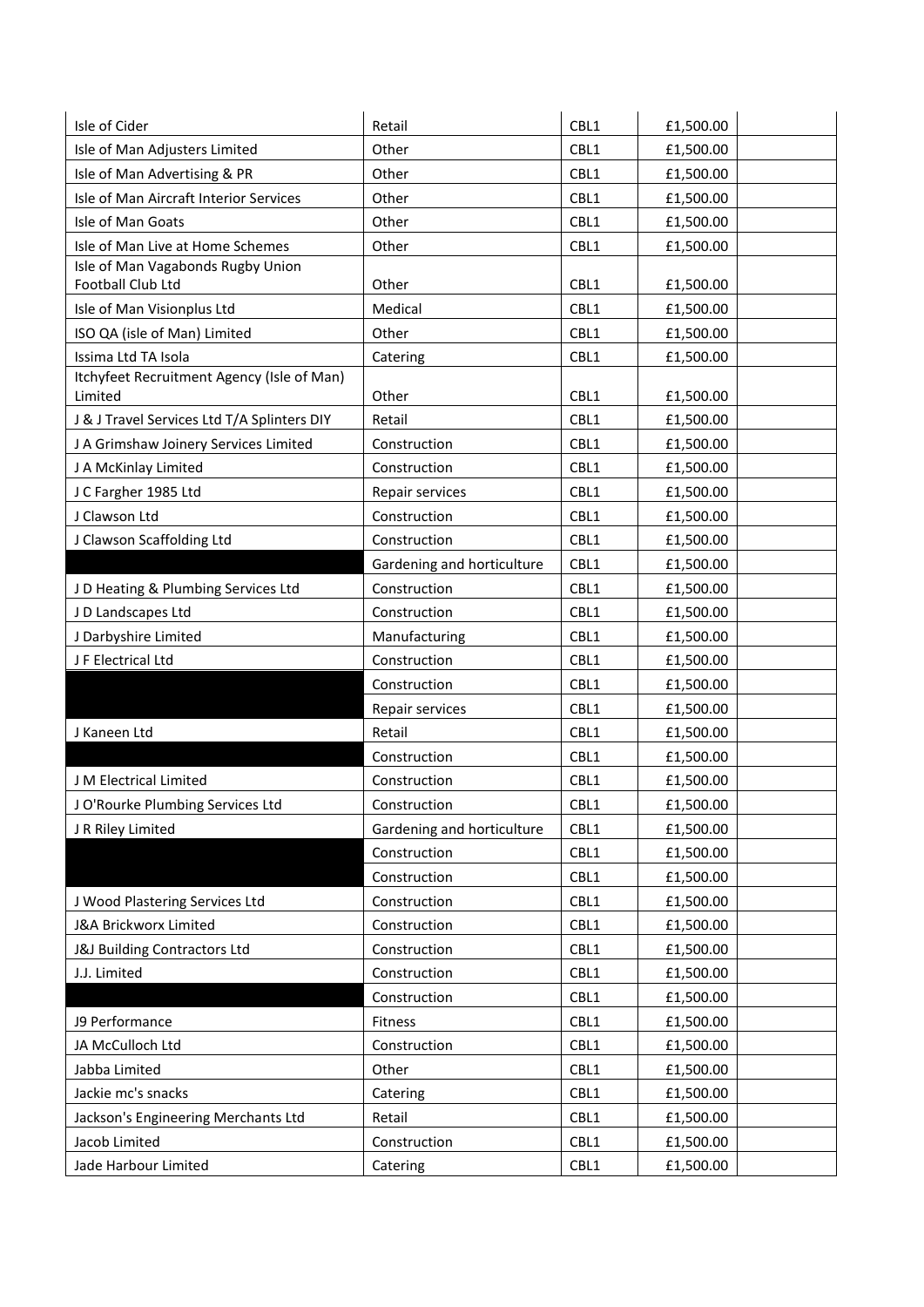| Jagger Electrical Limited                                | Construction               | CBL1 | £1,500.00 |
|----------------------------------------------------------|----------------------------|------|-----------|
| Jakal Construction Ltd                                   | Construction               | CBL1 | £1,500.00 |
| Jake Clague Vehicle Servicing and Repairs                |                            |      |           |
| Limited                                                  | Repair services            | CBL1 | £1,500.00 |
| Jaks Bar and Smokehouse                                  | Catering                   | CBL1 | £1,500.00 |
| James Caine LTD                                          | Retail                     | CBL1 | £1,500.00 |
| James Coulter Joinery Ltd                                | Construction               | CBL1 | £1,500.00 |
| James McDonald Groundworks Limited                       | Construction               | CBL1 | £1,500.00 |
| Jamie's Removals Ltd                                     | Logistics                  | CBL1 | £1,500.00 |
| Jamieson Utility Services Ltd                            | Construction               | CBL1 | £1,500.00 |
|                                                          | Medical                    | CBL1 | £1,500.00 |
| Jan's Folt Bane Hairdressers                             | <b>Health and Beauty</b>   | CBL1 | £1,500.00 |
| JASON BULLIMENT JOINERY &<br><b>CONSTRUCTION LIMITED</b> | Construction               | CBL1 | £1,500.00 |
| Jason Griffiths Motorcycles Ltd                          | Retail                     | CBL1 | £1,500.00 |
| Java Express Ltd                                         | Catering                   | CBL1 | £1,500.00 |
| JB inspire (Froth Cafe)                                  | Catering                   | CBL1 | £1,500.00 |
| JBC Building Maintenance Limited                         | Construction               | CBL1 | £1,500.00 |
| JC Joinery Limited                                       | Construction               | CBL1 | £1,500.00 |
| Jcain Hair                                               | <b>Health and Beauty</b>   | CBL1 | £1,500.00 |
| <b>JCB Windows</b>                                       | Construction               | CBL1 | £1,500.00 |
| <b>JCK Limited</b>                                       | Construction               | CBL1 | £1,500.00 |
| JDM Building Services Ltd                                | Construction               | CBL1 | £1,500.00 |
| JDW Engineering Ltd                                      | Retail                     | CBL1 | £1,500.00 |
| Jeanne's                                                 | <b>Health and Beauty</b>   | CBL1 | £1,500.00 |
| Jeff's Handyman                                          | Gardening and horticulture | CBL1 | £1,500.00 |
| Jelly Beans Nursery Limited                              | Childcare                  | CBL1 | £1,500.00 |
| Jewell of your Eye                                       | <b>Health and Beauty</b>   | CBL1 | £1,500.00 |
| JHD Construction and maintenance                         | Construction               | CBL1 | £1,500.00 |
| Jigsaw Consulting Limited                                | Other                      | CBL1 | £1,500.00 |
| Jim Bentham Ltd                                          | Construction               | CBL1 | £1,500.00 |
| Jimes Ltd                                                | Catering                   | CBL1 | £1,500.00 |
| JJ Ribbons                                               | Retail                     | CBL1 | £1,500.00 |
| <b>JJ SURVICES</b>                                       | Construction               | CBL1 | £1,500.00 |
| JKL plastering services                                  | Construction               | CBL1 | £1,500.00 |
| <b>JKR Ltd</b>                                           | Gardening and horticulture | CBL1 | £1,500.00 |
| JLG Services Ltd                                         | Construction               | CBL1 | £1,500.00 |
| JLM Limited                                              | <b>Health and Beauty</b>   | CBL1 | £1,500.00 |
| <b>JLS LIMITED</b>                                       | <b>Health and Beauty</b>   | CBL1 | £1,500.00 |
| JLS Motorcycles                                          | Repair services            | CBL1 | £1,500.00 |
| JM Manx Ltd                                              | Construction               | CBL1 | £1,500.00 |
| JM Teare & Son Ltd                                       | Manufacturing              | CBL1 | £1,500.00 |
| JMF Carpentry & Joinery Ltd                              | Construction               | CBL1 | £1,500.00 |
| <b>JNC Interior Designs</b>                              | Retail                     | CBL1 | £1,500.00 |
| JOE CROOK ROOFING LTD                                    | Construction               | CBL1 | £1,500.00 |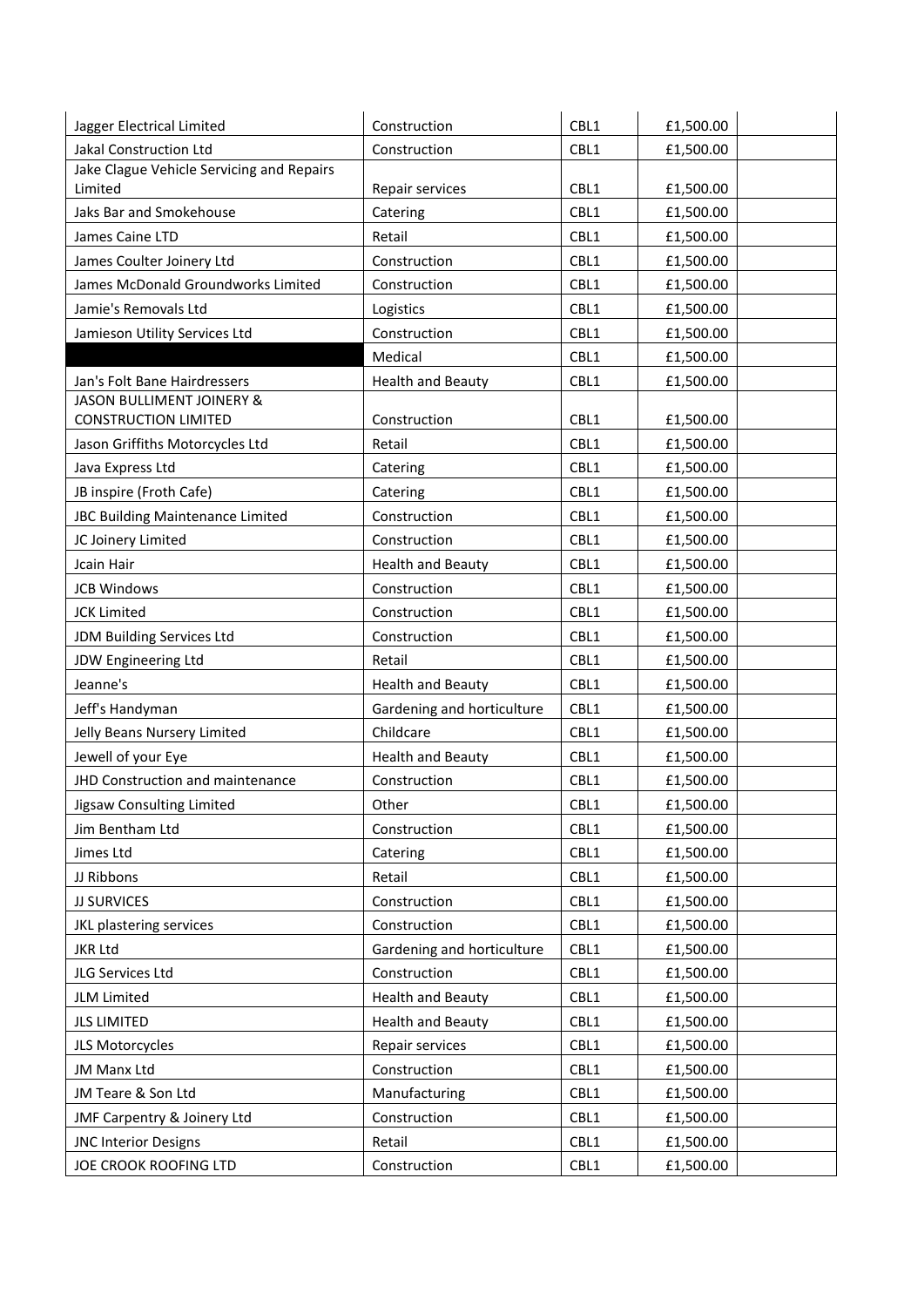| joe doyle plumbing and heating limited               | Construction               | CBL1 | £1,500.00 |
|------------------------------------------------------|----------------------------|------|-----------|
| Joe Wood Tree & Garden Services LTD                  | Gardening and horticulture | CBL1 | £1,500.00 |
| John Cain Haulage & Tarmac Contractors               |                            |      |           |
| Limited                                              | Construction               | CBL1 | £1,500.00 |
| John Fitzsimmons Painters & Decorators<br><b>LTD</b> | Construction               | CBL1 | £1,500.00 |
| John Skelton Painting and Decorating                 |                            |      |           |
| Limited                                              | Construction               | CBL1 | £1,500.00 |
| Johnson Technical Services LTD                       | Construction               | CBL1 | £1,500.00 |
| Jomar Woodworks & Property Maintenance               | Construction               | CBL1 | £1,500.00 |
| Jones Services Limited                               | Other                      | CBL1 | £1,500.00 |
| Jonny Kelly Services Limited                         | Repair services            | CBL1 | £1,500.00 |
| Jon's Country Ironwork Ltd                           | Manufacturing              | CBL1 | £1,500.00 |
| Joseph Bucknall Limited                              | Entertainment & Leisure    | CBL1 | £1,500.00 |
| Jough Ltd                                            | Entertainment & Leisure    | CBL1 | £1,500.00 |
| Jough Vie Ltd (The Blind Badger)                     | Catering                   | CBL1 | £1,500.00 |
| Joyed Private Hire                                   | Other                      | CBL1 | £1,500.00 |
| JR Dudley & Son                                      | Construction               | CBL1 | £1,500.00 |
| JR Hinchliffe Plumbing and Heating Ltd               | Construction               | CBL1 | £1,500.00 |
| <b>JR Services</b>                                   | Gardening and horticulture | CBL1 | £1,500.00 |
| JS Associates Ltd                                    | Construction               | CBL1 | £1,500.00 |
| Js construction                                      | Construction               | CBL1 | £1,500.00 |
| JT Psychological Consultancy Services Ltd            | Medical                    | CBL1 | £1,500.00 |
| JTM ARCHITECTURE LIMITED                             | Construction               | CBL1 | £1,500.00 |
| Jtm joinery                                          | Construction               | CBL1 | £1,500.00 |
| Juan Knight Offroad Ltd                              | Repair services            | CBL1 | £1,500.00 |
|                                                      | Construction               | CBL1 | £1,500.00 |
| Julie Forrest Podiatrist                             | <b>Health and Beauty</b>   | CBL1 | £1,500.00 |
| Julies Fitness Studio                                | Fitness                    | CBL1 | £1,500.00 |
| Just Barbering Limited                               | <b>Health and Beauty</b>   | CBL1 | £1,500.00 |
| Just Care Products Ltd                               | Retail                     | CBL1 | £1,500.00 |
| JW Kneen & Son Limited                               | Logistics                  | CBL1 | £1,500.00 |
| JW Welding Ltd                                       | Construction               | CBL1 | £1,500.00 |
| <b>JWD Plumbing &amp; Heating</b>                    | Construction               | CBL1 | £1,500.00 |
|                                                      | Construction               | CBL1 | £1,500.00 |
| <b>KB Limited</b>                                    | <b>Health and Beauty</b>   | CBL1 | £1,500.00 |
| K Ds Barbers                                         | <b>Health and Beauty</b>   | CBL1 | £1,500.00 |
| K Henry Construction (IOM) Limited                   | Construction               | CBL1 | £1,500.00 |
| K I joinery                                          | Construction               | CBL1 | £1,500.00 |
| K Lee Kitchen Magic Wok                              | Catering                   | CBL1 | £1,500.00 |
| <b>KR Fitness</b>                                    | Fitness                    | CBL1 | £1,500.00 |
| K S Skinner and Sons Ltd                             | Construction               | CBL1 | £1,500.00 |
| K.C. FOODS LIMITED                                   | Retail                     | CBL1 | £1,500.00 |
|                                                      | Construction               | CBL1 | £1,500.00 |
| K9 X Limited                                         | Animal care                | CBL1 | £1,500.00 |
| Kallow point seafoods                                | Food & Drink production    | CBL1 | £1,500.00 |
|                                                      |                            |      |           |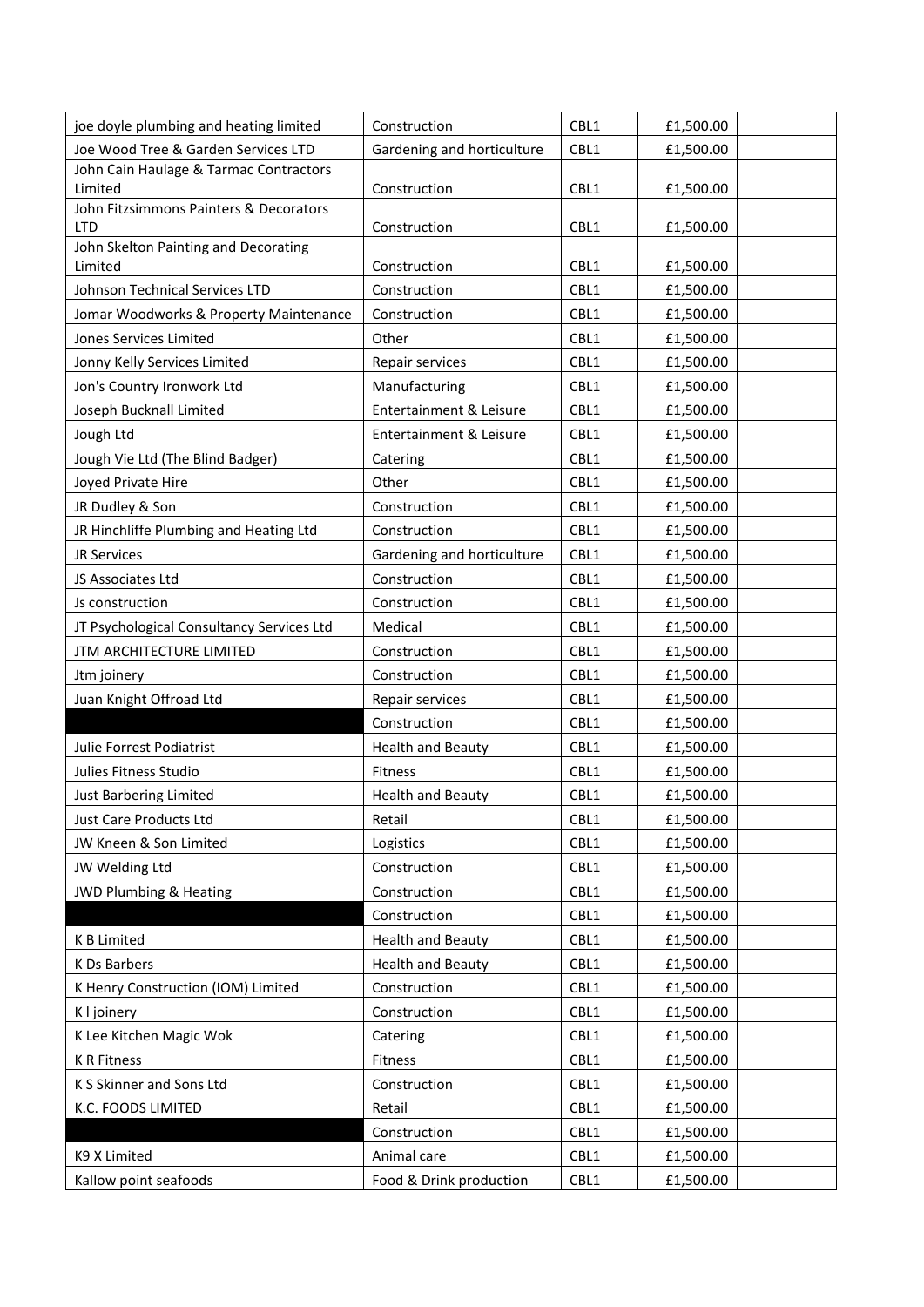| Kalum Raby Plastering                           | Construction                       | CBL1 | £1,500.00 |
|-------------------------------------------------|------------------------------------|------|-----------|
| Kat's Childcare                                 | Childcare                          | CBL1 | £1,500.00 |
| Katz Accounts                                   | Other                              | CBL1 | £1,500.00 |
| Kay Associates Ltd                              | Construction                       | CBL1 | £1,500.00 |
| <b>KBH Limited</b>                              | Other                              | CBL1 | £1,500.00 |
| KC Joinery & Flooring Limited                   | Construction                       | CBL1 | £1,500.00 |
| <b>KD Occasions</b>                             | <b>Entertainment &amp; Leisure</b> | CBL1 | £1,500.00 |
| Keary plumbing                                  | Construction                       | CBL1 | £1,500.00 |
| Keenan Construction Services                    | Construction                       | CBL1 | £1,500.00 |
| Kelco Electrical                                | Construction                       | CBL1 | £1,500.00 |
| Kelcur Ltd t/a Talk of the Town Restaurant      | Catering                           | CBL1 | £1,500.00 |
| Kella Catering Limited                          | Catering                           | CBL1 | £1,500.00 |
| Kelly & Roberts ltd                             | Construction                       | CBL1 | £1,500.00 |
| Kelly Clips Limited                             | <b>Health and Beauty</b>           | CBL1 | £1,500.00 |
| KELLY LEWTHWAITE BUILDING DESIGN                |                                    |      |           |
| LIMITED                                         | Construction                       | CBL1 | £1,500.00 |
| Kelly's Cafe                                    | Catering                           | CBL1 | £1,500.00 |
| Ken Joynes & Sons IOM Ltd                       | Entertainment & Leisure            | CBL1 | £1,500.00 |
| Kennaa Properties Limited                       | Animal care                        | CBL1 | £1,500.00 |
| Kennaugh & Skinner Ltd                          | Construction                       | CBL1 | £1,500.00 |
| Kensington Aesthetic Clinic Limited             | <b>Health and Beauty</b>           | CBL1 | £1,500.00 |
| Kermelly seafoods Itd                           | Retail                             | CBL1 | £1,500.00 |
| Kevin Ashworth Machine Timber                   | Construction                       | CBL1 | £1,500.00 |
| Kevin Griffiths Ltd                             | Construction                       | CBL1 | £1,500.00 |
| Kevin Quilliam Construction Limited             | Construction                       | CBL1 | £1,500.00 |
| Kevin Sloan Painting and Decorating<br>Services | Construction                       | CBL1 | £1,500.00 |
| Key Group Limited                               | Construction                       | CBL1 | £1,500.00 |
| Keystone Developments Ltd                       | Construction                       | CBL1 | £1,500.00 |
| Kiljar Lightning Ltd TA Cafe Villa              | Catering                           | CBL1 | £1,500.00 |
| Killops Contracts Ltd                           | Construction                       | CBL1 | £1,500.00 |
| Kim Gee Studio Ltd                              | Other                              | CBL1 | £1,500.00 |
| Kingswood Honda Limited                         | Retail                             | CBL1 | £1,500.00 |
| Kingwood Carpentry & Building Contractors       |                                    |      |           |
| Limited                                         | Construction                       | CBL1 | £1,500.00 |
| Kinrade Bros Builders Ltd                       | Construction                       | CBL1 | £1,500.00 |
| Kinrade Construction Limited                    | Construction                       | CBL1 | £1,500.00 |
| Kinrade Scaffolding Ltd                         | Construction                       | CBL1 | £1,500.00 |
| Kirby Estates Ltd                               | Construction                       | CBL1 | £1,500.00 |
| Kirk Michael Play group                         | Childcare                          | CBL1 | £1,500.00 |
| Kissack Care Ltd                                | Repair services                    | CBL1 | £1,500.00 |
| Kizuna                                          | Catering                           | CBL1 | £1,500.00 |
| Kllbr8 Limited                                  | Other                              | CBL1 | £1,500.00 |
| <b>KLM Limited</b>                              | <b>Health and Beauty</b>           | CBL1 | £1,500.00 |
| <b>KLP Ltd</b>                                  | <b>Health and Beauty</b>           | CBL1 | £1,500.00 |
| <b>KMS IOM</b>                                  | Repair services                    | CBL1 | £1,500.00 |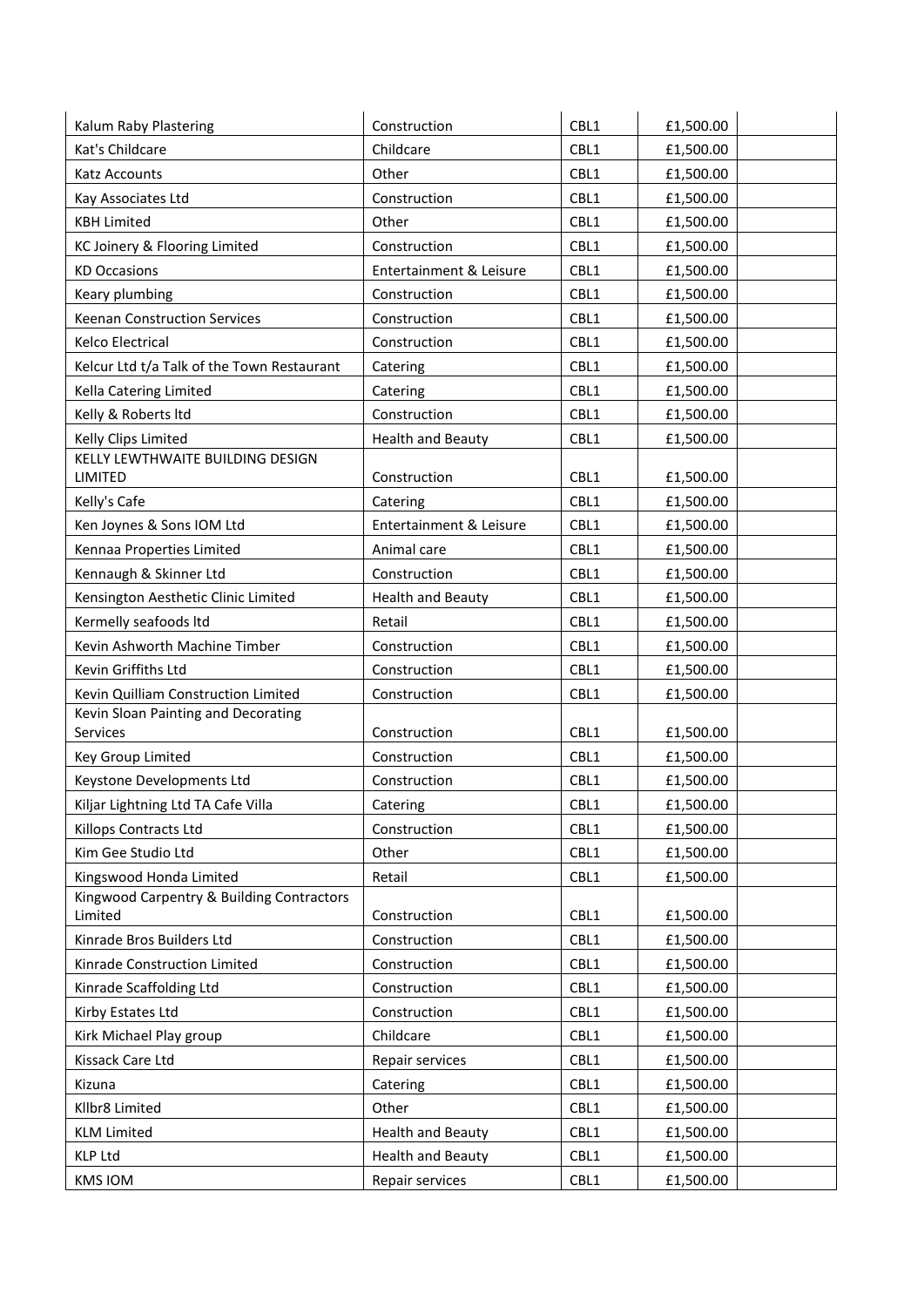| Kneen Construction Ltd                | Construction                                  | CBL1 | £1,500.00 |
|---------------------------------------|-----------------------------------------------|------|-----------|
| <b>KNR CONSTRUCTION LTD</b>           | Construction                                  | CBL1 | £1,500.00 |
| Kowloon House Takeaway                | Catering                                      | CBL1 | £1,500.00 |
| Krisanns Home Maintenance Services    | Construction                                  | CBL1 | £1,500.00 |
| Kudos Joinery & Construction          | Construction                                  | CBL1 | £1,500.00 |
| Kurries and Steaks                    | Catering                                      | CBL1 | £1,500.00 |
| L Jones Architects Ltd                | Construction                                  | CBL1 | £1,500.00 |
| L S Boyd Building Company Limited     | Construction                                  | CBL1 | £1,500.00 |
| L&L MCMURDO                           | Entertainment & Leisure                       | CBL1 | £1,500.00 |
| La Gusto Pizza Limited                | Catering                                      | CBL1 | £1,500.00 |
| LA Ltd                                | <b>Health and Beauty</b>                      | CBL1 | £1,500.00 |
| La Mona Lisa Limited                  | Catering                                      | CBL1 | £1,500.00 |
| La Piazza Limited                     | Catering                                      | CBL1 | £1,500.00 |
| Lace Auto Centre Ltd                  | Repair services                               | CBL1 | £1,500.00 |
| Ladies by Lisa                        | <b>Health and Beauty</b>                      | CBL1 | £1,500.00 |
| Landmark Consultants Limited          | Other                                         | CBL1 | £1,500.00 |
| Landscape.im Ltd                      | Gardening and horticulture                    | CBL1 | £1,500.00 |
| Land-Tec Landscaping Services Ltd     | Gardening and horticulture                    | CBL1 | £1,500.00 |
| Langness Golf Course                  | Entertainment & Leisure                       | CBL1 | £1,500.00 |
| Langness Maintenance Services Limited | Construction                                  | CBL1 | £1,500.00 |
| Laser Mayhem Ltd                      | Entertainment & Leisure                       | CBL1 | £1,500.00 |
| Lashifed                              | <b>Health and Beauty</b>                      | CBL1 | £1,500.00 |
| Lawnhopper IOM Ltd                    | Gardening and horticulture                    | CBL1 | £1,500.00 |
| Laxey Child Care                      | Childcare                                     | CBL1 | £1,500.00 |
| Laxey Laundry (Mancam Ltd)            | Retail                                        | CBL1 | £1,500.00 |
| LD Developments Limited               | Construction                                  | CBL1 | £1,500.00 |
| Leadwood Ltd                          | Construction                                  | CBL1 | £1,500.00 |
|                                       | <b>Health and Beauty</b>                      | CBL1 | £1,500.00 |
| Leela's Kitchen                       | Food & Drink production                       | CBL1 | £1,500.00 |
| Leo Construction                      | Construction                                  | CBL1 | £1,500.00 |
| Let's drive school of motoring        | <b>Education and training</b>                 | CBL1 | £1,500.00 |
| Level up builders                     | Construction                                  | CBL1 | £1,500.00 |
| Lexicon Bookshop                      | Retail                                        | CBL1 | £1,500.00 |
| Liberty Works                         | Repair services                               | CBL1 | £1,500.00 |
| Libra                                 | Commercial fishing boats /<br>Share fishermen | CBL1 | £1,500.00 |
| Lime Studio                           | <b>Health and Beauty</b>                      | CBL1 | £1,500.00 |
| Little Bears Nursery                  | Childcare                                     | CBL1 | £1,500.00 |
| Little Cherubs Kindergarten           | Childcare                                     | CBL1 | £1,500.00 |
| Little Hands, Little Feet Keepsakes   | Other                                         | CBL1 | £1,500.00 |
| <b>LITTLE PANDA</b>                   | Catering                                      | CBL1 | £1,500.00 |
| Little Rascals Nursery                | Childcare                                     | CBL1 | £1,500.00 |
| Little Shed at The Glen Ltd           | Catering                                      | CBL1 | £1,500.00 |
| Little Sister Limited (Baltic Inn)    | Entertainment & Leisure                       | CBL1 | £1,500.00 |
| Live Electrical Ltd                   | Construction                                  | CBL1 | £1,500.00 |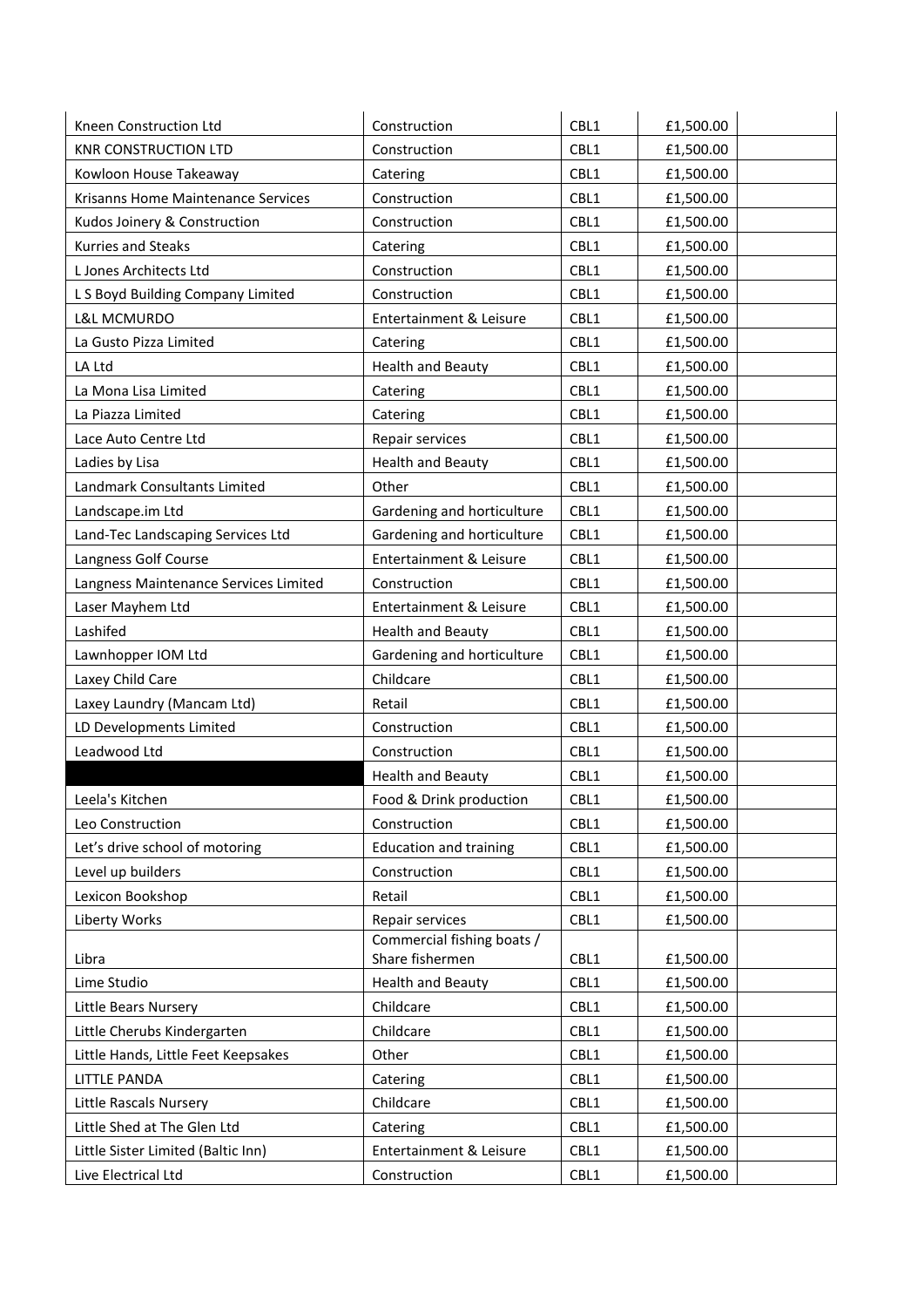| Livia Tedaldi                             | Medical                                       | CBL1 | £1,500.00 |
|-------------------------------------------|-----------------------------------------------|------|-----------|
| Llamedos Equestrian Ltd                   | Entertainment & Leisure                       | CBL1 | £1,500.00 |
| <b>LM Construction Ltd</b>                | Construction                                  | CBL1 | £1,500.00 |
| Loadrunner Removals                       | Logistics                                     | CBL1 | £1,500.00 |
| Lockwood Joinery                          | Construction                                  | CBL1 | £1,500.00 |
| Lonan Patio and Garden Services           | Gardening and horticulture                    | CBL1 | £1,500.00 |
| Looney's of Ramsey                        | Retail                                        | CBL1 | £1,500.00 |
| Loong Tan Garden Ltd                      | Catering                                      | CBL1 | £1,500.00 |
| Lorin Milligan Makeup and Beauty          | <b>Health and Beauty</b>                      | CBL1 | £1,500.00 |
| Lotus Chinese Takeaway                    | Catering                                      | CBL1 | £1,500.00 |
| Lotus Nails and Beauty                    | <b>Health and Beauty</b>                      | CBL1 | £1,500.00 |
| Lou Living                                | Retail                                        | CBL1 | £1,500.00 |
| Lough Dhoo Farms Ltd                      | Food & Drink production                       | CBL1 | £1,500.00 |
| Louis barbers                             | <b>Health and Beauty</b>                      | CBL1 | £1,500.00 |
| Love Hair                                 | <b>Health and Beauty</b>                      | CBL1 | £1,500.00 |
| <b>LTR Tree Care</b>                      | Construction                                  | CBL1 | £1,500.00 |
| Luke Robinson roofing Ltd                 | Construction                                  | CBL1 | £1,500.00 |
| Lush Groundcare Services                  | Gardening and horticulture                    | CBL1 | £1,500.00 |
| Luviair Limited                           | Other                                         | CBL1 | £1,500.00 |
| Luxe Beauty Lounge                        | <b>Health and Beauty</b>                      | CBL1 | £1,500.00 |
| LVW Law Limited                           | Other                                         | CBL1 | £1,500.00 |
| M & B Construction Limited                | Construction                                  | CBL1 | £1,500.00 |
| M & K Automotive Engineers (2011) Limited | Repair services                               | CBL1 | £1,500.00 |
| M Denham Electrical Ltd                   | Construction                                  | CBL1 | £1,500.00 |
| M Kennaugh Ltd                            | Construction                                  | CBL1 | £1,500.00 |
| M W Services Ltd                          | Construction                                  | CBL1 | £1,500.00 |
| M&Co. Trading Ltd                         | Retail                                        | CBL1 | £1,500.00 |
| <b>M&amp;M Maintenance Services</b>       | Construction                                  | CBL1 | £1,500.00 |
| M&W Plastering Ltd                        | Construction                                  | CBL1 | £1,500.00 |
| M.A.GELLING LTD.                          | Construction                                  | CBL1 | £1,500.00 |
| Macbeths Ltd                              | Entertainment & Leisure                       | CBL1 | £1,500.00 |
| Mackerel Mann                             | Commercial fishing boats /<br>Share fishermen | CBL1 | £1,500.00 |
| <b>Maclo Construction Limited</b>         | Construction                                  | CBL1 | £1,500.00 |
| MacOwan Collett Consulting Engineers      |                                               |      |           |
| Limited                                   | Construction                                  | CBL1 | £1,500.00 |
| Macs Builders Merchants Ltd               | Retail                                        | CBL1 | £1,500.00 |
| Mad Jack's                                | Entertainment & Leisure                       | CBL1 | £1,500.00 |
| Madora Plastering Services Limited        | Construction                                  | CBL1 | £1,500.00 |
| Magic Cabs Limited                        | Entertainment & Leisure                       | CBL1 | £1,500.00 |
| <b>Magic Carpets Limited</b>              | Retail                                        | CBL1 | £1,500.00 |
| <b>Magic Leather Repairs</b>              | Repair services                               | CBL1 | £1,500.00 |
| <b>Magic Maids Cleaning</b>               | Cleaning                                      | CBL1 | £1,500.00 |
| Magoo's                                   | <b>Health and Beauty</b>                      | CBL1 | £1,500.00 |
| Maguire Electrical Services Ltd           | Construction                                  | CBL1 | £1,500.00 |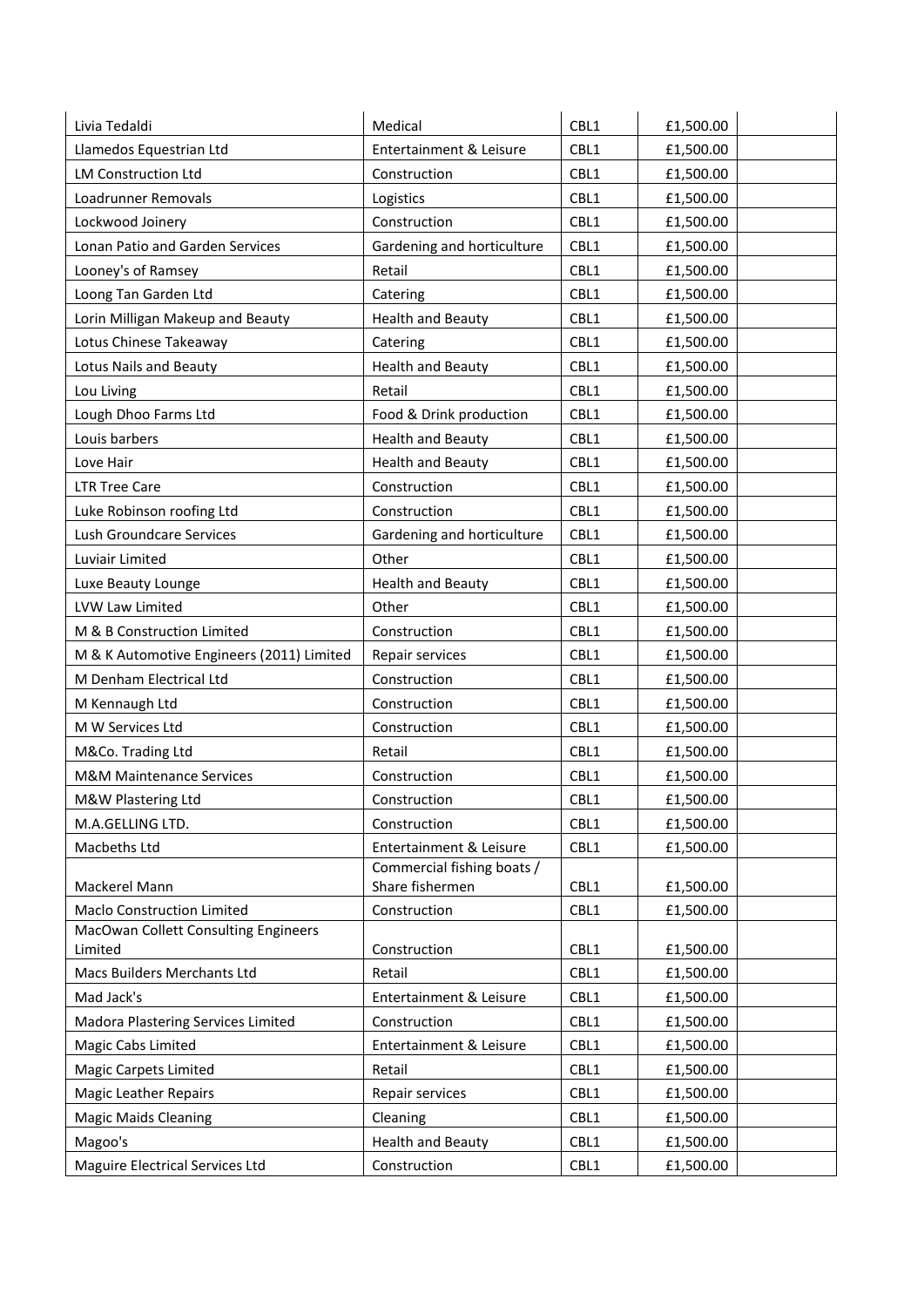| Main Electrical Limited                    | Construction                  | CBL1 | £1,500.00 |
|--------------------------------------------|-------------------------------|------|-----------|
| Main Plumbing                              | Construction                  | CBL1 | £1,500.00 |
| Mainstream Media Ltd                       | Other                         | CBL1 | £1,500.00 |
| Majestic Restaurant Limited                | Catering                      | CBL1 | £1,500.00 |
| Mal's Butchers Ltd                         | Retail                        | CBL1 | £1,500.00 |
| Mandarin Takeaway                          | Catering                      | CBL1 | £1,500.00 |
| Mandarin Takeaway Ramsey                   | Catering                      | CBL1 | £1,500.00 |
| Mann Crane Hire Limited                    | Construction                  | CBL1 | £1,500.00 |
| Mann Hire Ltd                              | Other                         | CBL1 | £1,500.00 |
| Mann Plastering Services Ltd               | Construction                  | CBL1 | £1,500.00 |
| Mann Sightseeing Tours                     | Entertainment & Leisure       | CBL1 | £1,500.00 |
| Mann Waste Recycling Limited               | Other                         | CBL1 | £1,500.00 |
| Mann4 Plumbing and Heating                 | Construction                  | CBL1 | £1,500.00 |
| MannageIT Limited                          | Retail                        | CBL1 | £1,500.00 |
| Mannin Barbershop Ltd                      | <b>Health and Beauty</b>      | CBL1 | £1,500.00 |
| <b>Mannin Collections Limited</b>          | Retail                        | CBL1 | £1,500.00 |
| <b>Mannin Grass</b>                        | Gardening and horticulture    | CBL1 | £1,500.00 |
| Mannin Motors Ltd                          | Repair services               | CBL1 | £1,500.00 |
| <b>Mannin Music</b>                        | <b>Education and training</b> | CBL1 | £1,500.00 |
| Mannin Roofing Ltd                         | Construction                  | CBL1 | £1,500.00 |
| Manninelectrical Ltd                       | Construction                  | CBL1 | £1,500.00 |
| MannVend Ltd                               | Retail                        | CBL1 | £1,500.00 |
| Manticore Limited                          | Retail                        | CBL1 | £1,500.00 |
| Mantons Cards Isle of Man                  | Retail                        | CBL1 | £1,500.00 |
| Manx Agri Plant Services Limited           | Other                         | CBL1 | £1,500.00 |
| Manx Auto Mechanical Ltd                   | Repair services               | CBL1 | £1,500.00 |
| Manx Automobile Workshop Limited           | Repair services               | CBL1 | £1,500.00 |
| Manx Building Contractors Ltd              | Construction                  | CBL1 | £1,500.00 |
| Manx Clean Limited                         | Cleaning                      | CBL1 | £1,500.00 |
| Manx Construction & Groundworks Ltd        | Construction                  | CBL1 | £1,500.00 |
| Manx disinfection and odour control        | Cleaning                      | CBL1 | £1,500.00 |
| Manx Electrical Services Ltd               | Construction                  | CBL1 | £1,500.00 |
| Manx Elite Plumbing & Heating Services Ltd | Construction                  | CBL1 | £1,500.00 |
| Manx Equitherapy                           | Animal care                   | CBL1 | £1,500.00 |
| Manx Flat Roofs Itd                        | Construction                  | CBL1 | £1,500.00 |
| Manx Fork Trucks Limited                   | Repair services               | CBL1 | £1,500.00 |
| Manx Glass & Glazing Limited               | Construction                  | CBL1 | £1,500.00 |
| Manx Ices Limited                          | Manufacturing                 | CBL1 | £1,500.00 |
| Manx Legion Club                           | Retail                        | CBL1 | £1,500.00 |
| Manx Legion Peel Branch Ltd                | Entertainment & Leisure       | CBL1 | £1,500.00 |
| <b>Manx Local Butchers</b>                 | Retail                        | CBL1 | £1,500.00 |
| Manx Maid Cleaning                         | Cleaning                      | CBL1 | £1,500.00 |
| Manx Marketing Exchange Ltd                | Other                         | CBL1 | £1,500.00 |
| Manx Marvel Gardens                        | Gardening and horticulture    | CBL1 | £1,500.00 |
| Manx Memorials Limited                     | Retail                        | CBL1 | £1,500.00 |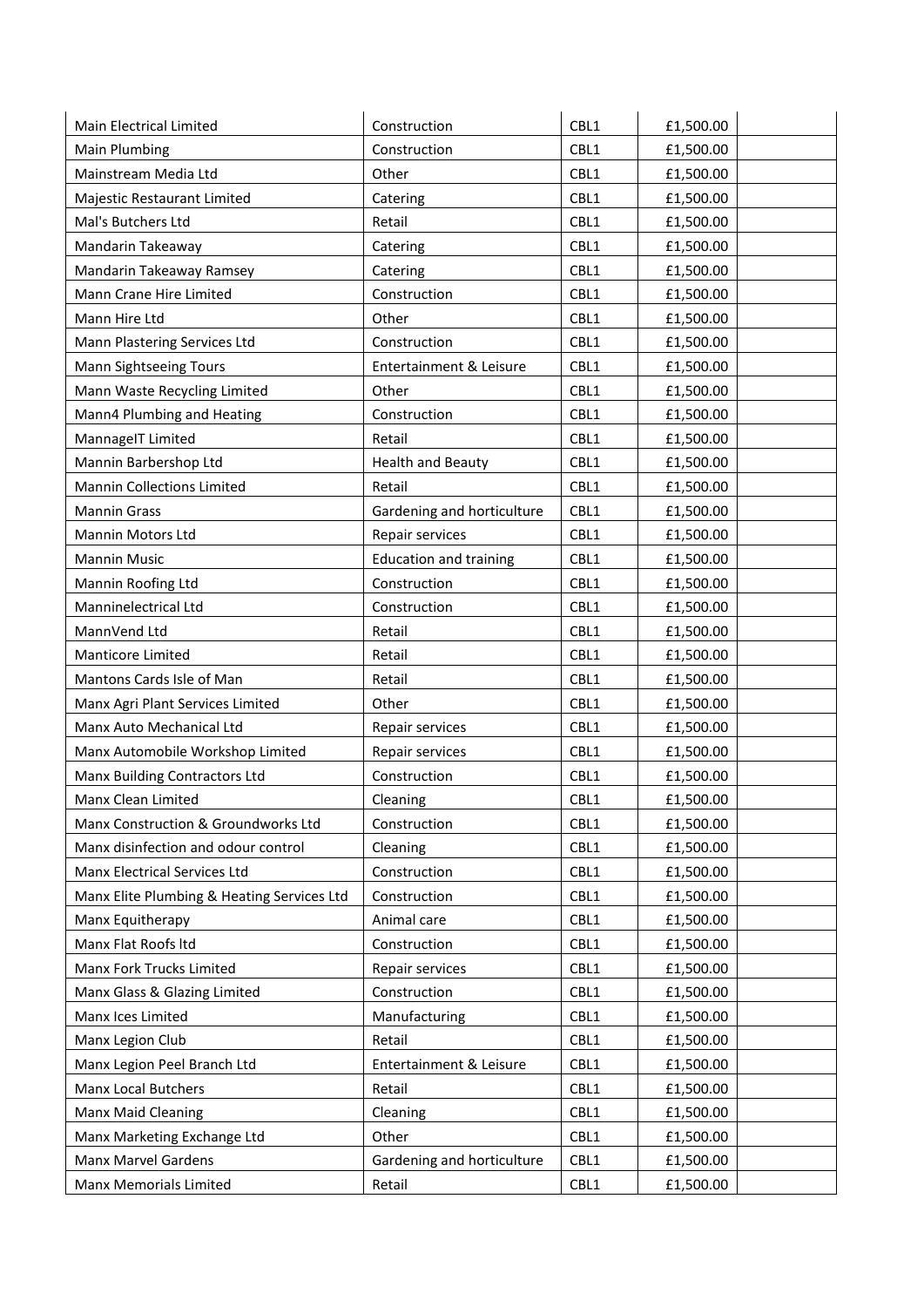| Manx Motorcycle Hire                      | Entertainment & Leisure       | CBL1 | £1,500.00 |
|-------------------------------------------|-------------------------------|------|-----------|
| Manx Motorcycle Tuition Limited           | <b>Education and training</b> | CBL1 | £1,500.00 |
| Manx Oriental                             | Retail                        | CBL1 | £1,500.00 |
| Manx Pack Ltd                             | Food & Drink production       | CBL1 | £1,500.00 |
| Manx paving & Slate                       | Other                         | CBL1 | £1,500.00 |
| MANX PROPERTY CONVERSIONS LIMITED         | Construction                  | CBL1 | £1,500.00 |
| Manx Quality Sheds                        | Manufacturing                 | CBL1 | £1,500.00 |
| Manx Roots Limited                        | Gardening and horticulture    | CBL1 | £1,500.00 |
| Manx Solar Electrical                     | Construction                  | CBL1 | £1,500.00 |
| manx structural solutions                 | Construction                  | CBL1 | £1,500.00 |
| Manx Tattoo Limited                       | <b>Health and Beauty</b>      | CBL1 | £1,500.00 |
| Manx Textile Recyling Limited             | Logistics                     | CBL1 | £1,500.00 |
| Manx Ultrasonic Blind Solutions           | Retail                        | CBL1 | £1,500.00 |
| Manx Vehicle Glass                        | Repair services               | CBL1 | £1,500.00 |
| Manx Whippy Ltd                           | Catering                      | CBL1 | £1,500.00 |
| Manx Wildlife Trust 5297C                 | Other                         | CBL1 | £1,500.00 |
| Manxmove Limited                          | Other                         | CBL1 | £1,500.00 |
| <b>MAP Groundworks</b>                    | Construction                  | CBL1 | £1,500.00 |
| Marbree motors (IOM) LTD                  | Repair services               | CBL1 | £1,500.00 |
|                                           | Construction                  | CBL1 | £1,500.00 |
| Mark Peyton UPVC Services Ltd             | Construction                  | CBL1 | £1,500.00 |
| Mark Potts Property Repairs & Maintenance |                               |      |           |
| Limited                                   | Construction                  | CBL1 | £1,500.00 |
|                                           | Construction                  | CBL1 | £1,500.00 |
|                                           | Construction                  | CBL1 | £1,500.00 |
|                                           | Construction                  | CBL1 | £1,500.00 |
|                                           | Construction                  | CBL1 | £1,500.00 |
| Marlow Construction Ltd                   | Construction                  | CBL1 | £1,500.00 |
| <b>Marown Electricals</b>                 | Retail                        | CBL1 | £1,500.00 |
| Marple Joinery                            | Construction                  | CBL1 | £1,500.00 |
| Marshall Garden Services Ltd              | Gardening and horticulture    | CBL1 | £1,500.00 |
| Martin & Watson Itd                       | Repair services               | CBL1 | £1,500.00 |
| <b>Martin Associates</b>                  | Other                         | CBL1 | £1,500.00 |
| Martynka Limited ta Best Kebab            | Food & Drink production       | CBL1 | £1,500.00 |
| Masala Zone Ltd                           | Catering                      | CBL1 | £1,500.00 |
| Mason Motorcycles and Clocks              | Repair services               | CBL1 | £1,500.00 |
| Masterclass Ltd                           | <b>Education and training</b> | CBL1 | £1,500.00 |
| Masterpiece Group Ltd                     | Cleaning                      | CBL1 | £1,500.00 |
| Matrix Engineering Ltd                    | Manufacturing                 | CBL1 | £1,500.00 |
| Matthew Carter Motors Limited             | Repair services               | CBL1 | £1,500.00 |
| Matthews & Craig Limited                  | Construction                  | CBL1 | £1,500.00 |
| Maurice Hughes Joinery Limited            | Construction                  | CBL1 | £1,500.00 |
| MB Plastering and Maintenance             | Construction                  | CBL1 | £1,500.00 |
| <b>MBS Joinery</b>                        | Construction                  | CBL1 | £1,500.00 |
| MC Joinery & Maintenance Ltd              | Construction                  | CBL1 | £1,500.00 |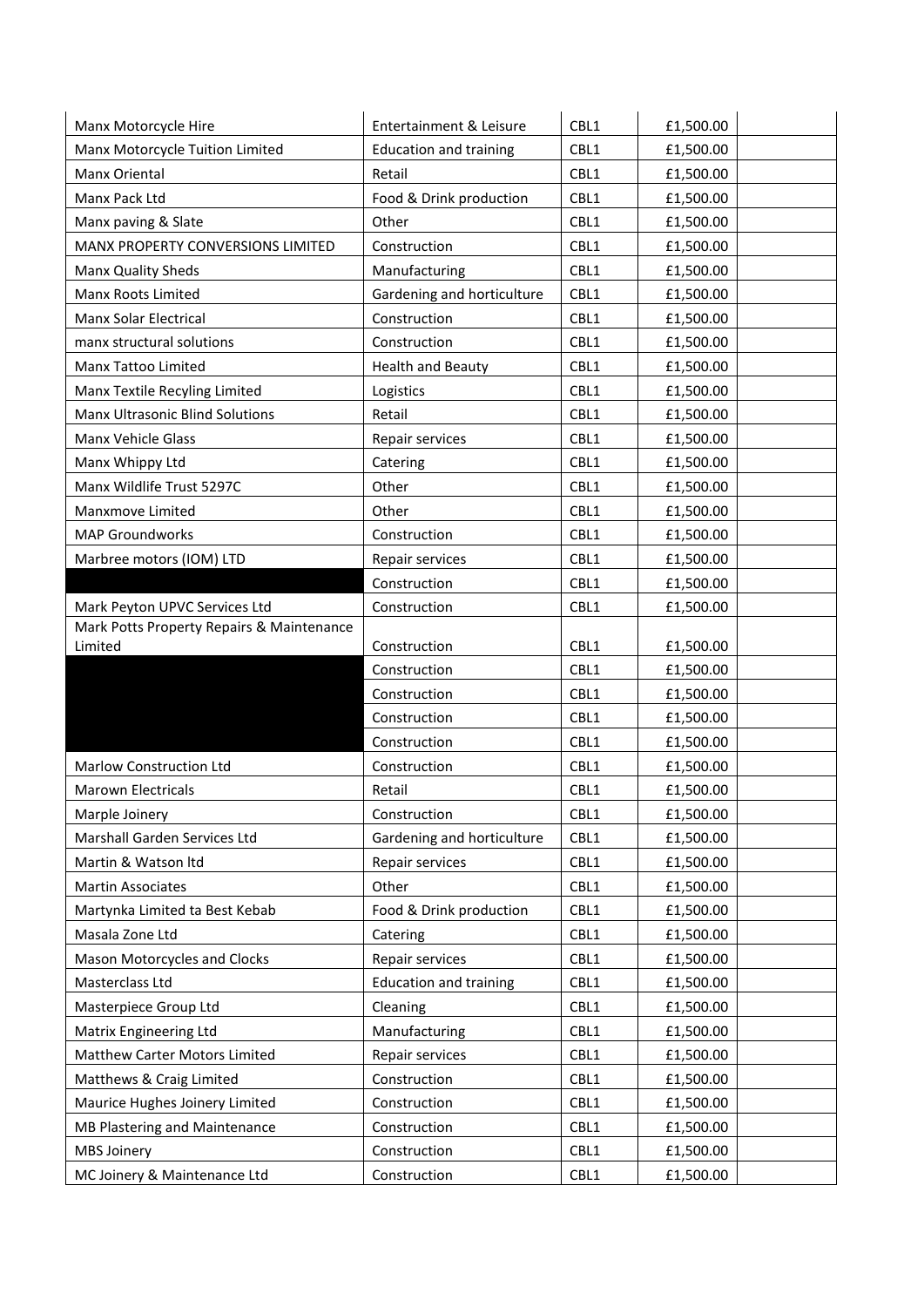| McArd Properties Limited t/a Harmony                 |                               |      |           |
|------------------------------------------------------|-------------------------------|------|-----------|
| <b>Homes Douglas</b>                                 | Other                         | CBL1 | £1,500.00 |
| McCanney Construction (2001) Limited                 | Construction                  | CBL1 | £1,500.00 |
| McCavana Timber Frame Homes IOM Ltd                  | Manufacturing                 | CBL1 | £1,500.00 |
| MCDOWELL CONSTRUCTION LIIMITED                       | Construction                  | CBL1 | £1,500.00 |
| MCKENNA JOINERY                                      | Construction                  | CBL1 | £1,500.00 |
| McKeowns Haulage Limited                             | Logistics                     | CBL1 | £1,500.00 |
| McKiernan & Hill Ltd T/A Just Bathrooms              | Construction                  | CBL1 | £1,500.00 |
| MCN AIR CONDITIONING LTD                             | Construction                  | CBL1 | £1,500.00 |
| <b>MD Joinery</b>                                    | Construction                  | CBL1 | £1,500.00 |
| <b>Mechanical Mann</b>                               | Repair services               | CBL1 | £1,500.00 |
| <b>Medicaid Training Limited</b>                     | <b>Education and training</b> | CBL1 | £1,500.00 |
| <b>Medical Equipment Maintenance Services</b><br>Ltd | Repair services               | CBL1 | £1,500.00 |
| Medicor Veterinary Practice Limited                  | Animal care                   | CBL1 | £1,500.00 |
| <b>Medran Construction Ltd</b>                       | Construction                  | CBL1 | £1,500.00 |
| Melisa May Ltd                                       | Catering                      | CBL1 | £1,500.00 |
| Memory Lane Sweet Shop Ltd                           | Retail                        | CBL1 | £1,500.00 |
| MenZone Itd                                          | <b>Health and Beauty</b>      | CBL1 | £1,500.00 |
| Mercury Maintenance Services Ltd                     | Repair services               | CBL1 | £1,500.00 |
| Meridian Plumbing & Heating                          | Construction                  | CBL1 | £1,500.00 |
| Metalco Engineering Limited                          | Construction                  | CBL1 | £1,500.00 |
| Meximann Limited                                     | Catering                      | CBL1 | £1,500.00 |
| Mezzo Management Group Ltd                           | Other                         | CBL1 | £1,500.00 |
| MFP Furniture Ltd ta Philip Charles Kitchens         | Retail                        | CBL1 | £1,500.00 |
| MHS Ltd                                              | Construction                  | CBL1 | £1,500.00 |
| MIBA LTD T/A THE FIG & OLIVE                         | Catering                      | CBL1 | £1,500.00 |
| Michael Car Centres Limited                          | Repair services               | CBL1 | £1,500.00 |
| Michael Clark Plumbing and Heating                   | Construction                  | CBL1 | £1,500.00 |
| Michael Culshaw Builders Ltd                         | Construction                  | CBL1 | £1,500.00 |
| Michael melly bricklaying services                   | Construction                  | CBL1 | £1,500.00 |
| Mike Kerruish Ltd                                    | Construction                  | CBL1 | £1,500.00 |
| Mike Sweeney Groundworks & Mini Plant<br>Hire        | Construction                  | CBL1 | £1,500.00 |
| Mike Vipond Golf Limited                             | Entertainment & Leisure       | CBL1 | £1,500.00 |
| Mike's Taxi & Executive Private Hire                 | Other                         | CBL1 | £1,500.00 |
| Mike's Motors                                        | Retail                        | CBL1 | £1,500.00 |
| MILC Ltd                                             | <b>Education and training</b> | CBL1 | £1,500.00 |
| Millennium Music                                     | <b>Education and training</b> | CBL1 | £1,500.00 |
| <b>Million Dollar Beauty</b>                         | <b>Health and Beauty</b>      | CBL1 | £1,500.00 |
| Mills Bros Ltd                                       | Construction                  | CBL1 | £1,500.00 |
| Mills property services                              | Construction                  | CBL1 | £1,500.00 |
| Milntown Trading Limited                             | Catering                      | CBL1 | £1,500.00 |
| Mim's Minding                                        | Childcare                     | CBL1 | £1,500.00 |
| <b>MINI CAFE</b>                                     | Catering                      | CBL1 | £1,500.00 |
| Minky Metals Ltd                                     | Repair services               | CBL1 | £1,500.00 |
|                                                      |                               |      |           |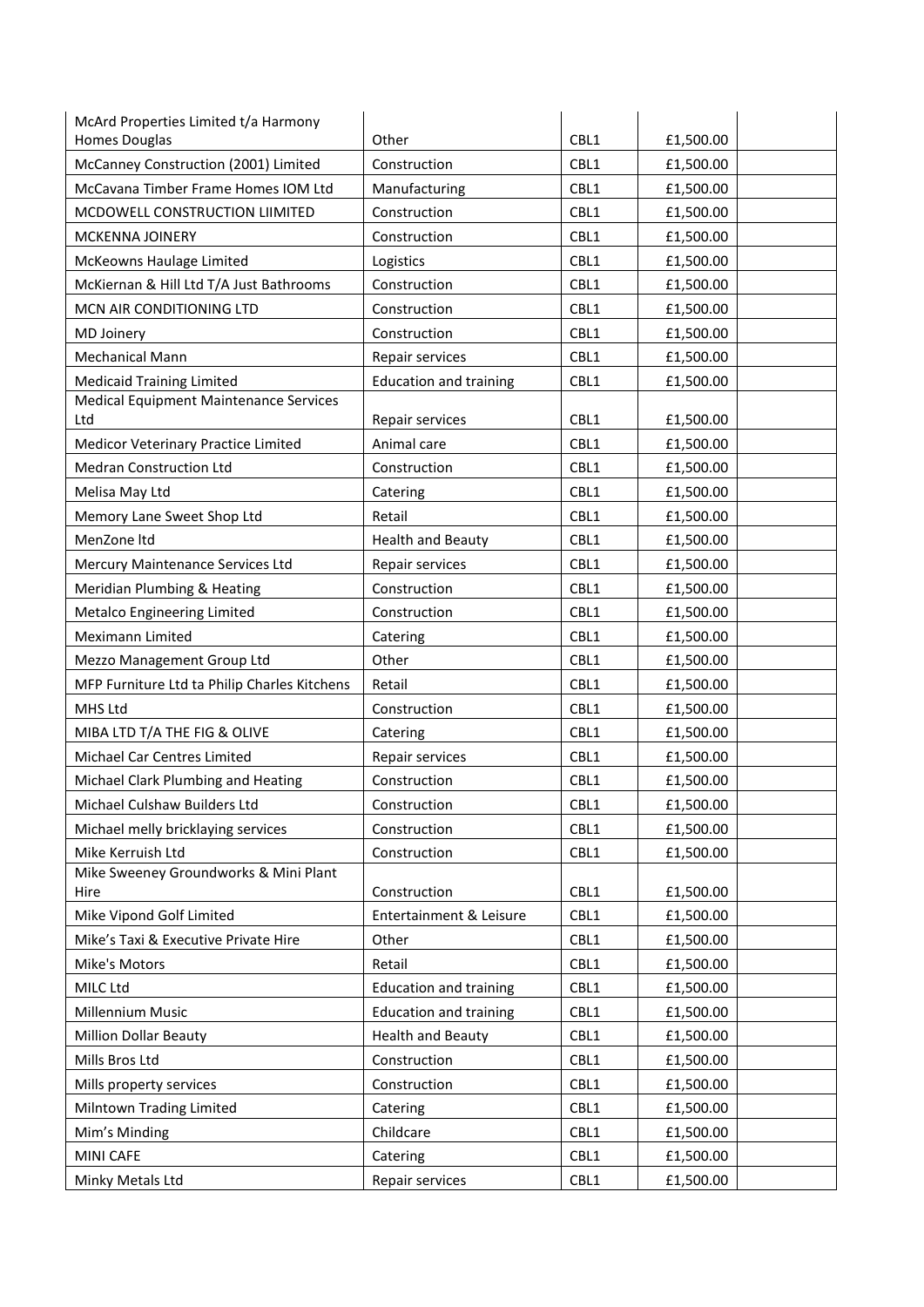| Mint PVC and Window Cleaning               | Cleaning                      | CBL1 | £1,500.00 |
|--------------------------------------------|-------------------------------|------|-----------|
| MiQuando Limited                           | Other                         | CBL1 | £1,500.00 |
| <b>Mission Limited</b>                     | <b>Fitness</b>                | CBL1 | £1,500.00 |
| MKF LIMITED                                | Construction                  | CBL1 | £1,500.00 |
| MNH Accountancy Services Limited           | Other                         | CBL1 | £1,500.00 |
| Mode 7                                     | <b>Health and Beauty</b>      | CBL1 | £1,500.00 |
| Model World                                | Retail                        | CBL1 | £1,500.00 |
| Modern Earth Limited                       | Construction                  | CBL1 | £1,500.00 |
| <b>Modern Homes</b>                        | Construction                  | CBL1 | £1,500.00 |
| Modus Architects Limited                   | Construction                  | CBL1 | £1,500.00 |
| Moloney & Robinson Electrical Services Ltd | Construction                  | CBL1 | £1,500.00 |
| Monarch Roofing Ltd                        | Construction                  | CBL1 | £1,500.00 |
| Mooinjer Veggey                            | <b>Education and training</b> | CBL1 | £1,500.00 |
| Moore Brothers Limited                     | Construction                  | CBL1 | £1,500.00 |
| Morgan's Pie Ltd                           | Food & Drink production       | CBL1 | £1,500.00 |
| Morrison Photos Ltd                        | Retail                        | CBL1 | £1,500.00 |
| Mother T's                                 | Retail                        | CBL1 | £1,500.00 |
| <b>Motivation Driving School</b>           | <b>Education and training</b> | CBL1 | £1,500.00 |
| <b>Motivation Engineering</b>              | Repair services               | CBL1 | £1,500.00 |
| Motorsport Merchandise (I.O.M.) Limited    | Retail                        | CBL1 | £1,500.00 |
| Motorworx Limited                          | Repair services               | CBL1 | £1,500.00 |
| Motosyko                                   | Retail                        | CBL1 | £1,500.00 |
| Move it dance Itd                          | <b>Education and training</b> | CBL1 | £1,500.00 |
| Mower Mann                                 | Gardening and horticulture    | CBL1 | £1,500.00 |
| Moxon Associates Ltd                       | Construction                  | CBL1 | £1,500.00 |
| <b>MPES Limited</b>                        | <b>Education and training</b> | CBL1 | £1,500.00 |
| Mr Splash Limited                          | Cleaning                      | CBL1 | £1,500.00 |
| Mrs Yang's Restaurant LMD                  | Catering                      | CBL1 | £1,500.00 |
| MRVH Ltd TA The Alpine Cafe                | Catering                      | CBL1 | £1,500.00 |
| MSN Roofing and Scaffolding Limited        | Construction                  | CBL1 | £1,500.00 |
| Muffins Ltd                                | Food & Drink production       | CBL1 | £1,500.00 |
| Mullen Consulting LTD                      | Construction                  | CBL1 | £1,500.00 |
| Multi Magic Smart Repair                   | Repair services               | CBL1 | £1,500.00 |
| <b>MWR Motorcycles</b>                     | Repair services               | CBL1 | £1,500.00 |
| My Art Studio                              | <b>Education and training</b> | CBL1 | £1,500.00 |
| Mylchreests Motors Ltd                     | Retail                        | CBL1 | £1,500.00 |
| Mylvoirrey Limited                         | Construction                  | CBL1 | £1,500.00 |
| N Callow & Sons Limited                    | Repair services               | CBL1 | £1,500.00 |
| N&W Joinery Limited                        | Manufacturing                 | CBL1 | £1,500.00 |
| Nails by Carly-jane                        | <b>Health and Beauty</b>      | CBL1 | £1,500.00 |
| Nails by Kev                               | <b>Health and Beauty</b>      | CBL1 | £1,500.00 |
| Nails by Michela                           | <b>Health and Beauty</b>      | CBL1 | £1,500.00 |
| Nailz2Beauty                               | <b>Health and Beauty</b>      | CBL1 | £1,500.00 |
| Natural Stone - Granite and Marble Limited | Construction                  | CBL1 | £1,500.00 |
| Nautilus Fitness Limited                   | Fitness                       | CBL1 | £1,500.00 |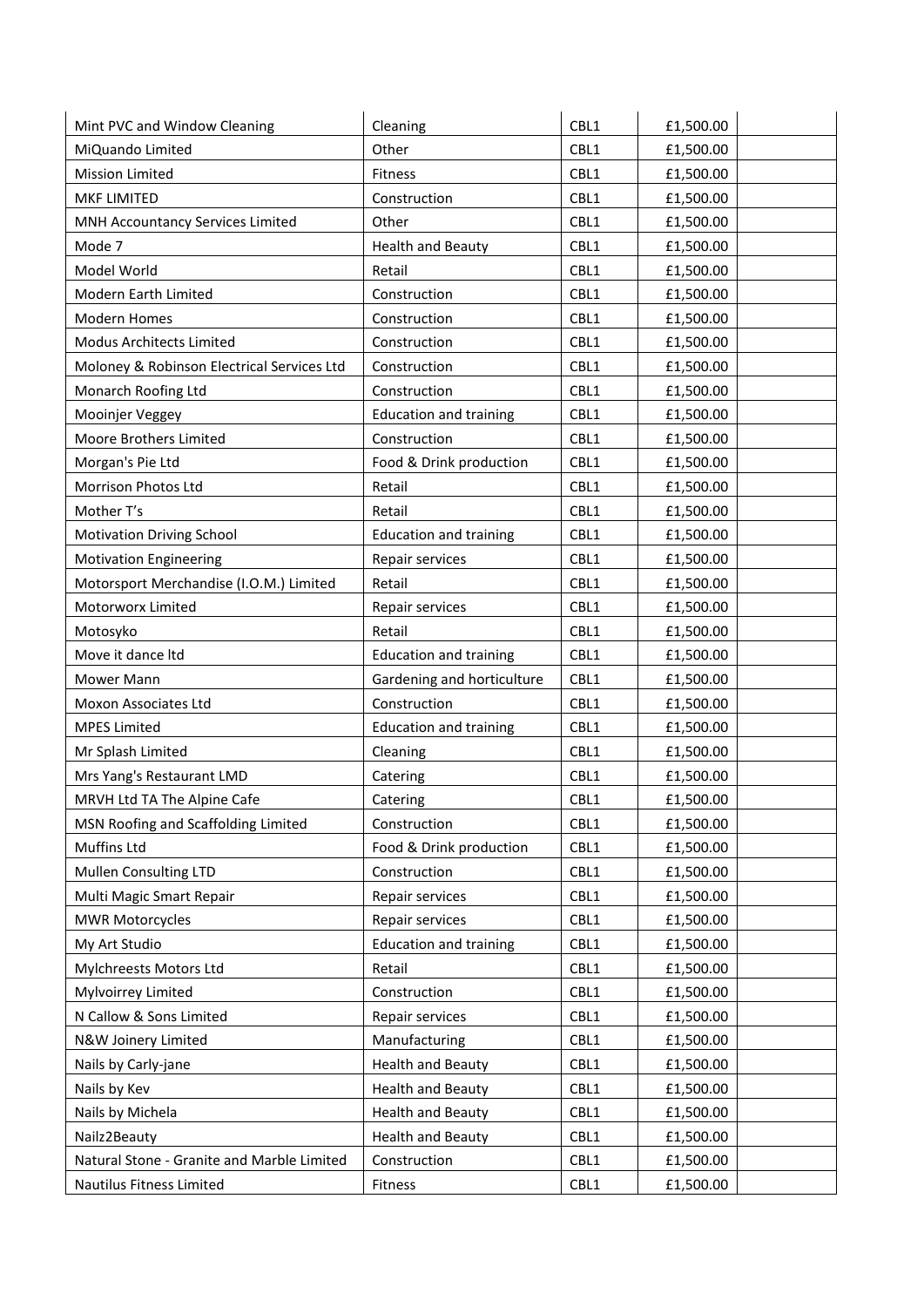| Neil Batty & Sons LTD                                    | Construction               | CBL1 | £1,500.00 |
|----------------------------------------------------------|----------------------------|------|-----------|
| Neil Brown Joinery Limited                               | Construction               | CBL1 | £1,500.00 |
| Neil Harrison Electrical and testing                     | Construction               | CBL1 | £1,500.00 |
| Neill skillen painter and decorator                      | Construction               | CBL1 | £1,500.00 |
| Neli Ltd TA Isle of Gelato                               | Catering                   | CBL1 | £1,500.00 |
| Nemesis Paints Limited                                   | Repair services            | CBL1 | £1,500.00 |
| Neos                                                     | Catering                   | CBL1 | £1,500.00 |
| New Earth                                                | Construction               | CBL1 | £1,500.00 |
| <b>New Generation</b>                                    | Retail                     | CBL1 | £1,500.00 |
| New Lucky House Ltd                                      | Catering                   | CBL1 | £1,500.00 |
| Newby and Padley                                         | Medical                    | CBL1 | £1,500.00 |
| Newby's Limited                                          | Retail                     | CBL1 | £1,500.00 |
| Newson Trading Co. Ltd                                   | Retail                     | CBL1 | £1,500.00 |
| Newton Administration                                    | Other                      | CBL1 | £1,500.00 |
| <b>Nexiom Limited</b>                                    | Construction               | CBL1 | £1,500.00 |
| Next Level Fitness Limited                               | Fitness                    | CBL1 | £1,500.00 |
| Nicholas Brian Design Limited                            | Construction               | CBL1 | £1,500.00 |
| Nicholson Haulage                                        | Logistics                  | CBL1 | £1,500.00 |
| Nick Gerrard Gardening Maintenance                       |                            |      |           |
| Service                                                  | Gardening and horticulture | CBL1 | £1,500.00 |
| Nick Hurt Joinery Ltd                                    | Construction               | CBL1 | £1,500.00 |
| Nigel Kermeen Joinery Ltd                                | Construction               | CBL1 | £1,500.00 |
| Nigel quirk joinery & carpentry                          | Construction               | CBL1 | £1,500.00 |
| Nigel Stafford Electrical Engineering                    | Construction               | CBL1 | £1,500.00 |
| Nigel Warren Ltd                                         | Construction               | CBL1 | £1,500.00 |
| Nik Bull Electrical Limited                              | Construction               | CBL1 | £1,500.00 |
| NK Construction                                          | Construction               | CBL1 | £1,500.00 |
| No 1 Accounts Limited                                    | Other                      | CBL1 | £1,500.00 |
| No. 16 Hair & Beauty<br>Noa at Market Hall limited & Noa | <b>Health and Beauty</b>   | CBL1 | £1,500.00 |
| Bakehouse Limited                                        | Catering                   | CBL1 | £1,500.00 |
| <b>NOA BAKEHOUSE LTD</b>                                 | Manufacturing              | CBL1 | £1,500.00 |
| Noble Plumbing and Heating Ltd                           | Construction               | CBL1 | £1,500.00 |
| Noel Hunter & Son Plant Hire &                           |                            |      |           |
| Groundworks Limited                                      | Construction               | CBL1 | £1,500.00 |
| Noel McKenna Builders Limited                            | Construction               | CBL1 | £1,500.00 |
| Noodle & Bean Catering Limited (The<br>Eatery)           | Catering                   | CBL1 | £1,500.00 |
| NORDIC SALON SOLUTIONS LTD                               | Retail                     | CBL1 | £1,500.00 |
| Nordwest Building and Preservation Ltd                   | Construction               | CBL1 | £1,500.00 |
| Norman Cowin Limited                                     | Construction               | CBL1 | £1,500.00 |
| North Point Plastics Ltd                                 | Retail                     | CBL1 | £1,500.00 |
| Northern Autocare                                        | Repair services            | CBL1 | £1,500.00 |
| Northern Painters Limited                                | Construction               | CBL1 | £1,500.00 |
| Northwood Ltd T/A Luminaires                             | Construction               | CBL1 | £1,500.00 |
| Novotile Ltd                                             | Construction               | CBL1 | £1,500.00 |
|                                                          |                            |      |           |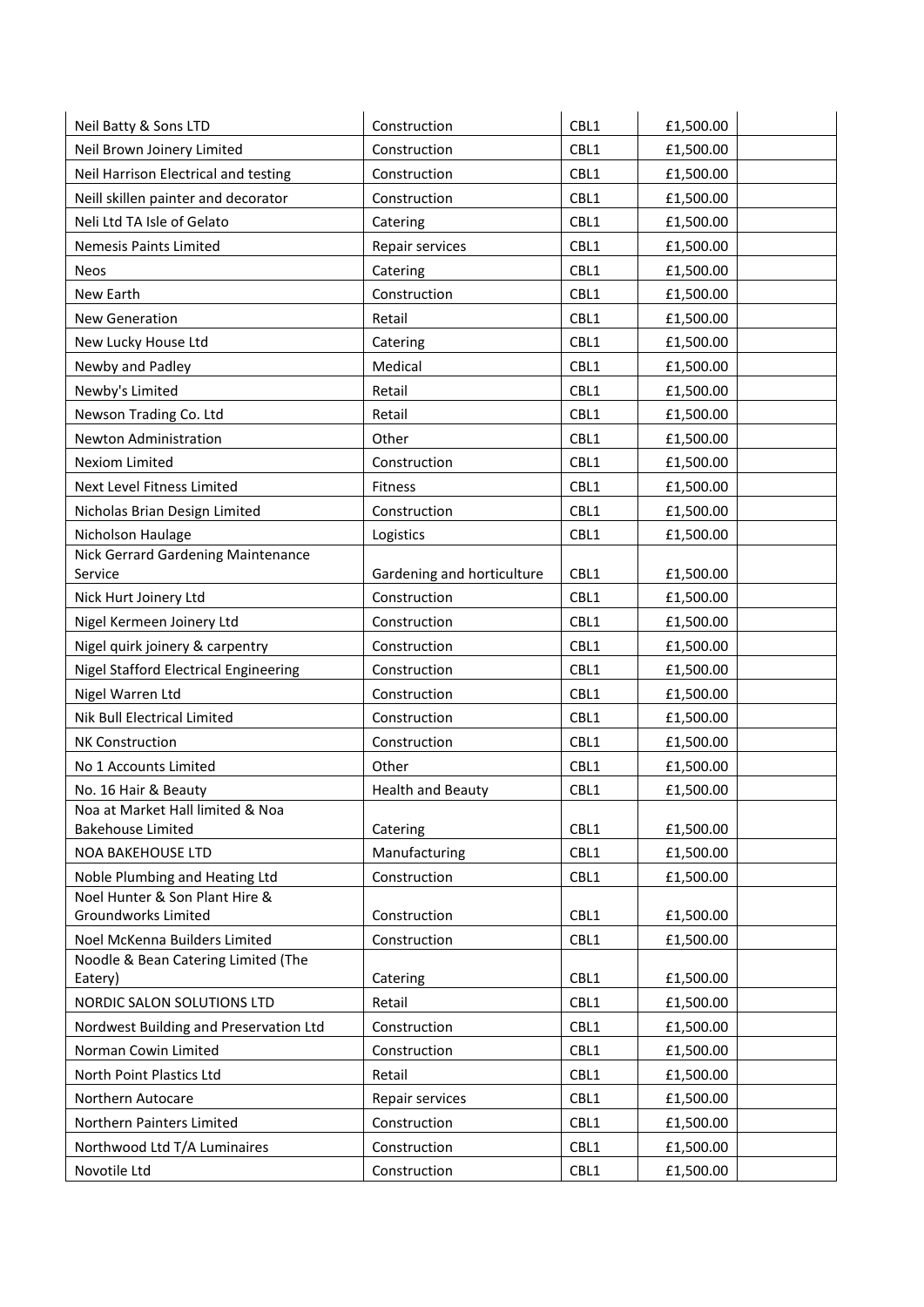| NPM JOINERY LIMITED                           | Construction               | CBL1 | £1,500.00 |
|-----------------------------------------------|----------------------------|------|-----------|
| NPP Gardens and Landscapes                    | Gardening and horticulture | CBL1 | £1,500.00 |
| Nu Hair                                       | <b>Health and Beauty</b>   | CBL1 | £1,500.00 |
| Number1 hair&beauty                           | <b>Health and Beauty</b>   | CBL1 | £1,500.00 |
| NutriFit IOM Ltd                              | <b>Health and Beauty</b>   | CBL1 | £1,500.00 |
| O Brien Build                                 | Construction               | CBL1 | £1,500.00 |
| Oakhouse Ltd. T/A Douglas snooker club        | Entertainment & Leisure    | CBL1 | £1,500.00 |
| Oakwood Carpentry &Joinery Services           | Construction               | CBL1 | £1,500.00 |
| Oasis Catering Ltd                            | Catering                   | CBL1 | £1,500.00 |
| Oasis Coffee Ltd                              | Catering                   | CBL1 | £1,500.00 |
| Obbree Plumbing & Heating Limited             | Construction               | CBL1 | £1,500.00 |
| Octopus Media Ltd T/A Mojo's Fish & Chip      |                            |      |           |
| Shop                                          | Catering                   | CBL1 | £1,500.00 |
| <b>Odin's Manx Beers Limited</b>              | Food & Drink production    | CBL1 | £1,500.00 |
| Office Equipment Centre (1978) Limited        | Retail                     | CBL1 | £1,500.00 |
| Office Maintenance Services Ltd               | Construction               | CBL1 | £1,500.00 |
| <b>Office Relocation Services Ltd</b>         | Retail                     | CBL1 | £1,500.00 |
| Office World Limited                          | Retail                     | CBL1 | £1,500.00 |
| OJ Joinery                                    | Construction               | CBL1 | £1,500.00 |
| Old Market Inn                                | Entertainment & Leisure    | CBL1 | £1,500.00 |
| Olivia Rose Limited                           | <b>Health and Beauty</b>   | CBL1 | £1,500.00 |
| Omega Electrical                              | Construction               | CBL1 | £1,500.00 |
| Onchan Barber Shop Limited                    | <b>Health and Beauty</b>   | CBL1 | £1,500.00 |
| <b>Onchan Chiropody Surgery</b>               | Medical                    | CBL1 | £1,500.00 |
| Onchan Furniture Store (Union Mills) Limiter  |                            |      |           |
| Trading as Lifestyle furniture                | Retail                     | CBL1 | £1,500.00 |
| Onchan Park Cafe Ltd                          | Catering                   | CBL1 | £1,500.00 |
| Onchan Raceway Limited                        | Entertainment & Leisure    | CBL1 | £1,500.00 |
| <b>Onford Limited</b>                         | Other                      | CBL1 | £1,500.00 |
| Opti-Fi Limited                               | Other                      | CBL1 | £1,500.00 |
| <b>Optimum Electrical Services Ltd</b>        | Construction               | CBL1 | £1,500.00 |
| <b>Optimum Fitness</b>                        | Fitness                    | CBL1 | £1,500.00 |
| Optimum Physiotherapy IOM Ltd                 | <b>Health and Beauty</b>   | CBL1 | £1,500.00 |
| <b>Orchard Recruitment Ltd</b>                | Other                      | CBL1 | £1,500.00 |
| <b>Organic Construction Solutions Limited</b> | Construction               | CBL1 | £1,500.00 |
| ORGANIC ROOFING SOLUTIONS LIMITED             | Construction               | CBL1 | £1,500.00 |
| Orly Private Taxi Limited                     | Other                      | CBL1 | £1,500.00 |
| <b>Ormco Accounts Limited</b>                 | Other                      | CBL1 | £1,500.00 |
| Osborn Limited                                | Retail                     | CBL1 | £1,500.00 |
| Osbourne Antiques Limited                     | Retail                     | CBL1 | £1,500.00 |
| Out of the Blue LImited                       | <b>Health and Beauty</b>   | CBL1 | £1,500.00 |
| Outdoor Power and Plant Ltd                   | Repair services            | CBL1 | £1,500.00 |
| <b>OUTDOOR SPACES</b>                         | Construction               | CBL1 | £1,500.00 |
| Ozer Limited T/A Meating Steakhouse           | Catering                   | CBL1 | £1,500.00 |
| P A CATERING LTD                              | Catering                   | CBL1 | £1,500.00 |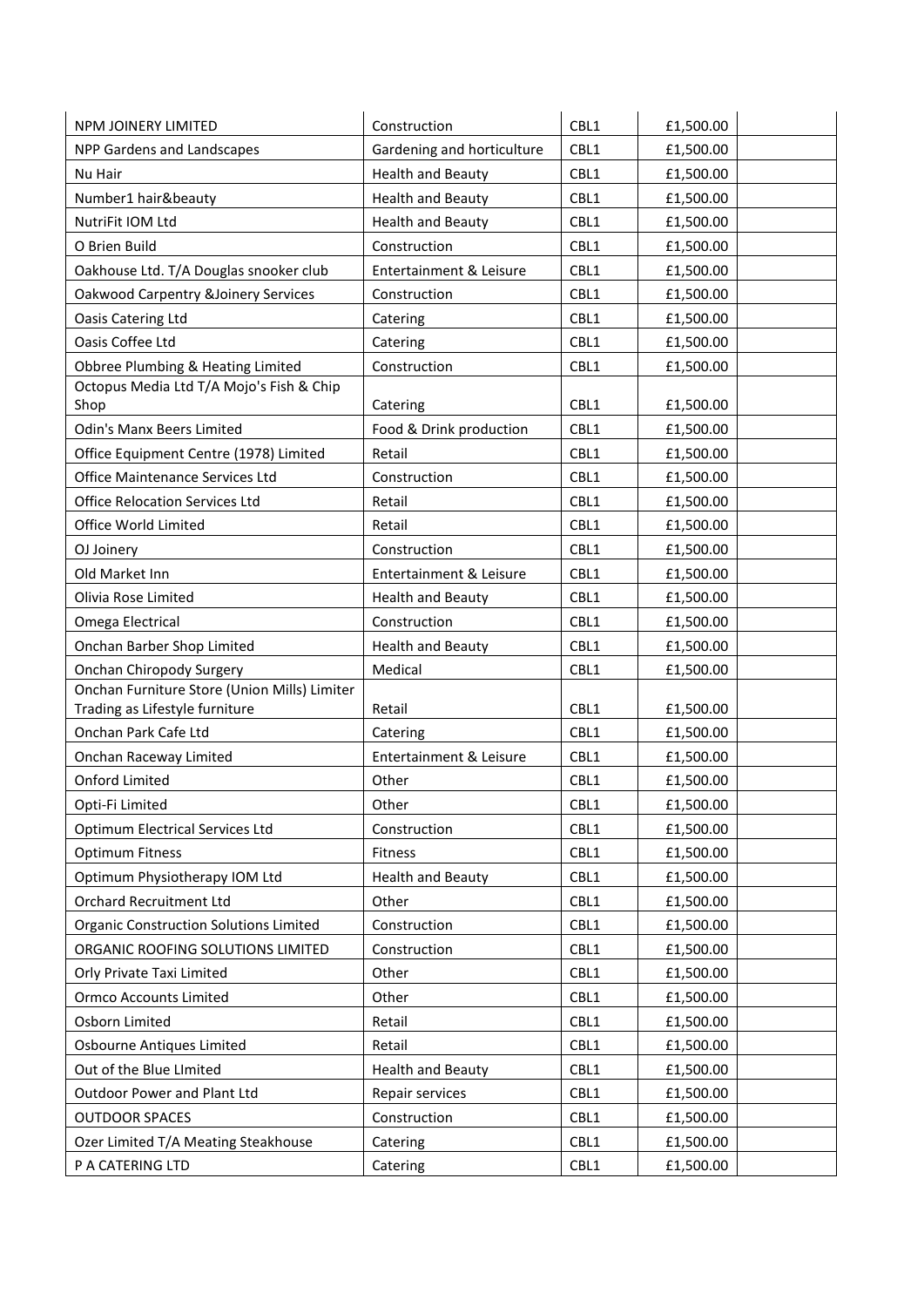| P B Electrical Services Limited         | Construction                  | CBL1 | £1,500.00 |
|-----------------------------------------|-------------------------------|------|-----------|
| P Horne Plasterers Limited              | Construction                  | CBL1 | £1,500.00 |
| P M Desmond Limited                     | Food & Drink production       | CBL1 | £1,500.00 |
| P RUSSELL MOTOR ENGINEER                | Repair services               | CBL1 | £1,500.00 |
| P S Maintenance Ltd                     | Construction                  | CBL1 | £1,500.00 |
| P&M Window Cleaners Ltd                 | Construction                  | CBL1 | £1,500.00 |
| P.Gawne plastering                      | Construction                  | CBL1 | £1,500.00 |
| PA Isle of Man Limited                  | Other                         | CBL1 | £1,500.00 |
| Pacesetter (1981) Ltd                   | Retail                        | CBL1 | £1,500.00 |
| Paint Mann                              | Construction                  | CBL1 | £1,500.00 |
| Paragon Recruitment Ltd                 | Other                         | CBL1 | £1,500.00 |
| Park House Nursery Ltd                  | Childcare                     | CBL1 | £1,500.00 |
| Parlato Limited                         | Retail                        | CBL1 | £1,500.00 |
| Pascoes Ltd                             | Retail                        | CBL1 | £1,500.00 |
| PasswithDonna Limited                   | <b>Education and training</b> | CBL1 | £1,500.00 |
| Pastures New Garden Maintenance LTD     | Gardening and horticulture    | CBL1 | £1,500.00 |
| Pat-A-Cake Bakery                       | Food & Drink production       | CBL1 | £1,500.00 |
| Patricia's Pet Services                 | Animal care                   | CBL1 | £1,500.00 |
| Paul A Gavin Joinery Ltd                | Construction                  | CBL1 | £1,500.00 |
| Paul Clinton Limited                    | Construction                  | CBL1 | £1,500.00 |
| Paul Collins Limited                    | Construction                  | CBL1 | £1,500.00 |
| Paul Dedman Performance Limited         | Retail                        | CBL1 | £1,500.00 |
| Paul Laydon Flooring Ltd                | Construction                  | CBL1 | £1,500.00 |
| Paul Leivers Construction Ltd           | Construction                  | CBL1 | £1,500.00 |
| Paul Ridgway Limited                    | Repair services               | CBL1 | £1,500.00 |
| Paul Wheeler Ltd                        | Construction                  | CBL1 | £1,500.00 |
| Paula's Kitchen Ltd                     | Food & Drink production       | CBL1 | £1,500.00 |
| Pawfection limited                      | Animal care                   | CBL1 | £1,500.00 |
| Paws for thought                        | Animal care                   | CBL1 | £1,500.00 |
| PB Sports Performance                   | Fitness                       | CBL1 | £1,500.00 |
| PCM Ashurst Services Limited            | Gardening and horticulture    | CBL1 | £1,500.00 |
| PD22 Taxi Limited                       | Other                         | CBL1 | £1,500.00 |
| Peace of Mind Wills & Funeral Plans Ltd | Other                         | CBL1 | £1,500.00 |
| Peel Beach Kiosk Limited                | Catering                      | CBL1 | £1,500.00 |
| Peel News Centre                        | Retail                        | CBL1 | £1,500.00 |
| Pegasus Safety Consulting Ltd           | <b>Education and training</b> | CBL1 | £1,500.00 |
| Pelagos Yachts Ltd                      | Other                         | CBL1 | £1,500.00 |
| Penny Farthing                          | Retail                        | CBL1 | £1,500.00 |
| Perfect Harmony                         | <b>Health and Beauty</b>      | CBL1 | £1,500.00 |
| Perinort Ltd                            | Construction                  | CBL1 | £1,500.00 |
| Permanently Perfect Cosmetics Limited   | <b>Health and Beauty</b>      | CBL1 | £1,500.00 |
| Peter Cain Electrical Services Ltd      | Construction                  | CBL1 | £1,500.00 |
| Peter Dawson Limited                    | Retail                        | CBL1 | £1,500.00 |
| Peter Skelly Groundworks Limited        | Construction                  | CBL1 | £1,500.00 |
| Phil Kniveton Ltd                       | Cleaning                      | CBL1 | £1,500.00 |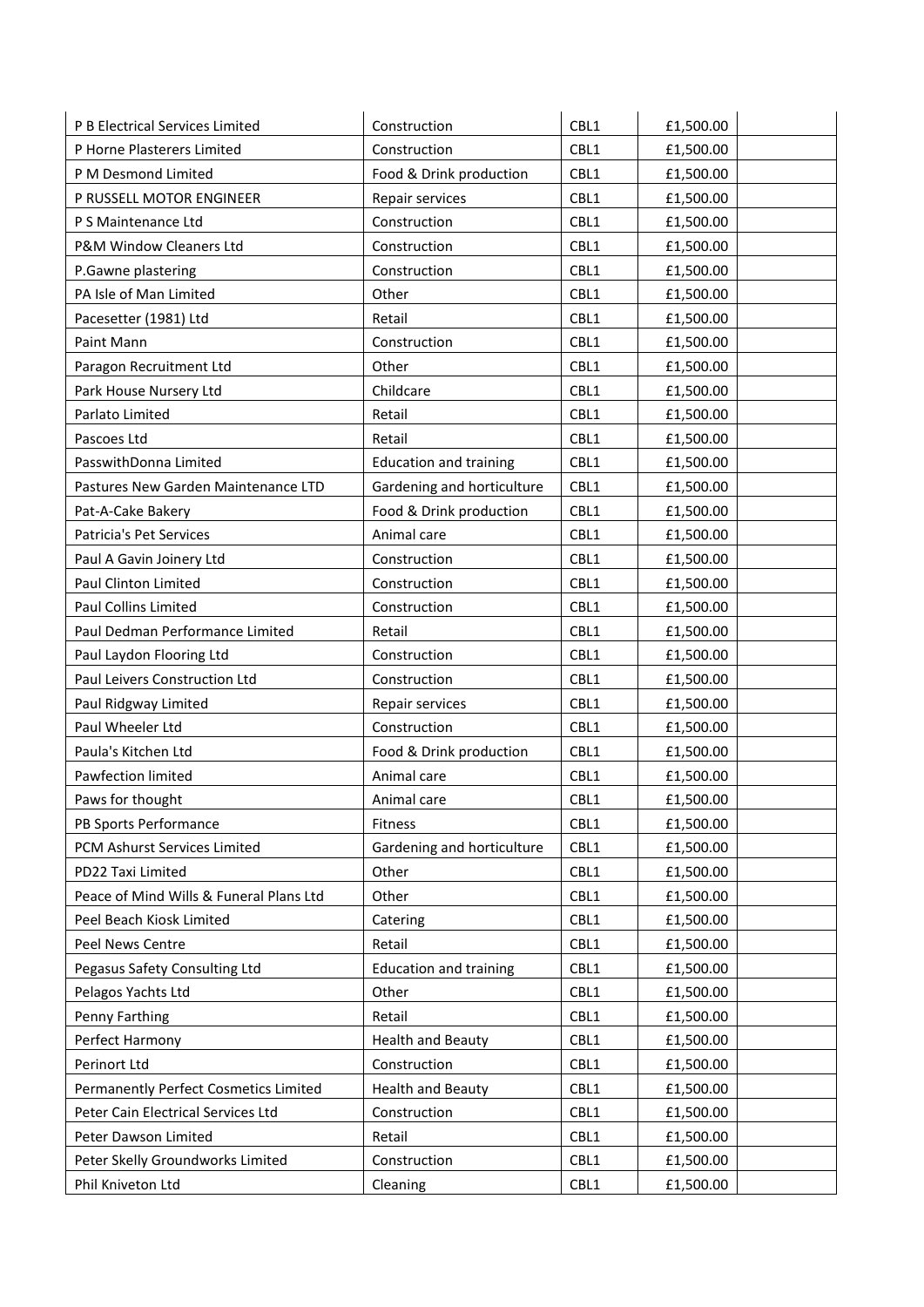| Phoenix Windows (Parkenaur Ltd)        | Construction                        | CBL1 | £1,500.00 |
|----------------------------------------|-------------------------------------|------|-----------|
| Piano Performance Academy              | <b>Education and training</b>       | CBL1 | £1,500.00 |
| Picasso Removals and Handy Man         | Repair services                     | CBL1 | £1,500.00 |
| Pilates Isle of Man                    | Fitness                             | CBL1 | £1,500.00 |
| Pilates Michelle                       | Fitness                             | CBL1 | £1,500.00 |
| Pilates Room                           | Fitness                             | CBL1 | £1,500.00 |
| Pinewood Social Club Limited           | Entertainment & Leisure             | CBL1 | £1,500.00 |
| Pioneer Carpentry and Construction     | Construction                        | CBL1 | £1,500.00 |
| Pipeline Plumbing Limited              | Construction                        | CBL1 | £1,500.00 |
| Pizza Napoli Limted                    | Catering                            | CBL1 | £1,500.00 |
| Pizzanista Limited                     | Catering                            | CBL1 | £1,500.00 |
| Pj Conlon Itd                          | Construction                        | CBL1 | £1,500.00 |
| PJ's Taxi Service                      | Other                               | CBL1 | £1,500.00 |
| Platinum Hair and Beauty               | <b>Health and Beauty</b>            | CBL1 | £1,500.00 |
| Platinum Manufacturing and Engineering |                                     |      |           |
| Services Ltd                           | Manufacturing                       | CBL1 | £1,500.00 |
| <b>PMCP Marine Services Limited</b>    | Other                               | CBL1 | £1,500.00 |
| Pokis Executive Hire Ltd               | Other<br>Commercial fishing boats / | CBL1 | £1,500.00 |
| Polaris Fishing Limited                | Share fishermen                     | CBL1 | £1,500.00 |
| Pooil Vaaish Black Limestone Limited   | Manufacturing                       | CBL1 | £1,500.00 |
| Port Hair Inn                          | <b>Health and Beauty</b>            | CBL1 | £1,500.00 |
| Portfolio Consultancy                  | <b>Education and training</b>       | CBL1 | £1,500.00 |
| Portland Services Limited              | Construction                        | CBL1 | £1,500.00 |
| Posh Wash Limited                      | Other                               | CBL1 | £1,500.00 |
| Positive electrical services limited   | Construction                        | CBL1 | £1,500.00 |
| Powell's Upholstery Service            | Retail                              | CBL1 | £1,500.00 |
| <b>Power Cleaning Services</b>         | Cleaning                            | CBL1 | £1,500.00 |
| Powerwheels                            | Other                               | CBL1 | £1,500.00 |
| Precious Paws                          | Animal care                         | CBL1 | £1,500.00 |
| Precision Construction & Maintenance   | Construction                        | CBL1 | £1,500.00 |
| Premier Bathroom Ltd                   | Construction                        | CBL1 | £1,500.00 |
| Premier Flooring Ltd                   | Retail                              | CBL1 | £1,500.00 |
| Premier HGV Instruction                | <b>Education and training</b>       | CBL1 | £1,500.00 |
| Premier Kitchens Ltd                   | Construction                        | CBL1 | £1,500.00 |
| Premier Taxis limited                  | Other                               | CBL1 | £1,500.00 |
| Premium Care LTD                       | Other                               | CBL1 | £1,500.00 |
| Presence Of Mann Ltd                   | Retail                              | CBL1 | £1,500.00 |
| Prestige Garage Doors                  | Construction                        | CBL1 | £1,500.00 |
| Prestige Plumbing Ltd                  | Construction                        | CBL1 | £1,500.00 |
| Priced Right Painters & Decorators Ltd | Construction                        | CBL1 | £1,500.00 |
| Pride Foods Ltd                        | Catering                            | CBL1 | £1,500.00 |
| Pride Ironing Services Limited         | Cleaning                            | CBL1 | £1,500.00 |
| <b>Primary Consulting Ltd</b>          | Construction                        | CBL1 | £1,500.00 |
| Prime Plastering Limited               | Construction                        | CBL1 | £1,500.00 |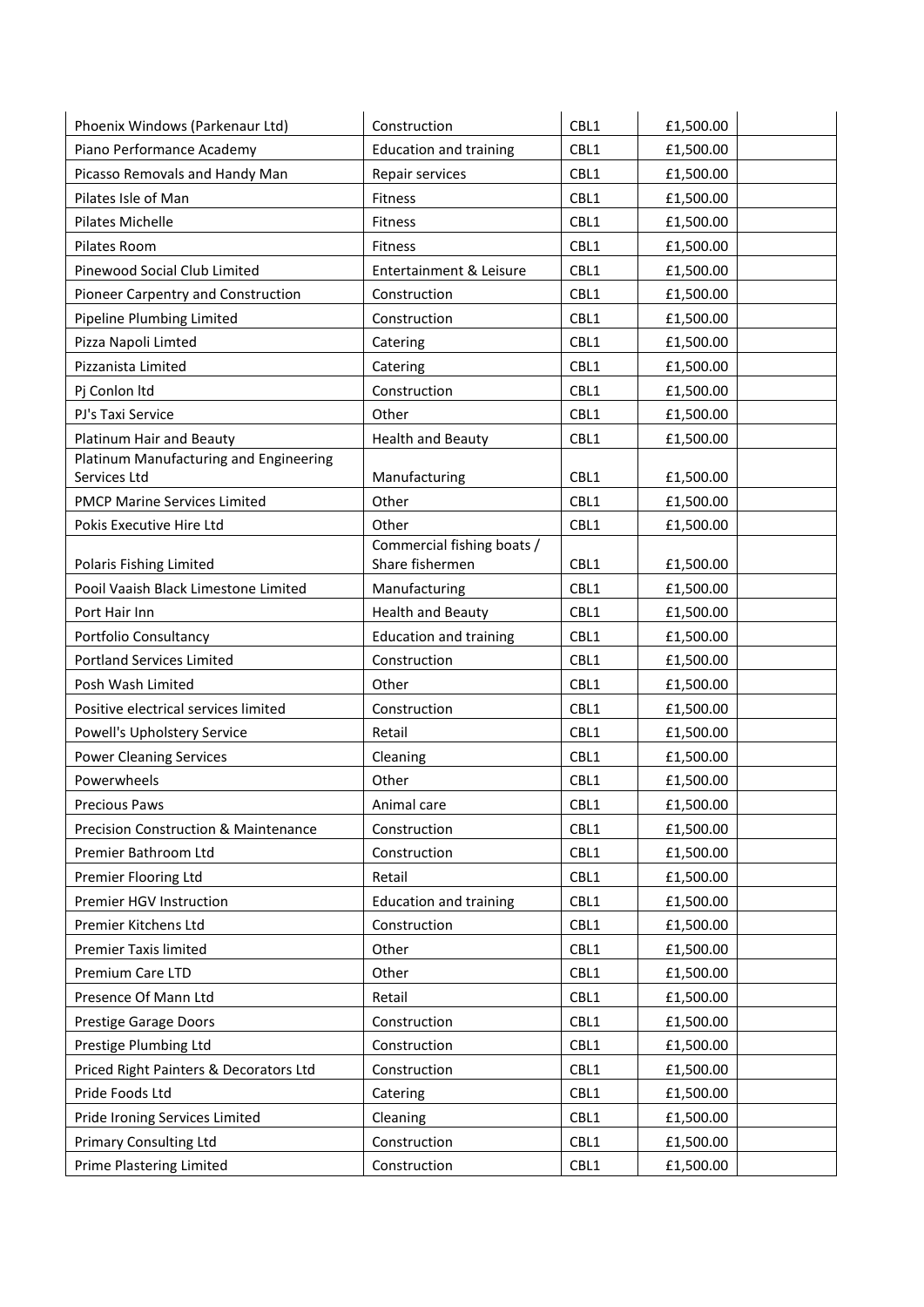| CBL1<br>Pro Electronics Ltd<br>£1,500.00<br>Retail<br>Process42 Limited<br>CBL1<br><b>Education and training</b><br>£1,500.00<br>CBL1<br>Professional Lighting Design Ltd<br>Construction<br>£1,500.00<br>Progress Shaving Brush (Vulfix) Ltd<br>Manufacturing<br>CBL1<br>£1,500.00<br>Promenade Shirts & Embroidery Limited<br>CBL1<br>Other<br>£1,500.00<br><b>Pronto Plumbing</b><br>CBL1<br>£1,500.00<br>Construction<br>Property perfect exterior maintenance<br>CBL1<br>services<br>Gardening and horticulture<br>£1,500.00<br>CBL1<br>Property Wise Limited<br>Other<br>£1,500.00<br>Construction<br>CBL1<br>Propertyupkeep Ltd<br>£1,500.00<br>Other<br>CBL1<br>£1,500.00<br><b>Protec Security Services</b><br>Pro-Tint<br>CBL1<br>Repair services<br>£1,500.00<br>CBL1<br><b>PSM Lines</b><br>Construction<br>£1,500.00<br>Medical<br>CBL1<br>PSM Sports Injury and Rehabilitation Clinic<br>£1,500.00<br>CBL1<br>PSM Vehicle Services<br>£1,500.00<br>Repair services<br>PT Plumbing & Heating Ltd<br>Construction<br>CBL1<br>£1,500.00<br><b>Puddleducks Nursery</b><br>CBL1<br><b>Education and training</b><br>£1,500.00<br>CBL1<br>Pure Inspiration<br>Retail<br>£1,500.00<br>Pure Plumbing and Heating Ltd<br>Construction<br>CBL1<br>£1,500.00<br>PureClean Ltd<br>CBL1<br>Cleaning<br>£1,500.00<br>CBL1<br>PURITE ON THE BAY<br><b>Health and Beauty</b><br>£1,500.00<br>CBL1<br>Purple Monkey Property Maintenance<br>Construction<br>£1,500.00<br><b>PVC Installations Ltd</b><br>Construction<br>CBL1<br>£1,500.00<br>CBL1<br>PW Building and Preservation<br>Construction<br>£1,500.00<br>Pyramid construction Itd<br>Construction<br>CBL1<br>£1,500.00<br>Q & S Motors Ltd<br>Repair services<br>CBL1<br>£1,500.00<br>CBL1<br>£1,500.00<br>Q-Catering Ltd - The Tickethall<br>Catering<br>Qi Clinique Limited<br>Medical<br>CBL1<br>£1,500.00<br>Entertainment & Leisure<br>Quad Bike Mania Ltd<br>CBL1<br>£1,500.00<br><b>Quality Cleaners Ltd</b><br>CBL1<br>£1,500.00<br>Cleaning<br><b>Quality Stoves Installation</b><br>Construction<br>CBL1<br>£1,500.00<br>Quay Fitness Limited<br>CBL1<br>£1,500.00<br>Fitness<br>Quayla Construction Ltd<br>CBL1<br>£1,500.00<br>Construction<br>Queen Bee Ink<br>CBL1<br>Retail<br>£1,500.00<br>Queen of Clean<br>CBL1<br>Cleaning<br>£1,500.00<br>CBL1<br>Quest Landscape Services Ltd<br>Gardening and horticulture<br>£1,500.00<br>Quickcars Ltd<br>Retail<br>CBL1<br>£1,500.00<br>Entertainment & Leisure<br>Quids Inn<br>CBL1<br>£1,500.00<br>CBL1<br>Quiggin & Cubbon Limited<br>Construction<br>£1,500.00<br>Quintessential Hair and Beauty Rooms<br><b>Health and Beauty</b><br>CBL1<br>£1,500.00<br>R and M Barlow Construction Ltd<br>CBL1<br>Construction<br>£1,500.00<br>R Ashton Limited<br>Construction<br>CBL1<br>£1,500.00<br>R C Builders<br>Construction<br>CBL1<br>£1,500.00 | Private Tutoring with Miss K-C | <b>Education and training</b> | CBL1 | £1,500.00 |  |
|-------------------------------------------------------------------------------------------------------------------------------------------------------------------------------------------------------------------------------------------------------------------------------------------------------------------------------------------------------------------------------------------------------------------------------------------------------------------------------------------------------------------------------------------------------------------------------------------------------------------------------------------------------------------------------------------------------------------------------------------------------------------------------------------------------------------------------------------------------------------------------------------------------------------------------------------------------------------------------------------------------------------------------------------------------------------------------------------------------------------------------------------------------------------------------------------------------------------------------------------------------------------------------------------------------------------------------------------------------------------------------------------------------------------------------------------------------------------------------------------------------------------------------------------------------------------------------------------------------------------------------------------------------------------------------------------------------------------------------------------------------------------------------------------------------------------------------------------------------------------------------------------------------------------------------------------------------------------------------------------------------------------------------------------------------------------------------------------------------------------------------------------------------------------------------------------------------------------------------------------------------------------------------------------------------------------------------------------------------------------------------------------------------------------------------------------------------------------------------------------------------------------------------------------------------------------------------------------------------------------------------------------------------------------------------------------------------------------------------------------------------------------------------------------------------------------------------------------------------------------|--------------------------------|-------------------------------|------|-----------|--|
|                                                                                                                                                                                                                                                                                                                                                                                                                                                                                                                                                                                                                                                                                                                                                                                                                                                                                                                                                                                                                                                                                                                                                                                                                                                                                                                                                                                                                                                                                                                                                                                                                                                                                                                                                                                                                                                                                                                                                                                                                                                                                                                                                                                                                                                                                                                                                                                                                                                                                                                                                                                                                                                                                                                                                                                                                                                                   |                                |                               |      |           |  |
|                                                                                                                                                                                                                                                                                                                                                                                                                                                                                                                                                                                                                                                                                                                                                                                                                                                                                                                                                                                                                                                                                                                                                                                                                                                                                                                                                                                                                                                                                                                                                                                                                                                                                                                                                                                                                                                                                                                                                                                                                                                                                                                                                                                                                                                                                                                                                                                                                                                                                                                                                                                                                                                                                                                                                                                                                                                                   |                                |                               |      |           |  |
|                                                                                                                                                                                                                                                                                                                                                                                                                                                                                                                                                                                                                                                                                                                                                                                                                                                                                                                                                                                                                                                                                                                                                                                                                                                                                                                                                                                                                                                                                                                                                                                                                                                                                                                                                                                                                                                                                                                                                                                                                                                                                                                                                                                                                                                                                                                                                                                                                                                                                                                                                                                                                                                                                                                                                                                                                                                                   |                                |                               |      |           |  |
|                                                                                                                                                                                                                                                                                                                                                                                                                                                                                                                                                                                                                                                                                                                                                                                                                                                                                                                                                                                                                                                                                                                                                                                                                                                                                                                                                                                                                                                                                                                                                                                                                                                                                                                                                                                                                                                                                                                                                                                                                                                                                                                                                                                                                                                                                                                                                                                                                                                                                                                                                                                                                                                                                                                                                                                                                                                                   |                                |                               |      |           |  |
|                                                                                                                                                                                                                                                                                                                                                                                                                                                                                                                                                                                                                                                                                                                                                                                                                                                                                                                                                                                                                                                                                                                                                                                                                                                                                                                                                                                                                                                                                                                                                                                                                                                                                                                                                                                                                                                                                                                                                                                                                                                                                                                                                                                                                                                                                                                                                                                                                                                                                                                                                                                                                                                                                                                                                                                                                                                                   |                                |                               |      |           |  |
|                                                                                                                                                                                                                                                                                                                                                                                                                                                                                                                                                                                                                                                                                                                                                                                                                                                                                                                                                                                                                                                                                                                                                                                                                                                                                                                                                                                                                                                                                                                                                                                                                                                                                                                                                                                                                                                                                                                                                                                                                                                                                                                                                                                                                                                                                                                                                                                                                                                                                                                                                                                                                                                                                                                                                                                                                                                                   |                                |                               |      |           |  |
|                                                                                                                                                                                                                                                                                                                                                                                                                                                                                                                                                                                                                                                                                                                                                                                                                                                                                                                                                                                                                                                                                                                                                                                                                                                                                                                                                                                                                                                                                                                                                                                                                                                                                                                                                                                                                                                                                                                                                                                                                                                                                                                                                                                                                                                                                                                                                                                                                                                                                                                                                                                                                                                                                                                                                                                                                                                                   |                                |                               |      |           |  |
|                                                                                                                                                                                                                                                                                                                                                                                                                                                                                                                                                                                                                                                                                                                                                                                                                                                                                                                                                                                                                                                                                                                                                                                                                                                                                                                                                                                                                                                                                                                                                                                                                                                                                                                                                                                                                                                                                                                                                                                                                                                                                                                                                                                                                                                                                                                                                                                                                                                                                                                                                                                                                                                                                                                                                                                                                                                                   |                                |                               |      |           |  |
|                                                                                                                                                                                                                                                                                                                                                                                                                                                                                                                                                                                                                                                                                                                                                                                                                                                                                                                                                                                                                                                                                                                                                                                                                                                                                                                                                                                                                                                                                                                                                                                                                                                                                                                                                                                                                                                                                                                                                                                                                                                                                                                                                                                                                                                                                                                                                                                                                                                                                                                                                                                                                                                                                                                                                                                                                                                                   |                                |                               |      |           |  |
|                                                                                                                                                                                                                                                                                                                                                                                                                                                                                                                                                                                                                                                                                                                                                                                                                                                                                                                                                                                                                                                                                                                                                                                                                                                                                                                                                                                                                                                                                                                                                                                                                                                                                                                                                                                                                                                                                                                                                                                                                                                                                                                                                                                                                                                                                                                                                                                                                                                                                                                                                                                                                                                                                                                                                                                                                                                                   |                                |                               |      |           |  |
|                                                                                                                                                                                                                                                                                                                                                                                                                                                                                                                                                                                                                                                                                                                                                                                                                                                                                                                                                                                                                                                                                                                                                                                                                                                                                                                                                                                                                                                                                                                                                                                                                                                                                                                                                                                                                                                                                                                                                                                                                                                                                                                                                                                                                                                                                                                                                                                                                                                                                                                                                                                                                                                                                                                                                                                                                                                                   |                                |                               |      |           |  |
|                                                                                                                                                                                                                                                                                                                                                                                                                                                                                                                                                                                                                                                                                                                                                                                                                                                                                                                                                                                                                                                                                                                                                                                                                                                                                                                                                                                                                                                                                                                                                                                                                                                                                                                                                                                                                                                                                                                                                                                                                                                                                                                                                                                                                                                                                                                                                                                                                                                                                                                                                                                                                                                                                                                                                                                                                                                                   |                                |                               |      |           |  |
|                                                                                                                                                                                                                                                                                                                                                                                                                                                                                                                                                                                                                                                                                                                                                                                                                                                                                                                                                                                                                                                                                                                                                                                                                                                                                                                                                                                                                                                                                                                                                                                                                                                                                                                                                                                                                                                                                                                                                                                                                                                                                                                                                                                                                                                                                                                                                                                                                                                                                                                                                                                                                                                                                                                                                                                                                                                                   |                                |                               |      |           |  |
|                                                                                                                                                                                                                                                                                                                                                                                                                                                                                                                                                                                                                                                                                                                                                                                                                                                                                                                                                                                                                                                                                                                                                                                                                                                                                                                                                                                                                                                                                                                                                                                                                                                                                                                                                                                                                                                                                                                                                                                                                                                                                                                                                                                                                                                                                                                                                                                                                                                                                                                                                                                                                                                                                                                                                                                                                                                                   |                                |                               |      |           |  |
|                                                                                                                                                                                                                                                                                                                                                                                                                                                                                                                                                                                                                                                                                                                                                                                                                                                                                                                                                                                                                                                                                                                                                                                                                                                                                                                                                                                                                                                                                                                                                                                                                                                                                                                                                                                                                                                                                                                                                                                                                                                                                                                                                                                                                                                                                                                                                                                                                                                                                                                                                                                                                                                                                                                                                                                                                                                                   |                                |                               |      |           |  |
|                                                                                                                                                                                                                                                                                                                                                                                                                                                                                                                                                                                                                                                                                                                                                                                                                                                                                                                                                                                                                                                                                                                                                                                                                                                                                                                                                                                                                                                                                                                                                                                                                                                                                                                                                                                                                                                                                                                                                                                                                                                                                                                                                                                                                                                                                                                                                                                                                                                                                                                                                                                                                                                                                                                                                                                                                                                                   |                                |                               |      |           |  |
|                                                                                                                                                                                                                                                                                                                                                                                                                                                                                                                                                                                                                                                                                                                                                                                                                                                                                                                                                                                                                                                                                                                                                                                                                                                                                                                                                                                                                                                                                                                                                                                                                                                                                                                                                                                                                                                                                                                                                                                                                                                                                                                                                                                                                                                                                                                                                                                                                                                                                                                                                                                                                                                                                                                                                                                                                                                                   |                                |                               |      |           |  |
|                                                                                                                                                                                                                                                                                                                                                                                                                                                                                                                                                                                                                                                                                                                                                                                                                                                                                                                                                                                                                                                                                                                                                                                                                                                                                                                                                                                                                                                                                                                                                                                                                                                                                                                                                                                                                                                                                                                                                                                                                                                                                                                                                                                                                                                                                                                                                                                                                                                                                                                                                                                                                                                                                                                                                                                                                                                                   |                                |                               |      |           |  |
|                                                                                                                                                                                                                                                                                                                                                                                                                                                                                                                                                                                                                                                                                                                                                                                                                                                                                                                                                                                                                                                                                                                                                                                                                                                                                                                                                                                                                                                                                                                                                                                                                                                                                                                                                                                                                                                                                                                                                                                                                                                                                                                                                                                                                                                                                                                                                                                                                                                                                                                                                                                                                                                                                                                                                                                                                                                                   |                                |                               |      |           |  |
|                                                                                                                                                                                                                                                                                                                                                                                                                                                                                                                                                                                                                                                                                                                                                                                                                                                                                                                                                                                                                                                                                                                                                                                                                                                                                                                                                                                                                                                                                                                                                                                                                                                                                                                                                                                                                                                                                                                                                                                                                                                                                                                                                                                                                                                                                                                                                                                                                                                                                                                                                                                                                                                                                                                                                                                                                                                                   |                                |                               |      |           |  |
|                                                                                                                                                                                                                                                                                                                                                                                                                                                                                                                                                                                                                                                                                                                                                                                                                                                                                                                                                                                                                                                                                                                                                                                                                                                                                                                                                                                                                                                                                                                                                                                                                                                                                                                                                                                                                                                                                                                                                                                                                                                                                                                                                                                                                                                                                                                                                                                                                                                                                                                                                                                                                                                                                                                                                                                                                                                                   |                                |                               |      |           |  |
|                                                                                                                                                                                                                                                                                                                                                                                                                                                                                                                                                                                                                                                                                                                                                                                                                                                                                                                                                                                                                                                                                                                                                                                                                                                                                                                                                                                                                                                                                                                                                                                                                                                                                                                                                                                                                                                                                                                                                                                                                                                                                                                                                                                                                                                                                                                                                                                                                                                                                                                                                                                                                                                                                                                                                                                                                                                                   |                                |                               |      |           |  |
|                                                                                                                                                                                                                                                                                                                                                                                                                                                                                                                                                                                                                                                                                                                                                                                                                                                                                                                                                                                                                                                                                                                                                                                                                                                                                                                                                                                                                                                                                                                                                                                                                                                                                                                                                                                                                                                                                                                                                                                                                                                                                                                                                                                                                                                                                                                                                                                                                                                                                                                                                                                                                                                                                                                                                                                                                                                                   |                                |                               |      |           |  |
|                                                                                                                                                                                                                                                                                                                                                                                                                                                                                                                                                                                                                                                                                                                                                                                                                                                                                                                                                                                                                                                                                                                                                                                                                                                                                                                                                                                                                                                                                                                                                                                                                                                                                                                                                                                                                                                                                                                                                                                                                                                                                                                                                                                                                                                                                                                                                                                                                                                                                                                                                                                                                                                                                                                                                                                                                                                                   |                                |                               |      |           |  |
|                                                                                                                                                                                                                                                                                                                                                                                                                                                                                                                                                                                                                                                                                                                                                                                                                                                                                                                                                                                                                                                                                                                                                                                                                                                                                                                                                                                                                                                                                                                                                                                                                                                                                                                                                                                                                                                                                                                                                                                                                                                                                                                                                                                                                                                                                                                                                                                                                                                                                                                                                                                                                                                                                                                                                                                                                                                                   |                                |                               |      |           |  |
|                                                                                                                                                                                                                                                                                                                                                                                                                                                                                                                                                                                                                                                                                                                                                                                                                                                                                                                                                                                                                                                                                                                                                                                                                                                                                                                                                                                                                                                                                                                                                                                                                                                                                                                                                                                                                                                                                                                                                                                                                                                                                                                                                                                                                                                                                                                                                                                                                                                                                                                                                                                                                                                                                                                                                                                                                                                                   |                                |                               |      |           |  |
|                                                                                                                                                                                                                                                                                                                                                                                                                                                                                                                                                                                                                                                                                                                                                                                                                                                                                                                                                                                                                                                                                                                                                                                                                                                                                                                                                                                                                                                                                                                                                                                                                                                                                                                                                                                                                                                                                                                                                                                                                                                                                                                                                                                                                                                                                                                                                                                                                                                                                                                                                                                                                                                                                                                                                                                                                                                                   |                                |                               |      |           |  |
|                                                                                                                                                                                                                                                                                                                                                                                                                                                                                                                                                                                                                                                                                                                                                                                                                                                                                                                                                                                                                                                                                                                                                                                                                                                                                                                                                                                                                                                                                                                                                                                                                                                                                                                                                                                                                                                                                                                                                                                                                                                                                                                                                                                                                                                                                                                                                                                                                                                                                                                                                                                                                                                                                                                                                                                                                                                                   |                                |                               |      |           |  |
|                                                                                                                                                                                                                                                                                                                                                                                                                                                                                                                                                                                                                                                                                                                                                                                                                                                                                                                                                                                                                                                                                                                                                                                                                                                                                                                                                                                                                                                                                                                                                                                                                                                                                                                                                                                                                                                                                                                                                                                                                                                                                                                                                                                                                                                                                                                                                                                                                                                                                                                                                                                                                                                                                                                                                                                                                                                                   |                                |                               |      |           |  |
|                                                                                                                                                                                                                                                                                                                                                                                                                                                                                                                                                                                                                                                                                                                                                                                                                                                                                                                                                                                                                                                                                                                                                                                                                                                                                                                                                                                                                                                                                                                                                                                                                                                                                                                                                                                                                                                                                                                                                                                                                                                                                                                                                                                                                                                                                                                                                                                                                                                                                                                                                                                                                                                                                                                                                                                                                                                                   |                                |                               |      |           |  |
|                                                                                                                                                                                                                                                                                                                                                                                                                                                                                                                                                                                                                                                                                                                                                                                                                                                                                                                                                                                                                                                                                                                                                                                                                                                                                                                                                                                                                                                                                                                                                                                                                                                                                                                                                                                                                                                                                                                                                                                                                                                                                                                                                                                                                                                                                                                                                                                                                                                                                                                                                                                                                                                                                                                                                                                                                                                                   |                                |                               |      |           |  |
|                                                                                                                                                                                                                                                                                                                                                                                                                                                                                                                                                                                                                                                                                                                                                                                                                                                                                                                                                                                                                                                                                                                                                                                                                                                                                                                                                                                                                                                                                                                                                                                                                                                                                                                                                                                                                                                                                                                                                                                                                                                                                                                                                                                                                                                                                                                                                                                                                                                                                                                                                                                                                                                                                                                                                                                                                                                                   |                                |                               |      |           |  |
|                                                                                                                                                                                                                                                                                                                                                                                                                                                                                                                                                                                                                                                                                                                                                                                                                                                                                                                                                                                                                                                                                                                                                                                                                                                                                                                                                                                                                                                                                                                                                                                                                                                                                                                                                                                                                                                                                                                                                                                                                                                                                                                                                                                                                                                                                                                                                                                                                                                                                                                                                                                                                                                                                                                                                                                                                                                                   |                                |                               |      |           |  |
|                                                                                                                                                                                                                                                                                                                                                                                                                                                                                                                                                                                                                                                                                                                                                                                                                                                                                                                                                                                                                                                                                                                                                                                                                                                                                                                                                                                                                                                                                                                                                                                                                                                                                                                                                                                                                                                                                                                                                                                                                                                                                                                                                                                                                                                                                                                                                                                                                                                                                                                                                                                                                                                                                                                                                                                                                                                                   |                                |                               |      |           |  |
|                                                                                                                                                                                                                                                                                                                                                                                                                                                                                                                                                                                                                                                                                                                                                                                                                                                                                                                                                                                                                                                                                                                                                                                                                                                                                                                                                                                                                                                                                                                                                                                                                                                                                                                                                                                                                                                                                                                                                                                                                                                                                                                                                                                                                                                                                                                                                                                                                                                                                                                                                                                                                                                                                                                                                                                                                                                                   |                                |                               |      |           |  |
|                                                                                                                                                                                                                                                                                                                                                                                                                                                                                                                                                                                                                                                                                                                                                                                                                                                                                                                                                                                                                                                                                                                                                                                                                                                                                                                                                                                                                                                                                                                                                                                                                                                                                                                                                                                                                                                                                                                                                                                                                                                                                                                                                                                                                                                                                                                                                                                                                                                                                                                                                                                                                                                                                                                                                                                                                                                                   |                                |                               |      |           |  |
|                                                                                                                                                                                                                                                                                                                                                                                                                                                                                                                                                                                                                                                                                                                                                                                                                                                                                                                                                                                                                                                                                                                                                                                                                                                                                                                                                                                                                                                                                                                                                                                                                                                                                                                                                                                                                                                                                                                                                                                                                                                                                                                                                                                                                                                                                                                                                                                                                                                                                                                                                                                                                                                                                                                                                                                                                                                                   |                                |                               |      |           |  |
|                                                                                                                                                                                                                                                                                                                                                                                                                                                                                                                                                                                                                                                                                                                                                                                                                                                                                                                                                                                                                                                                                                                                                                                                                                                                                                                                                                                                                                                                                                                                                                                                                                                                                                                                                                                                                                                                                                                                                                                                                                                                                                                                                                                                                                                                                                                                                                                                                                                                                                                                                                                                                                                                                                                                                                                                                                                                   |                                |                               |      |           |  |
|                                                                                                                                                                                                                                                                                                                                                                                                                                                                                                                                                                                                                                                                                                                                                                                                                                                                                                                                                                                                                                                                                                                                                                                                                                                                                                                                                                                                                                                                                                                                                                                                                                                                                                                                                                                                                                                                                                                                                                                                                                                                                                                                                                                                                                                                                                                                                                                                                                                                                                                                                                                                                                                                                                                                                                                                                                                                   |                                |                               |      |           |  |
|                                                                                                                                                                                                                                                                                                                                                                                                                                                                                                                                                                                                                                                                                                                                                                                                                                                                                                                                                                                                                                                                                                                                                                                                                                                                                                                                                                                                                                                                                                                                                                                                                                                                                                                                                                                                                                                                                                                                                                                                                                                                                                                                                                                                                                                                                                                                                                                                                                                                                                                                                                                                                                                                                                                                                                                                                                                                   |                                |                               |      |           |  |
|                                                                                                                                                                                                                                                                                                                                                                                                                                                                                                                                                                                                                                                                                                                                                                                                                                                                                                                                                                                                                                                                                                                                                                                                                                                                                                                                                                                                                                                                                                                                                                                                                                                                                                                                                                                                                                                                                                                                                                                                                                                                                                                                                                                                                                                                                                                                                                                                                                                                                                                                                                                                                                                                                                                                                                                                                                                                   |                                |                               |      |           |  |
|                                                                                                                                                                                                                                                                                                                                                                                                                                                                                                                                                                                                                                                                                                                                                                                                                                                                                                                                                                                                                                                                                                                                                                                                                                                                                                                                                                                                                                                                                                                                                                                                                                                                                                                                                                                                                                                                                                                                                                                                                                                                                                                                                                                                                                                                                                                                                                                                                                                                                                                                                                                                                                                                                                                                                                                                                                                                   |                                |                               |      |           |  |
|                                                                                                                                                                                                                                                                                                                                                                                                                                                                                                                                                                                                                                                                                                                                                                                                                                                                                                                                                                                                                                                                                                                                                                                                                                                                                                                                                                                                                                                                                                                                                                                                                                                                                                                                                                                                                                                                                                                                                                                                                                                                                                                                                                                                                                                                                                                                                                                                                                                                                                                                                                                                                                                                                                                                                                                                                                                                   |                                |                               |      |           |  |
|                                                                                                                                                                                                                                                                                                                                                                                                                                                                                                                                                                                                                                                                                                                                                                                                                                                                                                                                                                                                                                                                                                                                                                                                                                                                                                                                                                                                                                                                                                                                                                                                                                                                                                                                                                                                                                                                                                                                                                                                                                                                                                                                                                                                                                                                                                                                                                                                                                                                                                                                                                                                                                                                                                                                                                                                                                                                   | R C Marshall & Son Ltd         | Construction                  | CBL1 | £1,500.00 |  |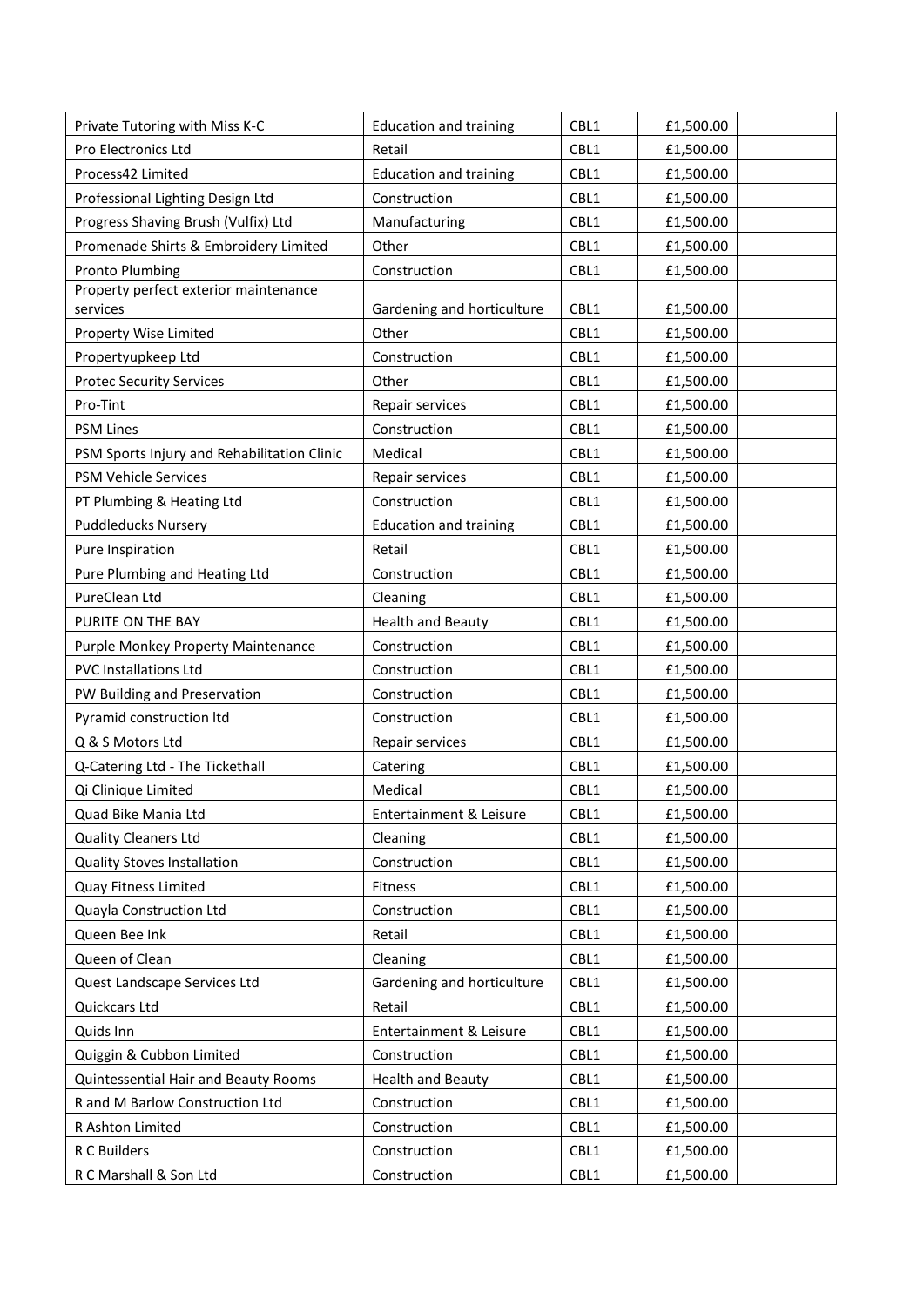| R Cain Plant Hire Ltd                           | Construction               | CBL1 | £1,500.00 |
|-------------------------------------------------|----------------------------|------|-----------|
| R Hay Tiling Ltd                                | Construction               | CBL1 | £1,500.00 |
| R J Crossey Joinery Services                    | Construction               | CBL1 | £1,500.00 |
| R Nelson Roofing and Building                   | Construction               | CBL1 | £1,500.00 |
| R P Events & Promotions IOM Limited             | Entertainment & Leisure    | CBL1 | £1,500.00 |
| R S Plastering Ltd                              | Construction               | CBL1 | £1,500.00 |
| R.G.W. Ltd                                      | Construction               | CBL1 | £1,500.00 |
| R.o.k landscaping services                      | Gardening and horticulture | CBL1 | £1,500.00 |
| Radcliffe Butchers Ltd                          | Retail                     | CBL1 | £1,500.00 |
| Rainbows End (Isle of man)                      | Retail                     | CBL1 | £1,500.00 |
| Ram Ltd                                         | Repair services            | CBL1 | £1,500.00 |
| Ramsey Art Gallery                              | Retail                     | CBL1 | £1,500.00 |
| RAMSEY AUTOMOTIVE CENTRE LTD                    | Other                      | CBL1 | £1,500.00 |
| Ramsey Garden Centre Ltd                        | Gardening and horticulture | CBL1 | £1,500.00 |
| Ramsey Golf Club Limited                        | Entertainment & Leisure    | CBL1 | £1,500.00 |
| Ramsey Pub Co Limited                           | Entertainment & Leisure    | CBL1 | £1,500.00 |
| <b>Ramsey Shipping Services</b>                 | Repair services            | CBL1 | £1,500.00 |
| Ramsey Vehicle Valeting                         | Other                      | CBL1 | £1,500.00 |
| Randles Limited                                 | Construction               | CBL1 | £1,500.00 |
| Range Left Jagged Right LTD                     | Other                      | CBL1 | £1,500.00 |
| <b>RAR Limited</b>                              | Repair services            | CBL1 | £1,500.00 |
| Ravioli House Ltd                               | Food & Drink production    | CBL1 | £1,500.00 |
| Raymac Construction Ltd                         | Construction               | CBL1 | £1,500.00 |
| <b>RC Construction</b>                          | Construction               | CBL1 | £1,500.00 |
| <b>RC STRUCTURES</b>                            | Construction               | CBL1 | £1,500.00 |
| <b>RC Turner Limited</b>                        | Retail                     | CBL1 | £1,500.00 |
| RCC ENTERPRISES LIMITED T/A APPOLLO             |                            |      |           |
| <b>BLINDS</b>                                   | Retail                     | CBL1 | £1,500.00 |
| RCL Stonemasonry Ltd                            | Construction               | CBL1 | £1,500.00 |
| RDS Holdings Ltd                                | Retail                     | CBL1 | £1,500.00 |
| re.DESIGN.iom                                   | Other                      | CBL1 | £1,500.00 |
| Reconstruct Building and Maintenance<br>Limited | Construction               | CBL1 | £1,500.00 |
| <b>Recruitment Works</b>                        | Other                      | CBL1 | £1,500.00 |
| Red Hair Salon Ltd                              | <b>Health and Beauty</b>   | CBL1 | £1,500.00 |
| Red Mie                                         | Entertainment & Leisure    | CBL1 | £1,500.00 |
| Red Scaffolding Ltd                             | Construction               | CBL1 | £1,500.00 |
| Redmond Services Limited                        | Construction               | CBL1 | £1,500.00 |
| REDS GARAGE LIMITED                             | Repair services            | CBL1 | £1,500.00 |
| Reflections Hair Studio Itd                     | <b>Health and Beauty</b>   | CBL1 | £1,500.00 |
| <b>Regal Motor Engineering</b>                  | Repair services            | CBL1 | £1,500.00 |
| Rehab2                                          | Retail                     | CBL1 | £1,500.00 |
| RehabLab Physiotherapy Limited                  | Medical                    | CBL1 | £1,500.00 |
| <b>Reliance Security Ltd</b>                    | Construction               | CBL1 | £1,500.00 |
|                                                 |                            | CBL1 |           |
| Renew Limited                                   | Construction               |      | £1,500.00 |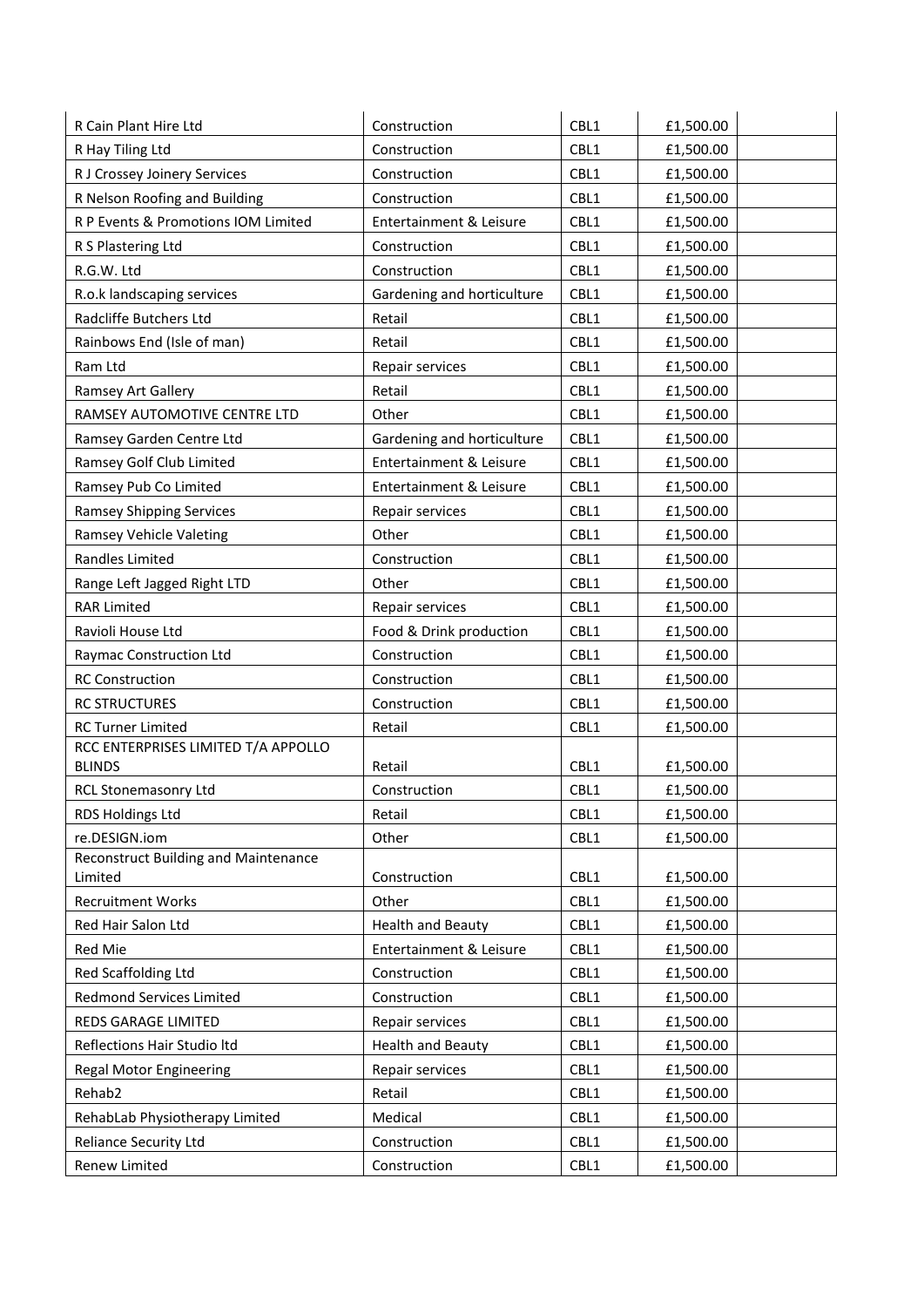| Renov8 Limited                                           | Construction               | CBL1 | £1,500.00 |
|----------------------------------------------------------|----------------------------|------|-----------|
| Revive                                                   | <b>Health and Beauty</b>   | CBL1 | £1,500.00 |
| <b>Revolution Fitness Limited</b>                        | Fitness                    | CBL1 | £1,500.00 |
| Rex Motor Company Ltd                                    | Retail                     | CBL1 | £1,500.00 |
| Reynolds and Turner Ltd                                  | Repair services            | CBL1 | £1,500.00 |
| RH Automotive Ltd t/a ChipsAway Richard                  |                            |      |           |
| Hall                                                     | Repair services            | CBL1 | £1,500.00 |
| Rhian's Beauty Hub                                       | <b>Health and Beauty</b>   | CBL1 | £1,500.00 |
| Rhonda Bond Equitation                                   | Animal care                | CBL1 | £1,500.00 |
| RHS Jewellers Limted                                     | Retail                     | CBL1 | £1,500.00 |
| Richard Smith Ltd                                        | Construction               | CBL1 | £1,500.00 |
| Richard Watson Ltd                                       | Construction               | CBL1 | £1,500.00 |
| Richardson Metalcraft Limited                            | Construction               | CBL1 | £1,500.00 |
| Riconstruction                                           | Construction               | CBL1 | £1,500.00 |
| Ridgway Gas Services Ltd                                 | Construction               | CBL1 | £1,500.00 |
| Rio's BBQ and Rodizio Limited                            | Catering                   | CBL1 | £1,500.00 |
| Riverside Ltd                                            | Catering                   | CBL1 | £1,500.00 |
| <b>RJC Construction Ltd</b>                              | Construction               | CBL1 | £1,500.00 |
| <b>RK Services Manx</b>                                  | Construction               | CBL1 | £1,500.00 |
| RM Brickworks Ltd                                        | Construction               | CBL1 | £1,500.00 |
| <b>RMD Electrical LTD</b>                                | Construction               | CBL1 | £1,500.00 |
| RNS Construction & Maintenance Ltd                       | Construction               | CBL1 | £1,500.00 |
| Road and Track Motorcycles                               | Retail                     | CBL1 | £1,500.00 |
| Rob Baxter Plastering Ltd                                | Construction               | CBL1 | £1,500.00 |
| Robert Cormode Limited                                   | Construction               | CBL1 | £1,500.00 |
| Robert Graham & Co                                       | Construction               | CBL1 | £1,500.00 |
| Roberts Installations limited                            | Construction               | CBL1 | £1,500.00 |
| Roberts Leisure Ltd                                      | Retail                     | CBL1 | £1,500.00 |
| Roblin Ltd                                               | Other                      | CBL1 | £1,500.00 |
| Robyn Ackron Photography Ltd                             | Other                      | CBL1 | £1,500.00 |
| <b>Rock Food Concepts</b>                                | Catering                   | CBL1 | £1,500.00 |
| Roger Kelly (Furnishings) Ltd T/A Kelly<br><b>Blinds</b> | Other                      | CBL1 | £1,500.00 |
| Rojin Limited T/A Marmaris                               | Catering                   | CBL1 | £1,500.00 |
| Roller City (IOM) Ltd                                    | Entertainment & Leisure    | CBL1 | £1,500.00 |
| Romina/ Blind Solutions                                  | Retail                     | CBL1 | £1,500.00 |
| Ron Smiths Hairdressing                                  | <b>Health and Beauty</b>   | CBL1 | £1,500.00 |
| Ronan Ltd                                                | Construction               | CBL1 | £1,500.00 |
| Roots by the Sea Ltd                                     | Catering                   | CBL1 | £1,500.00 |
| Roots to Shoots Limited                                  | Gardening and horticulture | CBL1 | £1,500.00 |
| <b>Rosemary Holistic Therapies</b>                       | <b>Health and Beauty</b>   | CBL1 | £1,500.00 |
| Rotech Engravers Limited                                 | Manufacturing              | CBL1 | £1,500.00 |
| Rowany Golf Club                                         | Entertainment & Leisure    | CBL1 | £1,500.00 |
| Rowany Solutions Limited                                 | Other                      | CBL1 | £1,500.00 |
|                                                          |                            |      |           |
| Royal Hotel Peel                                         | Entertainment & Leisure    | CBL1 | £1,500.00 |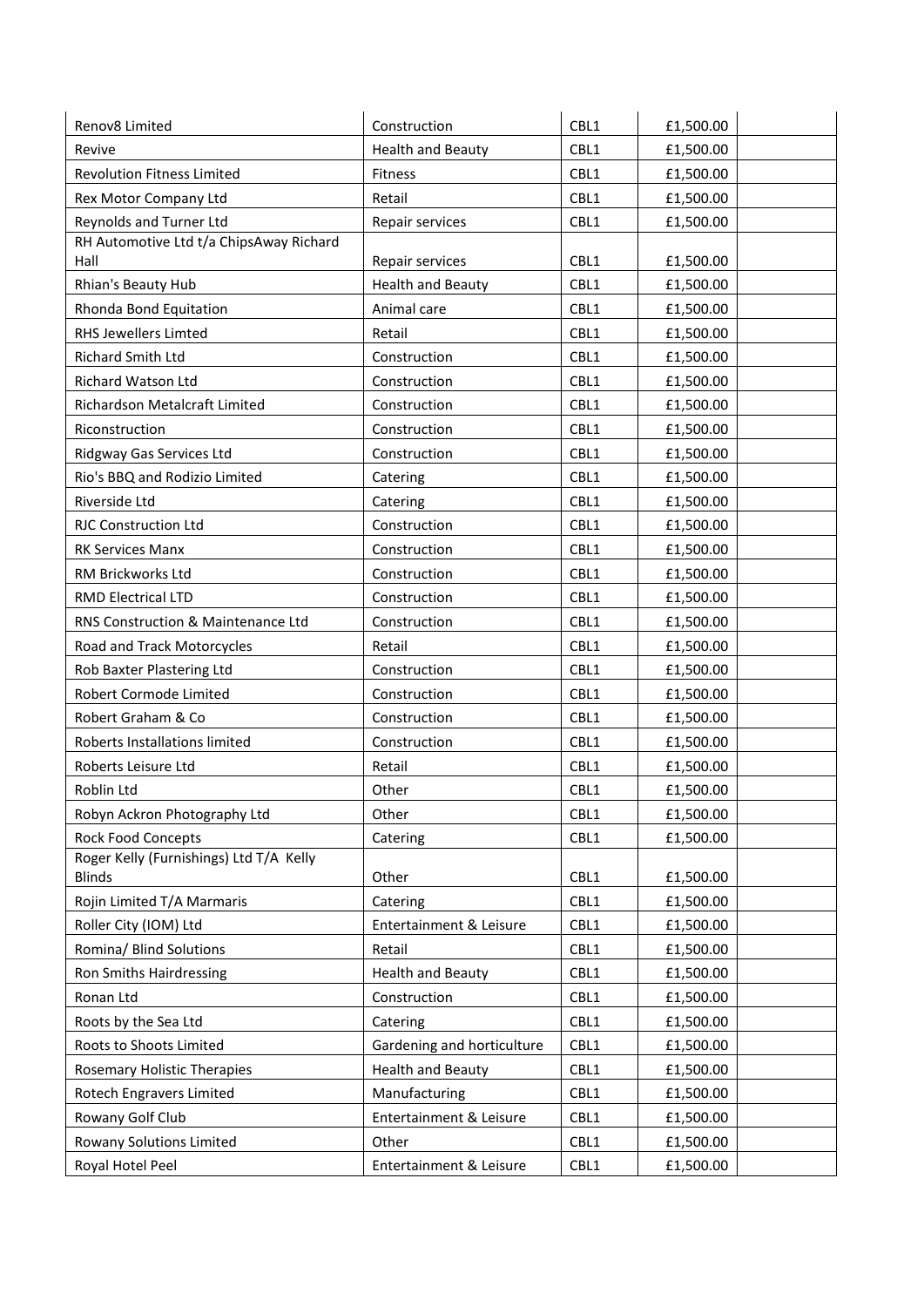| Royal Vapes                             | Retail                        | CBL1 | £1,500.00 |
|-----------------------------------------|-------------------------------|------|-----------|
| Royle Maintenance Services Limited      | Construction                  | CBL1 | £1,500.00 |
| RS Joinery Limited                      | Construction                  | CBL1 | £1,500.00 |
| Rumana Swinton Design Ltd               | Retail                        | CBL1 | £1,500.00 |
| Ruth's retreat                          | <b>Health and Beauty</b>      | CBL1 | £1,500.00 |
| RW Entertainment Ltd                    | Entertainment & Leisure       | CBL1 | £1,500.00 |
| Rway Limited (Rway Developments)        | Construction                  | CBL1 | £1,500.00 |
| <b>RWD Consultants Ltd</b>              | Construction                  | CBL1 | £1,500.00 |
| <b>Ryzak Construction Ltd</b>           | Construction                  | CBL1 | £1,500.00 |
| <b>S &amp; M HARRISON</b>               | Retail                        | CBL1 | £1,500.00 |
| S B Electrical Limited                  | Construction                  | CBL1 | £1,500.00 |
| S Beattie Decorators Ltd                | Construction                  | CBL1 | £1,500.00 |
| S J Leech Taxis                         | Other                         | CBL1 | £1,500.00 |
| S J Scott Groundworks                   | Construction                  | CBL1 | £1,500.00 |
| S K SERVICES LIMITED T/A VICTORIA GRILL | Catering                      | CBL1 | £1,500.00 |
| S lyons auto repairs                    | Repair services               | CBL1 | £1,500.00 |
| S M Plastering                          | Construction                  | CBL1 | £1,500.00 |
| S Wilkinson Construction                | Construction                  | CBL1 | £1,500.00 |
| S&P Limited (Eclipse Clothing)          | Retail                        | CBL1 | £1,500.00 |
| S. Bell Plumbing & Heating Ltd          | Construction                  | CBL1 | £1,500.00 |
| S.J Heating Services Ltd                | Construction                  | CBL1 | £1,500.00 |
| S.P.R.H Services                        | Construction                  | CBL1 | £1,500.00 |
| SA Building Services Ltd                | Construction                  | CBL1 | £1,500.00 |
| Saasoada Limited                        | Construction                  | CBL1 | £1,500.00 |
| Sabre Pools (Isle of Man) Ltd           | Construction                  | CBL1 | £1,500.00 |
| Sadler Agricultural Supplies Limited    | Retail                        | CBL1 | £1,500.00 |
| <b>Safety Management Services</b>       | <b>Education and training</b> | CBL1 | £1,500.00 |
| SafetyNet Ltd                           | <b>Education and training</b> | CBL1 | £1,500.00 |
| Saint Joseph's Nursery and Preschool    | Childcare                     | CBL1 | £1,500.00 |
| Salon D'Elegance Limited                | <b>Health and Beauty</b>      | CBL1 | £1,500.00 |
| Salt beauty                             | <b>Health and Beauty</b>      | CBL1 | £1,500.00 |
| Sam Harvey Hairdressing Limited         | <b>Health and Beauty</b>      | CBL1 | £1,500.00 |
| Samsara Limited                         | Other                         | CBL1 | £1,500.00 |
| Sandcastles Kindergarten                | Childcare                     | CBL1 | £1,500.00 |
| Sandpiper Isle of Man Limited           | Retail                        | CBL1 | £1,500.00 |
| SandS Engineering Limited               | Construction                  | CBL1 | £1,500.00 |
| Sapphire Care Ltd                       | Medical                       | CBL1 | £1,500.00 |
| Sapphire Developments Limited           | Construction                  | CBL1 | £1,500.00 |
| Sarah G Limited                         | <b>Health and Beauty</b>      | CBL1 | £1,500.00 |
| Sash Windows (IOM) Ltd                  | Construction                  | CBL1 | £1,500.00 |
| Savina 's Secret                        | Entertainment & Leisure       | CBL1 | £1,500.00 |
| <b>SB Autos</b>                         | Repair services               | CBL1 | £1,500.00 |
| <b>SC Gardening Services</b>            | Gardening and horticulture    | CBL1 | £1,500.00 |
| <b>SCE Limited</b>                      | Construction                  | CBL1 | £1,500.00 |
| <b>Scissor Hounds</b>                   | Animal care                   | CBL1 | £1,500.00 |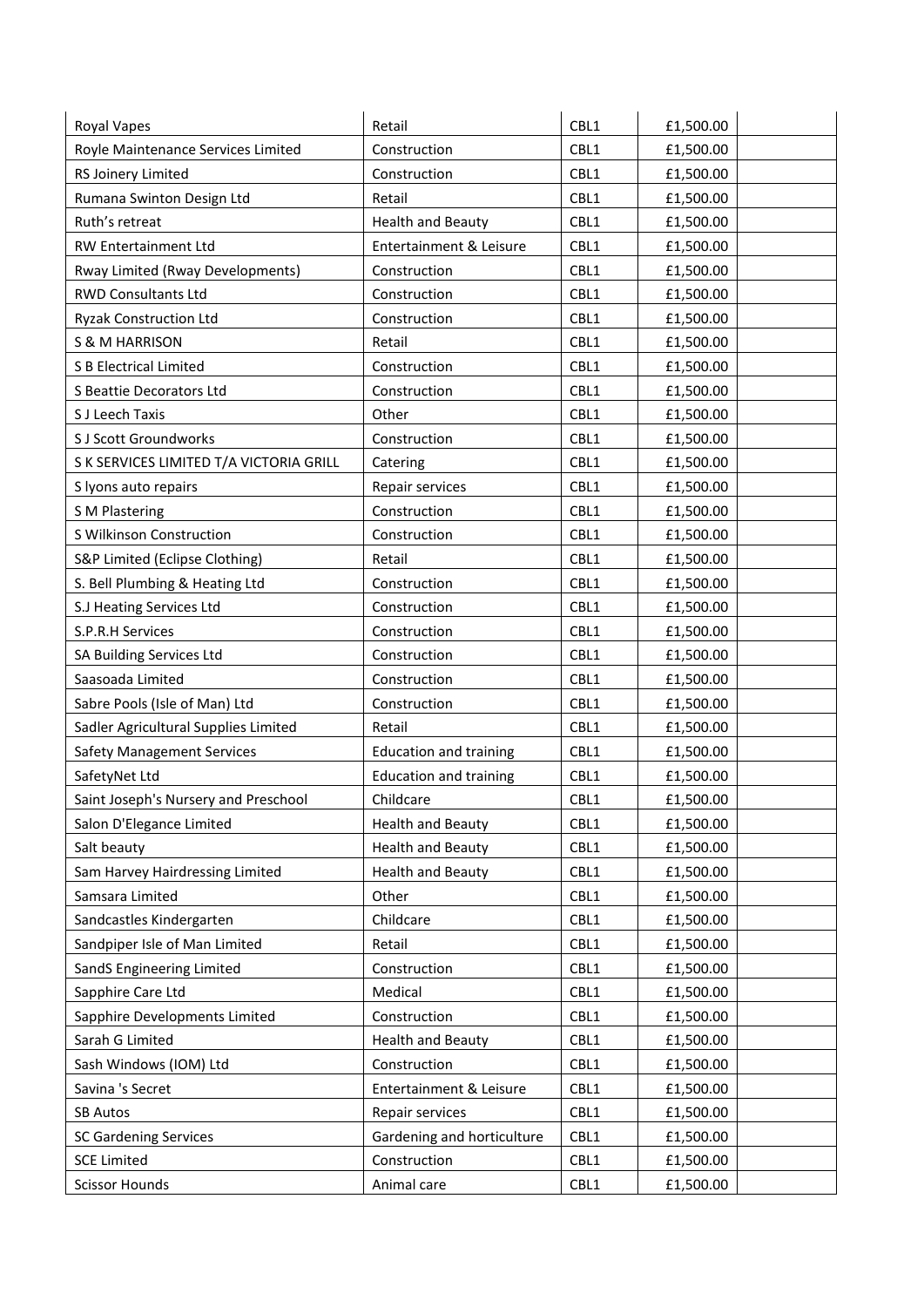| Scissors                               | <b>Health and Beauty</b>      | CBL1         | £1,500.00 |
|----------------------------------------|-------------------------------|--------------|-----------|
| Scott Taylor Vehicle Specialists Ltd   | Retail                        | CBL1         | £1,500.00 |
| Sean Weir Roofing Limited              | Construction                  | CBL1         | £1,500.00 |
| Search and Select Offshore Ltd         | Other                         | CBL1         | £1,500.00 |
| Secret Garden Beauty                   | <b>Health and Beauty</b>      | CBL1         | £1,500.00 |
| securikey (IOM) limited                | Retail                        | CBL1         | £1,500.00 |
| Seed Mentors Entrepreneurs (IoM) Ltd   | Other                         | CBL1         | £1,500.00 |
| Select (Furniture & Auto) Limited      | Retail                        | CBL1         | £1,500.00 |
| Serendipity Arts & Crafts              | Retail                        | CBL1         | £1,500.00 |
| Serendipity Beauty                     | <b>Health and Beauty</b>      | CBL1         | £1,500.00 |
| Setanta Hypnotherapy Limited           | <b>Health and Beauty</b>      | CBL1         | £1,500.00 |
| Seven Kingdom Distillery Limited       | Entertainment & Leisure       | CBL1         | £1,500.00 |
| Sewing machine Services                | Retail                        | CBL1         | £1,500.00 |
| Seymour Clearly                        | Cleaning                      | CBL1         | £1,500.00 |
| <b>SG Maintenance Ltd</b>              | Construction                  | CBL1         | £1,500.00 |
| SG Sayle LTD                           | Construction                  | CBL1         | £1,500.00 |
| <b>SGL Construction Ltd</b>            | Construction                  | CBL1         | £1,500.00 |
| Shakti Man Ltd                         | Retail                        | CBL1         | £1,500.00 |
| Shalee                                 | Retail                        | CBL1         | £1,500.00 |
| Shamyr Hey Tea Rooms                   | Catering                      | CBL1         | £1,500.00 |
| Shane's Chippy Ltd                     | Catering                      | CBL1         | £1,500.00 |
| Shine Om Ltd                           | Fitness                       | CBL1         | £1,500.00 |
| Shumba Tech Limited                    | Other                         | CBL1         | £1,500.00 |
| SIGN & DESIGN LIMITED                  | Manufacturing                 | CBL1         | £1,500.00 |
| Signature Car Sales Limited            | Retail                        | CBL1         | £1,500.00 |
| Signature home solutions               | Construction                  | CBL1         | £1,500.00 |
| Signature limited                      | Construction                  | CBL1         | £1,500.00 |
| Silva Garden Design Ltd                | Gardening and horticulture    | CBL1         | £1,500.00 |
| Silver Star Chinese Takeaway           | Catering                      | CBL1         | £1,500.00 |
|                                        | Commercial fishing boats /    |              |           |
| Silver Viking LTD                      | Share fishermen               | CBL1         | £1,500.00 |
| Silverston Osteopathy                  | <b>Health and Beauty</b>      | CBL1         | £1,500.00 |
| Simba Construction Ltd                 | Construction                  | CBL1         | £1,500.00 |
| Simon Trenholme tiling ltd             | Construction                  | CBL1         | £1,500.00 |
| Simons Limited                         | <b>Health and Beauty</b>      | CBL1<br>CBL1 | £1,500.00 |
| Simple Security Limited                | Construction                  |              | £1,500.00 |
| Simply Beautiful                       | <b>Health and Beauty</b>      | CBL1         | £1,500.00 |
| Simply Clean                           | Cleaning                      | CBL1         | £1,500.00 |
| Simply Sew                             | Other                         | CBL1         | £1,500.00 |
| Simply Stylish Fashion and Accessories | Retail                        | CBL1         | £1,500.00 |
| Simply V                               | Catering                      | CBL1         | £1,500.00 |
| <b>Simpsons Limited</b>                | Retail                        | CBL1         | £1,500.00 |
| Singing Jo & Co                        | <b>Education and training</b> | CBL1         | £1,500.00 |
| <b>SJD Building Services</b>           | Construction                  | CBL1         | £1,500.00 |
| SK Formwork & Construction Ltd         | Construction                  | CBL1         | £1,500.00 |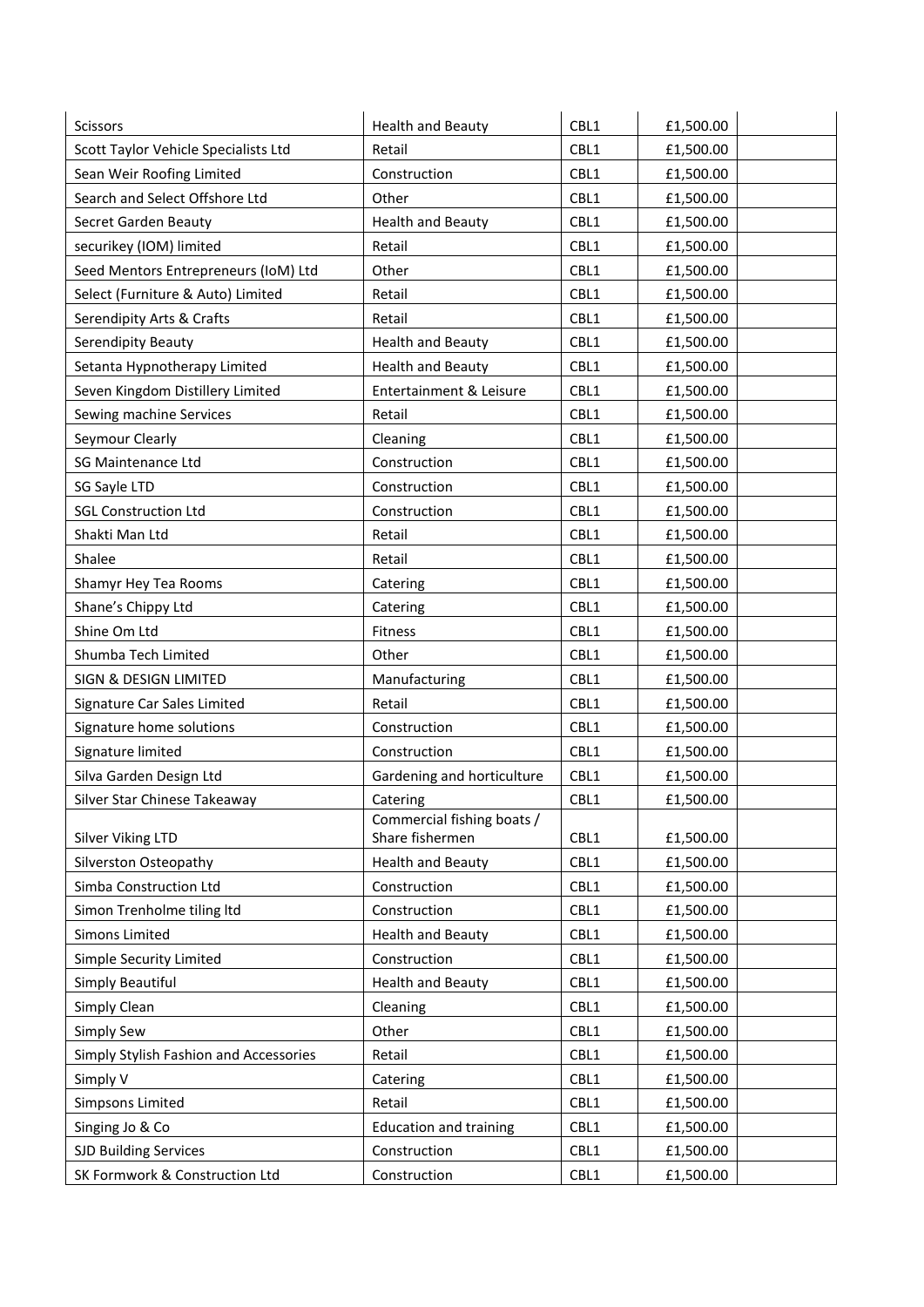| Skyline Roof Repairs                                    | Construction                  | CBL1 | £1,500.00 |
|---------------------------------------------------------|-------------------------------|------|-----------|
| Slick Performance Ltd                                   | Repair services               | CBL1 | £1,500.00 |
| SmallPrint                                              | Retail                        | CBL1 | £1,500.00 |
| <b>Smart Valet</b>                                      | Other                         | CBL1 | £1,500.00 |
| <b>Smartmann Tours</b>                                  | Entertainment & Leisure       | CBL1 | £1,500.00 |
| <b>SMS Trading</b>                                      | Retail                        | CBL1 | £1,500.00 |
| <b>Snaefell Property Repairs</b>                        | Construction                  | CBL1 | £1,500.00 |
| <b>SNCC Limited</b>                                     | Other                         | CBL1 | £1,500.00 |
| SNX Ltd                                                 | Construction                  | CBL1 | £1,500.00 |
| Solar Care IOM                                          | <b>Health and Beauty</b>      | CBL1 | £1,500.00 |
| Sonnics Ltd                                             | Retail                        | CBL1 | £1,500.00 |
| Sound Records                                           | Retail                        | CBL1 | £1,500.00 |
| South Douglas Old Friends Association                   | Other                         | CBL1 | £1,500.00 |
| Southern Asia Chinese Takeaway                          | Catering                      | CBL1 | £1,500.00 |
| Southern Oil Services Limited                           | Construction                  | CBL1 | £1,500.00 |
| Southern Plumbing & Heating Merchants                   |                               |      |           |
| Ltd                                                     | Retail                        | CBL1 | £1,500.00 |
| Southern Tech Repairs                                   | Repair services               | CBL1 | £1,500.00 |
| Southside Developments Limited                          | Construction                  | CBL1 | £1,500.00 |
| SP PROPERTY IMPROVEMENTS LTD                            | Construction                  | CBL1 | £1,500.00 |
| <b>SPACE Body Mind Soul</b>                             | <b>Fitness</b>                | CBL1 | £1,500.00 |
| <b>Specialised Glazing Solutions Ltd</b>                | Construction                  | CBL1 | £1,500.00 |
| <b>Specialist Cleaning Services TA Carpet</b><br>doctor | Cleaning                      | CBL1 | £1,500.00 |
| Spectrum Decorating Solutions Limited                   | Construction                  | CBL1 | £1,500.00 |
| Spectrum Tattooing                                      | Retail                        | CBL1 | £1,500.00 |
| Spectrum Windows Limited                                | Construction                  | CBL1 | £1,500.00 |
| Spill the Beans Ltd                                     | Catering                      | CBL1 | £1,500.00 |
| Sports Performance Services Ltd                         | Fitness                       | CBL1 | £1,500.00 |
| Spot On Cleaners Ltd                                    | Cleaning                      | CBL1 | £1,500.00 |
| Square & Compass Construction and                       |                               |      |           |
| Groundworks Limiited                                    | Construction                  | CBL1 | £1,500.00 |
| Squeegee Clean Window Cleaning Services                 | Cleaning                      | CBL1 | £1,500.00 |
| Sr icely home improvements                              | Construction                  | CBL1 | £1,500.00 |
| Srivari Ltd TA Aura Bar and Bistro                      | Catering                      | CBL1 | £1,500.00 |
| St Georges Woollen Mills Ltd                            | Retail                        | CBL1 | £1,500.00 |
| St Johns Mill                                           | <b>Education and training</b> | CBL1 | £1,500.00 |
| <b>Staarvey Farm</b>                                    | Food & Drink production       | CBL1 | £1,500.00 |
| Stainbusters Dryfusion IOM                              | Cleaning                      | CBL1 | £1,500.00 |
| <b>Star Services Ltd</b>                                | Repair services               | CBL1 | £1,500.00 |
| Stephen Garrett plumbing and heating Itd                | Construction                  | CBL1 | £1,500.00 |
| <b>Sterling Clift</b>                                   | Construction                  | CBL1 | £1,500.00 |
| Steve's Tyre Service's                                  | Repair services               | CBL1 | £1,500.00 |
| Steven Gawne Services LTD                               | Construction                  | CBL1 | £1,500.00 |
| Steven Morley, Chartered Surveyors                      | Construction                  | CBL1 | £1,500.00 |
| Stevewoodley.com Ltd                                    | Other                         | CBL1 | £1,500.00 |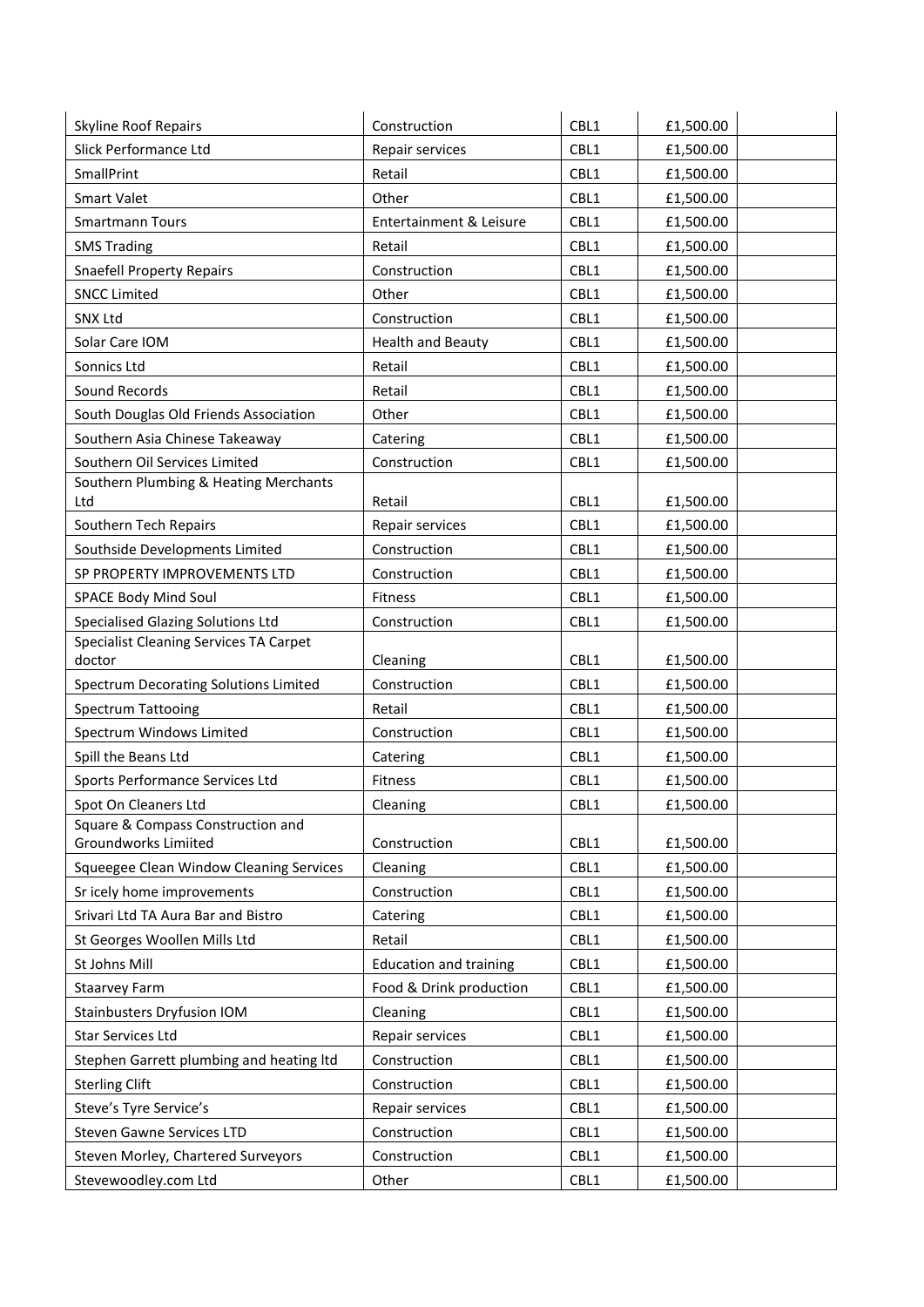| <b>Stewart Scott Services Limited</b>          | Construction                  | CBL1 | £1,500.00 |
|------------------------------------------------|-------------------------------|------|-----------|
| Stoddart & Moore Ltd                           | Construction                  | CBL1 | £1,500.00 |
| Stoffberg Physiotherapy Limited                | Medical                       | CBL1 | £1,500.00 |
| <b>Stokes Builders Limited</b>                 | Construction                  | CBL1 | £1,500.00 |
| Stone Art Decor and Design Ltd                 | Construction                  | CBL1 | £1,500.00 |
| Stone Art Ltd                                  | Construction                  | CBL1 | £1,500.00 |
| Stonecraft Ltd                                 | Construction                  | CBL1 | £1,500.00 |
| Stonemasons IOM Limited                        | Construction                  | CBL1 | £1,500.00 |
| Stone-Tech Limited                             | Construction                  | CBL1 | £1,500.00 |
| <b>Stoney Mountain Construction Ltd</b>        | Construction                  | CBL1 | £1,500.00 |
| <b>Storytime Nursery Limited</b>               | Childcare                     | CBL1 | £1,500.00 |
| <b>Stott Construction Limited</b>              | Construction                  | CBL1 | £1,500.00 |
| Street Kitchen                                 | Catering                      | CBL1 | £1,500.00 |
| <b>Structural Engineering Services Limited</b> | Construction                  | CBL1 | £1,500.00 |
|                                                | Commercial fishing boats /    |      |           |
| <b>Stuart Caley Shellfish Ltd</b>              | Share fishermen               | CBL1 | £1,500.00 |
| Studio 1                                       | <b>Health and Beauty</b>      | CBL1 | £1,500.00 |
| studio 42                                      | Retail                        | CBL1 | £1,500.00 |
| <b>Studio Beast</b>                            | Other                         | CBL1 | £1,500.00 |
| <b>Style Tiling Limited</b>                    | Construction                  | CBL1 | £1,500.00 |
| Sun & Beauty Ltd                               | <b>Health and Beauty</b>      | CBL1 | £1,500.00 |
| Sunbeam Gardens IOM                            | Construction                  | CBL1 | £1,500.00 |
| Sunnyside gardens Ltd                          | Gardening and horticulture    | CBL1 | £1,500.00 |
| Sunset Kiosk Limited                           | Catering                      | CBL1 | £1,500.00 |
| <b>Sunshine Nursery</b>                        | <b>Education and training</b> | CBL1 | £1,500.00 |
| Sutcliffe Construction Limited                 | Construction                  | CBL1 | £1,500.00 |
| <b>Sutton HR Consulting</b>                    | <b>Education and training</b> | CBL1 | £1,500.00 |
| SW1 Hair Salon                                 | <b>Health and Beauty</b>      | CBL1 | £1,500.00 |
| Sweeney Todd                                   | <b>Health and Beauty</b>      | CBL1 | £1,500.00 |
| Sweets and Treats                              | Retail                        | CBL1 | £1,500.00 |
| Swift Motors Ltd                               | Repair services               | CBL1 | £1,500.00 |
| Switched On Entertainment & Events Ltd         | Entertainment & Leisure       | CBL1 | £1,500.00 |
| T & E Painters and Decorators                  | Retail                        | CBL1 | £1,500.00 |
| <b>T Sinclair Construction</b>                 | Construction                  | CBL1 | £1,500.00 |
| T&J Autos                                      | Repair services               | CBL1 | £1,500.00 |
| T.E Leece & Son Ltd                            | Construction                  | CBL1 | £1,500.00 |
| T.E. Cubbon Ltd                                | Other                         | CBL1 | £1,500.00 |
| Talay Thai LImited TA Thai Thai Restaurant     | Catering                      | CBL1 | £1,500.00 |
| Talbot & Son (Blinds) Limited                  | Retail                        | CBL1 | £1,500.00 |
| Talk of the Island                             | <b>Health and Beauty</b>      | CBL1 | £1,500.00 |
| <b>TANDOOR LTD</b>                             | Food & Drink production       | CBL1 | £1,500.00 |
| Tanfastic                                      | <b>Health and Beauty</b>      | CBL1 | £1,500.00 |
| Tania Dolores Ltd                              | Retail                        | CBL1 | £1,500.00 |
| <b>Tanmic Limited</b>                          | Entertainment & Leisure       | CBL1 | £1,500.00 |
| <b>Target Tools Limited</b>                    | Manufacturing                 | CBL1 | £1,500.00 |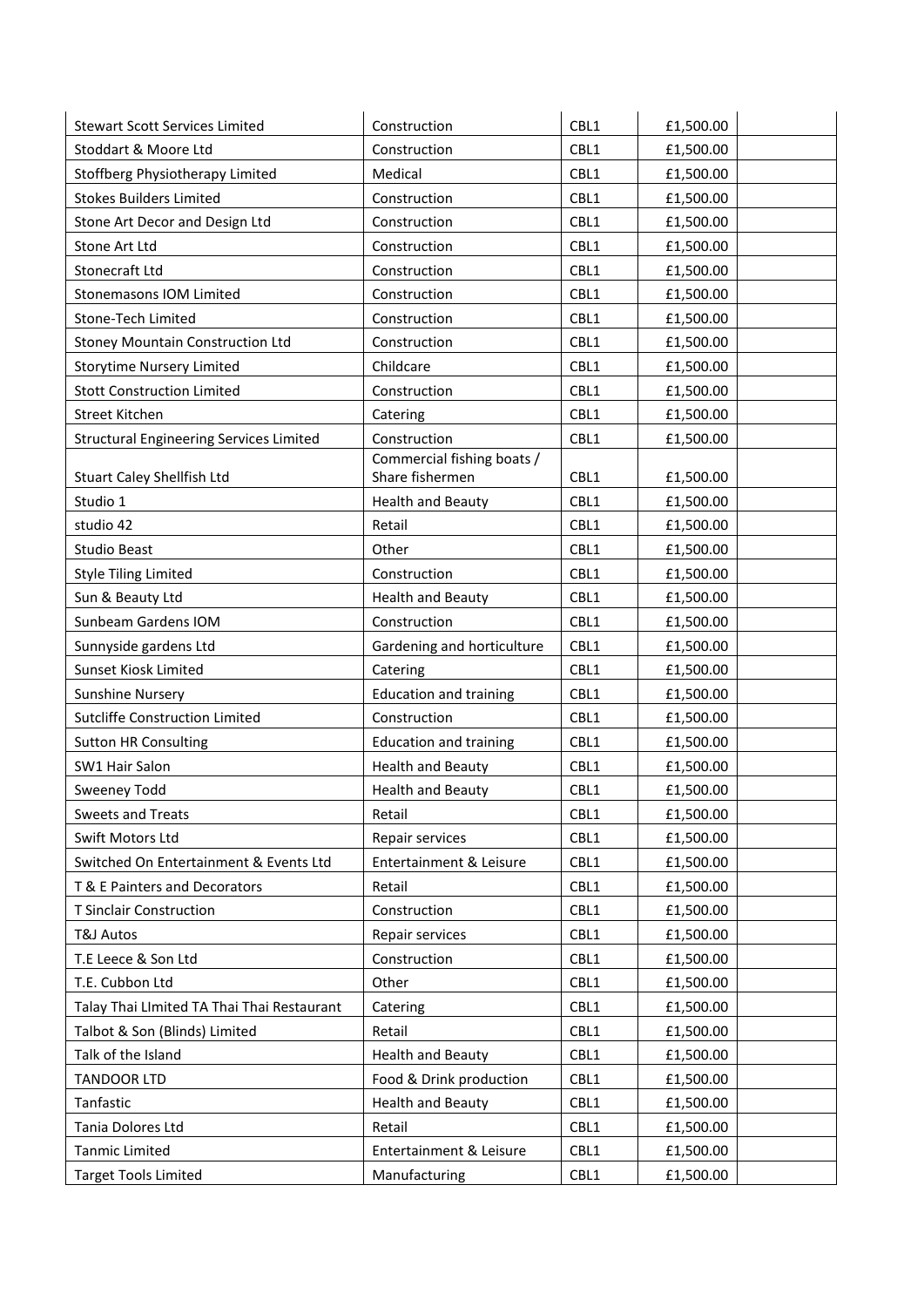| Tartan Group Limited T/A The Boatyard    |                               |      |           |
|------------------------------------------|-------------------------------|------|-----------|
| Restaurant                               | Catering                      | CBL1 | £1,500.00 |
| <b>Taste Buds Limited</b>                | Catering                      | CBL1 | £1,500.00 |
| Taxi Mann                                | Other                         | CBL1 | £1,500.00 |
| <b>Taylor Made Construction Limited</b>  | Construction                  | CBL1 | £1,500.00 |
| <b>Taylor Roberts Catering Limited</b>   | Catering                      | CBL1 | £1,500.00 |
| TC Plant Services Ltd                    | Construction                  | CBL1 | £1,500.00 |
| TD Car Centre Ltd                        | Repair services               | CBL1 | £1,500.00 |
| <b>Tea Evolution Cafe</b>                | Catering                      | CBL1 | £1,500.00 |
| <b>Tea Junction Ltd</b>                  | Catering                      | CBL1 | £1,500.00 |
| Tee Caddy - Maria Storey                 | Catering                      | CBL1 | £1,500.00 |
| Telecabs (2002) Limited                  | Other                         | CBL1 | £1,500.00 |
| <b>Tels Limited</b>                      | Construction                  | CBL1 | £1,500.00 |
| Temperance Hotel Ltd (Albert Hotel)      | Catering                      | CBL1 | £1,500.00 |
| <b>Temple Plasterers</b>                 | Construction                  | CBL1 | £1,500.00 |
| Ten Property Services LTD                | Construction                  | CBL1 | £1,500.00 |
| Thai Taste Restaurant                    | Catering                      | CBL1 | £1,500.00 |
| The Aqua Pearls Ltd                      | <b>Education and training</b> | CBL1 | £1,500.00 |
| The Art Gallery Ltd                      | Manufacturing                 | CBL1 | £1,500.00 |
| The Art Stores Ltd                       | Retail                        | CBL1 | £1,500.00 |
| The Atrium                               | Catering                      | CBL1 | £1,500.00 |
| The Barbary Coast Grill & Bar            | Catering                      | CBL1 | £1,500.00 |
| The Barber Shop                          | <b>Health and Beauty</b>      | CBL1 | £1,500.00 |
| The Beauty Spot                          | <b>Health and Beauty</b>      | CBL1 | £1,500.00 |
| The Beauty Studio IOM                    | <b>Health and Beauty</b>      | CBL1 | £1,500.00 |
| The Beauty Zone                          | <b>Health and Beauty</b>      | CBL1 | £1,500.00 |
| The Bed & Flooring House                 | Retail                        | CBL1 | £1,500.00 |
| The Best Business Guide                  | Other                         | CBL1 | £1,500.00 |
| The Book Company Ltd                     | Retail                        | CBL1 | £1,500.00 |
| The Bookshop                             | Retail                        | CBL1 | £1,500.00 |
| The Bowling Green Cafe Castletown        | Catering                      | CBL1 | £1,500.00 |
| The Brow Queen                           | <b>Health and Beauty</b>      | CBL1 | £1,500.00 |
| The Caff                                 | Catering                      | CBL1 | £1,500.00 |
| The Central Bar & Bistro                 | Catering                      | CBL1 | £1,500.00 |
| The Children's Centre                    | Other                         | CBL1 | £1,500.00 |
| The Churches Bookshop                    | Retail                        | CBL1 | £1,500.00 |
| The Clean Machine                        | Cleaning                      | CBL1 | £1,500.00 |
| The Collar Club Limited                  | Animal care                   | CBL1 | £1,500.00 |
| The Copy Shop Limited                    | Retail                        | CBL1 | £1,500.00 |
| The Courthouse Bar and Nightclub         | Entertainment & Leisure       | CBL1 | £1,500.00 |
| THE CREEK INN LTD                        | Catering                      | CBL1 | £1,500.00 |
| The Cub House                            | Entertainment & Leisure       | CBL1 | £1,500.00 |
| The Cupcakery                            | Catering                      | CBL1 | £1,500.00 |
| The Daily Grind                          | Catering                      | CBL1 | £1,500.00 |
| The Designer Loft (formerly Bridal Party | Retail                        | CBL1 | £1,500.00 |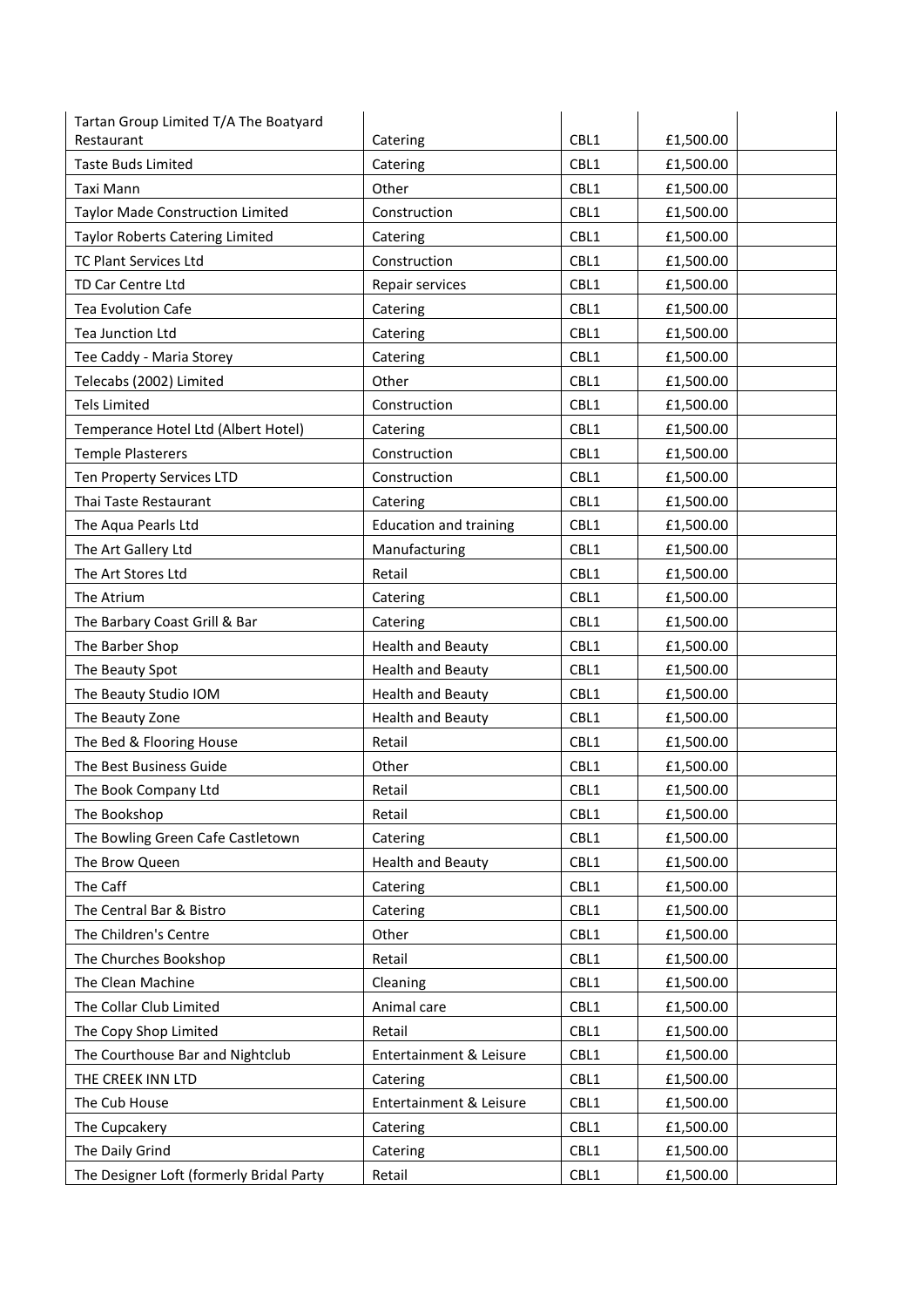| The Dolly Club Ltd                      | Cleaning                      | CBL1 | £1,500.00 |
|-----------------------------------------|-------------------------------|------|-----------|
| The Dressmakers Workshop                | Retail                        | CBL1 | £1,500.00 |
| The Exchange Limited                    | Construction                  | CBL1 | £1,500.00 |
| The Executive Barber Shop               | <b>Health and Beauty</b>      | CBL1 | £1,500.00 |
| The Fairway Ltd                         | Catering                      | CBL1 | £1,500.00 |
| The Famous Creg-Ny-Baa                  | Catering                      | CBL1 | £1,500.00 |
| The Fish House                          | Catering                      | CBL1 | £1,500.00 |
| The Fishery                             | Catering                      | CBL1 | £1,500.00 |
| The Foot Health Clinic Ltd              | <b>Health and Beauty</b>      | CBL1 | £1,500.00 |
| The Front Porch                         | Catering                      | CBL1 | £1,500.00 |
| THE GADGET GEEKS LIMITED                | Other                         | CBL1 | £1,500.00 |
| The Garage Door & Gate Automation       |                               |      |           |
| Company                                 | Construction                  | CBL1 | £1,500.00 |
| The Get Gorgeous Company                | <b>Health and Beauty</b>      | CBL1 | £1,500.00 |
| The Granite Centre                      | Retail                        | CBL1 | £1,500.00 |
| The Grill Pit Ltd                       | Catering                      | CBL1 | £1,500.00 |
| The Grooming Room                       | Animal care                   | CBL1 | £1,500.00 |
| The Gym Ltd                             | <b>Health and Beauty</b>      | CBL1 | £1,500.00 |
| The Hair Lounge                         | <b>Health and Beauty</b>      | CBL1 | £1,500.00 |
| The Hairport                            | <b>Health and Beauty</b>      | CBL1 | £1,500.00 |
| The Happy Dog Co.                       | Animal care                   | CBL1 | £1,500.00 |
| The Helpful Handyman                    | Construction                  | CBL1 | £1,500.00 |
| The IOM Microblading Company            | <b>Health and Beauty</b>      | CBL1 | £1,500.00 |
| The Island Floor Fitter                 | Construction                  | CBL1 | £1,500.00 |
| The Jolly Good Catering Company Limited | Catering                      | CBL1 | £1,500.00 |
| The King's Spa / Mint Bar               | <b>Health and Beauty</b>      | CBL1 | £1,500.00 |
| The Laxey Beach Stop Ltd                | Catering                      | CBL1 | £1,500.00 |
| The Laxey Glen                          | Catering                      | CBL1 | £1,500.00 |
| The Lily Retreat Beauty Room            | <b>Health and Beauty</b>      | CBL1 | £1,500.00 |
| The look                                | <b>Health and Beauty</b>      | CBL1 | £1,500.00 |
| The Mad Hatter Cake Boutique            | Catering                      | CBL1 | £1,500.00 |
| The Manx Deaf Society                   | <b>Education and training</b> | CBL1 | £1,500.00 |
| The Meadowgate building company Ltd     | Construction                  | CBL1 | £1,500.00 |
| The Miller's T'Ale                      | Food & Drink production       | CBL1 | £1,500.00 |
| The Nail Lounge Limited                 | <b>Health and Beauty</b>      | CBL1 | £1,500.00 |
| The Natural Apothecary                  | Retail                        | CBL1 | £1,500.00 |
| The New Hong Kong Limited               | Catering                      | CBL1 | £1,500.00 |
| The Noble Suitor Ltd                    | Retail                        | CBL1 | £1,500.00 |
| The Noodle Bar Ltd                      | Catering                      | CBL1 | £1,500.00 |
| The Ocean Views                         | Catering                      | CBL1 | £1,500.00 |
| The Orient                              | Catering                      | CBL1 | £1,500.00 |
| The Other Place                         | Catering                      | CBL1 | £1,500.00 |
| The Paint Hub                           | Retail                        | CBL1 | £1,500.00 |
| The Parish Pantry                       | Catering                      | CBL1 | £1,500.00 |
| The Parlour Ltd                         | <b>Health and Beauty</b>      | CBL1 | £1,500.00 |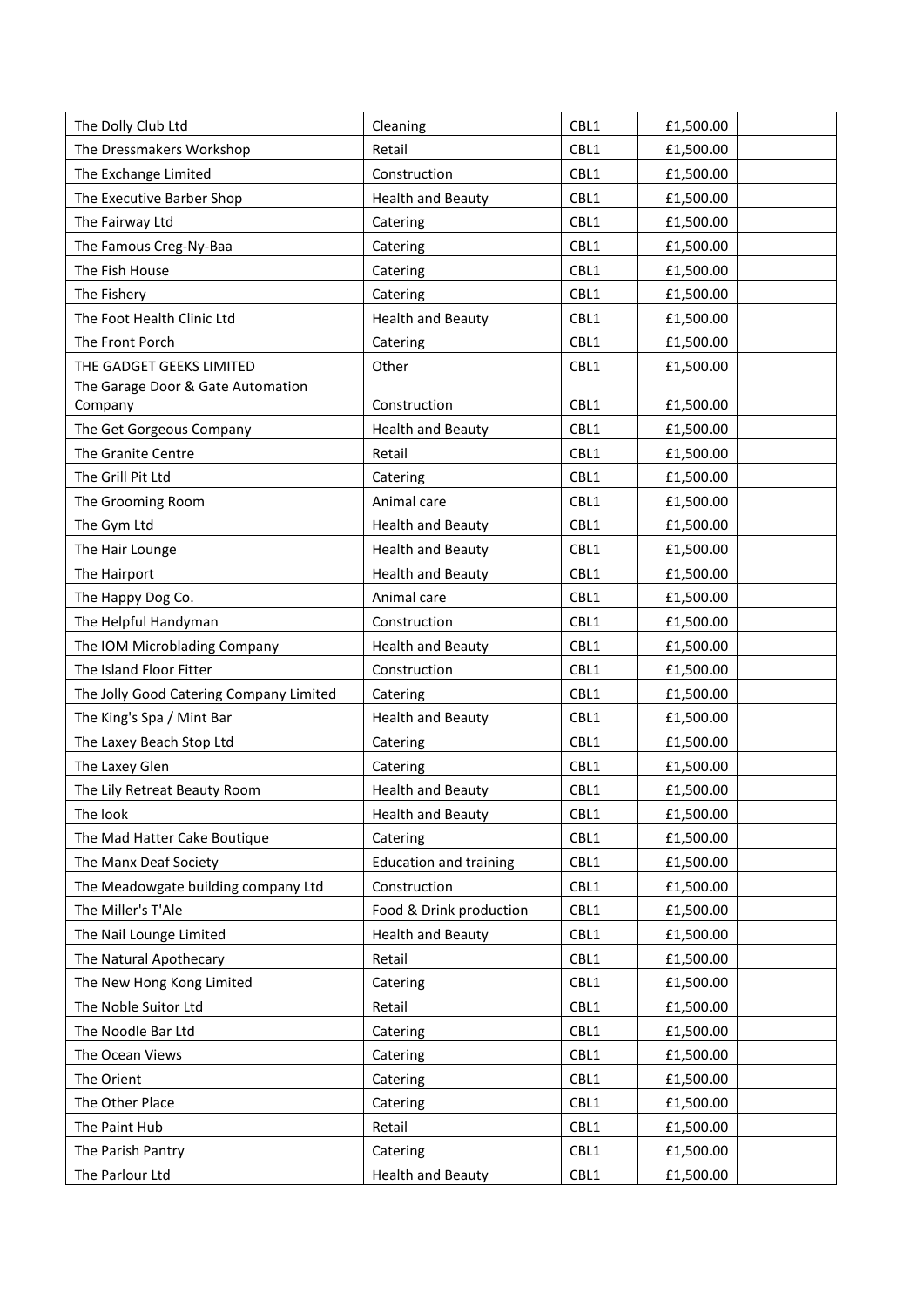| The Paw Patrol Limited                | Animal care                   | CBL1 | £1,500.00 |
|---------------------------------------|-------------------------------|------|-----------|
| The Peveril Peel Ltd                  | Entertainment & Leisure       | CBL1 | £1,500.00 |
| The phoenix chinese takeaway          | Catering                      | CBL1 | £1,500.00 |
| The Play Station Child Care           | Childcare                     | CBL1 | £1,500.00 |
| The Railway Inn Limited               | Catering                      | CBL1 | £1,500.00 |
| The Rainbow Room                      | <b>Health and Beauty</b>      | CBL1 | £1,500.00 |
| The Rose Organization                 | Retail                        | CBL1 | £1,500.00 |
| The Secret Pizza Co                   | Catering                      | CBL1 | £1,500.00 |
| The Sewing Room                       | Other                         | CBL1 | £1,500.00 |
| The Shed                              | Catering                      | CBL1 | £1,500.00 |
| The Shred House                       | Entertainment & Leisure       | CBL1 | £1,500.00 |
| THE SIDINGS                           | Catering                      | CBL1 | £1,500.00 |
| The Signature Rooms                   | <b>Health and Beauty</b>      | CBL1 | £1,500.00 |
| The Snug Ltd                          | Retail                        | CBL1 | £1,500.00 |
| The Tack Box (Kirk Michael)           | Retail                        | CBL1 | £1,500.00 |
| The Tasty Bite                        | Catering                      | CBL1 | £1,500.00 |
| The Thought Store                     | Other                         | CBL1 | £1,500.00 |
| The Tide Limited                      | Retail                        | CBL1 | £1,500.00 |
| The Tile Gallery 2012                 | Retail                        | CBL1 | £1,500.00 |
| The Toy Box                           | Retail                        | CBL1 | £1,500.00 |
| The Turkish Barber Limited            | <b>Health and Beauty</b>      | CBL1 | £1,500.00 |
| The Vanilla Room                      | <b>Health and Beauty</b>      | CBL1 | £1,500.00 |
| The Village Sewing Studio             | Retail                        | CBL1 | £1,500.00 |
| The Wet Nose Company                  | Animal care                   | CBL1 | £1,500.00 |
| The Worx Hair Studio                  | <b>Health and Beauty</b>      | CBL1 | £1,500.00 |
| TheoBuild                             | Construction                  | CBL1 | £1,500.00 |
| Thomas Hannigan Plasterer and General |                               |      |           |
| <b>Builder</b>                        | Construction                  | CBL1 | £1,500.00 |
| Thoughtful Wellbeing                  | Other                         | CBL1 | £1,500.00 |
| Three R Laundry and Ironing Services  | Cleaning                      | CBL1 | £1,500.00 |
| Thrive Health & Fitness               | Fitness                       | CBL1 | £1,500.00 |
| <b>Tiddleywinks Nursery</b>           | Childcare                     | CBL1 | £1,500.00 |
| Tile of Mann                          | Construction                  | CBL1 | £1,500.00 |
| Tiletec Itd                           | Construction                  | CBL1 | £1,500.00 |
| <b>Timberland Limited</b>             | Retail                        | CBL1 | £1,500.00 |
| Time Out Noodle Bar Ltd               | Catering                      | CBL1 | £1,500.00 |
| Tiny Toes Childcare Services          | Childcare                     | CBL1 | £1,500.00 |
| Titan IOM Ltd                         | Construction                  | CBL1 | £1,500.00 |
| <b>Titan Restaurant</b>               | Catering                      | CBL1 | £1,500.00 |
| <b>Titley Cleaners Limited</b>        | Cleaning                      | CBL1 | £1,500.00 |
| TJ'S LIMITED                          | <b>Health and Beauty</b>      | CBL1 | £1,500.00 |
| <b>TK Automotive</b>                  | Repair services               | CBL1 | £1,500.00 |
| <b>TLC Business Solutions Ltd</b>     | <b>Education and training</b> | CBL1 | £1,500.00 |
| <b>TMS Landscapes Ltd</b>             | Gardening and horticulture    | CBL1 | £1,500.00 |
| <b>Toddlers United Playgroup</b>      | Childcare                     | CBL1 | £1,500.00 |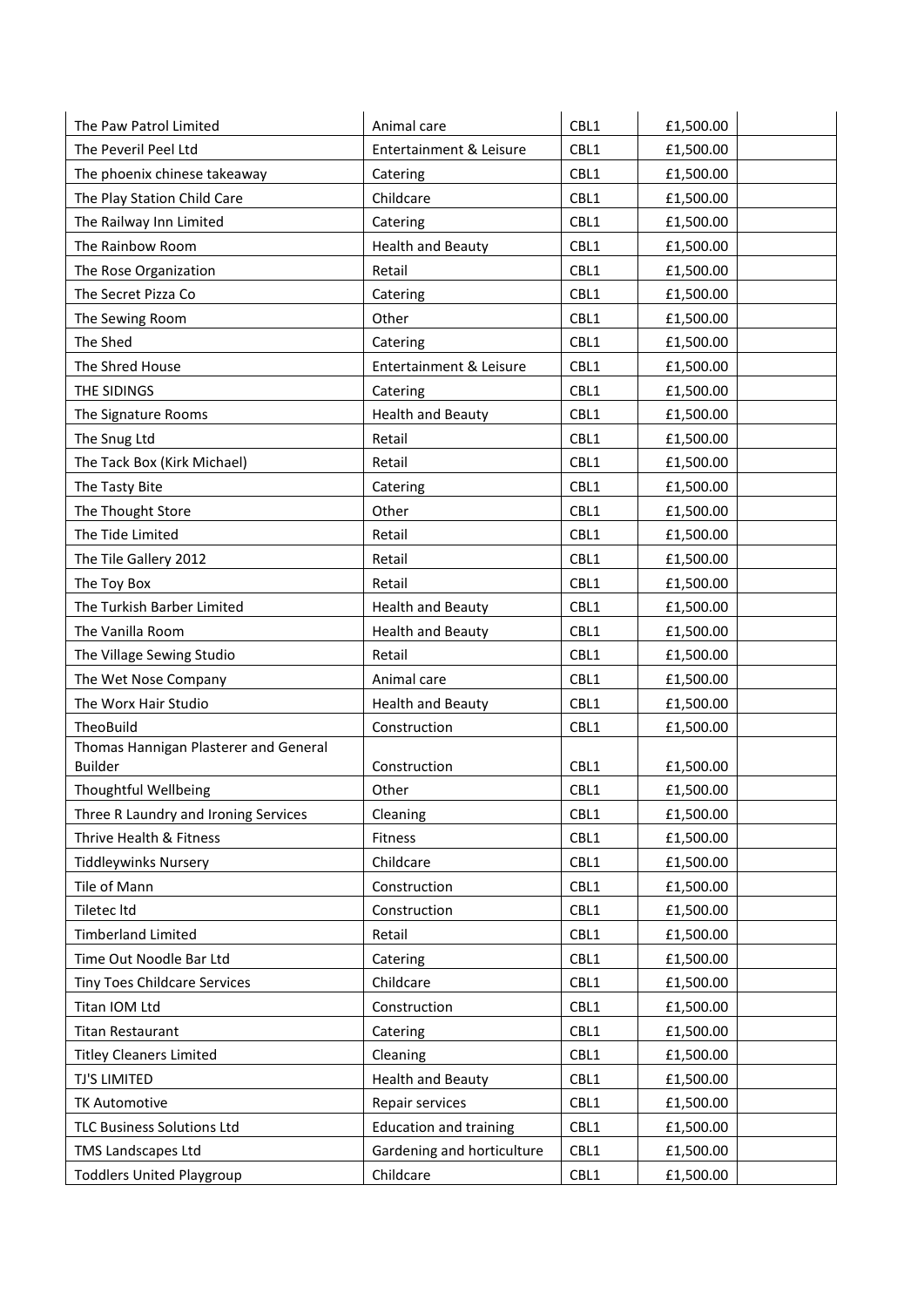| Toni's Sewing Studio                  | Other                         | CBL1 | £1,500.00 |
|---------------------------------------|-------------------------------|------|-----------|
| Tony Ashcroft Painters and Decorators | Construction                  | CBL1 | £1,500.00 |
| Tony Taylor Ltd                       | Construction                  | CBL1 | £1,500.00 |
| TOP 2 TOE                             | Retail                        | CBL1 | £1,500.00 |
| Top Class After School Tuition        | <b>Education and training</b> | CBL1 | £1,500.00 |
| <b>Top Coat</b>                       | Repair services               | CBL1 | £1,500.00 |
| <b>Top Knots Ltd</b>                  | <b>Health and Beauty</b>      | CBL1 | £1,500.00 |
| Top Spec Fencing Limited              | Construction                  | CBL1 | £1,500.00 |
| <b>Total Body Care</b>                | <b>Health and Beauty</b>      | CBL1 | £1,500.00 |
| <b>Total build limited</b>            | Construction                  | CBL1 | £1,500.00 |
| Total Wellbeing From Bump to Birth &  |                               |      |           |
| Beyond                                | Fitness                       | CBL1 | £1,500.00 |
| Totally Wicked Isle of Man            | Retail                        | CBL1 | £1,500.00 |
| TRACEY BELL CASTLETOWN LTD            | <b>Health and Beauty</b>      | CBL1 | £1,500.00 |
| TRACEY BELL RAMSEY LTD                | <b>Health and Beauty</b>      | CBL1 | £1,500.00 |
| <b>Traceys Trims</b>                  | Animal care                   | CBL1 | £1,500.00 |
| Tracy Vanderplank Opticians Ltd       | Medical                       | CBL1 | £1,500.00 |
| Trading Places (I.O.M) Limited        | Retail                        | CBL1 | £1,500.00 |
| <b>Trafalgar Pub Limited</b>          | Entertainment & Leisure       | CBL1 | £1,500.00 |
| <b>Tranquility Beauty Salon</b>       | <b>Health and Beauty</b>      | CBL1 | £1,500.00 |
| TransMann Limited                     | Logistics                     | CBL1 | £1,500.00 |
| <b>Travis Petrie Roofing</b>          | Construction                  | CBL1 | £1,500.00 |
| <b>Treehouse Nursery Ltd</b>          | Childcare                     | CBL1 | £1,500.00 |
| Trevor Kirkwood plastering contractor | Construction                  | CBL1 | £1,500.00 |
| Trevor McCullough Plastering Ltd      | Construction                  | CBL1 | £1,500.00 |
| Trey Ltd                              | <b>Health and Beauty</b>      | CBL1 | £1,500.00 |
| <b>Trinity Group Ltd</b>              | Childcare                     | CBL1 | £1,500.00 |
| Trippy co. Hair                       | <b>Health and Beauty</b>      | CBL1 | £1,500.00 |
| Tris Gell Creative                    | Other                         | CBL1 | £1,500.00 |
| triskelion polo club Itd              | Entertainment & Leisure       | CBL1 | £1,500.00 |
| Truck Van and Car Service Centre Ltd  | Repair services               | CBL1 | £1,500.00 |
| Turnkey Projects Limited              | Construction                  | CBL1 | £1,500.00 |
| Two Fellas Ltd                        | Entertainment & Leisure       | CBL1 | £1,500.00 |
| <b>Twyst Hair Design</b>              | <b>Health and Beauty</b>      | CBL1 | £1,500.00 |
| Tynwald Pies Ltd                      | Catering                      | CBL1 | £1,500.00 |
| <b>Tynwald Taxi</b>                   | Other                         | CBL1 | £1,500.00 |
| Tyremann Ltd                          | Repair services               | CBL1 | £1,500.00 |
| Ultimate taxis ltd                    | Entertainment & Leisure       | CBL1 | £1,500.00 |
| Uncle Fill's                          | Retail                        | CBL1 | £1,500.00 |
| <b>Under The Sea</b>                  | Other                         | CBL1 | £1,500.00 |
| Unique Fire Protection Ltd            | Construction                  | CBL1 | £1,500.00 |
| Unity Dance School                    | Entertainment & Leisure       | CBL1 | £1,500.00 |
| UN-NYE LTD                            | Retail                        | CBL1 | £1,500.00 |
| V R Autostyling                       | Cleaning                      | CBL1 | £1,500.00 |
| V&V FOODS AND HOSPITALITY LIMITED     | Catering                      | CBL1 | £1,500.00 |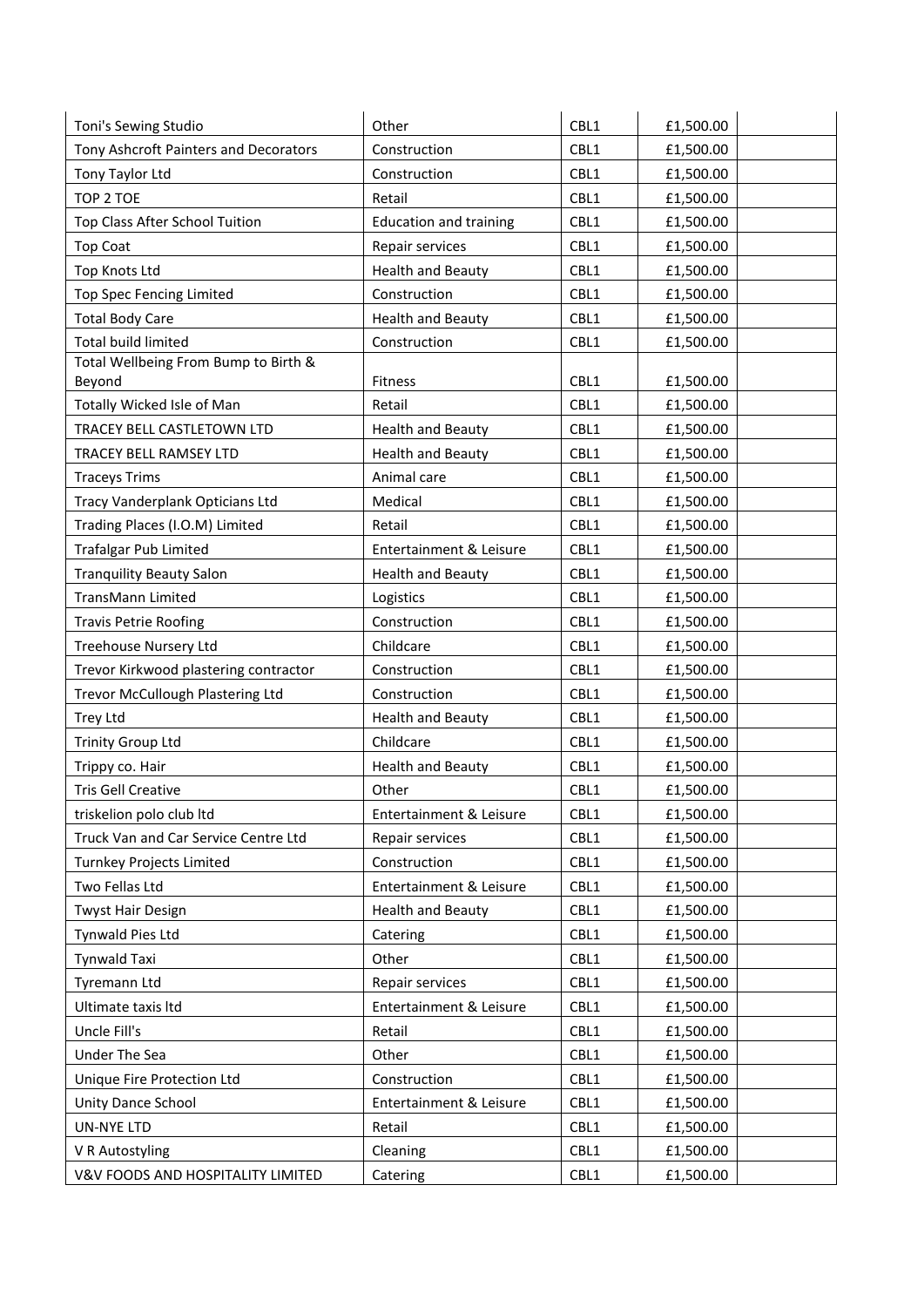| Vacuum Cleaner Service                  | Repair services            | CBL1 | £1,500.00 |
|-----------------------------------------|----------------------------|------|-----------|
| ValetMann Ltd                           | Cleaning                   | CBL1 | £1,500.00 |
| Vanity Fur Limited                      | Animal care                | CBL1 | £1,500.00 |
| Vault Gym                               | Fitness                    | CBL1 | £1,500.00 |
| Vehicles.im                             | Retail                     | CBL1 | £1,500.00 |
| Venetian Plaster Company Ltd            | Construction               | CBL1 | £1,500.00 |
| Versa                                   | Catering                   | CBL1 | £1,500.00 |
| Victoria Grill Peri Peri                | Catering                   | CBL1 | £1,500.00 |
| Vienna Hair Design                      | <b>Health and Beauty</b>   | CBL1 | £1,500.00 |
| <b>Viking Glazing Limited</b>           | Construction               | CBL1 | £1,500.00 |
| Viking Office Systems Ltd               | Other                      | CBL1 | £1,500.00 |
| Village Fireplaces and Stoves Ltd       | Retail                     | CBL1 | £1,500.00 |
| Villicus Limited                        | Other                      | CBL1 | £1,500.00 |
| <b>Vincent Gardening</b>                | Gardening and horticulture | CBL1 | £1,500.00 |
| <b>VIP Hair Design</b>                  | <b>Health and Beauty</b>   | CBL1 | £1,500.00 |
| Vitor Barber Shop                       | <b>Health and Beauty</b>   | CBL1 | £1,500.00 |
| Vivaldi Catering Ltd T/A The Cook Shack | Food & Drink production    | CBL1 | £1,500.00 |
| Vondys Garage Ltd                       | Repair services            | CBL1 | £1,500.00 |
| VOP LTD T/A VANNIN OFFICEPOINT          | Retail                     | CBL1 | £1,500.00 |
| Vroom Groom                             | Animal care                | CBL1 | £1,500.00 |
| W Radcliffe Ltd                         | Construction               | CBL1 | £1,500.00 |
| Wade Truck Services Ltd                 | Repair services            | CBL1 | £1,500.00 |
| Wades aerial & audio Visual serves Itd  | Construction               | CBL1 | £1,500.00 |
| Wagging Tails Dog Grooming Salon        | Animal care                | CBL1 | £1,500.00 |
| <b>Wagging Wheels</b>                   | Animal care                | CBL1 | £1,500.00 |
| Walkabout Limited                       | Entertainment & Leisure    | CBL1 | £1,500.00 |
| Walker construction & groundworks ltd   | Construction               | CBL1 | £1,500.00 |
| Walton Groundworks Limited              | Construction               | CBL1 | £1,500.00 |
| Warmandcozy                             | Other                      | CBL1 | £1,500.00 |
| Warren Keys Bathrooms of Man Limited    | Retail                     | CBL1 | £1,500.00 |
| Wash and Glo                            | Other                      | CBL1 | £1,500.00 |
| Wash and Go Window Cleaners             | Cleaning                   | CBL1 | £1,500.00 |
| <b>Watling Streetworks Ltd</b>          | Construction               | CBL1 | £1,500.00 |
| Watts Up Performance                    | Fitness                    | CBL1 | £1,500.00 |
| Wayne Tomlinson Services Itd            | Construction               | CBL1 | £1,500.00 |
| WCS Ltd TA Ken Quine                    | Retail                     | CBL1 | £1,500.00 |
| Weatherill Advocate and Solicitor Ltd   | Other                      | CBL1 | £1,500.00 |
| <b>WELTER'S EUROPA LIMITED</b>          | Retail                     | CBL1 | £1,500.00 |
| Wentworth Enterprises                   | Catering                   | CBL1 | £1,500.00 |
| West Performance Ltd                    | Retail                     | CBL1 | £1,500.00 |
| <b>Westbourne Construction</b>          | Construction               | CBL1 | £1,500.00 |
| <b>Westminster Car Restorations Ltd</b> | Repair services            | CBL1 | £1,500.00 |
| Westminster Properties Limited          | Construction               | CBL1 | £1,500.00 |
| <b>WGS Limited</b>                      | Construction               | CBL1 | £1,500.00 |
| Whistlestop Coffee Shop                 | Catering                   | CBL1 | £1,500.00 |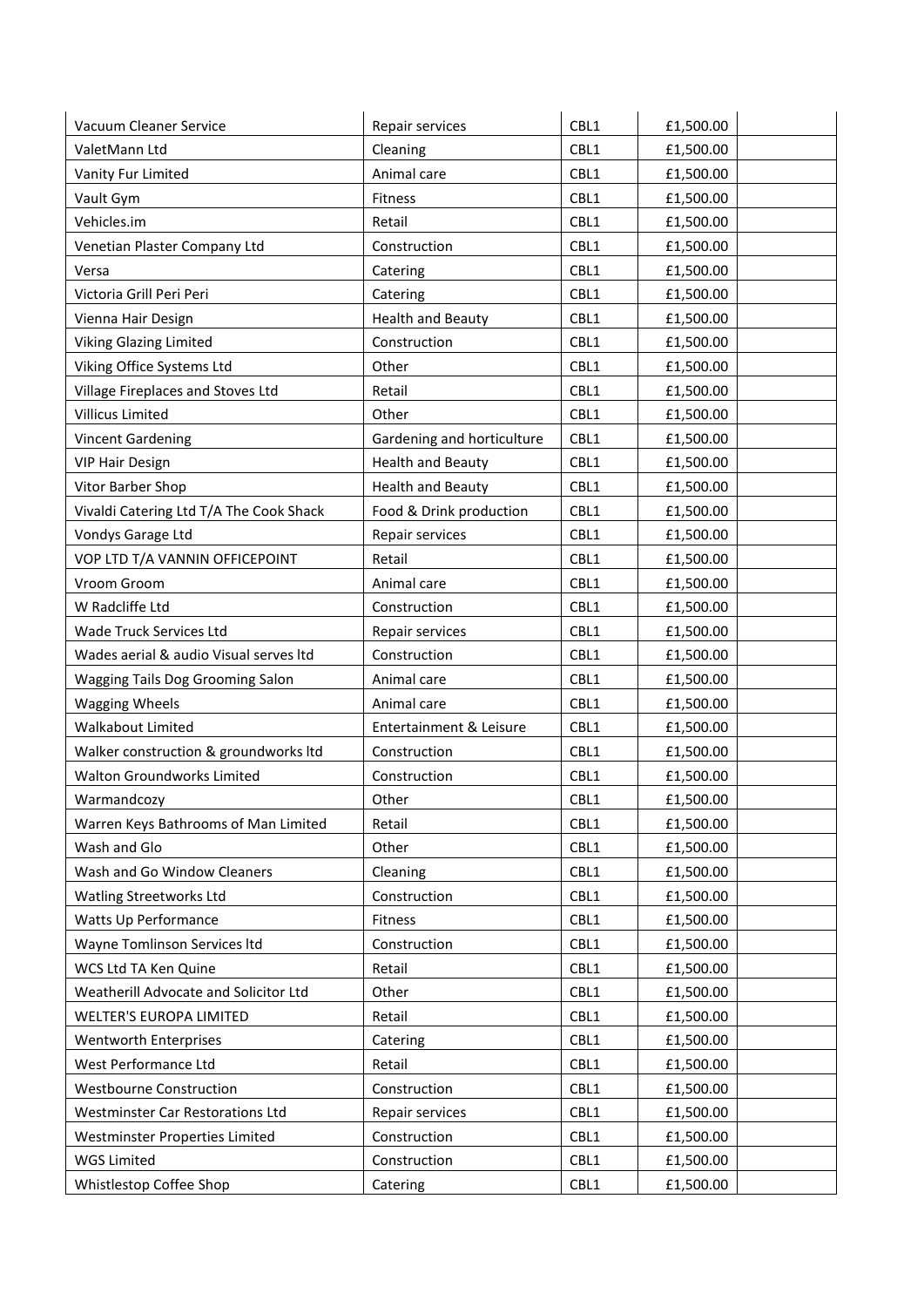| White Glove Services Ltd                | Cleaning                      | CBL1 | £1,500.00 |
|-----------------------------------------|-------------------------------|------|-----------|
| Whittaker Trading Limited               | Retail                        | CBL1 | £1,500.00 |
| William Curphey limited                 | Retail                        | CBL1 | £1,500.00 |
| Wilson & Doyle                          | Construction                  | CBL1 | £1,500.00 |
| Wilson Consulting Ltd                   | Construction                  | CBL1 | £1,500.00 |
| Window World (IOM) Limited              | Construction                  | CBL1 | £1,500.00 |
| Window Worx                             | Construction                  | CBL1 | £1,500.00 |
| Windy's Truck and Plant Ltd             | Other                         | CBL1 | £1,500.00 |
| Wine Down                               | Catering                      | CBL1 | £1,500.00 |
| Wizard Plastering and Building Services | Construction                  | CBL1 | £1,500.00 |
| <b>Woodland Interiors</b>               | Construction                  | CBL1 | £1,500.00 |
| Woodtech Ltd                            | Construction                  | CBL1 | £1,500.00 |
| Woodward Autobody                       | Repair services               | CBL1 | £1,500.00 |
| Woodworks Joinery Itd                   | Construction                  | CBL1 | £1,500.00 |
| Wow nails                               | <b>Health and Beauty</b>      | CBL1 | £1,500.00 |
| www.driver.co.im                        | <b>Education and training</b> | CBL1 | £1,500.00 |
| X Paint Ltd TA On the Road Tattoo       | Other                         | CBL1 | £1,500.00 |
| XCELL AUTOMOTIVE & GEARBOX LIMITED      | Repair services               | CBL1 | £1,500.00 |
| Y Gharey Nursery                        | Gardening and horticulture    | CBL1 | £1,500.00 |
| Yesss Electrical (IOM) Ltd              | Retail                        | CBL1 | £1,500.00 |
| You and Improved                        | <b>Health and Beauty</b>      | CBL1 | £1,500.00 |
| Your Movie Crew Ltd                     | Other                         | CBL1 | £1,500.00 |
| Yun Novak Hairdressing                  | <b>Health and Beauty</b>      | CBL1 | £1,500.00 |
| Zenith Industrial Products Limited      | Retail                        | CBL1 | £1,500.00 |
| Zenobius Ltd                            | <b>Health and Beauty</b>      | CBL1 | £1,500.00 |
|                                         | <b>Health and Beauty</b>      |      | £1,500.00 |
|                                         | <b>Health and Beauty</b>      |      | £1,500.00 |
|                                         | Construction                  |      | £1,500.00 |
|                                         | Repair services               |      | £1,500.00 |
|                                         | Other                         |      | £1,500.00 |
|                                         | Other                         |      | £1,500.00 |
|                                         | Construction                  |      | £1,500.00 |
|                                         | Construction                  |      | £1,500.00 |
|                                         | Construction                  |      | £1,500.00 |
|                                         | Construction                  |      | £1,500.00 |
|                                         | Construction                  |      | £1,500.00 |
|                                         | <b>Health and Beauty</b>      |      | £1,500.00 |
|                                         | Construction                  |      | £1,500.00 |
|                                         | Construction                  |      | £1,500.00 |
|                                         | <b>Health and Beauty</b>      |      | £1,500.00 |
|                                         | Construction                  |      | £1,500.00 |
|                                         | <b>Health and Beauty</b>      |      | £1,500.00 |
|                                         | Logistics                     |      | £1,500.00 |
|                                         | Retail                        |      | £1,500.00 |
|                                         | Fitness                       |      | £1,500.00 |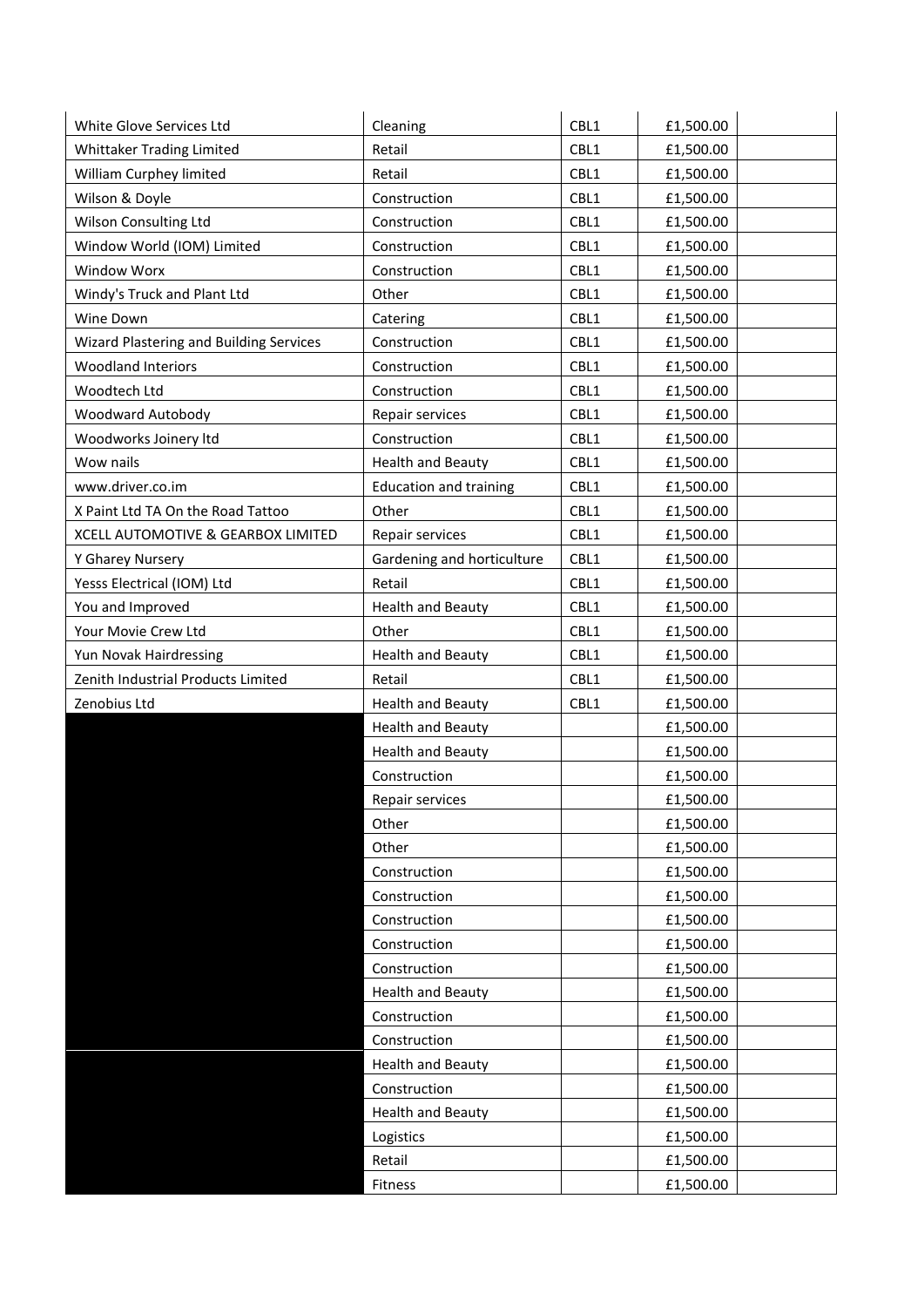| Construction                  | £1,500.00 |
|-------------------------------|-----------|
| <b>Health and Beauty</b>      | £1,500.00 |
| Construction                  | £1,500.00 |
| <b>Health and Beauty</b>      | £1,500.00 |
| Entertainment & Leisure       | £1,500.00 |
| <b>Health and Beauty</b>      | £1,500.00 |
| Gardening and horticulture    | £1,500.00 |
| Construction                  | £1,500.00 |
| Other                         | £1,500.00 |
| Other                         | £1,500.00 |
| Construction                  | £1,500.00 |
| <b>Health and Beauty</b>      | £1,500.00 |
| Other                         | £1,500.00 |
| Construction                  | £1,500.00 |
| Construction                  | £1,500.00 |
| Other                         | £1,500.00 |
| Construction                  | £1,500.00 |
| Repair services               | £1,500.00 |
| Construction                  | £1,500.00 |
| Construction                  | £1,500.00 |
| Construction                  | £1,500.00 |
| Construction                  | £1,500.00 |
| <b>Education and training</b> | £1,500.00 |
| Entertainment & Leisure       | £1,500.00 |
| Entertainment & Leisure       | £1,500.00 |
| Entertainment & Leisure       | £1,500.00 |
| Other                         | £1,500.00 |
| Construction                  | £1,500.00 |
| Construction                  | £1,500.00 |
| Construction                  | £1,500.00 |
| Construction                  | £1,500.00 |
| <b>Health and Beauty</b>      | £1,500.00 |
| Construction                  | £1,500.00 |
| <b>Health and Beauty</b>      | £1,500.00 |
| Construction                  | £1,500.00 |
| Entertainment & Leisure       | £1,500.00 |
| Commercial fishing boats /    |           |
| Share fishermen               | £1,500.00 |
| Other                         | £1,500.00 |
| Other<br>Construction         | £1,500.00 |
|                               | £1,500.00 |
| Construction                  | £1,500.00 |
| Construction                  | £1,500.00 |
| Construction                  | £1,500.00 |
| Construction                  | £1,500.00 |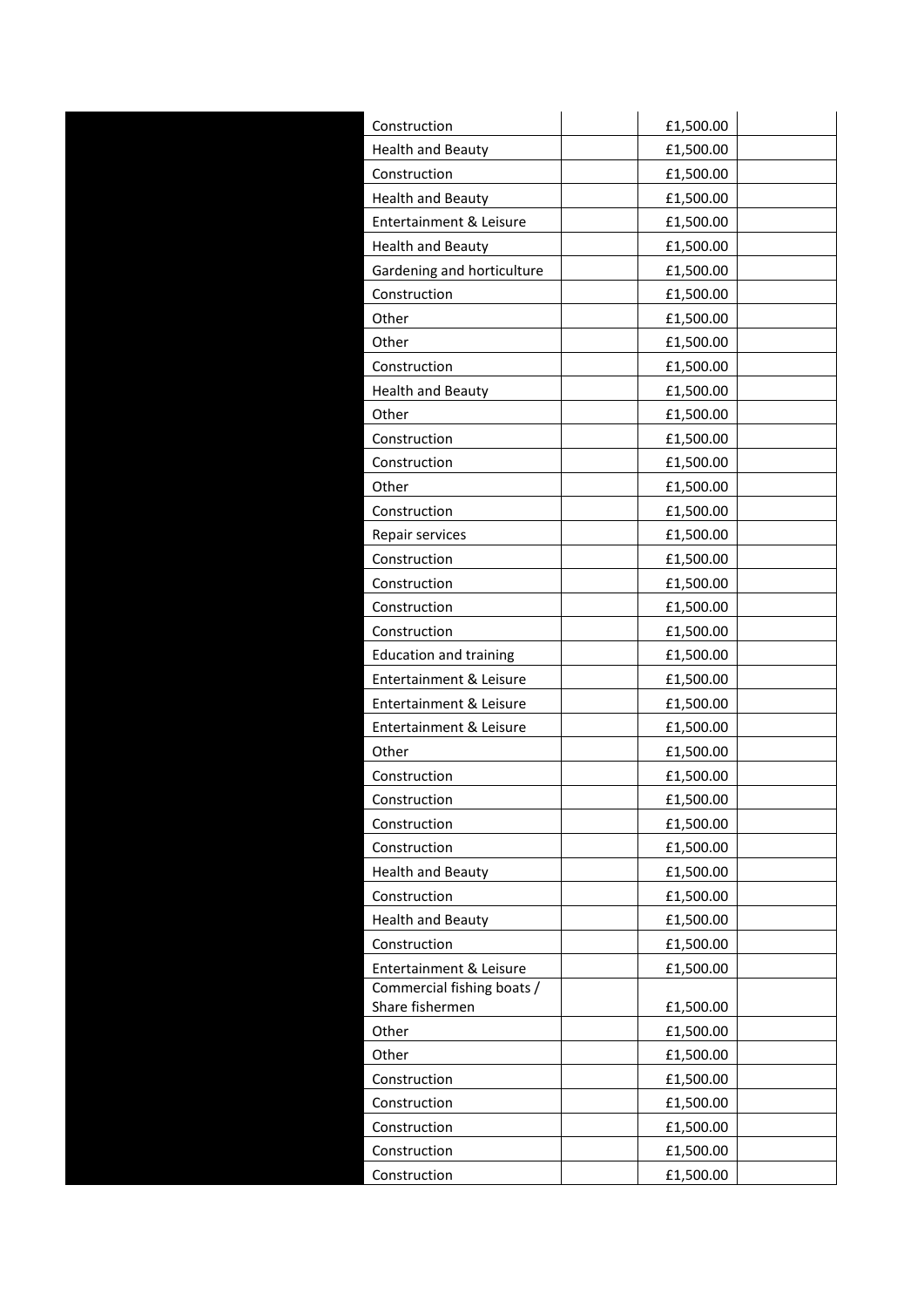| Construction             | £1,500.00 |
|--------------------------|-----------|
| Cleaning                 | £1,500.00 |
| Construction             | £1,500.00 |
| Other                    | £1,500.00 |
| <b>Health and Beauty</b> | £1,500.00 |
| <b>Health and Beauty</b> | £1,500.00 |
| <b>Health and Beauty</b> | £1,500.00 |
| Construction             | £1,500.00 |
| Construction             | £1,500.00 |
| Other                    | £1,500.00 |
| Construction             | £1,500.00 |
| Construction             | £1,500.00 |
| Other                    | £1,500.00 |
| <b>Health and Beauty</b> | £1,500.00 |
| Entertainment & Leisure  | £1,500.00 |
| Construction             | £1,500.00 |
| Cleaning                 | £1,500.00 |
| Other                    | £1,500.00 |
| Childcare                | £1,500.00 |
| Construction             | £1,500.00 |
| Construction             | £1,500.00 |
| Construction             | £1,500.00 |
| Construction             | £1,500.00 |
| Construction             | £1,500.00 |
| Construction             | £1,500.00 |
| <b>Health and Beauty</b> | £1,500.00 |
| Construction             | £1,500.00 |
| Construction             | £1,500.00 |
| Logistics                | £1,500.00 |
| Construction             | £1,500.00 |
| Other                    | £1,500.00 |
| Construction             | £1,500.00 |
| Construction             | £1,500.00 |
| Other                    | £1,500.00 |
| Construction             | £1,500.00 |
| Construction             | £1,500.00 |
| Construction             | £1,500.00 |
| Other                    | £1,500.00 |
| Construction             | £1,500.00 |
| Other                    | £1,500.00 |
| Construction             | £1,500.00 |
| Construction             | £1,500.00 |
| Fitness                  | £1,500.00 |
| Construction             | £1,500.00 |
|                          |           |
| Construction             | £1,500.00 |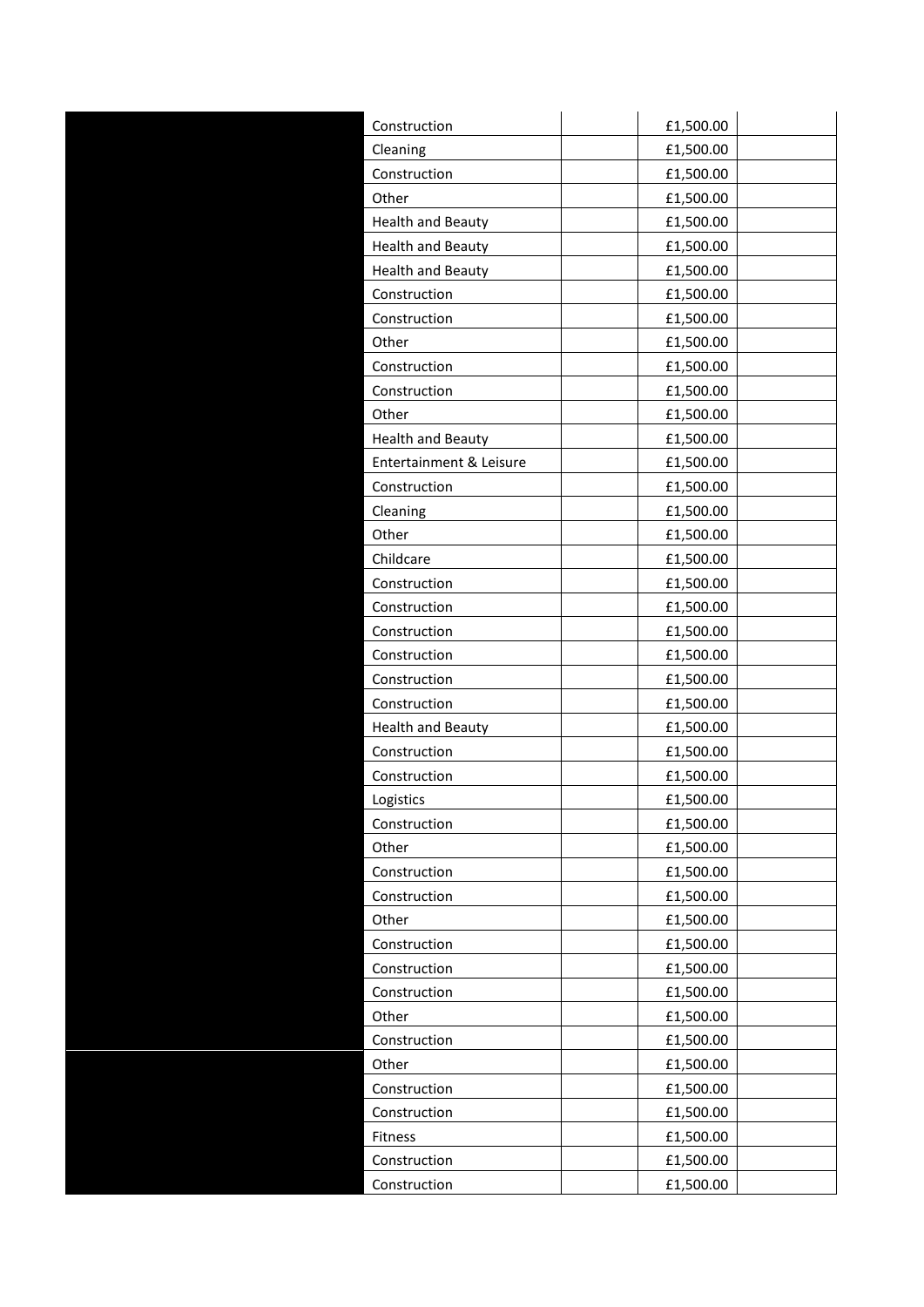| Medical                       | £1,500.00 |  |
|-------------------------------|-----------|--|
| Manufacturing                 | £1,500.00 |  |
| Construction                  | £1,500.00 |  |
| Cleaning                      | £1,500.00 |  |
| Construction                  | £1,500.00 |  |
| Construction                  | £1,500.00 |  |
| Construction                  | £1,500.00 |  |
| Other                         | £1,500.00 |  |
| Construction                  | £1,500.00 |  |
| <b>Health and Beauty</b>      | £1,500.00 |  |
| Construction                  | £1,500.00 |  |
| Construction                  | £1,500.00 |  |
| <b>Health and Beauty</b>      | £1,500.00 |  |
| Construction                  | £1,500.00 |  |
| Construction                  | £1,500.00 |  |
| Gardening and horticulture    | £1,500.00 |  |
| Construction                  | £1,500.00 |  |
| Construction                  | £1,500.00 |  |
| Construction                  | £1,500.00 |  |
| <b>Health and Beauty</b>      | £1,500.00 |  |
| <b>Health and Beauty</b>      | £1,500.00 |  |
| <b>Health and Beauty</b>      | £1,500.00 |  |
| Construction                  | £1,500.00 |  |
| Construction                  | £1,500.00 |  |
| Construction                  | £1,500.00 |  |
| Logistics                     | £1,500.00 |  |
| <b>Health and Beauty</b>      | £1,500.00 |  |
| Repair services               | £1,500.00 |  |
| Gardening and horticulture    | £1,500.00 |  |
| Construction                  | £1,500.00 |  |
| Construction                  | £1,500.00 |  |
| Construction                  | £1,500.00 |  |
| Construction                  | £1,500.00 |  |
| Childcare                     | £1,500.00 |  |
|                               |           |  |
| <b>Health and Beauty</b>      | £1,500.00 |  |
| Construction                  | £1,500.00 |  |
| <b>Education and training</b> | £1,500.00 |  |
| Construction                  | £1,500.00 |  |
| Construction                  | £1,500.00 |  |
| Construction                  | £1,500.00 |  |
| Other                         | £1,500.00 |  |
| <b>Education and training</b> | £1,500.00 |  |
| Cleaning                      | £1,500.00 |  |
| Construction                  | £1,500.00 |  |
| Other                         | £1,500.00 |  |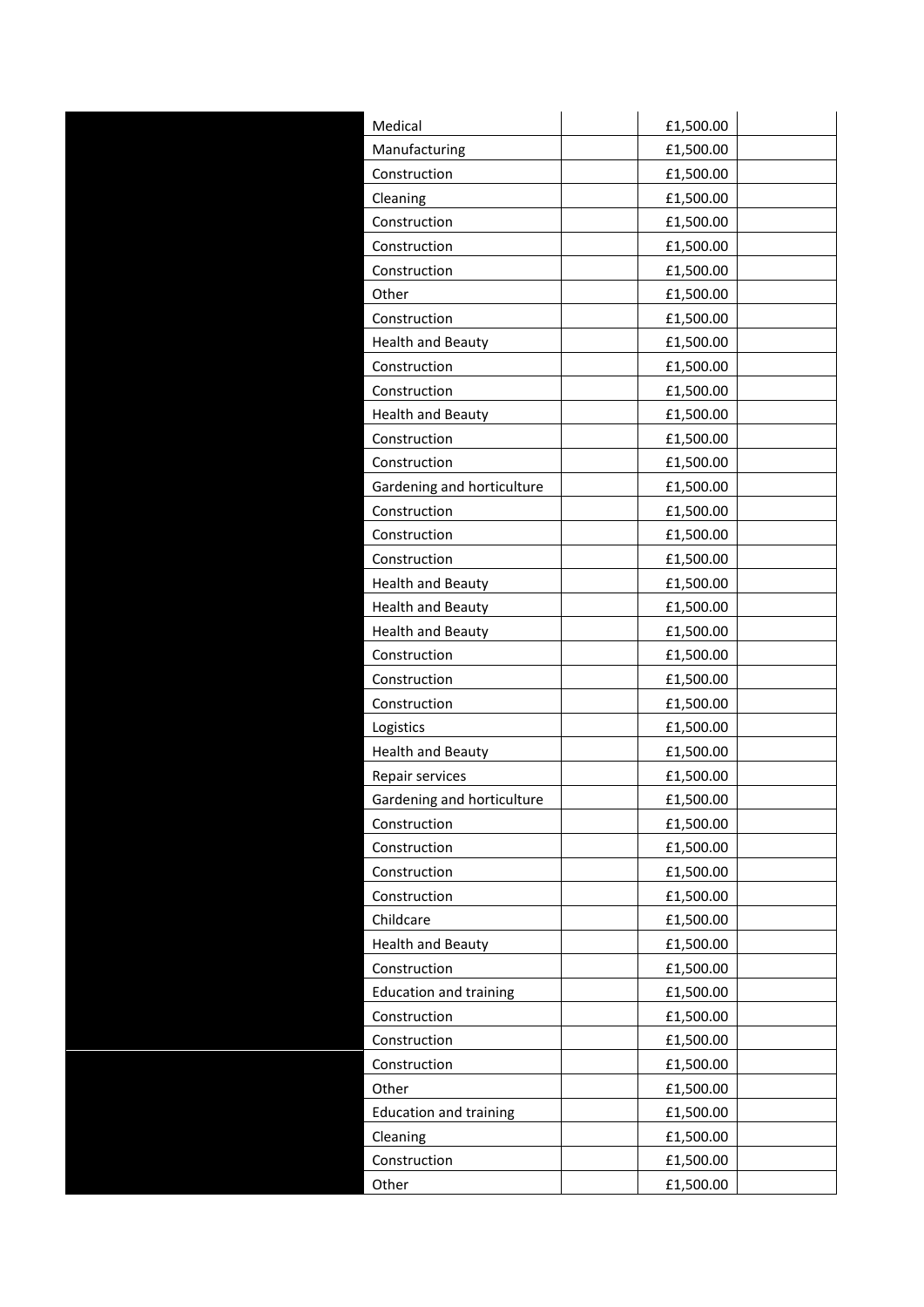| Childcare                | £1,500.00 |
|--------------------------|-----------|
| Construction             | £1,500.00 |
| Construction             | £1,500.00 |
| Construction             | £1,500.00 |
| Fitness                  | £1,500.00 |
| Childcare                | £1,500.00 |
| <b>Health and Beauty</b> | £1,500.00 |
| Logistics                | £1,500.00 |
| Construction             | £1,500.00 |
| Construction             | £1,500.00 |
| Construction             | £1,500.00 |
| Construction             | £1,500.00 |
| Construction             | £1,500.00 |
|                          |           |
| Construction             | £1,500.00 |
| Retail                   | £1,500.00 |
| Repair services          | £1,500.00 |
| Other                    | £1,500.00 |
| <b>Health and Beauty</b> | £1,500.00 |
| Construction             | £1,500.00 |
| Other                    | £1,500.00 |
| Other                    | £1,500.00 |
| Other                    | £1,500.00 |
| Childcare                | £1,500.00 |
| Construction             | £1,500.00 |
| Construction             | £1,500.00 |
| Logistics                | £1,500.00 |
| Construction             | £1,500.00 |
| Construction             | £1,500.00 |
| Retail                   | £1,500.00 |
| <b>Health and Beauty</b> | £1,500.00 |
| Construction             | £1,500.00 |
| Construction             | £1,500.00 |
| Construction             | £1,500.00 |
| <b>Health and Beauty</b> | £1,500.00 |
| Construction             | £1,500.00 |
| Other                    | £1,500.00 |
| Construction             | £1,500.00 |
| Construction             | £1,500.00 |
| Other                    | £1,500.00 |
| Construction             | £1,500.00 |
| Construction             | £1,500.00 |
| Other                    | £1,500.00 |
|                          |           |
| Construction             | £1,500.00 |
| Construction             | £1,500.00 |
| Construction             | £1,500.00 |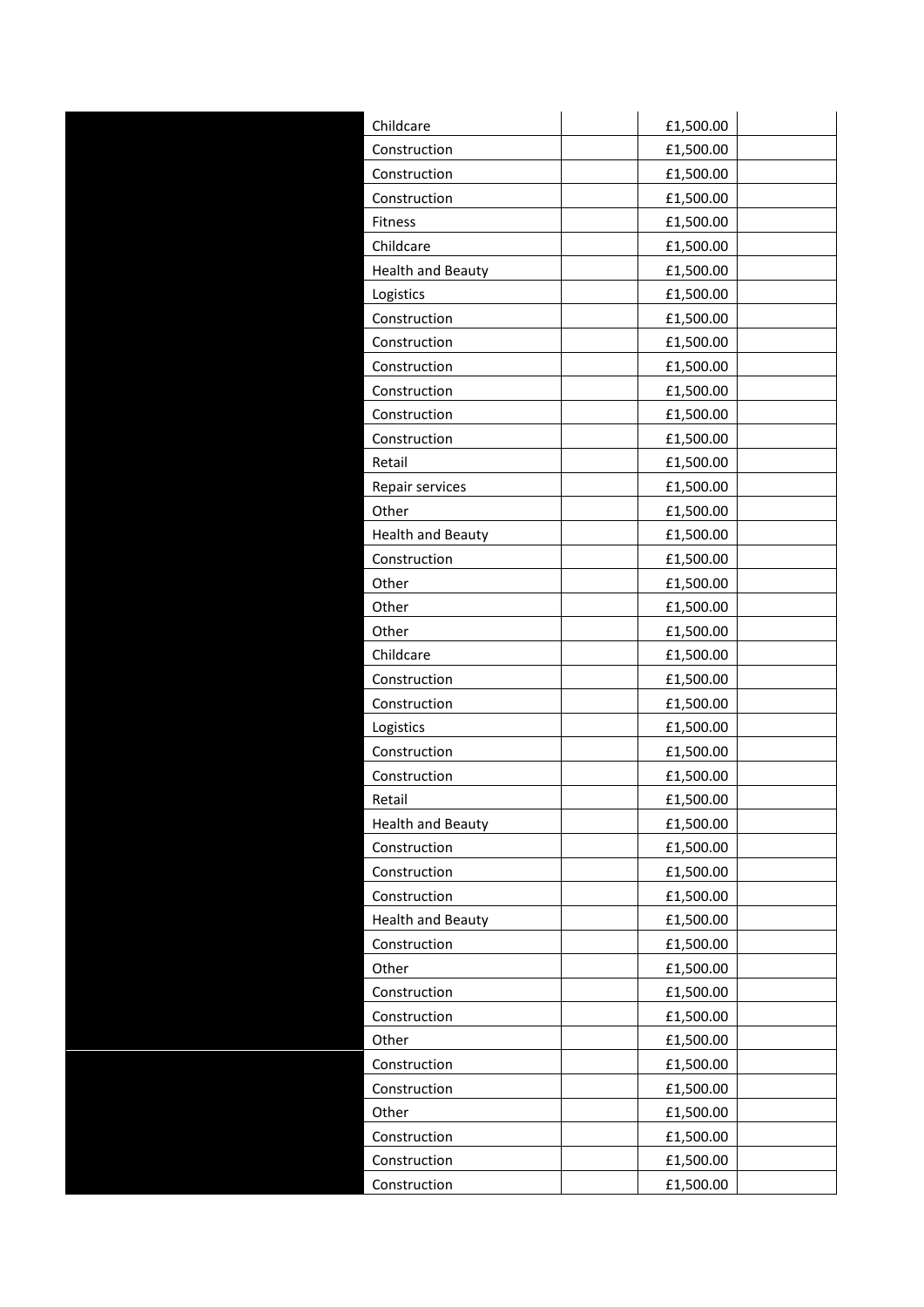| Construction               | £1,500.00 |  |
|----------------------------|-----------|--|
| Construction               | £1,500.00 |  |
| Other                      | £1,500.00 |  |
| <b>Health and Beauty</b>   | £1,500.00 |  |
| Childcare                  | £1,500.00 |  |
| Construction               | £1,500.00 |  |
| Other                      | £1,500.00 |  |
| Other                      | £1,500.00 |  |
| Construction               | £1,500.00 |  |
| Construction               | £1,500.00 |  |
| Childcare                  | £1,500.00 |  |
| Catering                   | £1,500.00 |  |
| Construction               | £1,500.00 |  |
| Construction               | £1,500.00 |  |
| Gardening and horticulture | £1,500.00 |  |
| Childcare                  | £1,500.00 |  |
| Construction               | £1,500.00 |  |
| Construction               | £1,500.00 |  |
| Other                      | £1,500.00 |  |
| Construction               | £1,500.00 |  |
| Construction               | £1,500.00 |  |
| Construction               | £1,500.00 |  |
| Construction               | £1,500.00 |  |
| Construction               | £1,500.00 |  |
| <b>Health and Beauty</b>   | £1,500.00 |  |
| Construction               | £1,500.00 |  |
| Construction               | £1,500.00 |  |
| Construction               | £1,500.00 |  |
| Construction               | £1,500.00 |  |
| Construction               | £1,500.00 |  |
| Construction               | £1,500.00 |  |
| Construction               | £1,500.00 |  |
| Repair services            | £1,500.00 |  |
| Construction               | £1,500.00 |  |
| Construction               | £1,500.00 |  |
| Other                      | £1,500.00 |  |
| Construction               | £1,500.00 |  |
| Construction               | £1,500.00 |  |
| Repair services            | £1,500.00 |  |
| Logistics                  | £1,500.00 |  |
| Construction               | £1,500.00 |  |
| Construction               | £1,500.00 |  |
| Childcare                  | £1,500.00 |  |
| Construction               | £1,500.00 |  |
| Construction               | £1,500.00 |  |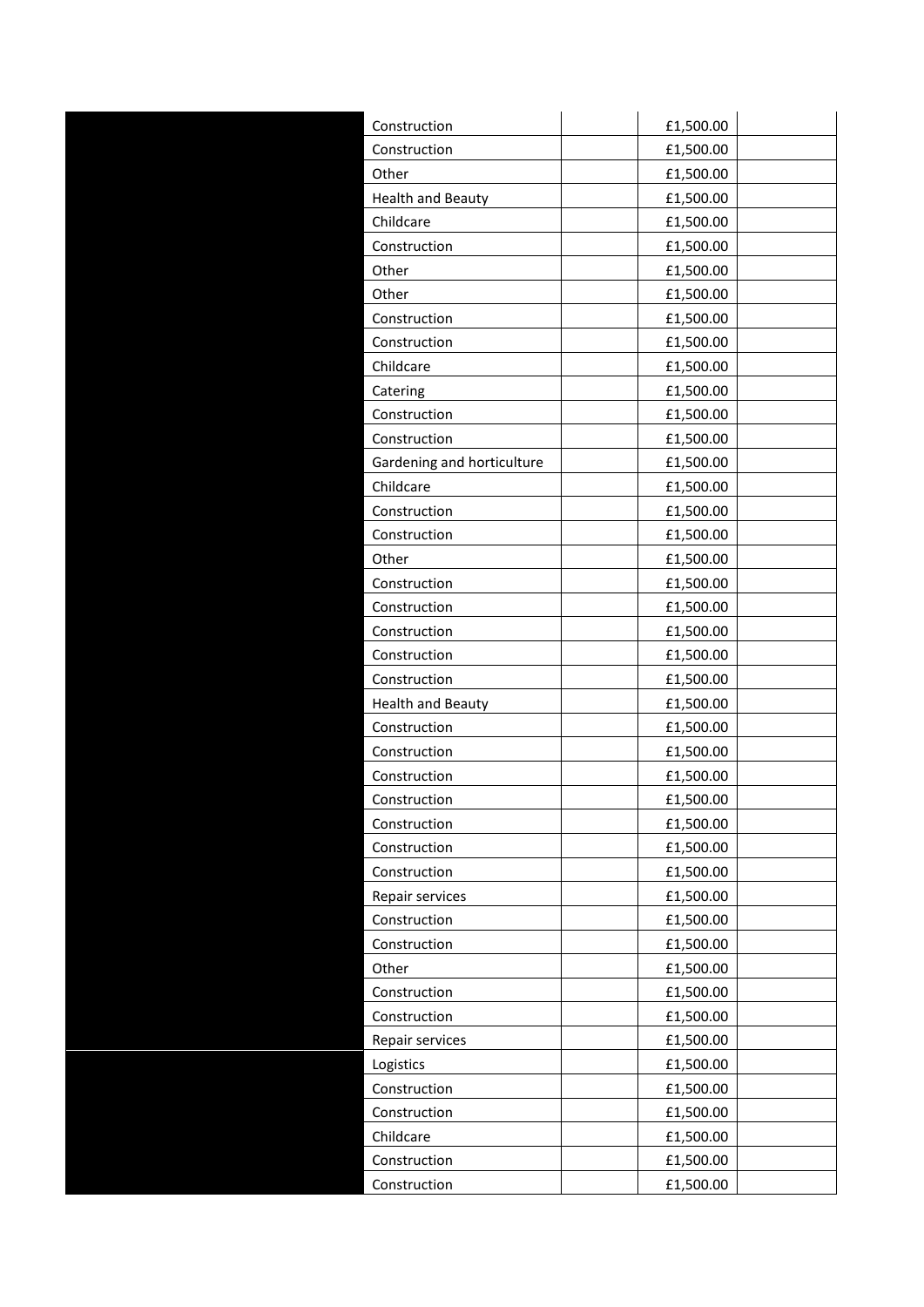| Construction                  | £1,500.00 |  |
|-------------------------------|-----------|--|
| Construction                  | £1,500.00 |  |
| Construction                  | £1,500.00 |  |
| Construction                  | £1,500.00 |  |
| Other                         | £1,500.00 |  |
| Construction                  | £1,500.00 |  |
| Construction                  | £1,500.00 |  |
| Construction                  | £1,500.00 |  |
| Gardening and horticulture    | £1,500.00 |  |
| Childcare                     | £1,500.00 |  |
| Construction                  | £1,500.00 |  |
| Construction                  | £1,500.00 |  |
| Construction                  | £1,500.00 |  |
| Gardening and horticulture    | £1,500.00 |  |
| Construction                  | £1,500.00 |  |
| Construction                  | £1,500.00 |  |
| Construction                  | £1,500.00 |  |
| Construction                  | £1,500.00 |  |
| Construction                  | £1,500.00 |  |
| Construction                  | £1,500.00 |  |
| <b>Health and Beauty</b>      | £1,500.00 |  |
| Childcare                     | £1,500.00 |  |
| Construction                  | £1,500.00 |  |
| Childcare                     | £1,500.00 |  |
| Construction                  | £1,500.00 |  |
| Childcare                     | £1,500.00 |  |
| Childcare                     | £1,500.00 |  |
| Construction                  | £1,500.00 |  |
| <b>Education and training</b> | £1,500.00 |  |
| <b>Health and Beauty</b>      | £1,500.00 |  |
| Construction                  | £1,500.00 |  |
| <b>Education and training</b> | £1,500.00 |  |
| <b>Health and Beauty</b>      | £1,500.00 |  |
| Construction                  | £1,500.00 |  |
| <b>Health and Beauty</b>      | £1,500.00 |  |
| Childcare                     | £1,500.00 |  |
| Construction                  | £1,500.00 |  |
| Other                         | £1,500.00 |  |
| Construction                  | £1,500.00 |  |
| Other                         | £1,500.00 |  |
| Cleaning                      | £1,500.00 |  |
| Construction                  | £1,500.00 |  |
| Construction                  | £1,500.00 |  |
| Construction                  | £1,500.00 |  |
| Construction                  | £1,500.00 |  |
|                               |           |  |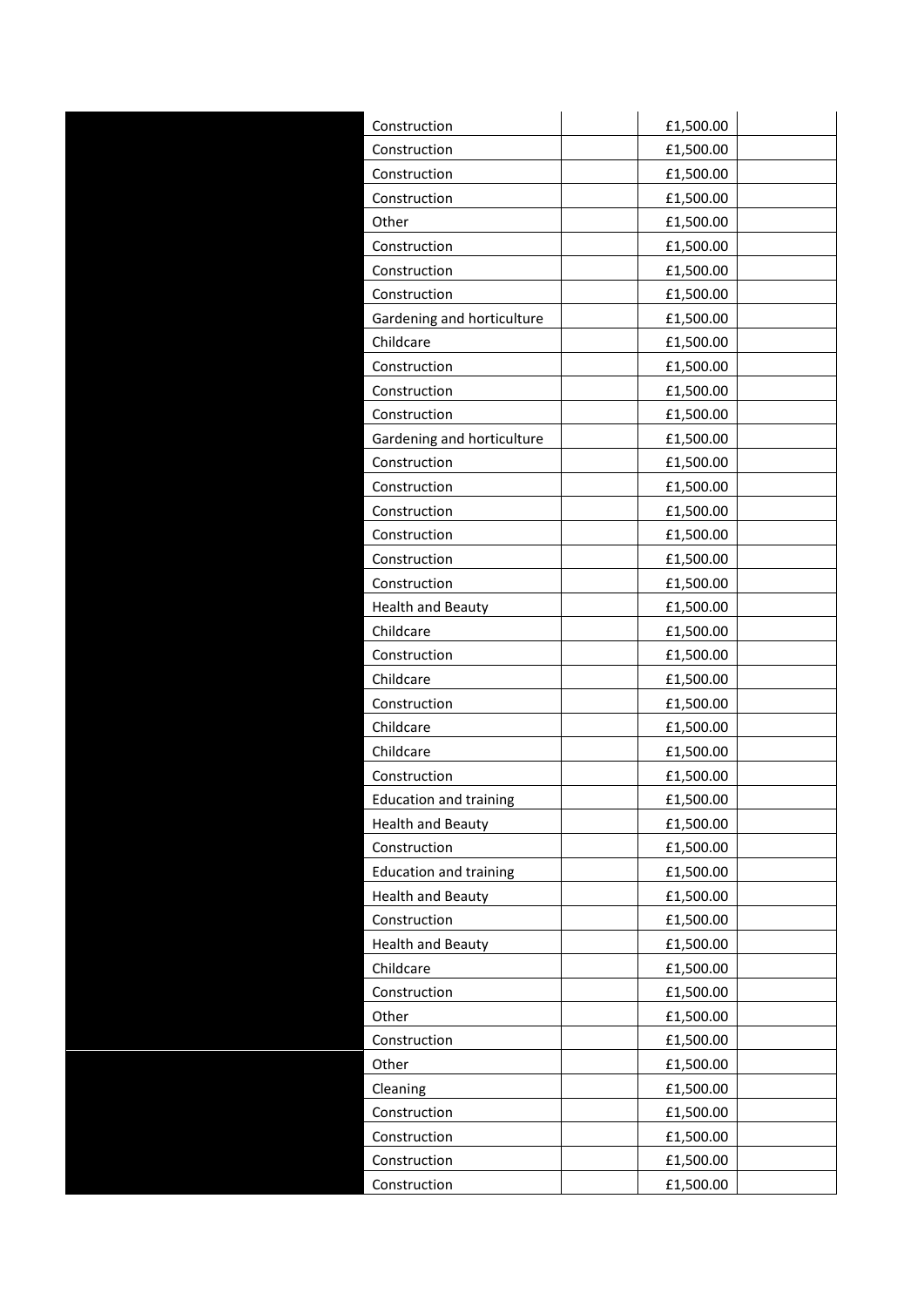| <b>Education and training</b> | £1,500.00 |  |
|-------------------------------|-----------|--|
| Construction                  | £1,500.00 |  |
| Construction                  | £1,500.00 |  |
| Construction                  | £1,500.00 |  |
| Cleaning                      | £1,500.00 |  |
| Construction                  | £1,500.00 |  |
| Construction                  | £1,500.00 |  |
| Construction                  | £1,500.00 |  |
| Childcare                     | £1,500.00 |  |
| Construction                  | £1,500.00 |  |
| Other                         | £1,500.00 |  |
| Other                         | £1,500.00 |  |
| Construction                  | £1,500.00 |  |
| Other                         | £1,500.00 |  |
| Other                         | £1,500.00 |  |
| Construction                  | £1,500.00 |  |
| <b>Education and training</b> | £1,500.00 |  |
| Construction                  | £1,500.00 |  |
| Construction                  | £1,500.00 |  |
| Construction                  | £1,500.00 |  |
| Construction                  | £1,500.00 |  |
| Construction                  | £1,500.00 |  |
| Construction                  | £1,500.00 |  |
| Construction                  | £1,500.00 |  |
| Construction                  | £1,500.00 |  |
| Construction                  | £1,500.00 |  |
| Childcare                     | £1,500.00 |  |
| Construction                  | £1,500.00 |  |
| Construction                  | £1,500.00 |  |
| Construction                  | £1,500.00 |  |
| Gardening and horticulture    | £1,500.00 |  |
| Other                         | £1,500.00 |  |
| Other                         | £1,500.00 |  |
| Construction                  | £1,500.00 |  |
| Other                         | £1,500.00 |  |
| Construction                  | £1,500.00 |  |
| Construction                  | £1,500.00 |  |
| Construction                  | £1,500.00 |  |
| Logistics                     | £1,500.00 |  |
| Construction                  | £1,500.00 |  |
| Construction                  | £1,500.00 |  |
| Construction                  | £1,500.00 |  |
| Gardening and horticulture    | £1,500.00 |  |
| Construction                  | £1,500.00 |  |
| Construction                  | £1,500.00 |  |
|                               |           |  |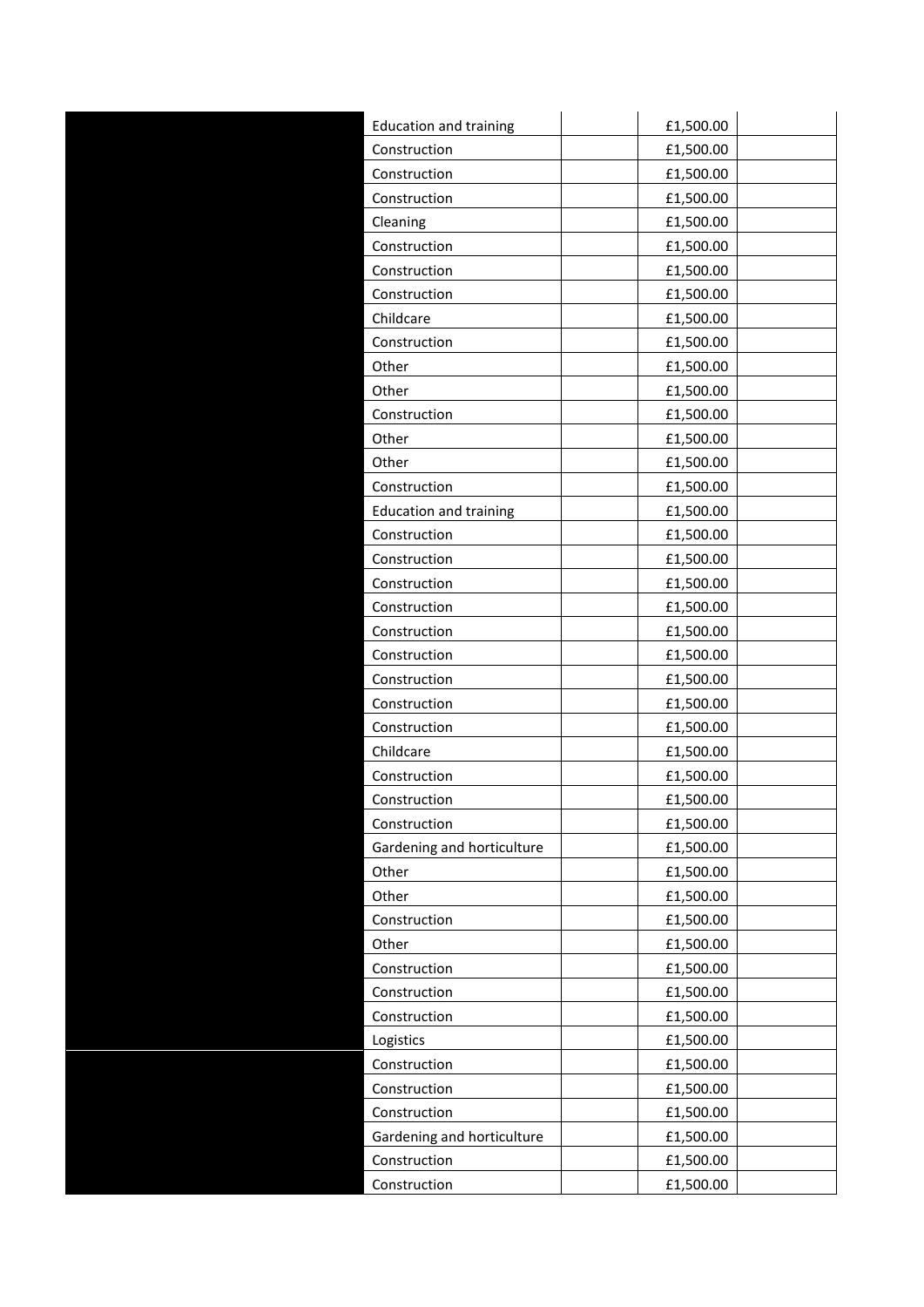| Construction                  | £1,500.00 |
|-------------------------------|-----------|
| Childcare                     | £1,500.00 |
| Other                         | £1,500.00 |
| Other                         | £1,500.00 |
| Construction                  | £1,500.00 |
| Construction                  | £1,500.00 |
| Construction                  | £1,500.00 |
| Construction                  | £1,500.00 |
| Construction                  | £1,500.00 |
| Construction                  | £1,500.00 |
| Cleaning                      | £1,500.00 |
| Construction                  | £1,500.00 |
| Construction                  | £1,500.00 |
| Construction                  | £1,500.00 |
| Construction                  | £1,500.00 |
| Construction                  | £1,500.00 |
| Construction                  | £1,500.00 |
| Cleaning                      | £1,500.00 |
| Construction                  | £1,500.00 |
| Construction                  | £1,500.00 |
| Medical                       | £1,500.00 |
| Construction                  | £1,500.00 |
| Construction                  | £1,500.00 |
| Construction                  | £1,500.00 |
| Construction                  | £1,500.00 |
| Catering                      | £1,500.00 |
| Construction                  | £1,500.00 |
| Construction                  | £1,500.00 |
| Construction                  | £1,500.00 |
| <b>Education and training</b> | £1,500.00 |
| Construction                  | £1,500.00 |
| Childcare                     | £1,500.00 |
| Construction                  | £1,500.00 |
| Other                         | £1,500.00 |
| Construction                  | £1,500.00 |
| Construction                  | £1,500.00 |
| <b>Education and training</b> | £1,500.00 |
| Construction                  | £1,500.00 |
| Construction                  | £1,500.00 |
| <b>Health and Beauty</b>      | £1,500.00 |
| Construction                  | £1,500.00 |
| Gardening and horticulture    | £1,500.00 |
| Construction                  | £1,500.00 |
| Construction                  | £1,500.00 |
| Construction                  | £1,500.00 |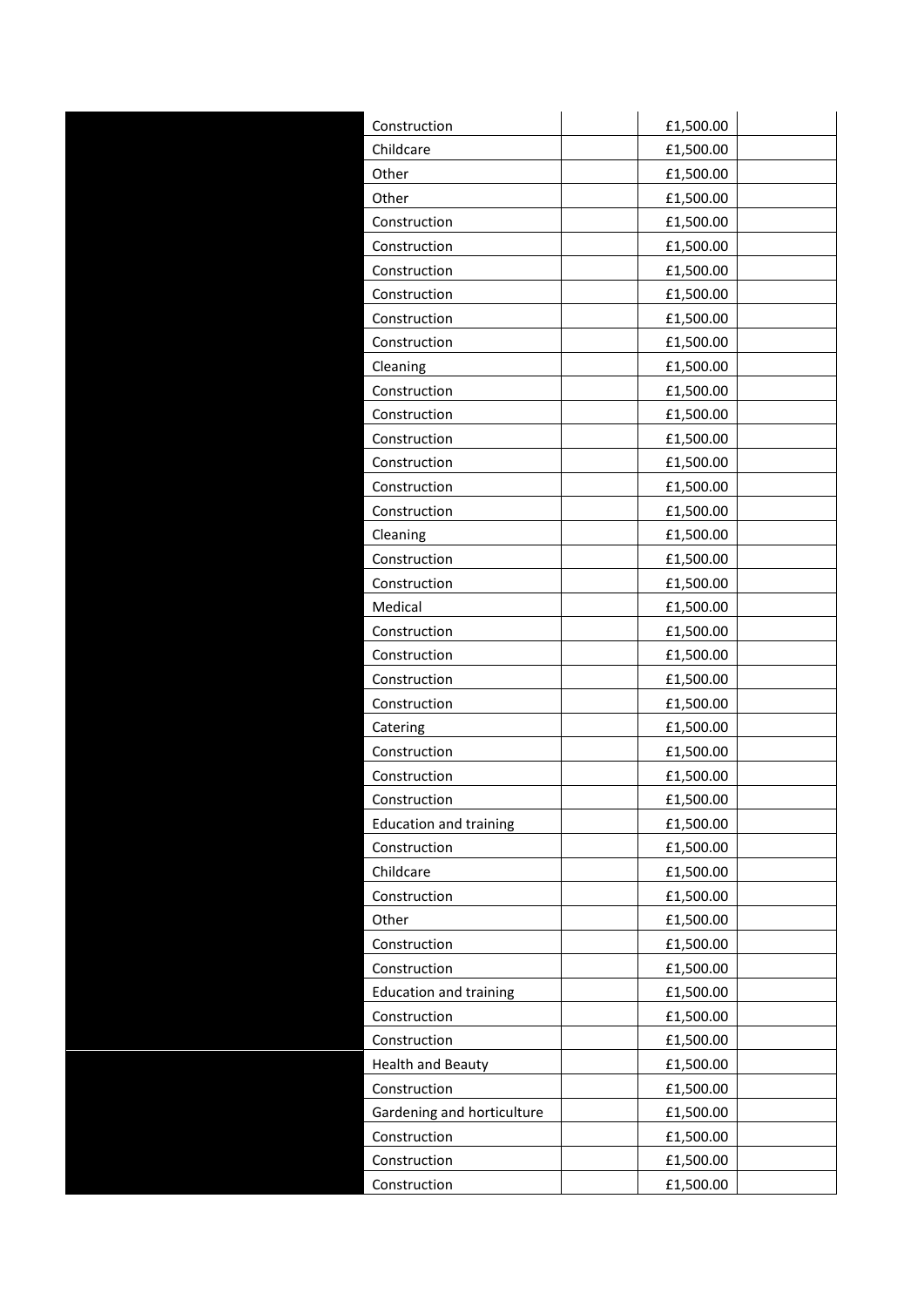|              | Other                         | £1,500.00         |  |
|--------------|-------------------------------|-------------------|--|
|              | Construction                  | £1,500.00         |  |
|              | Other                         | £1,500.00         |  |
|              | Entertainment & Leisure       | £1,500.00         |  |
|              | Gardening and horticulture    | £1,500.00         |  |
|              | Construction                  | £1,500.00         |  |
|              | Gardening and horticulture    | £1,500.00         |  |
|              | Construction                  | £1,500.00         |  |
|              | Medical                       | £1,500.00         |  |
|              | <b>Education and training</b> | £1,500.00         |  |
|              | Construction                  | £1,500.00         |  |
|              | Construction                  | £1,500.00         |  |
|              | Construction                  | £1,500.00         |  |
|              | Construction                  | £1,500.00         |  |
|              | Construction                  | £1,500.00         |  |
|              | Construction                  | £1,500.00         |  |
|              | <b>Education and training</b> | £1,500.00         |  |
|              | Other                         | £1,500.00         |  |
|              | <b>Health and Beauty</b>      | £1,500.00         |  |
|              | Construction                  | £1,500.00         |  |
|              | Construction                  | £1,500.00         |  |
|              | Construction                  | £1,500.00         |  |
|              | Construction                  | £1,500.00         |  |
|              | Construction                  | £1,500.00         |  |
|              | Construction                  | £1,500.00         |  |
|              | <b>Health and Beauty</b>      | £1,500.00         |  |
|              | Construction                  | £1,500.00         |  |
|              | Construction                  | £1,500.00         |  |
|              | Construction                  | £1,500.00         |  |
|              | Construction                  | £1,500.00         |  |
|              | <b>Health and Beauty</b>      | £1,500.00         |  |
|              | Construction                  | £1,500.00         |  |
|              | Childcare                     | £1,500.00         |  |
|              | Other                         | £1,500.00         |  |
|              | Construction                  | £1,500.00         |  |
|              | Construction                  | £1,500.00         |  |
|              | Construction                  | £1,500.00         |  |
|              | Childcare                     | £1,500.00         |  |
|              | Construction                  | £1,500.00         |  |
|              | Construction                  | £1,500.00         |  |
|              | Construction                  | £1,500.00         |  |
|              | Construction                  | £1,500.00         |  |
| <b>TOTAL</b> |                               | £3,723,000.<br>00 |  |